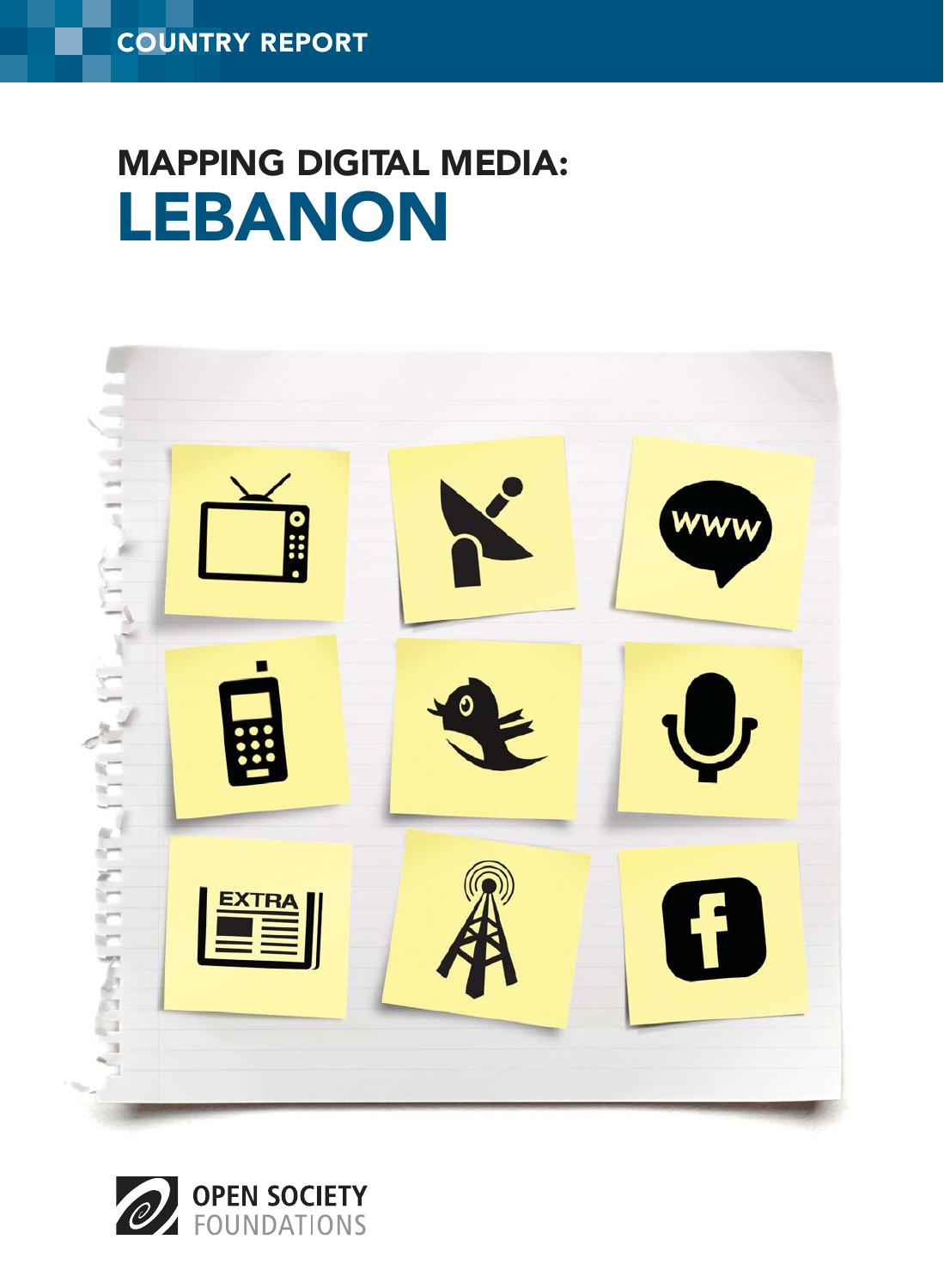# Mapping Digital Media: Lebanon

## **A REPORT BY THE OPEN SOCIETY FOUNDATIONS**

## **WRITTEN BY**

Jad Melki, Yasmine Dabbous, Khaled Nasser, and Sarah Mallat (lead reporters) Maysa Shawwa, Michael Oghia, Diana Bachoura, Zeina Shehayeb, Iman Khozam, Anastacia Hajj, and Samar Hajj (reporters)

## **EDITED BY**

Marius Dragomir and Mark Thompson (Open Society Media Program editors) Aboubakr Jamaï (Regional editor)

## **EDITORIAL COMMISSION**

Yuen-Ying Chan, Christian S. Nissen, Dušan Reljić, Russell Southwood, Michael Starks, Damian Tambini

The Editorial Commission is an advisory body. Its members are not responsible for the information or assessments contained in the Mapping Digital Media texts

## **OPEN SOCIETY MEDIA PROGRAM TEAM**

Meijinder Kaur, program assistant; Morris Lipson, senior legal advisor; and Gordana Jankovic, director

## **OPEN SOCIETY INFORMATION PROGRAM TEAM**

Vera Franz, senior program manager; Darius Cuplinskas, director

**15 March 2012**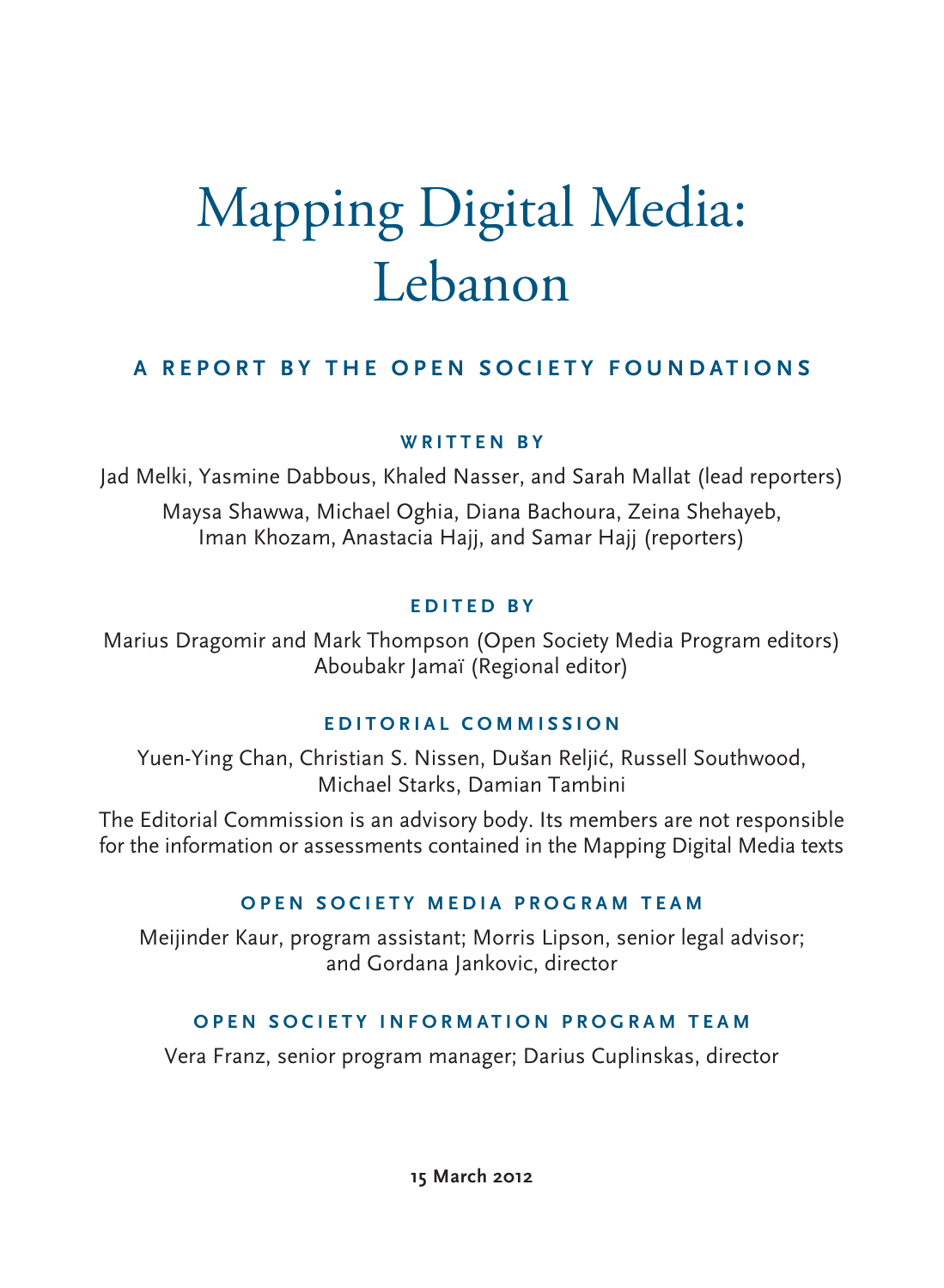## Contents

|    |                  | $\overline{4}$ |
|----|------------------|----------------|
|    |                  | 6              |
|    |                  | 9              |
|    |                  | 11             |
|    |                  | 13             |
| 1. |                  | 14             |
|    | 1.1              | 14             |
|    | 1.2 <sub>1</sub> | 18             |
|    | 1.3              | 20             |
|    |                  | 29             |
| 2. |                  | 31             |
|    | 2.1              | 31             |
|    | 2.2              | 36             |
|    | 2.3              | 38             |
| 3. |                  | 39             |
|    | 3.1              | 39             |
|    | 3.2              | 41             |
|    |                  | 46             |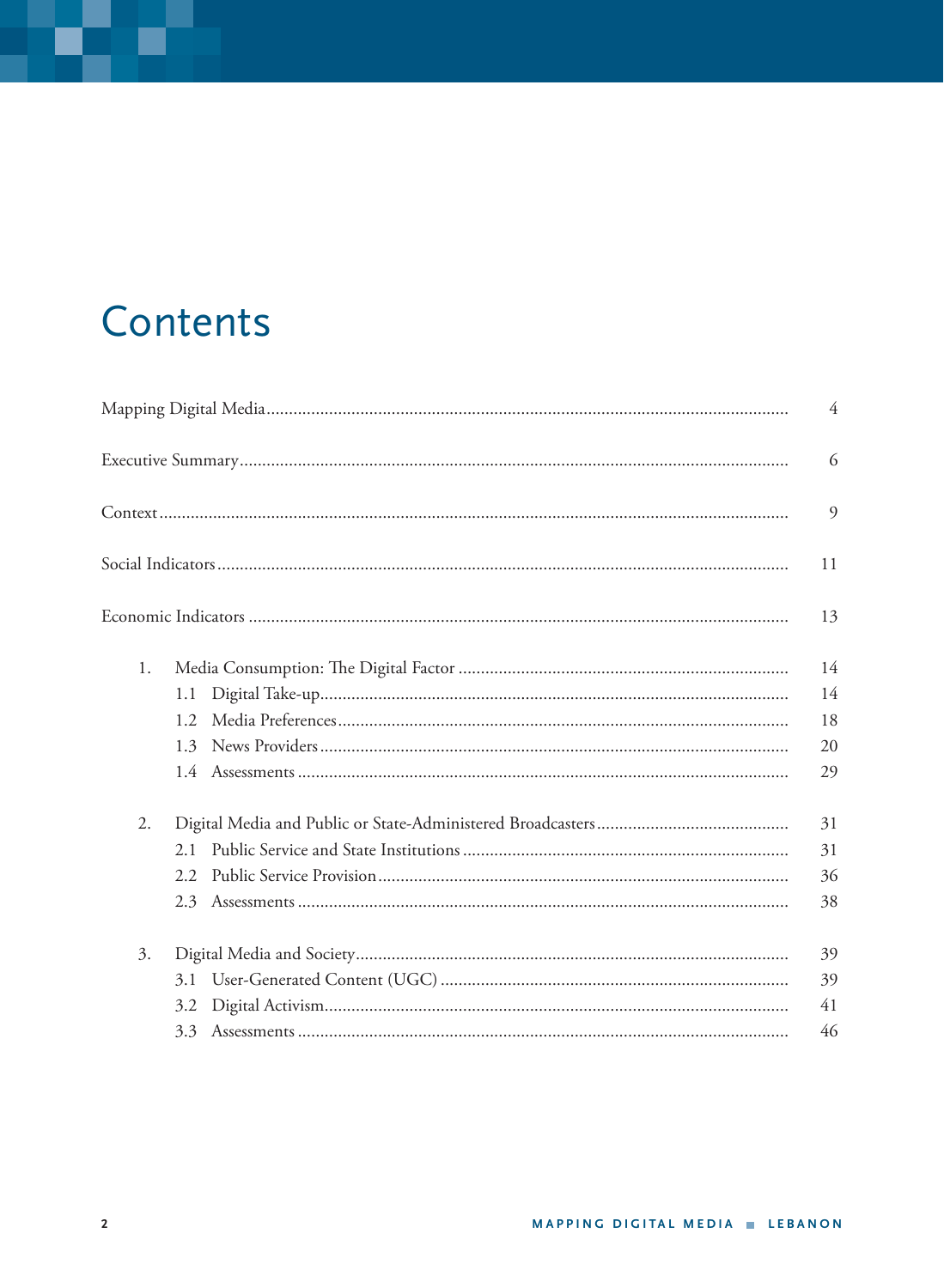| 4. |     | 47 |
|----|-----|----|
|    | 4.1 | 47 |
|    | 4.2 | 51 |
|    | 4.3 | 56 |
|    | 4.4 | 59 |
|    |     | 62 |
| 5. |     | 63 |
|    | 5.1 | 63 |
|    | 5.2 | 67 |
|    | 5.3 | 69 |
|    |     | 71 |
| 6. |     | 72 |
|    |     | 72 |
|    | 6.2 | 76 |
|    | 6.3 | 79 |
|    |     | 80 |
| 7. |     | 82 |
|    | 7.1 | 82 |
|    | 7.2 | 88 |
|    |     | 90 |
|    |     | 92 |
| 8. |     | 94 |
|    | 8.1 | 94 |
|    | 8.2 | 95 |
|    |     | 96 |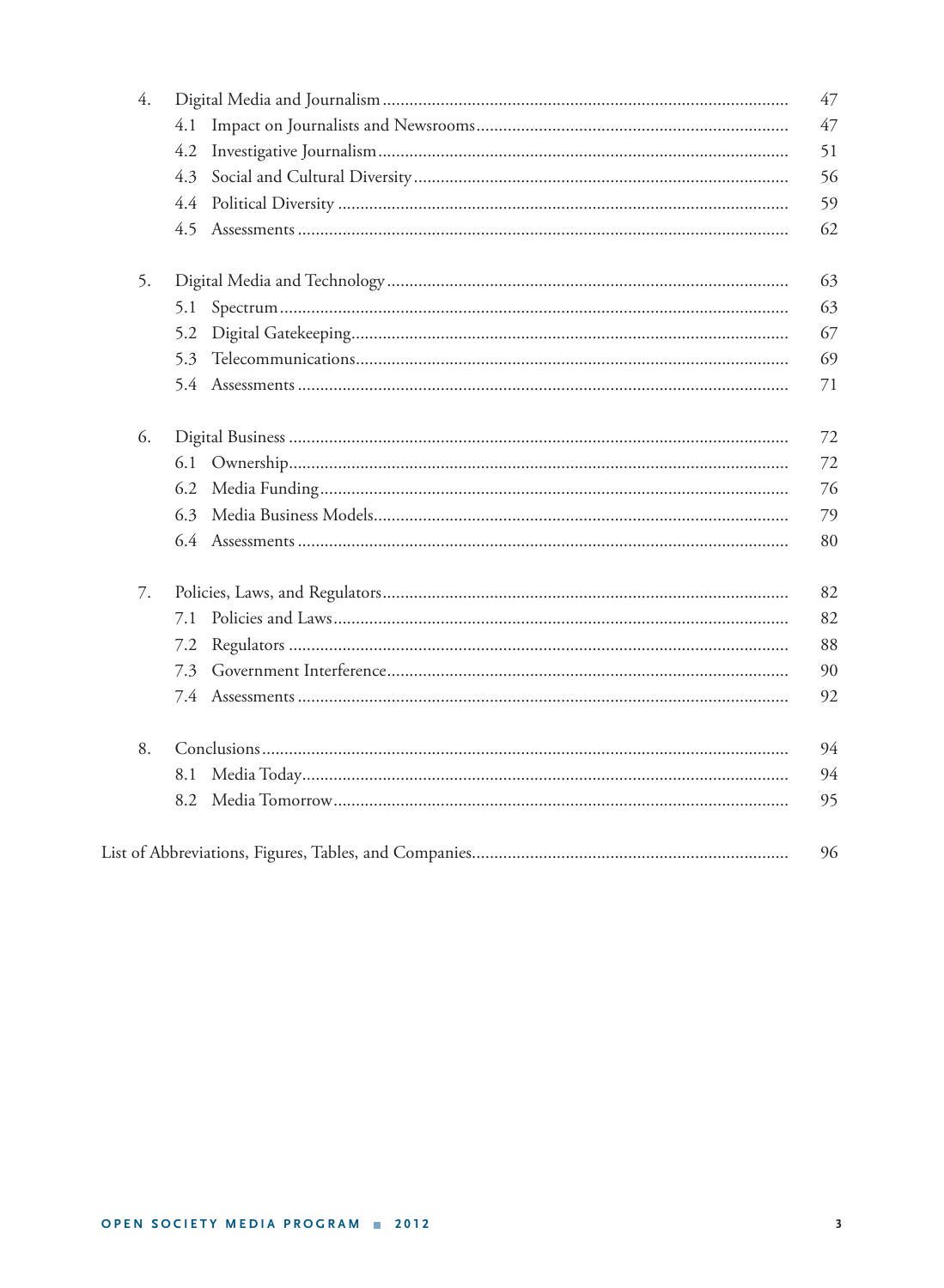## Mapping Digital Media

The values that underpin good journalism, the need of citizens for reliable and abundant information, and the importance of such information for a healthy society and a robust democracy: these are perennial, and provide compass-bearings for anyone trying to make sense of current changes across the media landscape.

The standards in the profession are in the process of being set. Most of the effects on journalism imposed by new technology are shaped in the most developed societies, but these changes are equally influencing the media in less developed societies.

The Mapping Digital Media project, which examines the changes in-depth, aims to build bridges between researchers and policymakers, activists, academics and standard-setters across the world. It also builds policy capacity in countries where this is less developed, encouraging stakeholders to participate and influence change. At the same time, this research creates a knowledge base, laying foundations for advocacy work, building capacity and enhancing debate.

The Media Program of the Open Society Foundations has seen how changes and continuity affect the media in different places, redefining the way they can operate sustainably while staying true to values of pluralism and diversity, transparency and accountability, editorial independence, freedom of expression and information, public service, and high professional standards.

The Mapping Digital Media project assesses, in the light of these values, the global opportunities and risks that are created for media by the following developments:

- the switch-over from analog broadcasting to digital broadcasting;
- growth of new media platforms as sources of news;
- convergence of traditional broadcasting with telecommunications.

Covering 60 countries, the project examines how these changes affect the core democratic service that any media system should provide—news about political, economic and social affairs.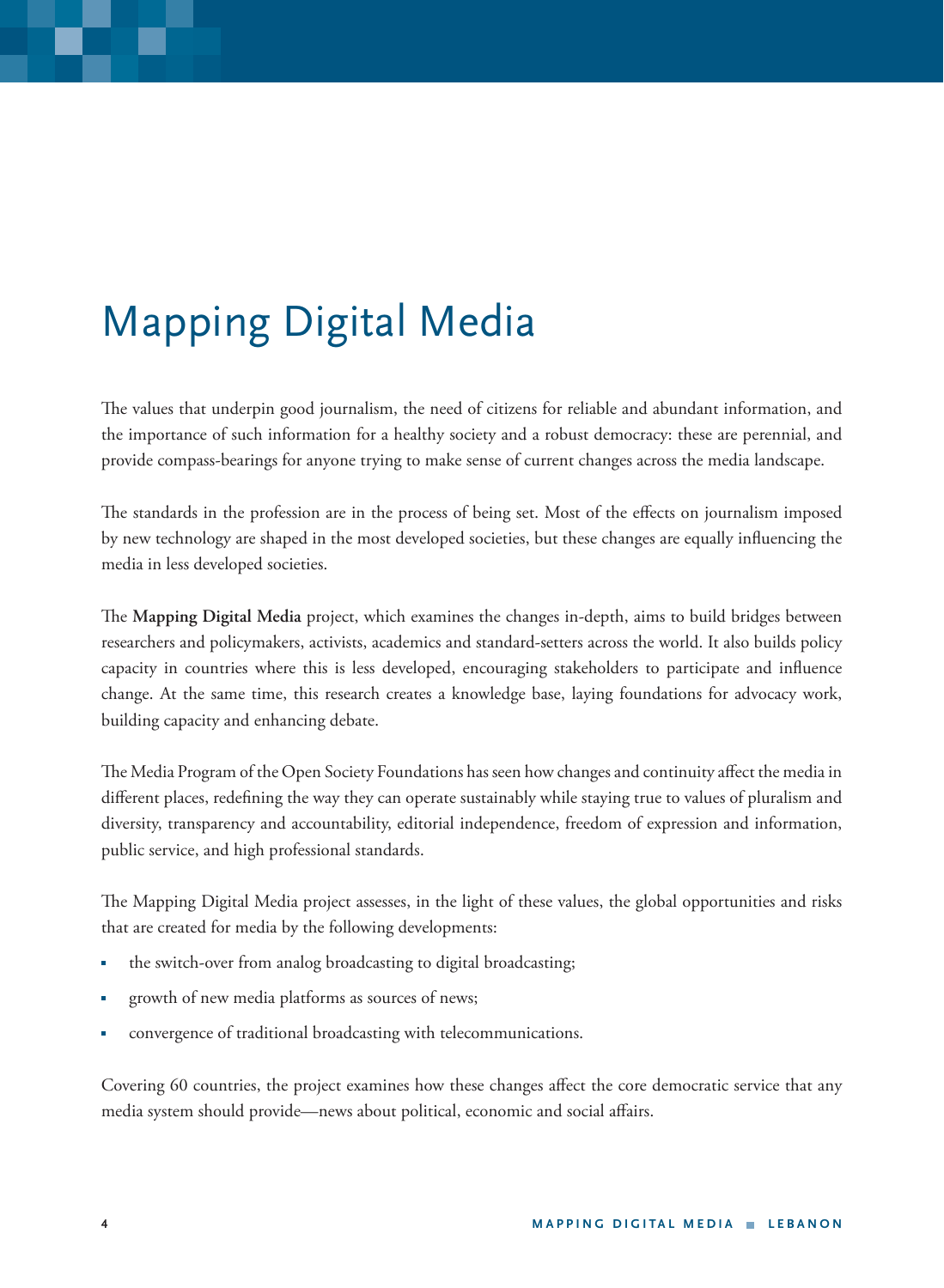The Mapping Digital Media reports are produced by local researchers and partner organizations in each country. Cumulatively, these reports will provide a much-needed resource on the democratic role of digital media.

In addition to the country reports, the Open Society Media Program has commissioned research papers on a range of topics related to digital media. These papers are published as the MDM Reference Series.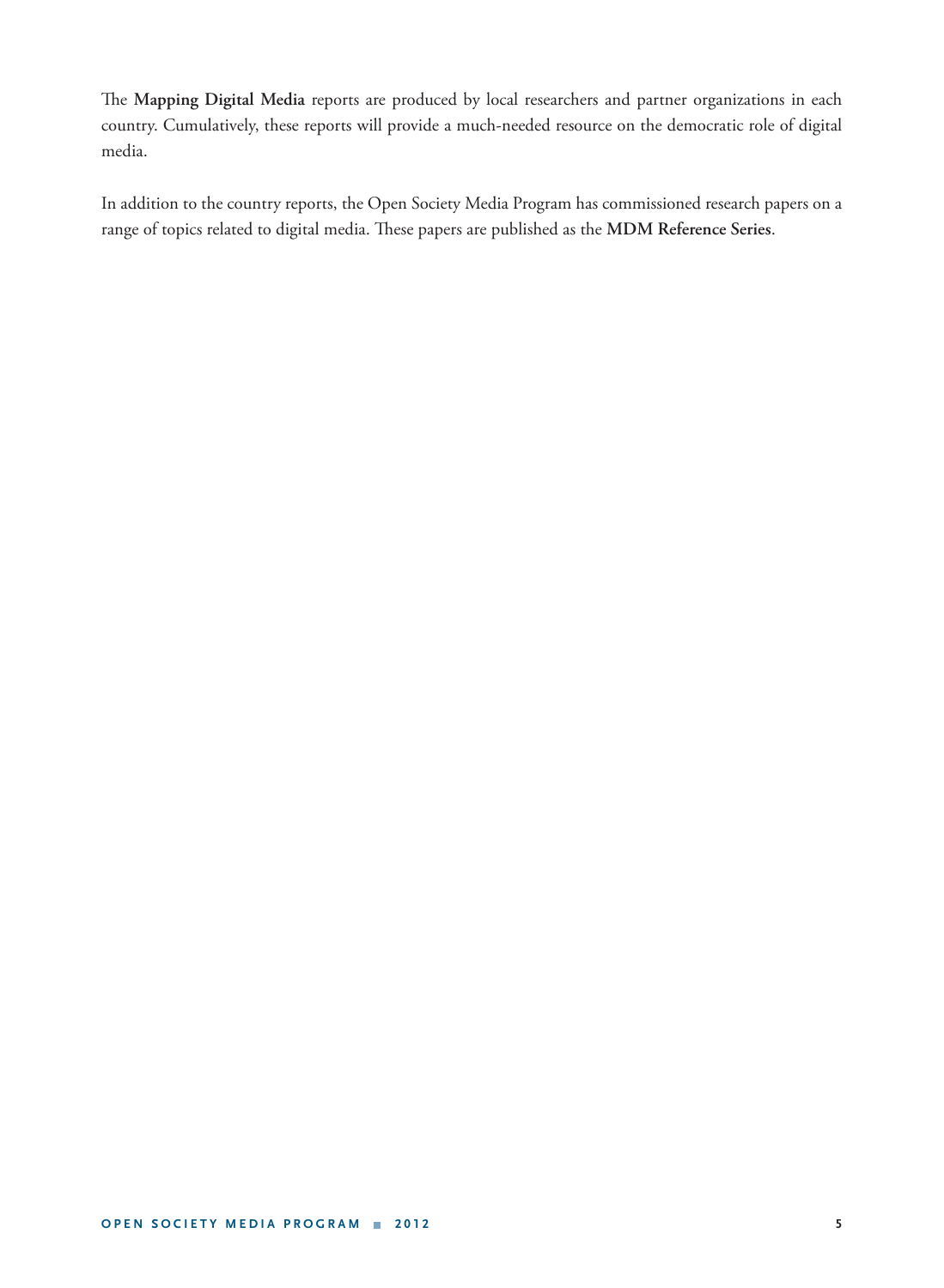## Mapping Digital Media: Lebanon Executive Summary

Lebanon is considered as one of the freest countries in a region dominated by dictatorships. However, it is plagued by sectarian divisions and a confessional government system. Political groups often form around sects and traditional feudal leaders, almost all of whom are supported by foreign countries. Media development, and digital media development in particular, reflects this harsh reality.

Thanks to digital media, Lebanon's residents have access to a variety of news platforms, from 24-hour cable channels to internet sites and text message services. Despite easy access to Al Jazeera, Al Arabiya, CNN, BBC, and others through subscriptions to pirated cable bundles or satellite receivers, Lebanese households prefer local news channels. However, this does not translate into greater plurality of opinions. Many new sources simply replicate the voices expressed through traditional media. Whatever plurality there is, mostly predated media digitization. For plurality was always present, with Lebanon's different political parties more or less free to express themselves.

Most of the country's news media outlets support and represent the agenda of a political personality or party. And most of them are owned, managed, or financed by local or regional powers. While this structure ensures a pluralistic press system, it transforms many of the news media into propagandists for their patrons.

The *za'im* (Leader) system, a socio-political power structure where a feudal elite dominates public life and represents the interests of the country's religious sects, leaves little room for independent and marginalized voices, or for diversity—unless it be the diversity of this same elite. Although the Lebanese people choose their representatives more or less freely, they tend to elect their members of parliament from a limited pool of dominant politicians and their less powerful, but closely affiliated, allies. Independent candidates are rarely able to join the public discourse. No candidates have yet used digital media to seriously contest this system, although some youth groups have used social media to react to specific issues in political campaigns.

The same political agendas reflected in traditional media also exist online. According to *Arab Media Outlook 2009–2013*, the top news websites in Lebanon belong to, or reflect, the same political parties that own the country's traditional media.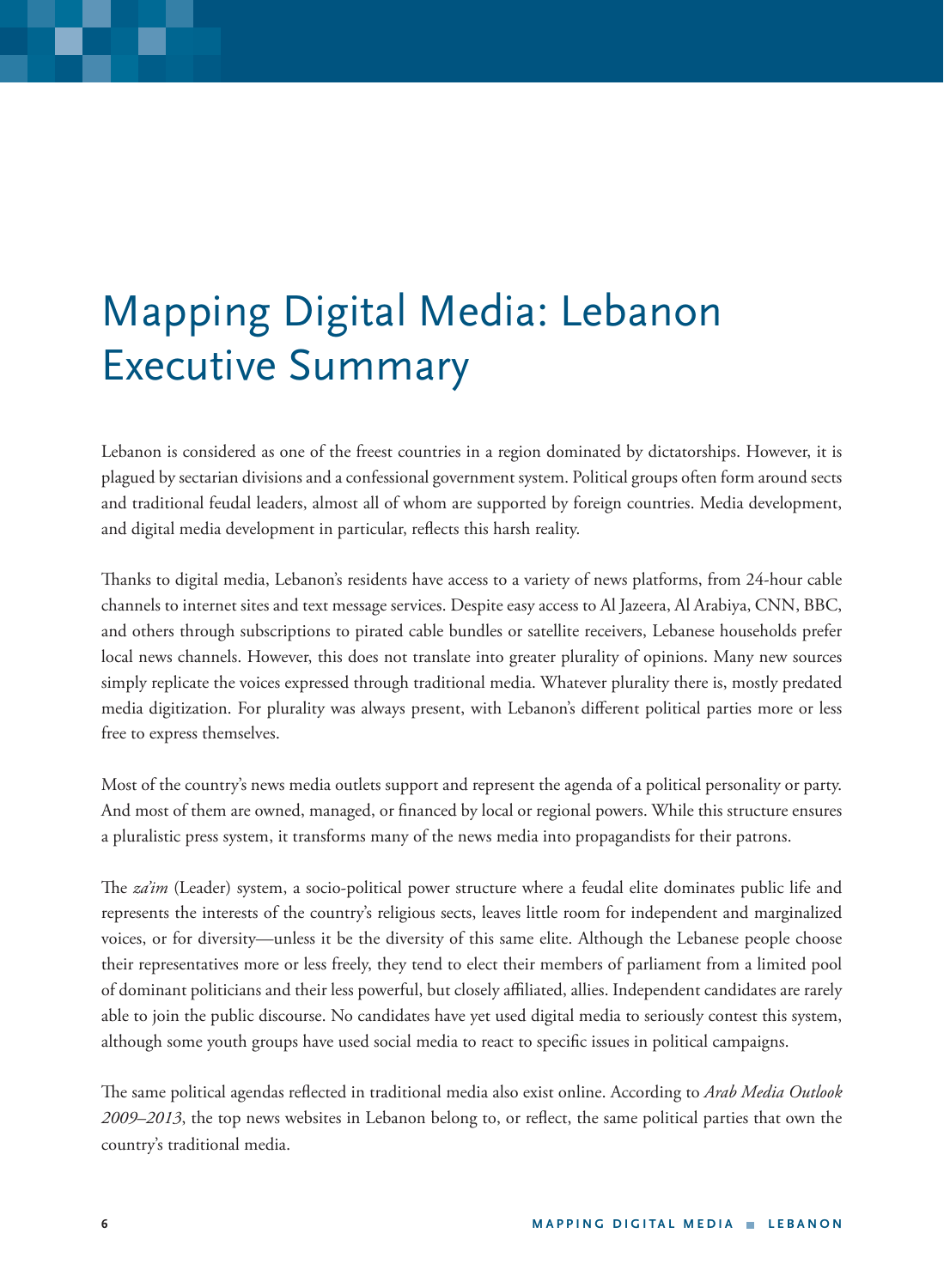However, some emerging voices have carved out a space with blogs and online social networking tools. A growing community of online activists exerts some influence in the socio-political and cultural realms, especially among young people, but they have yet to rival the power of traditional media.

Multiple political assassinations, massive protests, a major Israeli assault in 2006, street fights in 2008, constant shifts in top government posts, and mounting sectarian tensions reflecting local and regional power struggles have, moreover, made the work of journalists increasingly difficult. The intensified partisanship that most Lebanese media have exhibited since 2005 has helped to lower standards.

In this context of political instability, journalists agree that digitization has a positive effect on their work, but they complain that the media are far from exploiting its potential. Newspapers merely post their print stories on the net without taking advantage of interactivity. Journalists interviewed for this report evinced a healthy distrust of the uncontrolled quality of online material. They also suggest that digital media outlets which support citizen journalism actually exacerbate partisan bias.

At the same time, social activism has benefited from digitization. The first draft of a comprehensive animal rights law, the banning of the honor crime code from the law, the protection of 170 historic buildings slated for demolition, and greater media coverage of issues concerning migrant/domestic workers were all achieved through digital activism. Organizations' official websites and Facebook groups are the most commonly used digital tools, and have the greatest impact.

Digital activists still face many hurdles, including poor internet speeds, access to resources, privacy issues, lack of skilled personnel, general lack of legislation and government support, issues surrounding the sectarian system, and censorship. Nevertheless, activists broadly agree that the advantages offered by digital platforms and social media greatly outweigh the disadvantages.

Digitization has had little or no effect on changes in the media market or the impact of ownership on media performance and independence. This may be because Lebanon remains in a protracted state of transition to digitization, exacerbated by a rough political climate.

Market changes are few and limited to the entrance of a handful of new players who were excluded earlier for political reasons. They are simply new political players mimicking established (partisan) media groups in their ownership and performance. These include OTV, Murr TV, and their affiliated radio stations, in addition to various websites, most of which are extensions of traditional media or mouthpieces of political parties, and in most cases both. One exception is *Al-Akhbar* newspaper, which represents a unique form of independence and an exceptional success story, propelled at least partly by advances in online media.

The current business model that Lebanese media rely on has not been affected by digitization. It still relies on partisan and foreign financial support, in addition to the traditional business models which mainstream media have used for decades.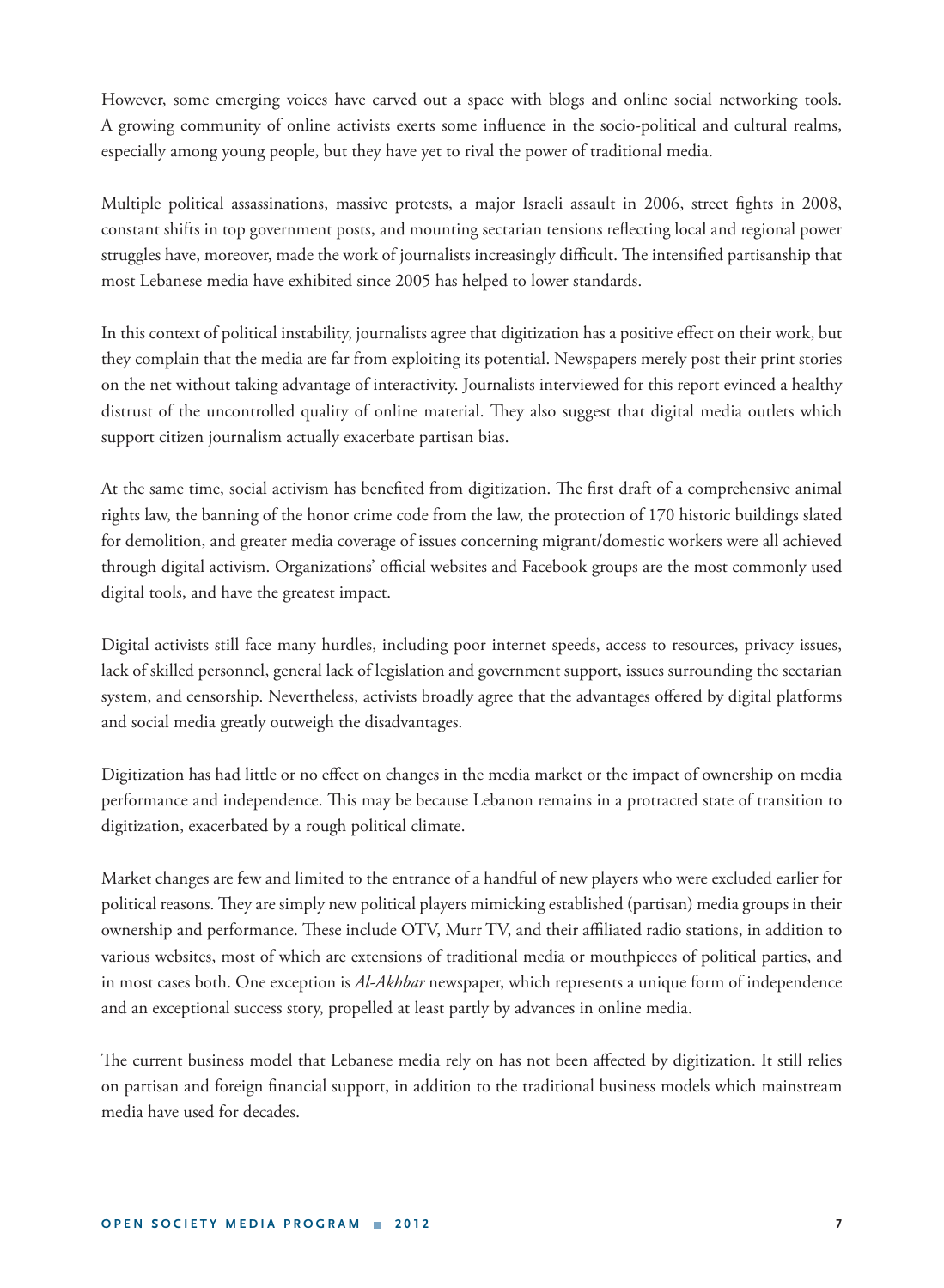However, interviews with various executives indicate that new business models for the media are being actively considered, based on increased commercialization, aggressive marketing, and a move to online media investment, especially in regard to regional audiences and external competition. This does not mean, however, that partisan and foreign cash-flows will stop any time soon.

Laws and regulations that govern traditional media have been applied to the digital media, and special laws and regulations for the internet, mobile telephony, and other digital media have yet to be established. Likewise, the old mode of operation that put the traditional media firmly in the grip of dominant politicosectarian groups, and keeps them there, is also at work with the digital media. No concrete regulations, efforts, or plans have been put in place to help citizens, and the laws and proposed regulations mainly serve the interests of the operators and businesses without any idea of limiting the powers of the dominant politicians and sectarian groups that control traditional and new media alike.

The same system and logic that govern the broadcast media and allocate broadcast licenses to the dominant political powers also determine the licensing of Internet Service Providers (ISPs) and the operation of mobile phone services

Although the government has occasionally tried to improve this situation—for example, when the Ministry of Information launched consultations in 2010 with media owners, journalists, advocacy groups, and politicians to identify parameters for a new comprehensive legal framework—Lebanon will have to make gigantic efforts before it can hope to embrace the digital era with a set of laws and regulations that could meet the needs of citizens and business.

The government has started to crack down on social media activists and bloggers, trying to eliminate critical online content, closing social media forums, and tracking down the people behind them. Stories of lowprofile police arrests, interrogations, and intimidations abound in the social media arena and the blogosphere.

In 2010, the public prosecutor accused three citizens of defaming President Michel Suleiman, after they posted negative comments on their blogs and on a Facebook group that the president's supporters had created. Imad Bazzi, an activist who turned to blogging after being jailed several times for critical newspaper articles, found that online journalism was no protection. Mr Bazzi has said that he and six other bloggers have been arrested, interrogated, and intimidated many times since 2005.

Extra-legal methods have been used to identify the individuals behind anonymous online postings and web content. Such incidents are mostly low-profile and go unreported by the mainstream media, in part because they are often kept secret by the individuals who have been intimidated and threatened.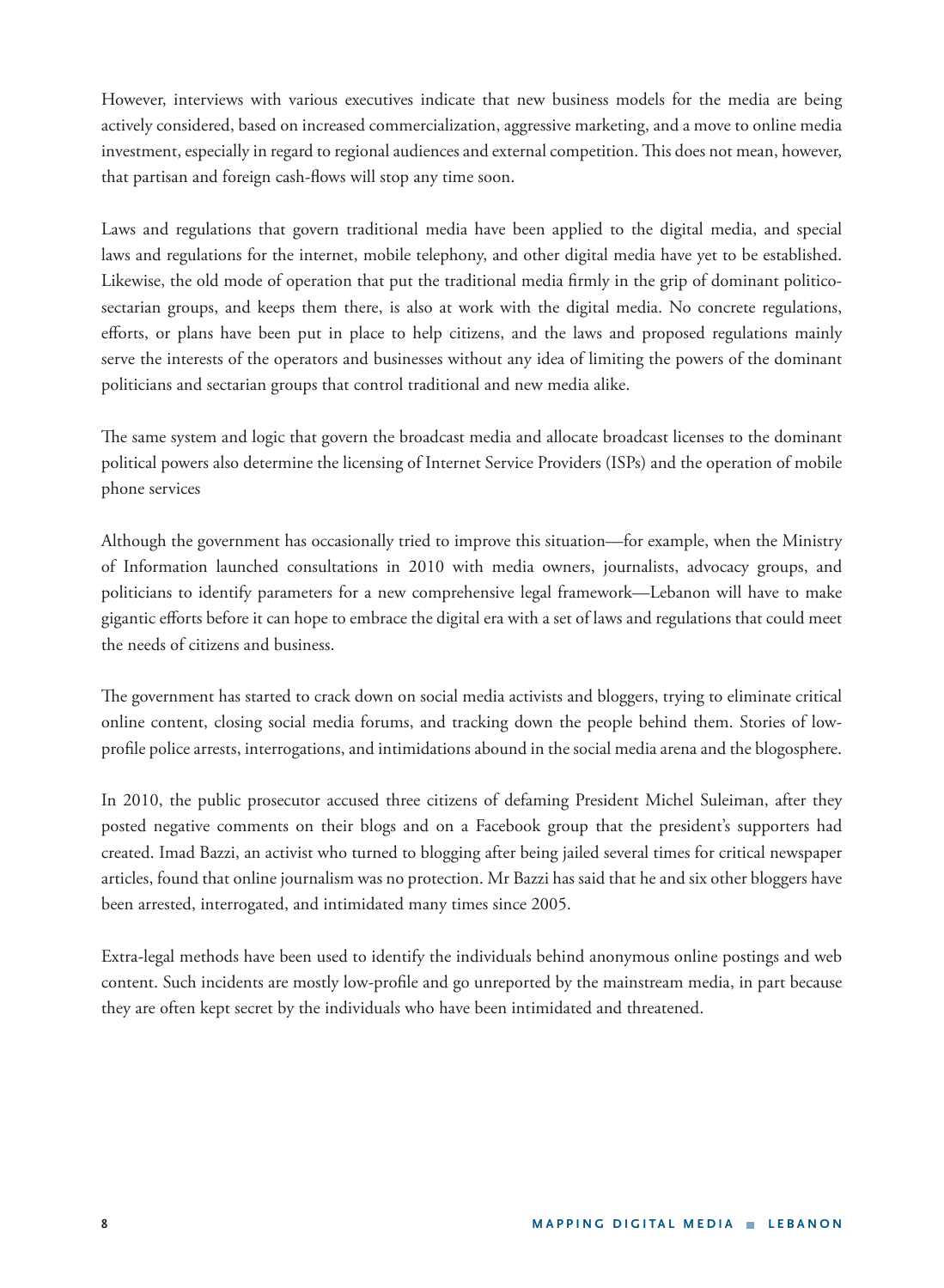## Context

The small state of Lebanon comprises a broad spectrum of cultures, chronic political instability, and a precarious economy. Many perceive the country as one of the most liberal and democratic in the Arab world, with its population constituting a mosaic of religious sects and ideologies. Lebanese people brag about having the freest country in a region dominated by dictatorships. Still, the country is plagued by sectarian divisions and a confessional government system, with political groups often forming around sects and traditional feudal leaders, almost all of whom are supported by foreign countries.

The vast majority of Lebanon's population is considered Arab, with a small minority of Armenians and a growing foreign workforce, including domestic workers and laborers from South Asia, Africa, and neighboring Arab countries, especially Syria and Egypt.<sup>1</sup> The state recognizes 17 religious sects, the five largest of which are Shia, Sunni, Maronite, Druze, and Orthodox. The government system guarantees that these sects control the main positions in government.

Lebanon's sectarianism also constitutes its main distinguishing cultural characteristic and the source of its peculiar freedom, multiculturalism, and diversity, spanning the most conservative to the most liberal. Foreign languages, especially English and French, are widely spoken along—and sometimes simultaneously—with the native Arabic.

Despite the constant political turmoil and economic problems, Lebanon has maintained high literacy and school enrollment rates, in addition to high brain-drain rates. Overall literacy exceeds 90 percent, with extremely low illiteracy rates (less than 4 percent) among those younger than 40.<sup>2</sup> In 2008, the country enrolled 907,211 school students and 167,165 higher education students.<sup>3</sup>

<sup>1.</sup> Republic of Lebanon, Central Administration of Statistics, "Lebanon in Figures, 2008," at http://www.cas.gov.lb/ (accessed 1 February 2011) (hereafter Republic of Lebanon, "Lebanon in Figures").

<sup>2.</sup> Republic of Lebanon, "Lebanon in Figures."

<sup>3.</sup> Republic of Lebanon, "Lebanon in Figures."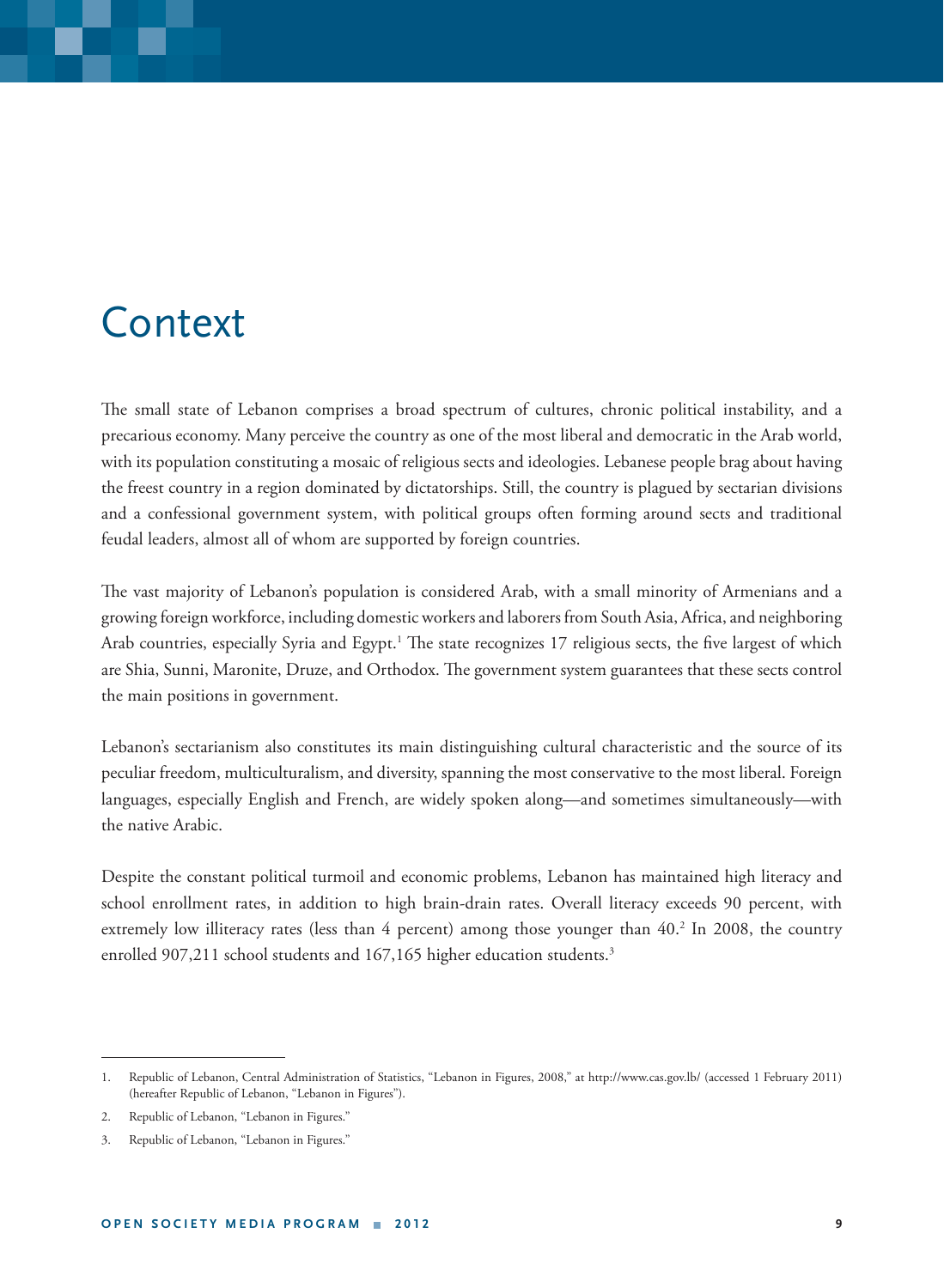Over 86 percent of the country's estimated 4.2 million inhabitants are urban dwellers. Most of them are concentrated in and around Beirut. Around 44 percent are under the age of 25.4

Economic indicators (see Table 1) reflect a weak and precarious economy. Although estimated numbers show total GDP making substantial increases after 2007 and expected to exceed US\$ 45 billion in 2012, the actual numbers between 2005 and 2007 reflect only a moderate increase from US\$ 21.8 billion to US\$ 25 billion, casting doubt on whether Lebanon will meet these estimates.<sup>5</sup> Similarly, GDP per head increased from US\$ 5,824 to US\$ 6,666 during the same period, which also witnessed a substantial increase in inflation. These indicators should be read in the context of the colossal total external debt that stood at 71 percent of GNI in 2009 and reached 117 percent in 2003.<sup>6</sup>

Three major political events since 2005 greatly influenced every aspect of Lebanon's media: the 2005 assassination of the prime minister, Rafic Hariri, and the major political realignments, shifts in power, and turmoil that followed; the 2006 Israeli war on Lebanon; and the recent popular uprisings throughout the Arab world. When approaching any section of this study, the reader should keep in mind that many of the changes and trends were more likely due to these political events, the poor state of the economy, and the 1975–1990 civil war that shaped most of the post-1990 period, rather than the media shift from analog to digital.

<sup>4.</sup> Republic of Lebanon, "Lebanon in Figures."

<sup>5.</sup> International Monetary Fund (IMF), "World Economic Outlook Database," October 2010.

<sup>6.</sup> World Bank, "Country Data," at http://data.worldbank.org/country/lebanon (accessed 1 February 2011).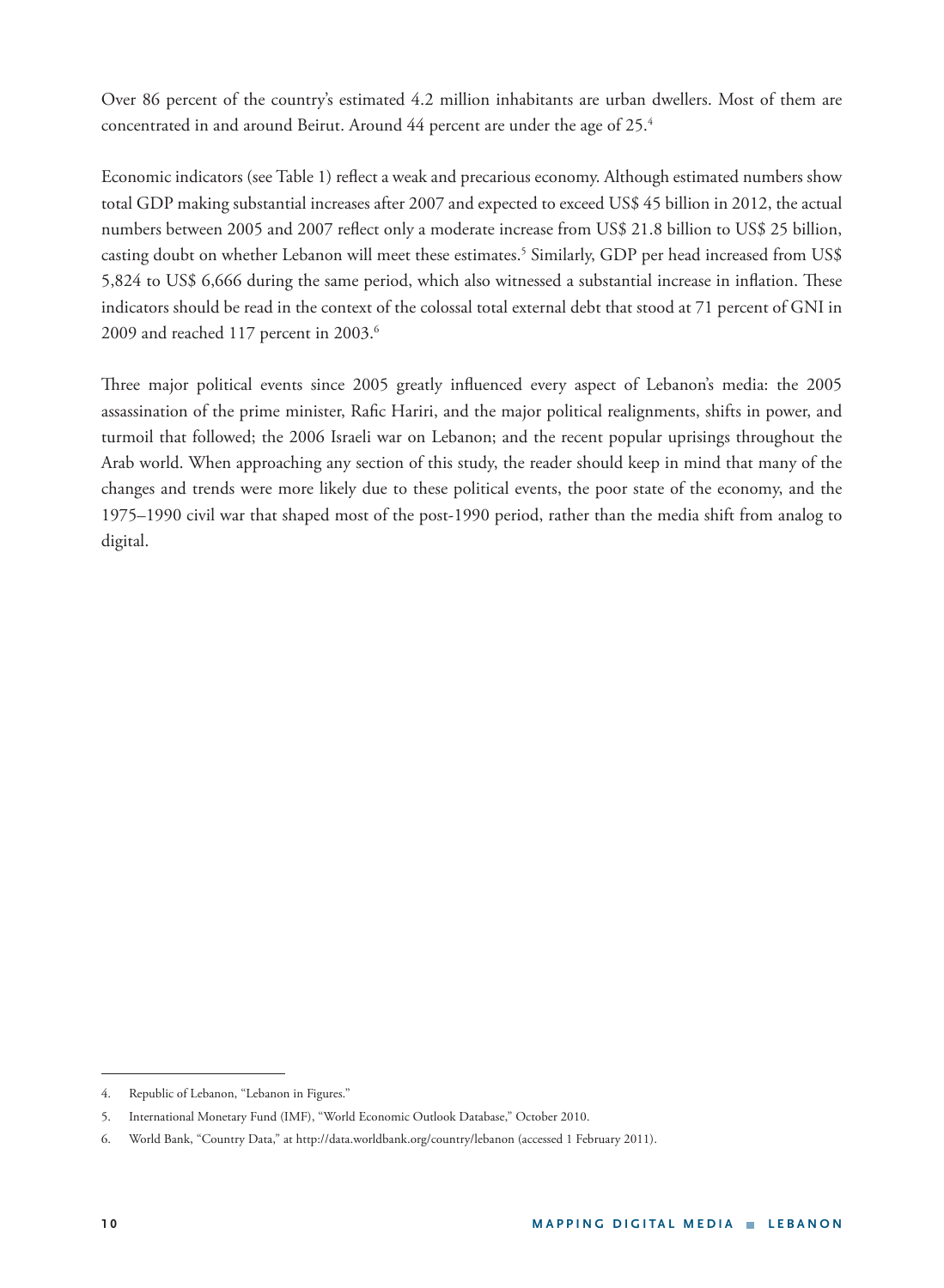## Social Indicators

Population: 4.2 million (2010) Households: 934,000 (2009)7



*Figure 1.*  Rural–urban breakdown (% of total population)

*Source:* Republic of Lebanon, Central Administration of Statistics, "Lebanon in Figures," 2008, at http://www.cas.gov.lb/ (accessed 1 February 2011)

Lebanon has had no official census since 1932, partly because of fear that repercussions may result from unveiling substantial shifts in demographics, particularly in a country made up of many religious minorities that share political power based on their perceived proportion of the population. Estimates of religious composition fluctuate from one source to another. Lebanon has 18 official sects. A recent demographic study by Statistics Lebanon found "27 percent of the population is Sunni Muslim, 27 percent Shia Muslim, 21 percent Maronite Christian, 8 percent Greek Orthodox, 5 percent Druze, and 5 percent Greek Catholic, with the remaining 7 percent belonging to smaller Christian denominations."<sup>8</sup>

<sup>7.</sup> International Telecommunication Union (ITU), December 2010.

<sup>8.</sup> US Department of State, "Lebanon," November 2010, at http://www.state.gov/j/drl/rls/irf/2010/148830.htm (accessed 5 March 2011).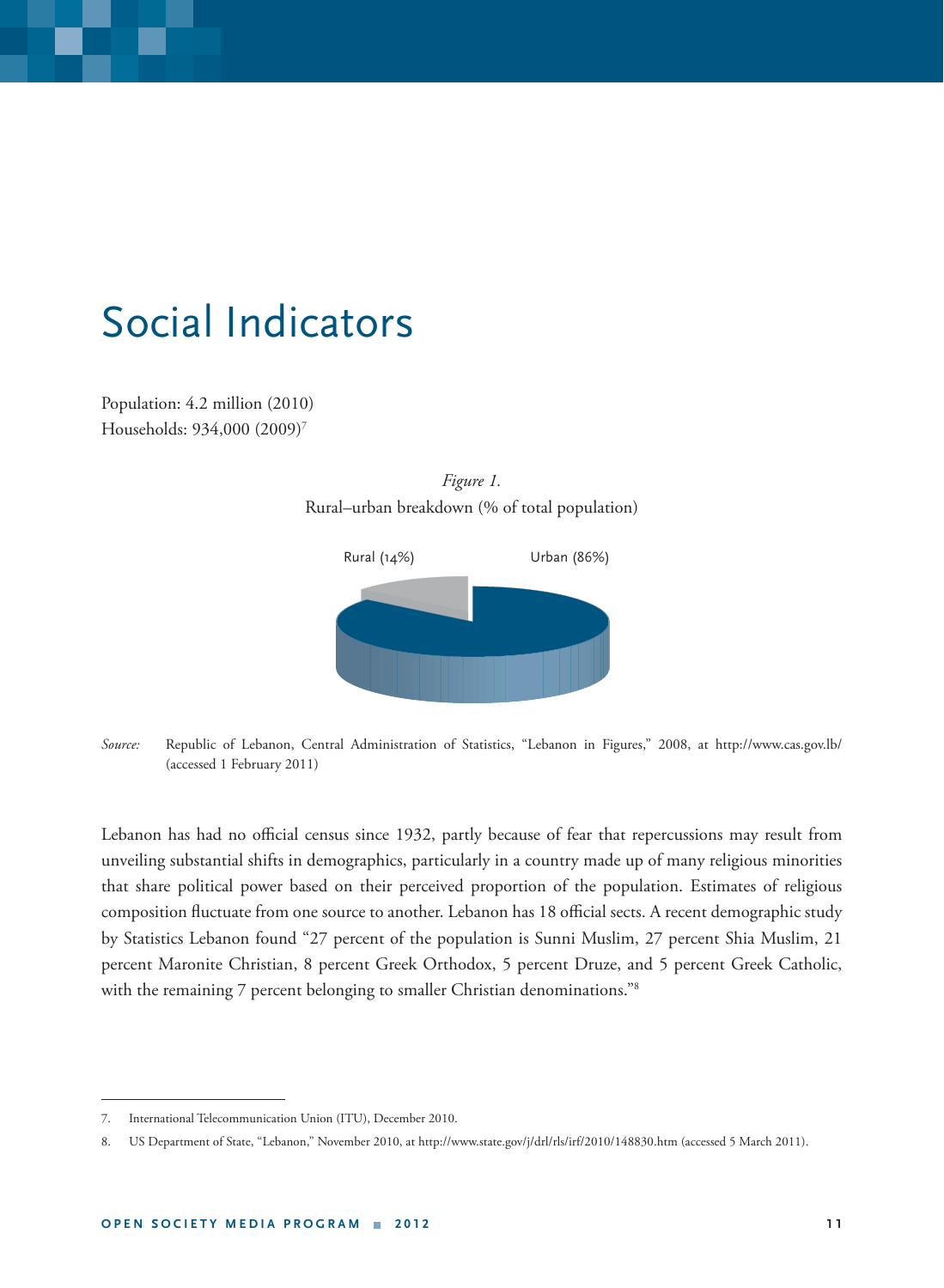Lebanon's ethnic composition is predominantly Arab (95 percent), in addition to a small minority of Armenians (4 percent).<sup>9</sup> Arabic is Lebanon's official language, although most Lebanese also speak either English or French or both. Armenian is widely spoken among the Armenian-Lebanese community. English has become more widely used and taught than French in the past two decades.<sup>10</sup>

<sup>9.</sup> CIA, *The World Factbook*, "Lebanon," 2011, at https://www.cia.gov/library/publications/the-world-factbook/geos/le.html (accessed 5 March 2011).

<sup>10.</sup> J. Melki, "Journalism and Media Studies in Lebanon," *Journalism Studies* 10(5) (2009), pp. 672–690.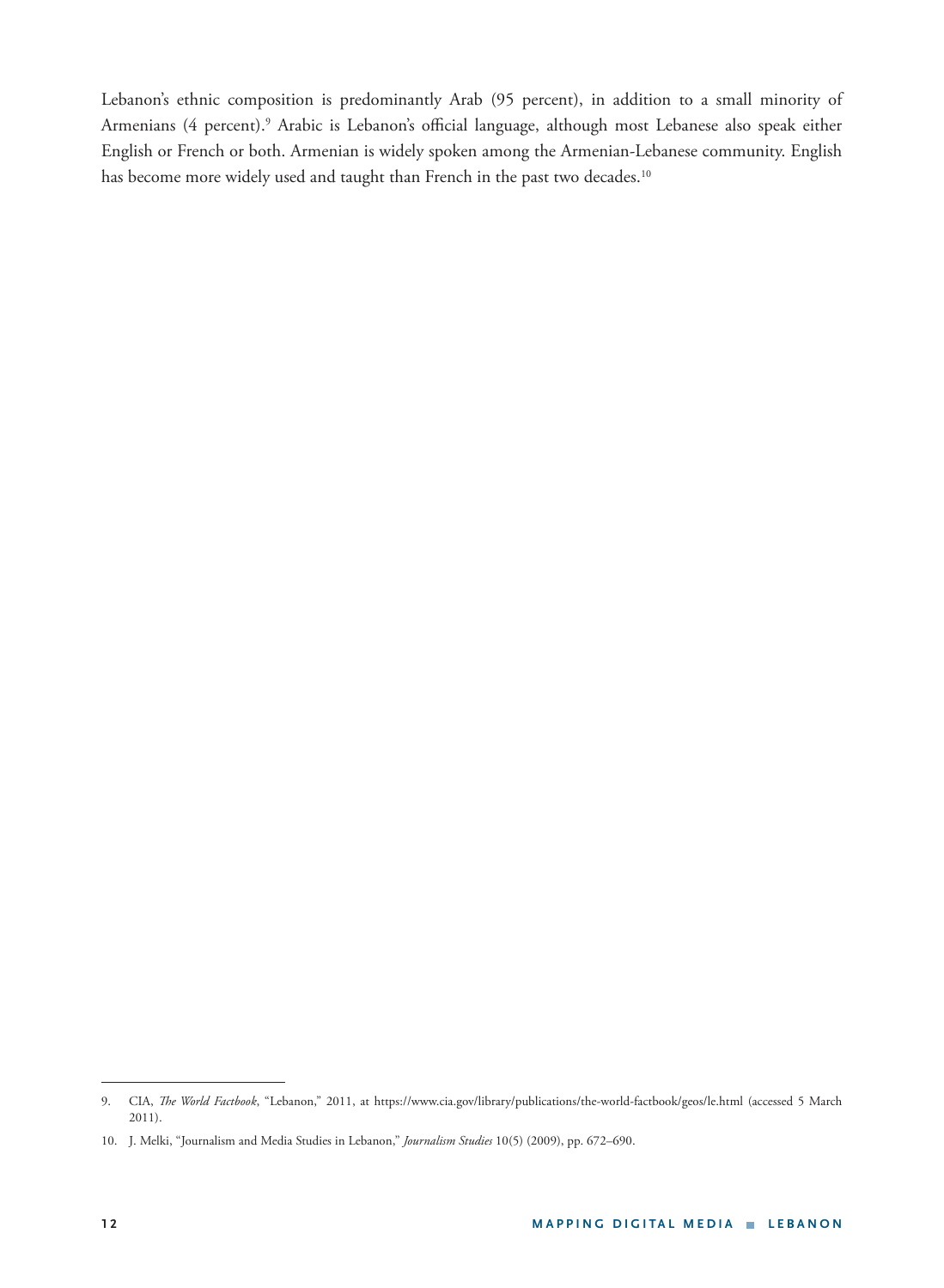## Economic Indicators

#### *Table 1.*

Economic indicators

|                                                               | 2005  | 2006  | 2007  | 2008  | 2009  | 20100  | 2011f  | 2012f  |
|---------------------------------------------------------------|-------|-------|-------|-------|-------|--------|--------|--------|
| GDP (current prices),<br>total in US\$ billion                | 21.86 | 22.44 | 25.06 | 30.08 | 34.93 | 39.24  | 41.46  | 44.90  |
| GDP (current prices),<br>per head in US\$                     | 5,824 | 5,969 | 6,666 | 7,900 | 9,054 | 10,041 | 10,474 | 11,197 |
| Gross National Income (GNI)<br>(current \$), per head         | 5,670 | 5,670 | 6200  | 6,990 | 7,720 | 9,020  | n/a    | n/a    |
| Inflation (average annual rate<br>in % against previous year) | 0.51  | 7.21  | 5.96  | 6.36  | 3.41  | 5.08   | 5.73   | 4.2    |

*Notes:* o: outlook; f: forecast; n/a: not available. Data on inflation after 2010 are estimates.

*Sources:* International Monetary Fund (IMF), "World Economic Outlook Database," December 2011, for data on GDP and inflation; World Bank (for GNI).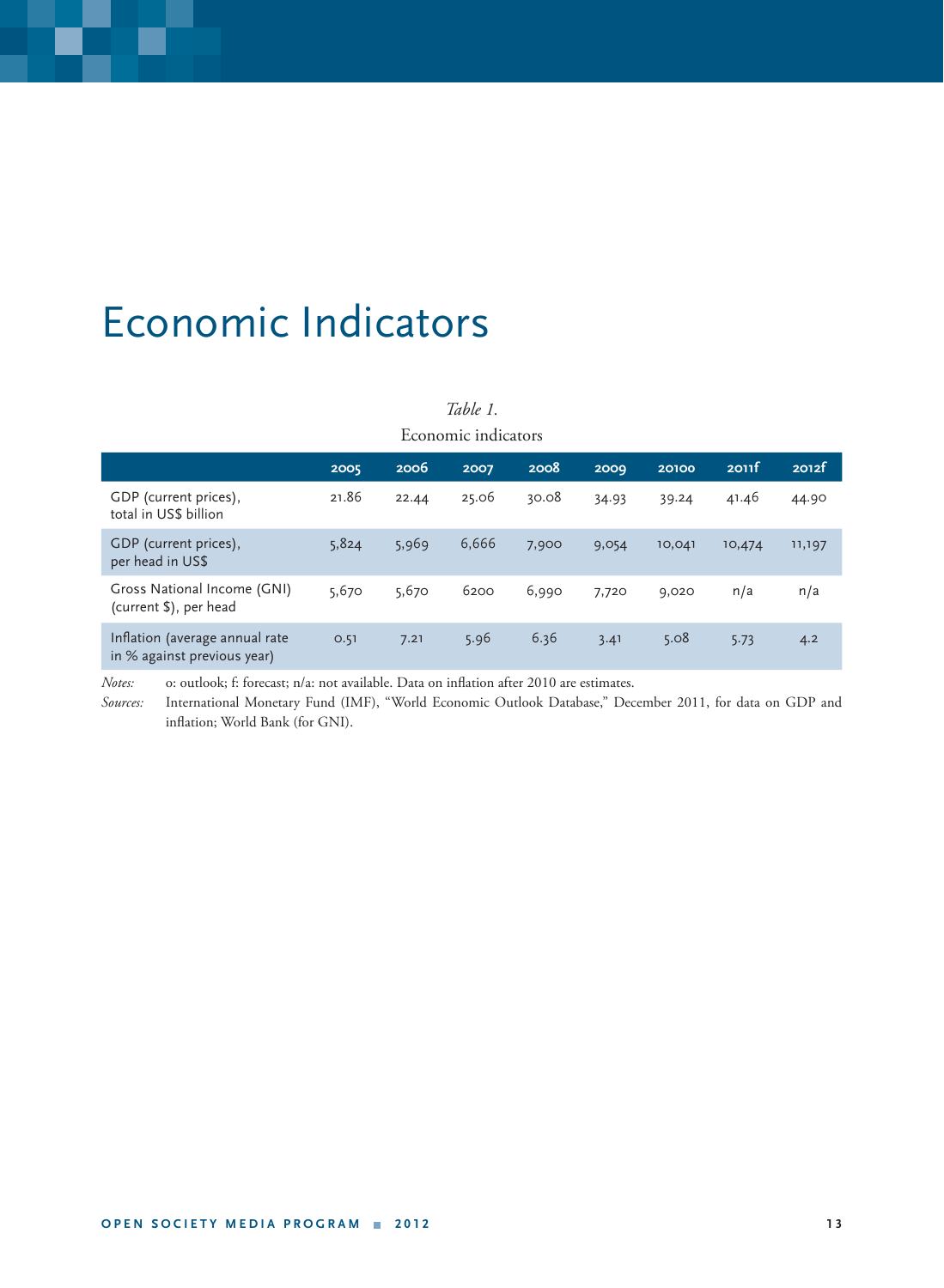## 1. Media Consumption: The Digital Factor

## **1.1 Digital Take-up**

### **1.1.1 Digital Equipment**

Most Lebanese households can access content provided by digital media through signal converting devices, as the majority have TV and radio sets. As of 2005, 75 percent of households had radio,<sup>11</sup> and 98 percent had TV.12

In 2006, there were 30,000 subscribers to direct-to-home satellite services, and 700,000 subscribers to terrestrial multi-channel TV in 2005.<sup>13</sup> By 2009, 61 percent of Lebanese had access to satellite TV programs directly or through cable TV.<sup>14</sup> The percentage of households with computers increased from 25 percent in 2005 to 31.68 percent in 2010.<sup>15</sup> In addition, total fixed internet subscriptions increased from 230,000 to  $315,000$  during the same period,<sup>16</sup> and fixed broadband subscriptions increased from  $130,000$  to  $200,000$ between 2005 and 2010.17

<sup>11.</sup> International Telecommunication Union (ITU), *World Telecommunication/ICT Indicators*, June 2011; see http://www.itu.int/opb/publications. aspx?media=electronic&parent=D-IND-WTID.OL-2011 (hereafter ITU, *World Telecommunication/ICT Indicators*, June 2011). Series: proportion of households with a radio; definition: proportion of households with a radio.

<sup>12.</sup> ITU, World Telecommunication/ICT Indicators, June 2011. Series: proportion of households with a TV; definition: proportion of households with a TV.

<sup>13.</sup> ITU, World Telecommunication/ICT Indicators, June 2011. Series: terrestrial multi-channel TV subscriptions; definition: number of subscribers to terrestrial multi-channel TV.

<sup>14.</sup> AGB-Ipsos Stat People Meter, "Lebanon Media Landscape," Media Direction OMD Report, June 2010 (hereafter AGB-Ipsos Stat People Meter, "Lebanon Media Landscape").

<sup>15.</sup> ITU, World Telecommunication/ICT Indicators, June 2011. Series: proportion of households with a computer; definition: proportion of households with a computer.

<sup>16.</sup> Based on ITU, World Telecommunication/ICT Indicators, June 2011. Series 1: population; Series 2: fixed (wired) internet subscriptions per 100 inhabitants.

<sup>17.</sup> Based on ITU, World Telecommunication/ICT Indicators, June 2011. Series 1: population; Series 2: fixed (wired) broadband internet subscriptions per 100 inhabitants.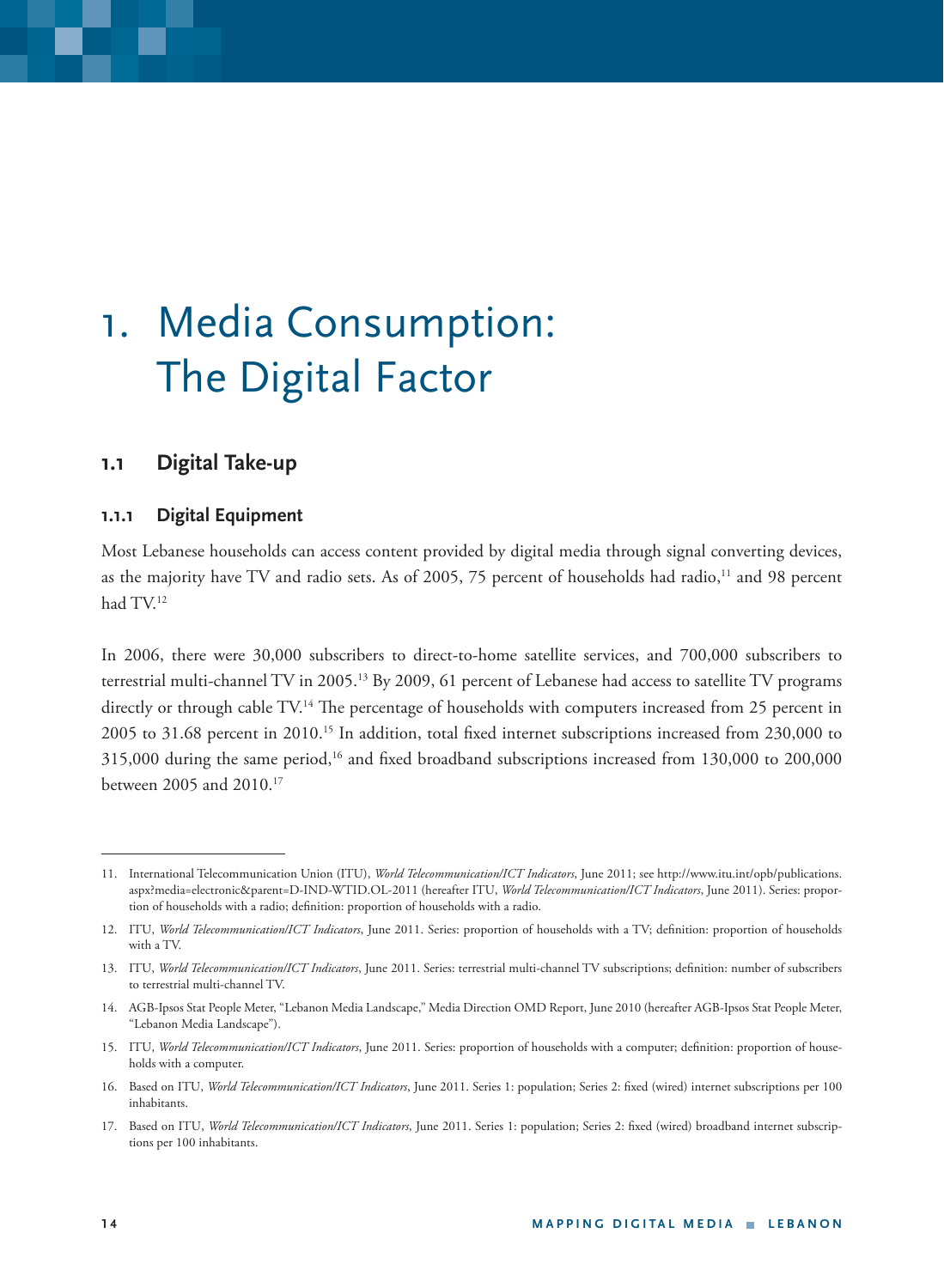Household ownership of PCs is much less, but growing. By 2008, ownership of at least one PC per household increased from 24 percent in 2005 to 31.6 percent in 2010.<sup>18</sup> Of these households, around 82 percent had fixed broadband internet subscriptions in 2008. It is noteworthy that the number of internet subscriptions exceeds the number of households which own PCs (315,000 fixed internet subscriptions compared with 256,000 households with computers in 2008),<sup>19</sup> which suggests that people who do not have a PC at home connect to the internet at work or at internet cafés.

Internet users in Lebanon are mostly young. According to a 2009 study, 66 percent were aged 15 to 29, while only 18 percent were over  $40.^{20}$  The three chief activities internet users engage in are chatting, email exchange, and music downloads.<sup>21</sup> News consumption comes a distant fourth among both males and females.<sup>22</sup> And while Lebanese can access news through any of the mentioned media, local television remains the main source of news (see section *1.2.1*). (See Table 2.)

| Households owning equipment, 2003–2010 |                               |                      |                               |                      |                               |                    |                               |                    |                               |                      |                               |                |
|----------------------------------------|-------------------------------|----------------------|-------------------------------|----------------------|-------------------------------|--------------------|-------------------------------|--------------------|-------------------------------|----------------------|-------------------------------|----------------|
|                                        | 2005                          |                      | 2006                          |                      | 2007                          |                    | 2008                          |                    | 2009                          |                      | 2010                          |                |
|                                        | No. of<br><b>HH</b><br>('000) | $%$ of<br><b>THH</b> | No. of<br><b>HH</b><br>('000) | $%$ of<br><b>THH</b> | No. of<br><b>HH</b><br>('000) | % of<br><b>THH</b> | No. of<br><b>HH</b><br>('000) | % of<br><b>THH</b> | No. of<br><b>HH</b><br>('000) | $%$ of<br><b>THH</b> | No. of<br><b>HH</b><br>('000) | $%$ of<br>THH. |
| TV                                     | 784                           | 98                   | 793                           | 98                   | 899                           | 98                 | 908                           | -98                | 915                           | 98                   | n/a                           | 98             |
| Radio                                  | 602.4                         | 75.3                 |                               |                      |                               |                    | n/a                           |                    |                               |                      |                               |                |
| <b>PC</b>                              | 192                           | 24                   | 203                           | 25.1                 | 241                           | 26.3               | 256                           | 27.6               | 276                           | 29.5                 | n/a                           | 31.6           |

*Table 2.* Households owning equipment, 2005–2010

*Notes:* HH: households owning the equipment; THH: total number of households in the country; PC: personal computer; n/a: not available.

#### **1.1.2 Platforms**

A plethora of media sources that carry news and entertainment content are available to the Lebanese public, but one main source dominates access to news: the illegal cable distribution of TV channels. Although concentrated mainly on film and TV series subscriptions, pay-TV penetration in Lebanon does not exceed 2 percent, one of the lowest averages in the region.<sup>23</sup> However, this number is misleading as most households

*Source*: International Telecommunication Union (ITU).

<sup>18.</sup> ITU, World Telecommunication/ICT Indicators, June 2011. Series: proportion of households with a computer; definition: proportion of households with a computer.

<sup>19.</sup> Based on ITU, World Telecommunication/ICT Indicators, June 2011. Series 1: population; Series 2: fixed (wired) internet subscriptions per 100 inhabitants; Series 3: proportion of households with a computer.

<sup>20.</sup> Target Group Index Lebanon (TGI Lebanon), "Lebanon Internet Scene," 2009, market research report by Media Direction OMD (hereafter TGI Lebanon, "Lebanon Internet Scene").

<sup>21.</sup> Social media platforms such as Facebook are included in this category.

<sup>22.</sup> Social media platforms such as Facebook are included in this category.

<sup>23.</sup> Dubai Press Club, *Arab Media Outlook 2009–2013*, Dubai Press Club, 2010, p. 98 (hereafter Dubai Press Club, *Arab Media Outlook*).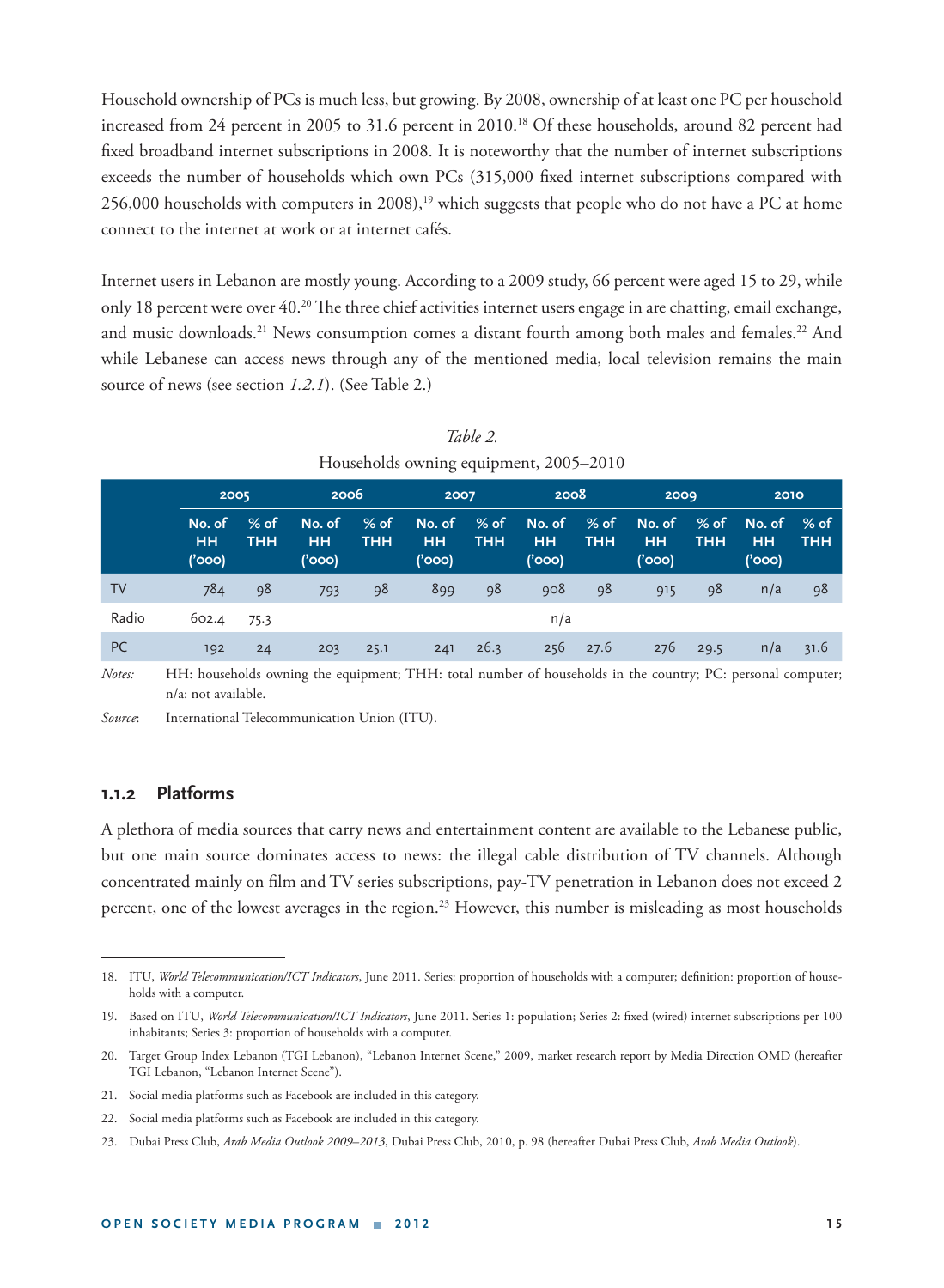access prime pay-TV content, such as ShowTime, Orbit, Arab Radio and Television (ART), and Al Jazeera through illegal cable subscriptions that offer pirated bundles for a low monthly fee averaging US\$ 10. According to AGB-Ipsos Stat Lebanon, around 80 percent of households had access to pirated cable services in  $2010^{24}$ 

An estimated 660 illegal cable providers are distributed throughout the country, serving an estimated 1 million subscribers,<sup>25</sup> with each provider acting as a de facto gatekeeper for his geographic area.<sup>26</sup> They subscribe to the premium satellite packages and other pay-TV services and then retransmit the signals through cable wires to their own subscribers, bundling pay-TV with free-to-air channels to provide customers with an average of 80 channels.

Mushrooming throughout a lawless country after the destructive civil war, illegal cable providers became an omnipresent reality from the early 1990s. During that period and until 1999, they were naturally at odds with premium television service providers.<sup>27</sup> The significantly low price of the all-inclusive bundle provided by illegal cable vendors left little room for competition, a matter that prompted the main providers recently to ask for a higher annual fee.

Most people who do not subscribe to such services live in remote areas where the poor infrastructure precludes this option.28 Alternatives to the dominant illegal cable services include having satellite receivers at home (15–20 percent of Lebanese households in 2009), opting for terrestrial TV (less than 5 percent of households in 2009), or subscribing to microwave video distribution systems (MVDS) such as Cablevision or Econet (around 1 percent of households in 2009).29 Internet protocol television (IPTV) has not yet been adopted, mainly because of the slow internet service.

<sup>24.</sup> AGB-Ipsos Stat Lebanon, "TV Reception 2008–2010," 2010 (hereafter AGB-Ipsos Stat Lebanon, "TV Reception").

<sup>25.</sup> Matt Nash, "Cup Killers," Now Lebanon, 7 June 2010, at http://www.nowlebanon.com/NewsArchiveDetails.aspx?ID=175170 (accessed 20 January 2011).

<sup>26.</sup> Interview with Z.A., illegal cable provider, Beirut, 25 December 2010.

<sup>27.</sup> Interview with Sleiman Fares, president of Fiberwaves SAL and adviser for United Cable of Lebanon, Beirut, 7 January 2011. According to Mr Fares, when a copyright law was introduced in 1999 to protect Microsoft against piracy of computer programs, illegal cable providers were forced to negotiate with Showtime, Orbit, and ART. They reached an agreement whereby all providers would collectively pay an annual fee of US\$ 2.5 million to the three companies. Al Jazeera Pay-TV did not exist at the time. Showtime and Orbit merged in 2009 into Showtime-Orbit Network (OSN).

<sup>28.</sup> Interview with Sleiman Fares, president of Fiberwaves SAL and adviser for United Cable of Lebanon, Beirut, 7 January 2011.

<sup>29.</sup> AGB-Ipsos Stat Lebanon, "TV Reception." Microwave video distribution systems transmit their signals from the station to subscribers via wireless digital broadcasting.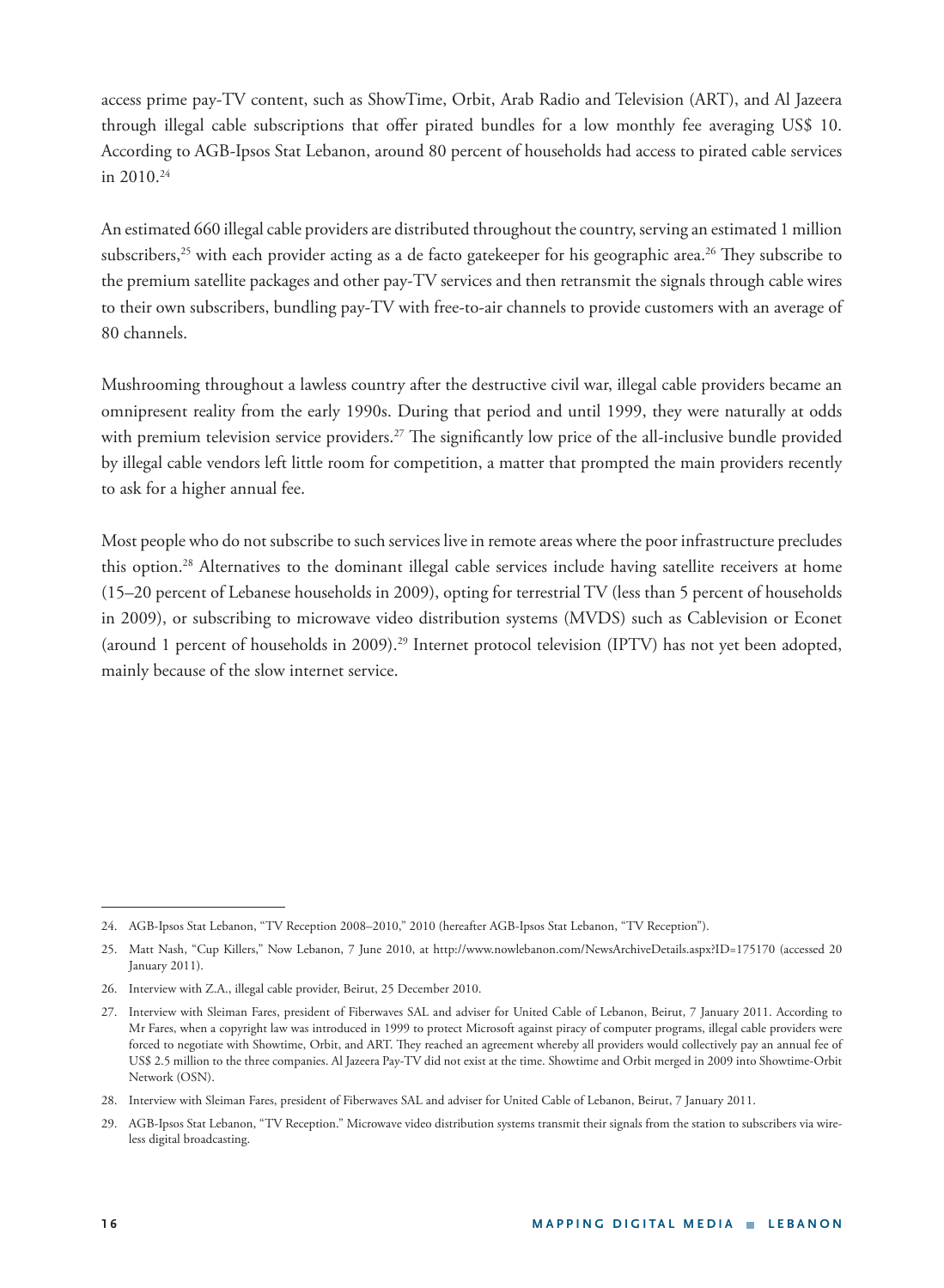#### **2005 2006 2007 2008 2009 2010 No. of HH ('000) % of THH No. of HH ('000) % of THH No. of HH ('000) % of THH No. of HH ('000) % of THH No. of HH ('000) % of THH No. of HH ('000) % of THH** Terrestrial reception\* 396 12.9 196 7.9 171 7.9 150 7.4 155 4.2 107 3.3  $-$  of which digital $*$  n/aastas and  $\mathbf{a}$  n/aastas and  $\mathbf{a}$ Cable TV reception\* 2,445 79.6 2,044 82.9 1,601 74.4 1,431 70.1 2,574 71.3 2,415 75.1 – of which digital\* 8 3 22 0.9 21 0.9 20 1 17 0.5 29 0.9 Satellite reception\* 279 9.1 248 10.1 433 20.1 524 25.6 1,025 28.4 827 25.7 – of which digital\* n/a  $I$ PTV\* n/a Total\*\* 784 98 793 98 899 98 908 98 915 98 n/a 98

| Table 3.                                                          |  |
|-------------------------------------------------------------------|--|
| Platform for the main TV reception and digital take-up, 2005–2010 |  |

*Notes:* HH: households owning the equipment; THH: total number of households in the country; n/a: not available.

*Sources:* \* Ipsos Stat Lebanon AGB NMR; \*\* ITU.

As Table 3 shows, there is little information about digital reception in Lebanon, with the exception of cable and possibly satellite reception. This is partly because the transition to digital has not yet been implemented officially (see section 2). The small number of receivers of digital cable also reflects the fact that most audiences still watch analog TV.

According to the official Digital Migration Strategy for TV Broadcasting, most television services in Lebanon are delivered via UHF free-to-air analog TV, MVDS, unlicensed cable TV, wireless distribution, and directto-home satellite (DTH). All the UHF terrestrial television broadcasters in Lebanon still employ analog transmission, and most household TV receivers are analog too. The main digital television services are delivered via satellite and digital video broadcasting multicast services (DVB-MS). To receive digital signals, subscribers use a set-top box that decrypts the signal and converts the digital TV signal to analog.<sup>30</sup>

|                                |                      | 2005 | 2006 | 2007 | 2008 | 2009 | 2010        |
|--------------------------------|----------------------|------|------|------|------|------|-------------|
| Internet                       |                      | 5.6  | 7.5  | 6.2  | 7.5  | n/a  | n/a         |
|                                | - of which broadband | 3.2  | 4.6  | 4.6  | 4.6  | 4.7  | 4.7         |
| Mobile telephony <sup>12</sup> |                      | 24.5 | 27.0 | 30.4 | 34.2 | 57.0 | <b>68.0</b> |
| $-$ of which $3G$              |                      |      |      | n/a  |      |      |             |
| Note:                          | n/a: not available.  |      |      |      |      |      |             |
| Source:                        | ITU.                 |      |      |      |      |      |             |

*Table 4.* 

Internet and mobile telephony penetration rates (total subscriptions as % of total population), 2005–2010

<sup>30.</sup> Telecommunications Regulatory Authority (TRA), "Digital Migration Strategy for TV Broadcasting," November 2008, at http://www.tra.gov. lb/Digital-Migration-Strategy-for-TV-Broadcasting-plan (accessed 1 February 2011).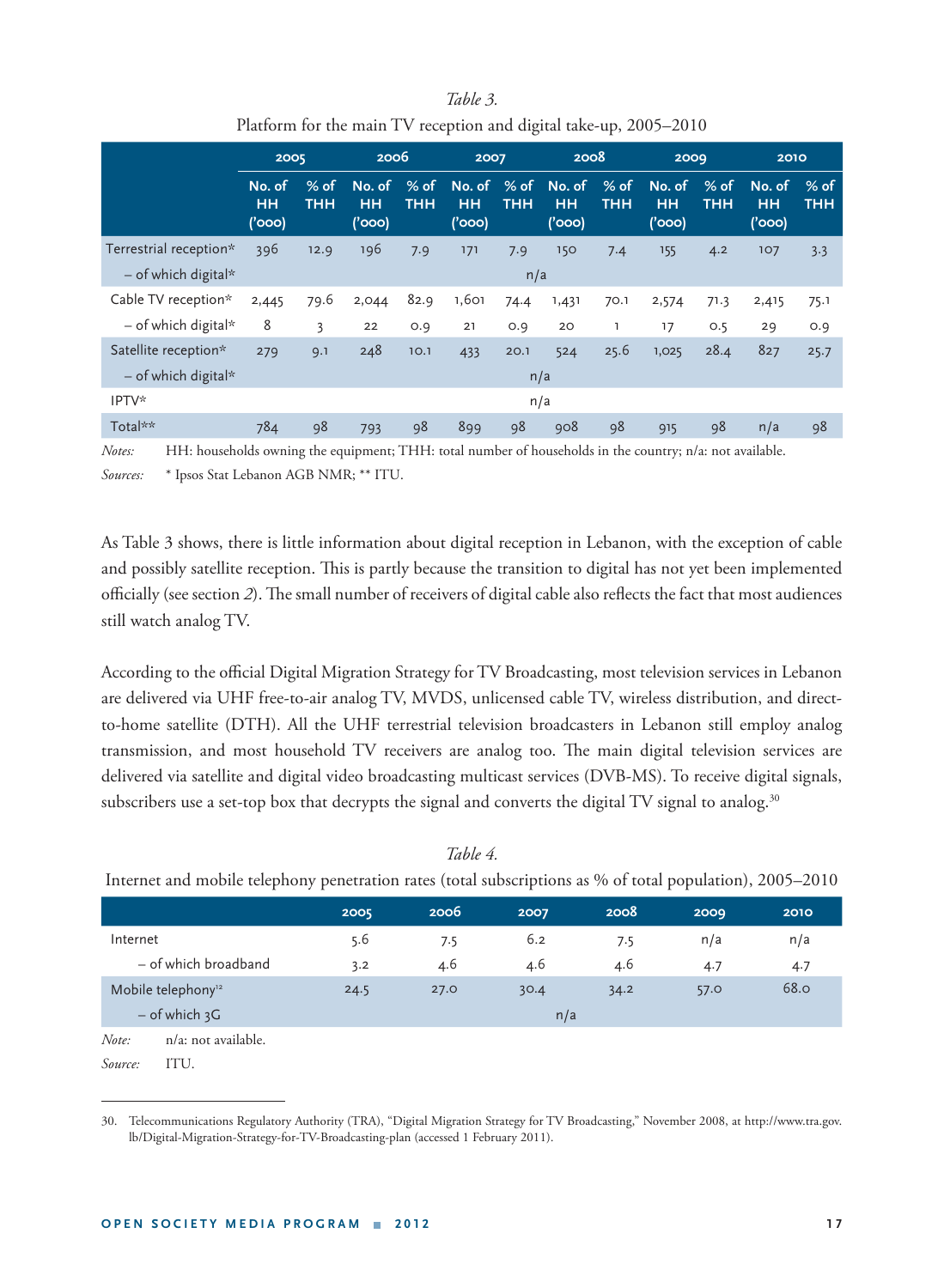Although in 1994 Lebanon was among the region's first adopters of mobile communication services, today it is falling behind most of its neighbors. In 2008, broadband penetration in Lebanon reached only 5 percent,<sup>31</sup> compared with 20 percent in Cyprus and 11 percent in Qatar.<sup>32</sup> The same year, mobile penetration stood at 35 percent in Lebanon, compared with 131 percent in Cyprus and 201 percent in Qatar.<sup>33</sup> The reason for this stagnation may partly be attributed to the high cost of mobile telephony. In fact, Lebanon is among the region's most expensive providers of mobile phone and internet services, with residents paying, for example, three times the price charged for one Megabyte per second (Mbps) in Morocco.<sup>34</sup> (Section 5.1.1 considers the debate on internet and mobile telephony technology in Lebanon.)

### **1 .2 Media Preferences**

#### **1.2.1 Main Shifts in News Consumption**

The introduction of digital media provided Lebanon's residents with a variety of platforms for news, from 24-hour cable news channels, such as Al Jazeera, to internet news sites, and text messages breaking news to subscribers. However, this variety of options does not always increase the plurality of opinions. Indeed, many of the new sources simply replicate the voices expressed through traditional media (see section *1.2.2*). Still, it is important to note that most mainstream media, especially TV, have yet to transition to digital and the country remains in a transitional period between the digital and analog eras.

Although satellite news stations such as Al Jazeera, Al Arabiya, CNN, BBC, and others are readily available in most households through subscriptions to pirated cable bundles or satellite receivers, most viewers prefer local news channels.<sup>35</sup> A 2009 Nielsen survey revealed that none of the international satellite news channels was among the preferred top 10 channels in Lebanon.<sup>36</sup> Indeed, in a survey that asked viewers about their favorite television stations, 61 percent of participants answered Lebanese Broadcasting Company (LBC), while New TV (NTV) received 54 percent, Orange TV (OTV) 39 percent, Future TV 27 percent, Murr TV 26 percent, and Al Manar TV 25 percent.<sup>37</sup> The remaining four channels chosen by participants were regional and foreign stations focusing on entertainment and sports.38 (See section *1.3.2.*)

<sup>31.</sup> ITU, June 2011.

<sup>32.</sup> J. Haidar, "Lebanon's Choking Telecommunication Bottlenecks," *ArabAd* magazine, September 2010, p. 9 (hereafter Haidar, "Lebanon's Bottlenecks").

<sup>33.</sup> Haidar, "Lebanon's Bottlenecks."

<sup>34.</sup> Haidar, "Lebanon's Bottlenecks."

<sup>35.</sup> This is true regardless of whether local channels broadcast through analog or digital signals. OTV (launched in 2007) and Murr TV (forced to shut down in 2002 and relaunched in 2009), two local TV channels, only broadcast via satellite.

<sup>36.</sup> Dubai Press Club, *Arab Media Outlook*, p. 97.

<sup>37.</sup> Dubai Press Club, *Arab Media Outlook*, p. 97. As indicated in the report, the percentages do not add up to 100 percent because many people chose several stations as their favorite.

<sup>38.</sup> Dubai Press Club, *Arab Media Outlook*, p. 97.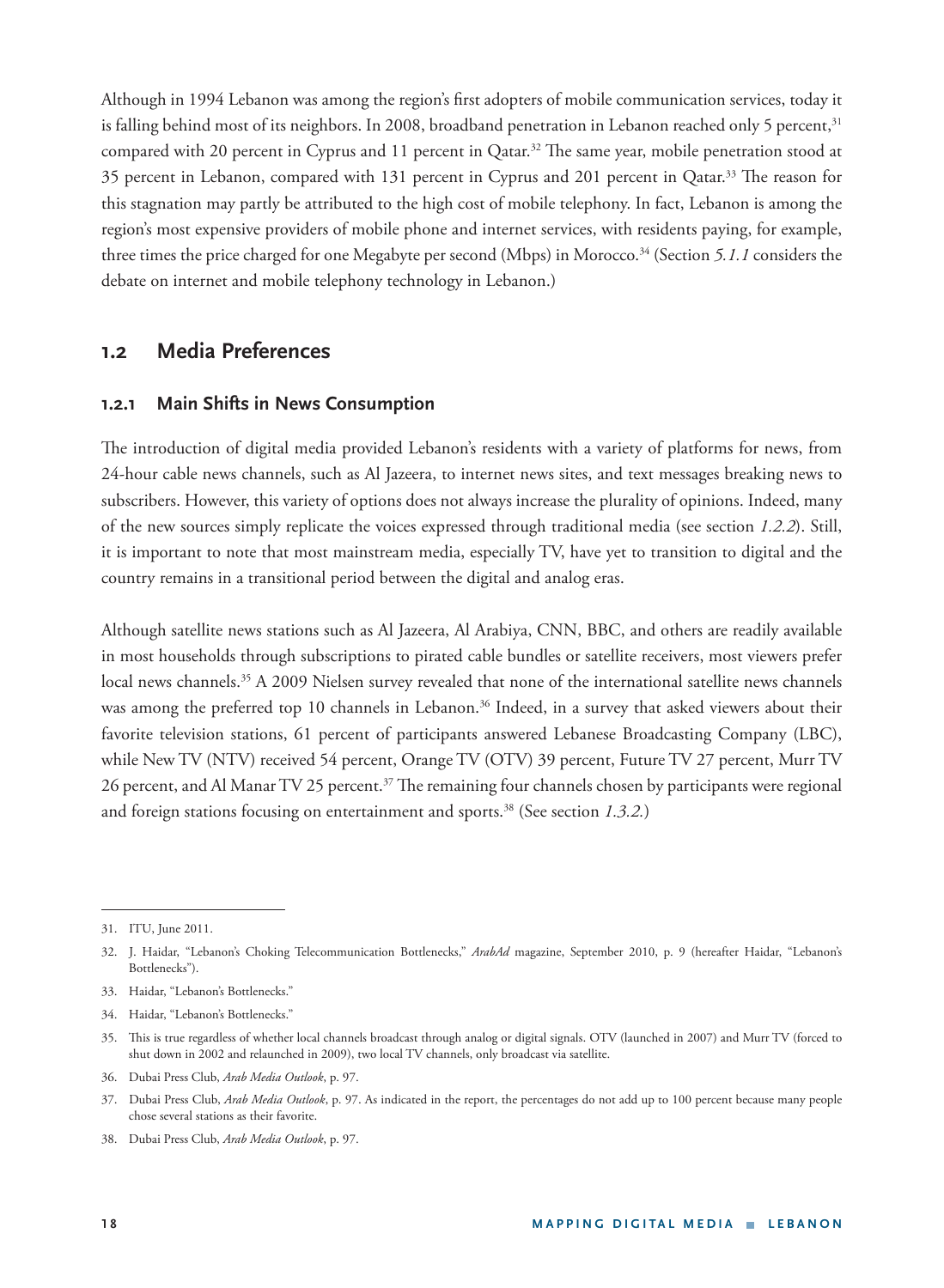Regarding online media, a study in *Arab Media Outlook* noted that 23 percent of Lebanese people read news online more than five times a week, while 40 percent do so between one and four times a week, and 37 percent four times a month or less.39 In addition, a 2009 Nielsen survey found that the top Arabic news websites Lebanese people visit most often are Tayyar.org (20 percent), Annahar.com (10 percent), Almanar. com.lb (7 percent), and Lebanese-forces.com (7 percent).<sup>40</sup> Comparably, 82 percent said the website they visited most often was Facebook.

Finally, Lebanon's unstable security has encouraged many to subscribe to breaking news services via text messaging. In addition to many news websites (e.g. Al Nashra and Lebanon Files), radio stations (e.g. Free Lebanon), local TV (e.g. LBC and NTV), and regional satellite channels (e.g. Al Jazeera) provide this service, usually for a monthly fee of US\$ 10.<sup>41</sup>

### **1.2.2 Availability of a Diverse Range of News Sources**

The scholar N. Dajani described Lebanese newspapers as "viewspapers."<sup>42</sup> His contention applies to most of the country's news media outlets, each of which supports and represents the agenda of a political personality or party. Most outlets are owned, managed, or financed by local or regional powers.<sup>43</sup> On the one hand, this structure ensures a pluralistic press system in which journalists are free to criticize the government—or at least some sides in the government—without retribution. On the other hand, the media's reliance on political supporters transforms most of them into propagandists for their patrons' viewpoints.<sup>44</sup>

Looking at the content of local television channels, for example, one can easily tell that OTV is a mouthpiece for the Free Patriotic Movement (FPM), Future TV for the Future Movement (FM), Al Manar for Hezbollah, and NBN for the Amal Party. Murr TV and LBC, although more commercially oriented, clearly favor the March 14 Alliance (which had a parliamentary majority until January 2011), while NTV favors the March 8 Alliance (which has been in power since January 2011). The last three stations, although less conspicuously associated with political parties today due to current political alignments, nevertheless acted as propaganda organs for political parties or politicians in the past.<sup>45</sup>

<sup>39.</sup> Dubai Press Club, *Arab Media Outlook*, p. 95.

<sup>40.</sup> Dubai Press Club, *Arab Media Outlook*, p. 95.

<sup>41.</sup> D. Abi Saab, "Breaking News Services: Cellular Phones Help Strengthen the Relationship between Audiences and their Favorite News Outlets. And LibanCall is Behind the Trend," Assafir newspaper, 29 September 2009, at www.elnashra.com/articles-1-15068.html (accessed 6 February 2011).

<sup>42.</sup> N. Dajani, *Disoriented Media in a Fragmented Society: The Lebanese Experience*, American University of Beirut, Beirut, 1992, p. 11 (hereafter Dajani, *Disoriented Media*).

<sup>43.</sup> M. Fandi, *(Un)Civil War of Words: Media and Politics in the Arab World*, Praeger, Westport, CT, 2007 (hereafter Fandi, *(Un)Civil War of Words*); C.B.T. Baldwin, "Lebanon," in *World Press Encyclopedia* vol. 2, 2003, pp. 66–81; see http://findarticles.com/p/articles/mi\_gx5223/is\_2003/ ai\_n19143140/pg\_8 (accessed 6 February 2011); M.M. Hammoud and W. Afifi, "Lebanon," in Y.R. Kamalipour and H. Mowlana (eds), Mass *Media in the Middle East: A Comprehensive Handbook*, Greenwood Press, Westport, CT, 1994, pp. 160-178 (hereafter Hammoud and Afifi, "Lebanon")*.*

<sup>44.</sup> Y. Dabbous, "Media with a Mission: Why Fairness and Balance are not Priorities in Lebanon's Journalistic Codes," *International Journal of Communication* 4 (2010), pp. 719–737 (hereafter Y. Dabbous, "Media with a Mission").

<sup>45.</sup> The Lebanese Forces started LBC, which during the war propagated their political agenda; the Communist Party founded New TV (NTV) before it sold it to the Khayat family; the owner Gabriel Murr (brother of former interior minister and deputy prime minister Michel Murr) used Murr TV to promote his parliamentary bid in 2002 before the government shut it down.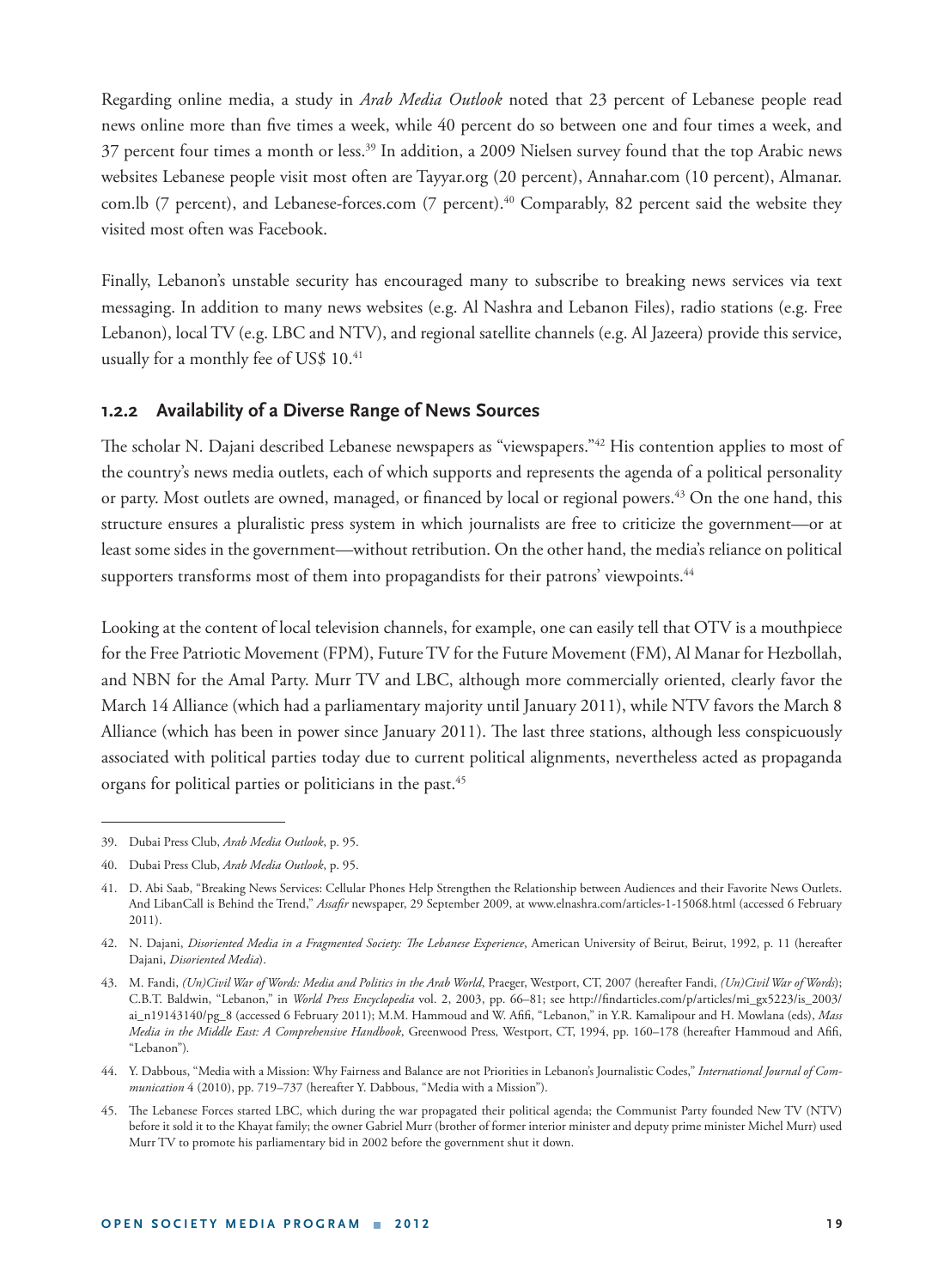The political distribution of TV stations more or less extends to print, radio, and even digital news platforms. The same political agendas reflected in traditional media exist online. According to *Arab Media Outlook 2009–2013*, the top news websites in Lebanon belong to, or reflect, the same political parties that own the country's traditional media (see Table 5).46

Accordingly, it can reasonably be argued that digitization may not have helped increase news plurality in the country. On the one hand, plurality was always present, with Lebanon's different political parties more or less free to express themselves. On the other hand, the same pool of politicized voices and agendas merely migrated online. However, although alternative opinions—outside the given political allegiances—have so far had no significant presence, particularly in mainstream online news, some emerging voices have carved a respectable and growing space for themselves using blogs and online social networking tools. A growing community of online activists has succeeded in exerting some influence in the socio-political and cultural realms, especially among young people, but they have yet to gain the power of traditional media (see sections *3.2* and *3.3*).

## **1.3. News Providers**

### **1.3.1 Leading Sources of News**

### **1. 3.1.1 Print Media**

Historically, Lebanon has had one of the highest ratios of private newspapers per head in the Arab world.<sup>47</sup> This remains true today despite a long-standing decree issued in 1953 to limit the number of licenses for newspapers to 25 permanent political dailies, among which up to 15 are Arabic political dailies.<sup>48</sup> According to the Ministry of Information, Lebanon today publishes 14 privately owned political daily newspapers,<sup>49</sup> 12 in Arabic, one in French, and one in English.<sup>50</sup> No accurate or independent figures on the newspapers' circulations exist.<sup>51</sup> The Ministry of Information states that the two most popular Arabic newspapers published are *Assafir* and *Annahar*, with 50,000 and 45,000 daily copies, respectively.<sup>52</sup> However, a local director of planning at Media Direction OMD contends that the real numbers are much lower.<sup>53</sup> He estimated that

<sup>46.</sup> Dubai Press Club, *Arab Media Outlook*, p. 95.

<sup>47.</sup> W. Rugh, *Arab Mass Media: Newspapers, Radio, and Television in Arab Politics*, Praeger, Westport, CT, 2004.

<sup>48.</sup> A. Boutros, *Comprehensive Legal Matters in Print and Broadcast Media*, Dar al-Minhal, Beirut, Lebanon, 2009, p. 113 (Arabic لماشلا يف اياضق رشنلا مالعالاو) (hereafter Boutros, *Comprehensive Legal Matters*).

<sup>49.</sup> This number is not accurate, as some recently launched newspapers, such as *Al-Binaa* and *Al Joumhouria*, are not listed, while others that discontinued publication remain on the list.

<sup>50.</sup> Ministry of Information, "Newspapers, magazines and news agencies," n.d., at http://www.ministryinfo.gov.lb/Main/MediaMap/Newspapersmagazinesandagencies.aspx (accessed 18 November 2011).

<sup>51.</sup> L. Trombetta, "Media Landscape: Lebanon," European Journalism Centre, 8 November 2010, at http://www.ejc.net/media\_landscape/article/ lebanon/#l3 (accessed 6 February 2011) (hereafter Trombetta, "Media Landscape: Lebanon").

<sup>52.</sup> Trombetta, "Media Landscape: Lebanon."

<sup>53.</sup> Interview with Wissam Chehabeddine, director of planning at Media Direction OMD, Beirut, 6 February 2010.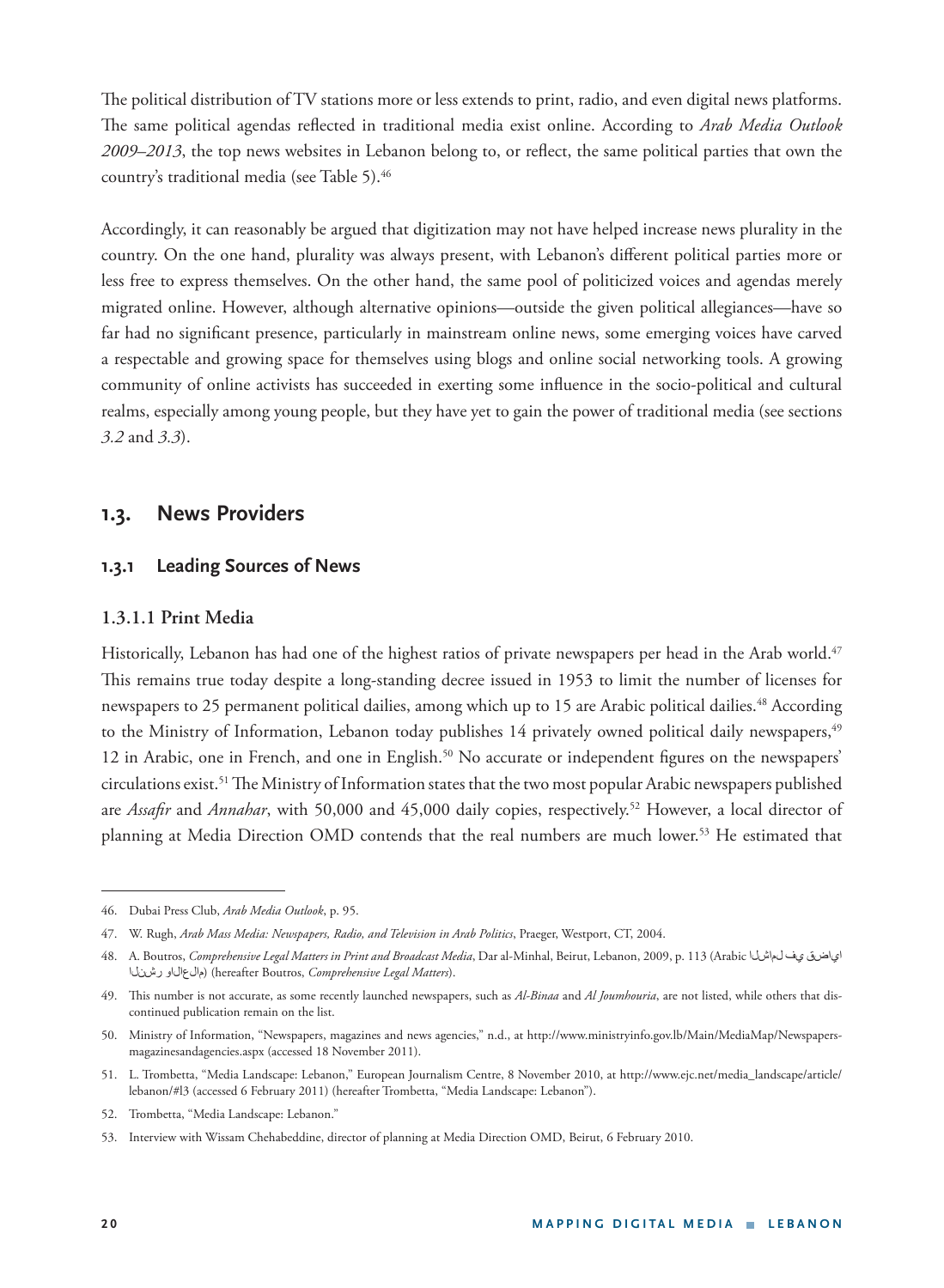*Annahar*'s circulation does not exceed 15,000, a figure consistent with a 2004 study on Arab media by the Carnegie Endowment for International Peace.<sup>54</sup>

Most Lebanese newspapers are serious in tone, heavily covering—and commenting on—local, regional, and international politics, and including social and cultural reports. With few exceptions, Lebanon's daily newspapers can be qualified as non-commercial. Many were not established chiefly to generate profit, and their content usually carries clear ideological and political undertones.<sup>55</sup>

The 2009 national readership survey by Ipsos Stat estimated that the five most popular newspapers in Beirut were *Annahar*, *Al Balad*, *Al Mustaqbal*, *Assafi r,* and *Al Akhbar*. Founded in 1933 and 1974, respectively, Annahar and Assafir have long been considered to be among the country's top newspapers. Focussing mainly on political news, they also cover social and cultural issues. Historically taking a rightist stance, *Annahar* today supports the March 14 Alliance, while the historically leftist *Assafir* supports the March 8 Alliance. Established by the Hariri family in 1995, *Al Mustaqbal* is a mouthpiece for the FM and its leader Saad Hariri, the former prime minister and son of the late Rafic Hariri. Founded in 2003, *Al Balad* is a commercial newspaper printed in tabloid format. Using aggressive and controversial promotional campaigns, it focusses on political, social, and cultural issues but tends to be more sensational.

Relaunched in 2006,56 *Al Akhbar* quickly established itself as an audacious liberal newspaper, with investigative reports and a sharp critical tone. Uniquely featuring historically taboo subjects, the newspaper has been widely accused of supporting the March 8 Alliance and even of being the mouthpiece of Hezbollah, despite numerous reports harshly critiquing this political alliance's leaders, ideologies, and decisions. Nevertheless, the newspaper's tone contrasts starkly with the rhetoric and policies of the March 14 Alliance. *Al Joumhouria*  and *Al Binaa* are the latest additions to the Lebanese newspaper scene. While little research about the two papers exists, the Syrian Social Nationalist Party controls the latter, while the former is controlled by former defense minister Elias Murr,<sup>57</sup> nephew of Gabriel Murr who controls the Murr family's media empire.<sup>58</sup>

#### **1.3.1.2 News Websites**

Although the five most popular websites in Lebanon are not local (see section 3.1), Lebanese audiences tend to visit local websites for news. Popular national news sites tend to be an immediate source of mainstream news about Lebanon, particularly because they have been able to post breaking news items quickly.59 Most

<sup>54.</sup> Carnegie Endowment for International Peace, "Statistics on Arab Media," *Arab Reform Bulletin* 2(11) (December 2004), at http://www.carnegieendowment.org/files/New\_Chart.pdf (accessed 6 February 2011).

<sup>55.</sup> Y. Dabbous and A. Hamdan, "The Hunted," *IPI Global Journalist*, 1 January 2006, at http://www.globaljournalist.org/stories/2006/01/01/thehunted (accessed 8 February 2011).

<sup>56.</sup> *Al-Akhbar* was first registered in 1953, and historically affiliated with leftist and communist Lebanese parties it did not publish regularly until 2006. Because the Lebanese press law allows the government to revoke the license of any registered periodical that fails to publish issues for three consecutive months (Press Media Law, art. 29, 1962), many license holders publish one issue every three months just to fulfill this regulation. Like many others, Al-Akhbar owners kept its license by following this tactic until it was bought by Hassan Khalil in 2006.

<sup>57.</sup> M. Akil, "Elia Murr's al Joumhouria Opens its doors to Al-Hakim" (Arabic «جويله حياله بالميلا سايلا ا ةيرومج»), 28 November ميرها استان بها ميك ميك 2011, *Assafir* newspaper, at http://www.assafir.com/Article.aspx?ArticleId=2711&EditionId=2013&ChannelId=47704 (accessed 29 November 2011).

<sup>58.</sup> Both newspapers have had old licenses that go back several decades, but are appearing for the first time as daily political newspapers.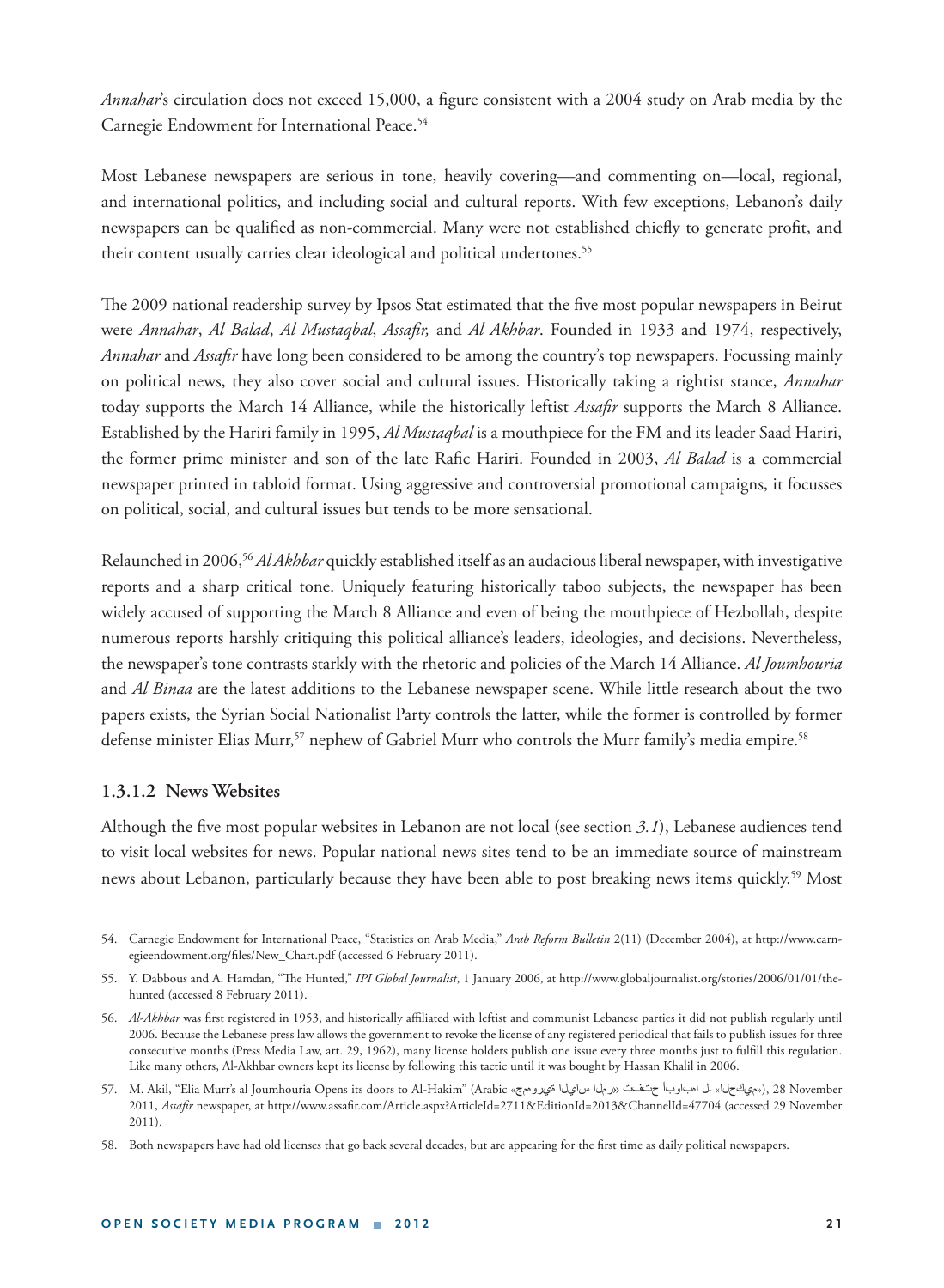of these local news websites were only recently established. Like offline news sources, some of them belong outright to political parties, while the rest tend to favor one side or the other. Also available are online versions of the same traditional media outlets (e.g. Naharnet.com, *Annahar*'s news website). They do not, however, figure in the list of the top five most popular online news providers in Lebanon in 2011.<sup>60</sup>

The FPM's Tayyar.org is the most popular of these websites.<sup>61</sup> Established in 2001 to promote the FPM and the agenda of its leader General Michel Aoun, the site offers breaking, local, and international political news, in addition to cultural and social news. Elnashra.com, a self-proclaimed independent news site, occupies the second position. Its content nevertheless tends to sympathize with the perspectives of the March 8 Alliance and the FPM. Elnashra.com offers Lebanese and international instant and daily news, covering politics, technology, business, and other topics. It also provides live internet radio broadcasts and clippings from local newspapers. Th ird in rank, Lebanese-forces.com is the mouthpiece of the political party that carries its name. It provides the same variety of news others offer with an overt slant in favor of its owner's agenda. In fourth place, LebanonFiles.com mostly relays local news stories and bulletins from the mainstream news media, but also includes some independent reporting by its staff.<sup>62</sup> Finally, NowLebanon.com is a political and variety news website that favors the FM and the March 14 Alliance.<sup>63</sup>

|                           | Local news site | <b>Global traffic rank</b> | Traffic rank in Lebanon |
|---------------------------|-----------------|----------------------------|-------------------------|
| Tayyar.org<br>1.          |                 | 4,657                      |                         |
| 2. Elnashra.com           |                 | 8,894                      | 8                       |
| Lebanese-Forces.com<br>3. |                 | 14,267                     | 11                      |
| 4. LebanonFiles.com       |                 | 17,687                     | 12                      |
| NowLebanon.com            |                 | 21,384                     | 16                      |

| Table 5.                                 |  |
|------------------------------------------|--|
| Most popular online news providers, 2011 |  |

*Source:* Alexa.com, at http://www.alexa.com/topsites/countries/LB (accessed 10 February 2011).64

#### **1.3.1.3 Television**

Most Lebanese TV stations can be considered commercial, but all are owned, supported, or favorable to major local politicians. Lebanese TV programming includes a diverse diet of entertainment, news, and political talk shows. Newscasts and political talk shows dominate the primetime evening slots (7.45 p.m. to 11 p.m.), while international series and movies alongside locally produced shows and soap operas dominate

<sup>59.</sup> A. Itani, "Answers to Research Questions on Digital Content and News," ThinkMedia Labs, February 2011, p. 4.

<sup>60.</sup> Alexa.com, at http://www.alexa.com/topsites/countries/LB (accessed 10 February 2011).

<sup>61.</sup> Alexa.com, at http://www.alexa.com/topsites/countries/LB (accessed 10 February 2011).

<sup>62.</sup> See www.lebanonfiles.com (accessed 10 February 2011).

<sup>63.</sup> Trombetta, "Media Landscape: Lebanon."

<sup>64.</sup> According to the website, the ranking, which spans a period of one month, "is calculated using a combination of average daily visitors and page views over the past month. The site with the highest combination of visitors and page views is ranked #1."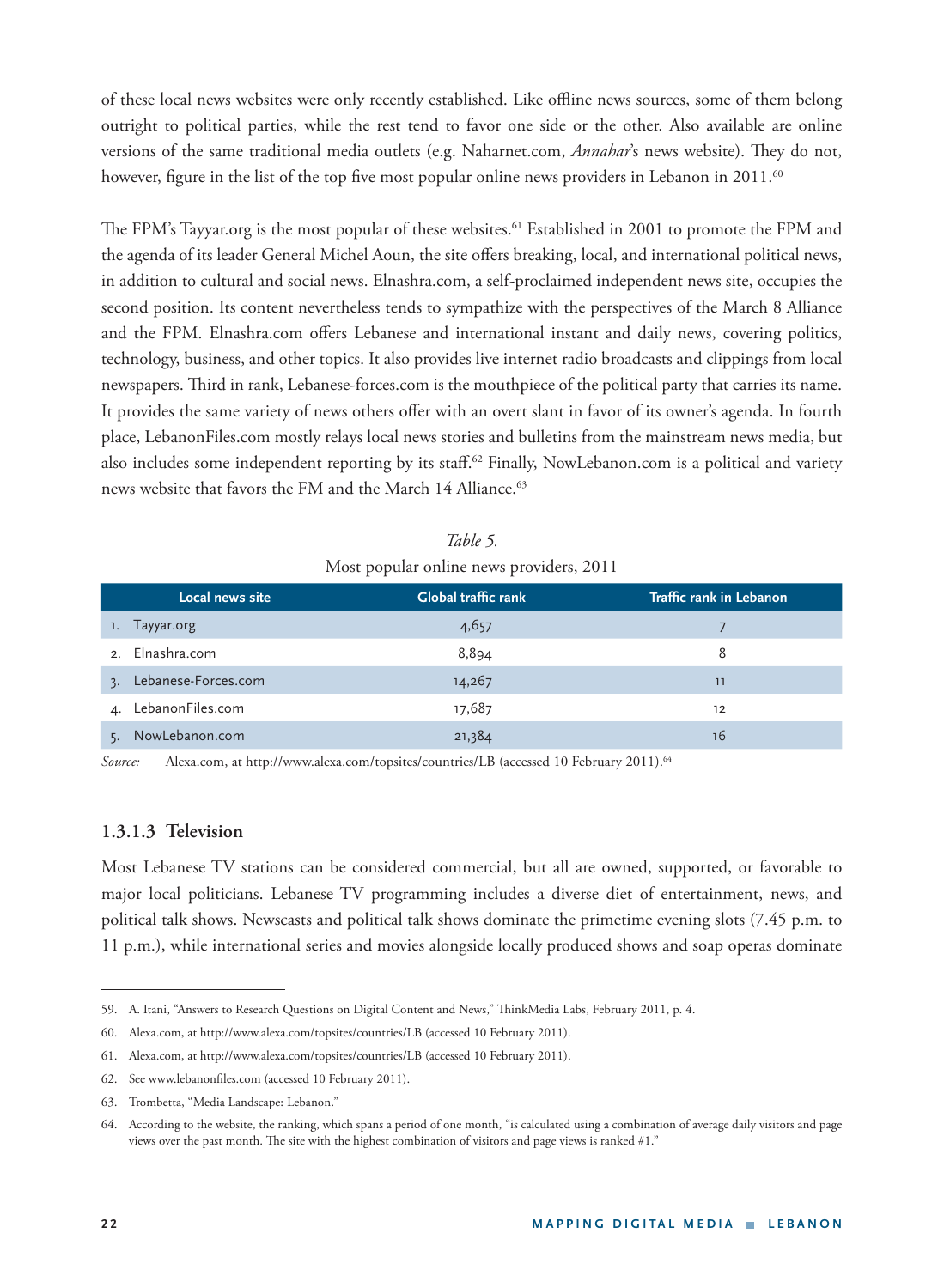the rest of the time. News content predominantly focusses on political content, particularly the activities and announcements of local and regional politicians. Newscasts offer little airtime to non-political news and often ignore social, lifestyle, and public interest news, including stories about crime, domestic violence, sectarianism, electricity shortages, and inflation.

On the rare occasions that these stories are covered, they are mostly contextualized within an attack on a politician usually opposed to the station's political patrons. Consistently, news talk shows focus on politicians and political analysis and often offer heated political debates. Investigative reporting programs have been rare but some stations, such as NTV, tend to invest in them more than others.

Until the mid-1980s, Lebanon's domestic television scene was limited to two stations that were first established as private outlets and then acquired by the government in 1977 and merged into one company called Télé Liban (TL) (see section *2*). In 1985, LBC, then operated by the Lebanese Forces militia, went on air with a modest telecast schedule. Soon, it became the most popular station in the country. Its success encouraged political parties and businesspersons to venture into the field.<sup>65</sup> Subsequently, TV stations rapidly mushroomed until the 1994 Audiovisual Law limited their number to a handful of stations distributed among the major politicians who also represented the major religious sects.<sup>66</sup>

LBC has been the country's leading local station for the past 10 years, although its ratings have been declining recently (54 percent in 2005, 48 percent in 2007, and 42 percent in 2009).<sup>67</sup> Today, LBC is controlled by the Lebanese businessman and former Lebanese Forces sympathizer Pierre el-Daher.<sup>68</sup> Very rich in entertainment and locally produced Arabic entertainment and news shows,<sup>69</sup> the channel's news attracts a large audience, despite its being favorable today to the March 14 Alliance, a member of which is the Lebanese Forces party.

NTV is Lebanon's fastest growing local station.<sup>70</sup> Expanding its audience reach (21 percent in 2005, 29 percent in 2008, and 32 percent in 2010), it climbed from fourth to second rank in two years.<sup>71</sup> Relaunched in 2001 by a local business tycoon Tahseen Khayyat after its forced closure in the mid-1990s by the government, the station tends to favor the March 8 Alliance, although it is one of the few in the country focussing on investigative reporting and often criticizing the political side it supports, albeit mildly.

Originally launched in 1991 by local businessman Gabriel Murr, Murr TV was shut down by the government in 2002 and relaunched at the beginning of 2009.<sup>72</sup> Its grid offers a handful of popular programs, but its

<sup>65.</sup> D. Boyd, *Broadcasting in the Arab World: A Survey of the Electronic Media in the Middle East*, Iowa State University Press, Ames, IA, 1999, pp. 67–82 (hereafter Boyd, *Broadcasting in the Arab World*).

<sup>66.</sup> Boyd, *Broadcasting in the Arab World*.

<sup>67.</sup> AGB-Ipsos Stat People Meter, "Lebanon Media Landscape."

<sup>68.</sup> Trombetta, "Media Landscape: Lebanon."

<sup>69.</sup> Interview with Wissam Chehabeddine, director of planning at Media Direction OMD, Beirut, 6 February 2010.

<sup>70.</sup> Interview with Wissam Chehabeddine, director of planning at Media Direction OMD, Beirut, 6 February 2010.

<sup>71.</sup> AGB-Ipsos Stat People Meter, "Lebanon Media Landscape."

<sup>72.</sup> Trombetta, "Media Landscape: Lebanon."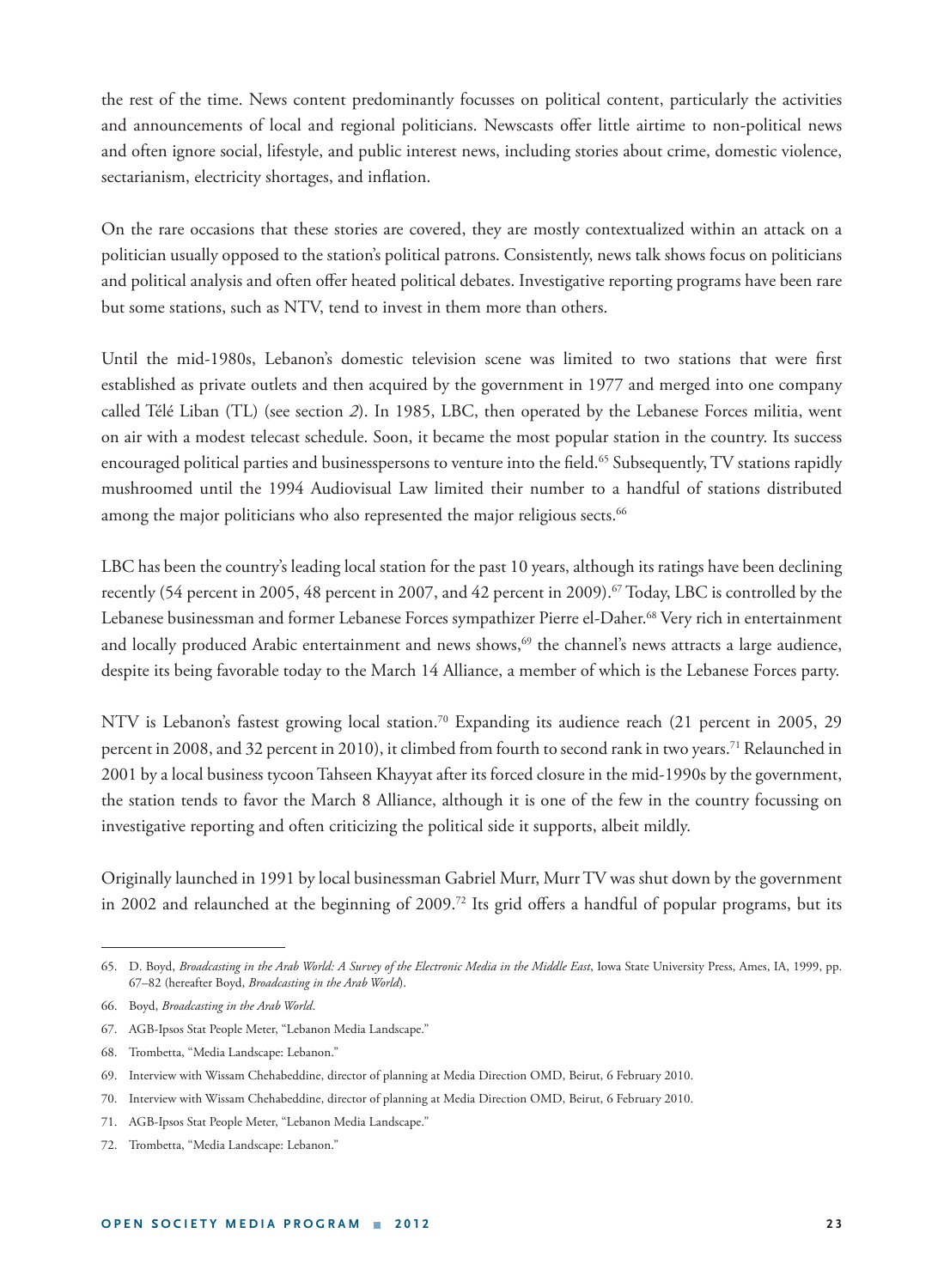newscasts and political shows remain limited in popularity,73 despite some recent gains. Like NTV, Murr TV offers a handful of popular programs and has also been gradually increasing its reach (21 percent in 2009, 25 percent in 2010).<sup>74</sup> The content of its newscasts and political talk shows puts it squarely within the March 14 Alliance.

Founded in 2007 as a mouthpiece for the FPM and its leader General Aoun, OTV features a handful of leading entertainment and news shows that explicitly publicize his agenda. The station increased its audience reach from 18 percent in 2008 to 26 percent in the first half of 2010, and remains highly popular in FPM strongholds.75

Launched in 1993 by the former prime minister and billionaire businessman Rafic Hariri, Future TV is a declining station, with its 38 percent reach in 2005 sinking to 20 percent in 2009.<sup>76</sup> Mouthpiece for the FM and its leader Saad Hariri, it has moved from second to fourth rank in two years.<sup>77</sup> Like OTV, its newscasts and political programs overtly publicize the FM's agenda and its programs are mainly popular in the party's strongholds.<sup>78</sup>

Also of note is Hezbollah's Al Manar TV, which continued to broadcast after the 1994 Audiovisual Law without a license,<sup>79</sup> with the understanding that it would only cover news about the resistance against Israel. Eventually, however, the station had a full array of programs with the clear support of Hezbollah and its political and cultural agenda. During the 2006 Israeli war on Lebanon, Al Manar's agenda-setting role and its survival of constant Israeli bombardment caused its popularity to surge across the Arab world.<sup>80</sup>

All of the above outlets operate websites for their stations. Except for Almanar.com.lb, which can be compared with the Al Jazeera website, most of these online platforms are typically not online news sites but could rather be described as online promotion for the television stations. Most of them do include the latest newscast feeds and several offer a video of their news bulletins or a specific show, but these sites do not act as comprehensive news websites that viewers could use as an alternative to the television station. In addition, the political parties that control most of these websites have more active alternative platforms online, namely, the party's own website. Tayyar.org, for example, is the official website for General Aoun's FPM. It is more popular than OTV's online version, and ranks as Lebanon's seventh most popular website (see section *3.1.1*).81

<sup>73.</sup> Interview with Wissam Chehabeddine, director of planning at Media Direction OMD, Beirut, 6 February 2010.

<sup>74.</sup> AGB-Ipsos Stat People Meter, "Lebanon Media Landscape."

<sup>75.</sup> AGB-Ipsos Stat People Meter, "Lebanon Media Landscape."

<sup>76.</sup> AGB-Ipsos Stat People Meter, "Lebanon Media Landscape."

<sup>77.</sup> Interview with Wissam Chehabeddine, director of planning at Media Direction OMD, Beirut, 6 February 2010.

<sup>78.</sup> Interview with Wissam Chehabeddine, director of planning at Media Direction OMD, Beirut, 6 February 2010.

<sup>79.</sup> Al-Manar eventually got a license in 1998.

<sup>80.</sup> Interview with Wissam Chehabeddine, director of planning at Media Direction OMD, Beirut, 6 February 2010.

<sup>81.</sup> According to Alexa.com, "The 1 month rank is calculated using a combination of average daily visitors and page views over the past month." See Alexa.com, "Top Sites in Lebanon," at http://www.alexa.com/topsites/countries/LB (accessed 23 March 2011).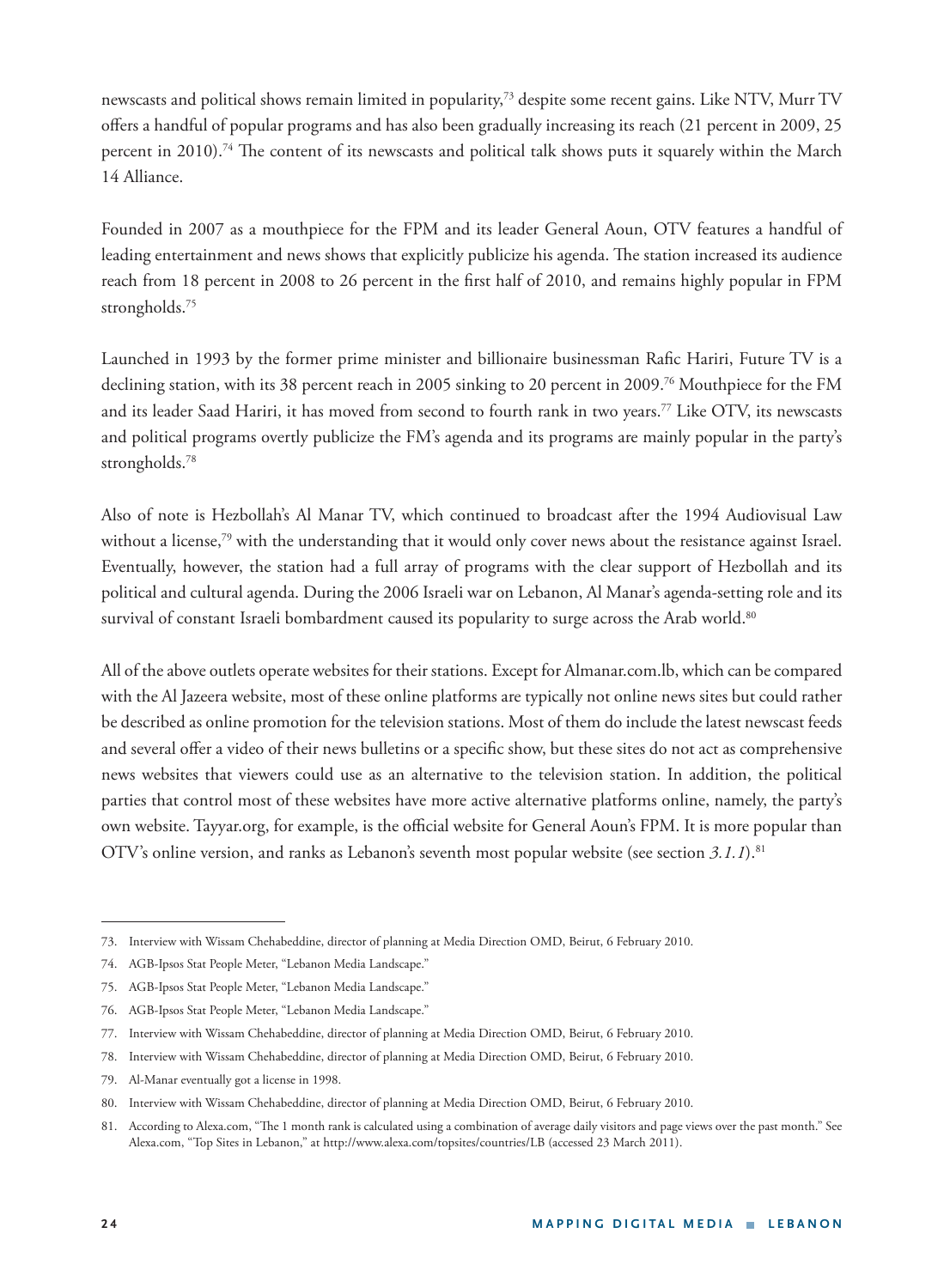The gains and losses of these TV stations are directly related to the fortunes of the political parties that support them. As mentioned in section 5.1.3, the success of (and even the granting of licenses to) these stations are related to the success and dominance of the political parties that back them. The rise of OTV, for example, followed the return of General Aoun from forced exile and the gains of his party. The closing and reopening of Murr TV and the granting of a license to NTV are likewise directly related to the political shifts that affected their owners.

| <b>Station</b>   | 2005 | 2006 | 2007 | 2008 | 2009 | Jan-Jun 2010 |
|------------------|------|------|------|------|------|--------------|
| <b>LBC</b>       | 54   | 48   | 48   | 47   | 42   | 43           |
| <b>NTV</b>       | 21   | 23   | 22   | 29   | 29   | 32           |
| Murr TV          | n/a  | n/a  | n/a  | n/a  | 21   | 25           |
| <b>OTV</b>       | n/a  | n/a  |      | 18   | 20   | 26           |
| <b>Future TV</b> | 38   | 33   | 31   | 25   | 20   | 20           |

*Table 6.* Reach of television stations (%), 2005–2010

*Note:* n/a: not available. Reach refers to the percentage of the total audience exposed to the outlet at least once on an average day. *Source:* AGB-Ipsos Stat People Meter, "Lebanon Media Landscape."

### **1.3.1.4 Radio**

Lebanon boasts one public and 41 privately owned radio stations (20 AM and 22 FM),<sup>82</sup> most of which have commercial licenses with grids heavily based on music, entertainment talk shows, and socio-cultural programs. Only a handful have "class-A" licenses that allow them to broadcast political content and news. Consistent with other Lebanese news media, radio news providers reflect the agendas of their political and sectarian affiliations. (See Table 7.)

Currently the leading news radio station, the FPM-affiliated Sawt El Ghad, boasted a 19 percent reach in 2010.<sup>83</sup> Along with Arabic music and entertainment, the station mainly broadcasts bulletins of local and international political news. Long affiliated with the Lebanese Phalanges party and founded in 1975, Voice of Lebanon (*Sawt Lubnan*) is the first commercial radio station in the country. More serious and news-oriented than its counterparts, $84$  it reached 18 percent of the population in 2010.<sup>85</sup> In the past few years, ownership of the station has been contested in the courts between the current leadership of the Phalanges party and the heirs of Simon Al Khazen, a former Phalanges vice-president who controlled the station in the period after

<sup>82.</sup> Trombetta, "Media Landscape: Lebanon."

<sup>83.</sup> RDM Lebanon Wave 1, 2010, and Wave 2, 2009, "Lebanon Media Landscape," Media Direction OMD Report (market research by AGB-Ipsos), June 2010 (hereafter RDM, "Lebanon Media Landscape"). Sawt El Ghad comes second in terms of reach after Radio Rotana Delta, which is exclusively devoted to music and entertainment programs.

<sup>84.</sup> Trombetta, "Media Landscape: Lebanon."

<sup>85.</sup> RDM, "Lebanon Media Landscape."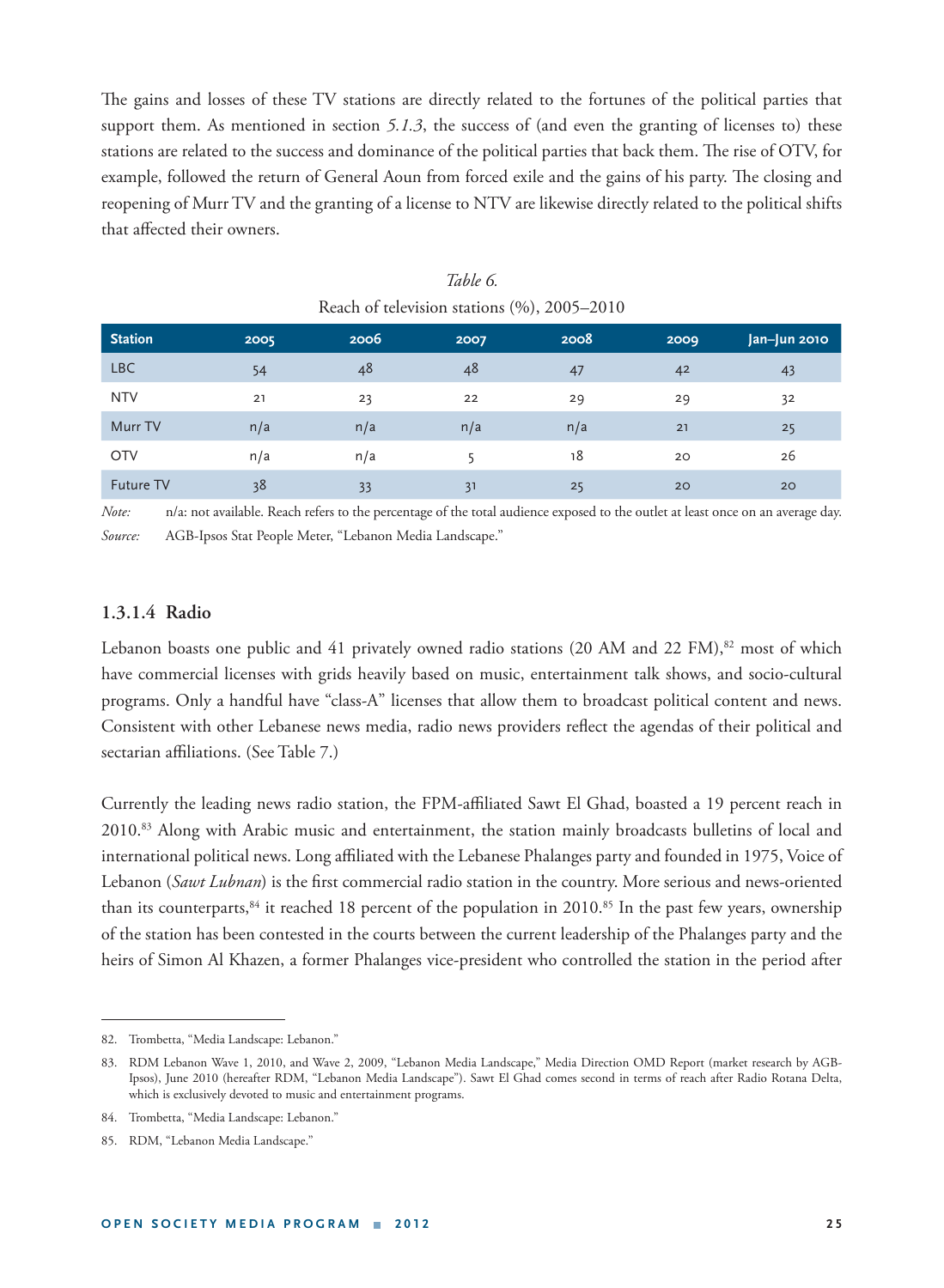the civil war. In early 2011, the station was split into two stations using the same name, as both sides await the final court decision about the rightful license and name owner.<sup>86</sup>

Founded in 1978, Sawt-Lubnan Al Hurr is affiliated to the Lebanese Forces party. Mainly broadcasting Arabic political programs and news bulletins, the station had a 15 percent audience reach in 2010.<sup>87</sup> Also broadcasting in Arabic, Sawt Al Mada was established by the FPM in 2009. It had a 10 percent reach in 2010.<sup>88</sup> Radio Orient, affiliated to the FM, was founded in 1995. It features a mix of news, entertainment, and political and sports shows. Radio Orient broadcasts in Arabic but also includes two news bulletins in English and French.89 Also of note are Hezbollah's Itha'at Al Nour, the Communist Party's once popular Sawt el-Shaab, and the SSNP-supported Sawt Al Hurriyat. Most of these stations also broadcast live online, and Radio Orient additionally broadcasts via satellite. Finally, Radio Liban is the only public radio station in Lebanon, established as Radio Orient in the mid-1930s (see section *2.1.1*).

|                     | 2009 | 2010 |
|---------------------|------|------|
| Sawt El Ghad        | 22   | 19   |
| Sawt Lubnan         | 18   | 17   |
| Sawt Lubnan Al Hurr | 17   | 15   |
| Sawt Al Mada        | 9    | 10   |
| Radio Orient        | 10   | q    |

*Table 7.*   $R = 1 - C$ . 1:  $t_{\text{redu}} = 0$  radio stations of  $T_{\text{redu}} = 1 - 1$  and  $T_{\text{redu}} = 0$ 

*Note:* Reach refers to the percentage of the total audience exposed to the outlet at least once on an average day. *Source:* RDM Lebanon Waves 1 and 2, "Lebanon Media Landscape."

### **1.3.2 Television News Programs**

LBC's evening newscast has for years been the leading news bulletin in Lebanon (10.11 rating points in 2009 compared with 3.1 points for the second best, NTV).<sup>90</sup> The station, however, has been steadily losing rating points to the competition. NTV, for instance, has been growing, reaching 4.13 rating points in 2010. In addition, OTV grew from 2.4 rating points in 2009 to 3.17 in 2010, and Murr TV went from 1.61 to 2.34 during the same period.<sup>91</sup>

<sup>86.</sup> L. Abou Rahal, "Two radio stations using the same name: Voice of Lebanon" (Arabic أبونانبل( توص نام مساب نات عاذا), Al-Sharq Al-Awsat, http:// www.aawsat.com/details.asp?section=37&article=596667&issueno=11685 (accessed 20 November 2011) (hereafter Abou Rahal, "Two radio stations using the same name").

<sup>87.</sup> Abou Rahal, "Two radio stations using the same name."

<sup>88.</sup> RDM, "Lebanon Media Landscape."

<sup>89.</sup> RDM, "Lebanon Media Landscape."

<sup>90.</sup> AGB-Ipsos Stat People Meter, "Lebanon Media Landscape."

<sup>91.</sup> AGB-Ipsos Stat People Meter, "Lebanon Media Landscape."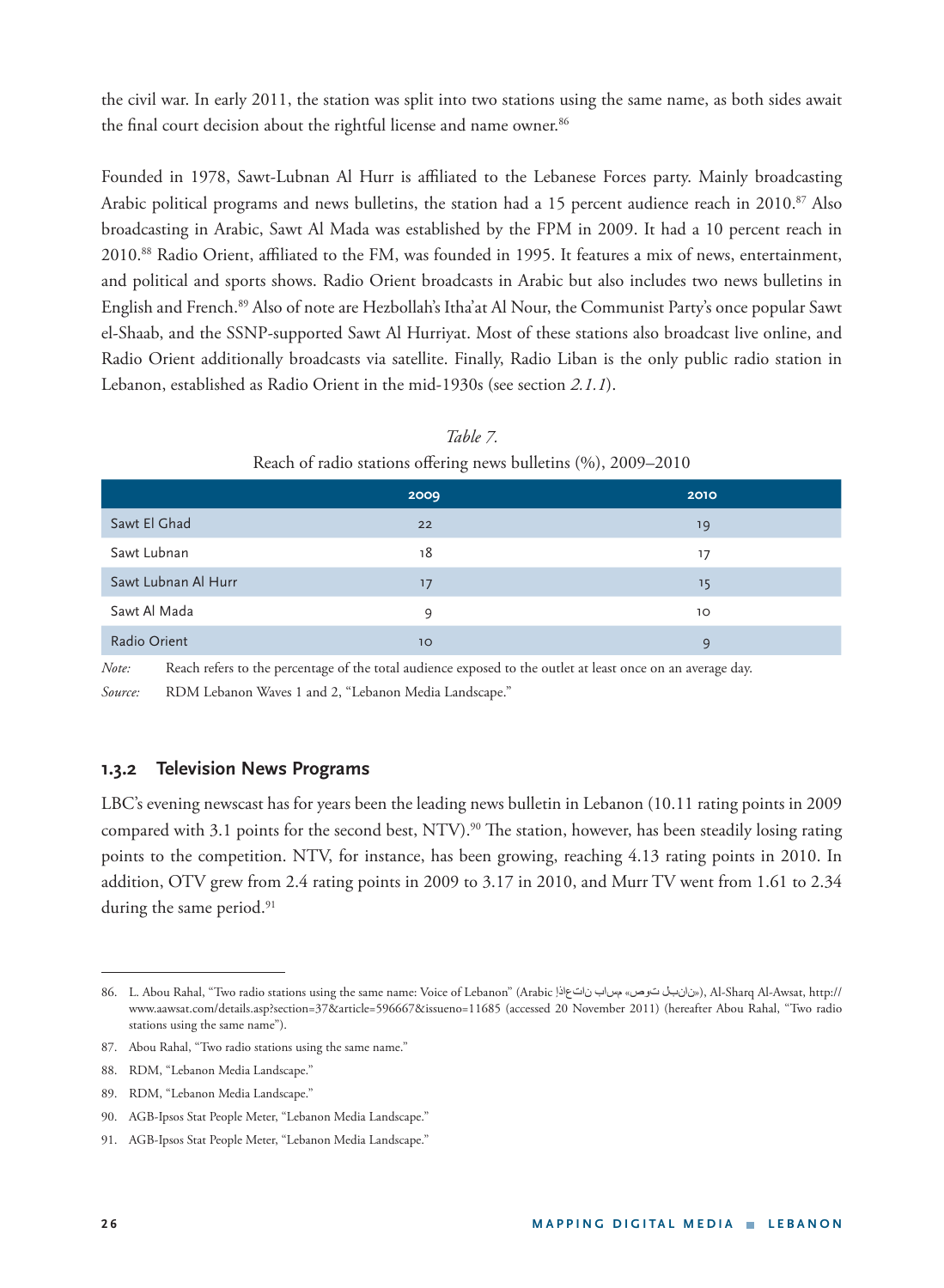As mentioned in section *1.2.1*, Lebanese audiences favor the main local newscasts over regional and international alternatives. This was particularly true in the post-2005 period, when the country witnessed cataclysmic political events, including a series of high-profile political assassinations, including that of a prime minister, huge public demonstrations, a major shift in power after the departure of Syrian troops from the country, a destructive Israeli war in 2006, and a government in turmoil, with the post of prime minister changing hands four times during that period. Zeina Berjawi of the local *Assafir* newspaper notes that political events since 2005 have refocussed the news and the audiences' attention on the local, rather than the regional and international: "The more local events occur and the worse things get, the more people consume local news."92 (See Table 8.)

| Channel (time slot)                    | 2009 | 2010 |
|----------------------------------------|------|------|
| LBC main news bulletin (8 p.m.)        | 10.1 | 8.9  |
| NTV main news bulletin (7.45 p.m.)     | 3.1  | 4.1  |
| OTV main news bulletin (7.45 p.m.)     | 2.4  | 3.1  |
| Murr TV main news bulletin (7.52 p.m.) | 1.6  | 2.3  |
| Future TV main news bulletin (8 p.m.)  | 1.0  | 1.1  |
|                                        |      |      |

*Table 8.*  Ratings of the five most popular local television newscasts, 2009–2010

*Source:* AGB-Ipsos Stat People Meter, "Lebanon Media Landscape."

Lately, however, entertainment satellite channels have been winning Lebanese audiences away from their local TV stations, and particularly away from the local newscasts.<sup>93</sup> Although local TV stations still dominate the ratings, studies have shown that consumers—particularly women—are increasingly tuning in to satellite TV series and films during the local evening newscast time slot of  $7.45-9$  p.m. (see Figure 2).<sup>94</sup>

<sup>92.</sup> Interview with Zeina Berjawi, journalist for Assafir newspaper, Beirut, 27 December 2010.

<sup>93.</sup> AGB-Ipsos Stat People Meter, "Lebanon Media Landscape."

<sup>94.</sup> AGB-Ipsos Stat People Meter, "Lebanon Media Landscape."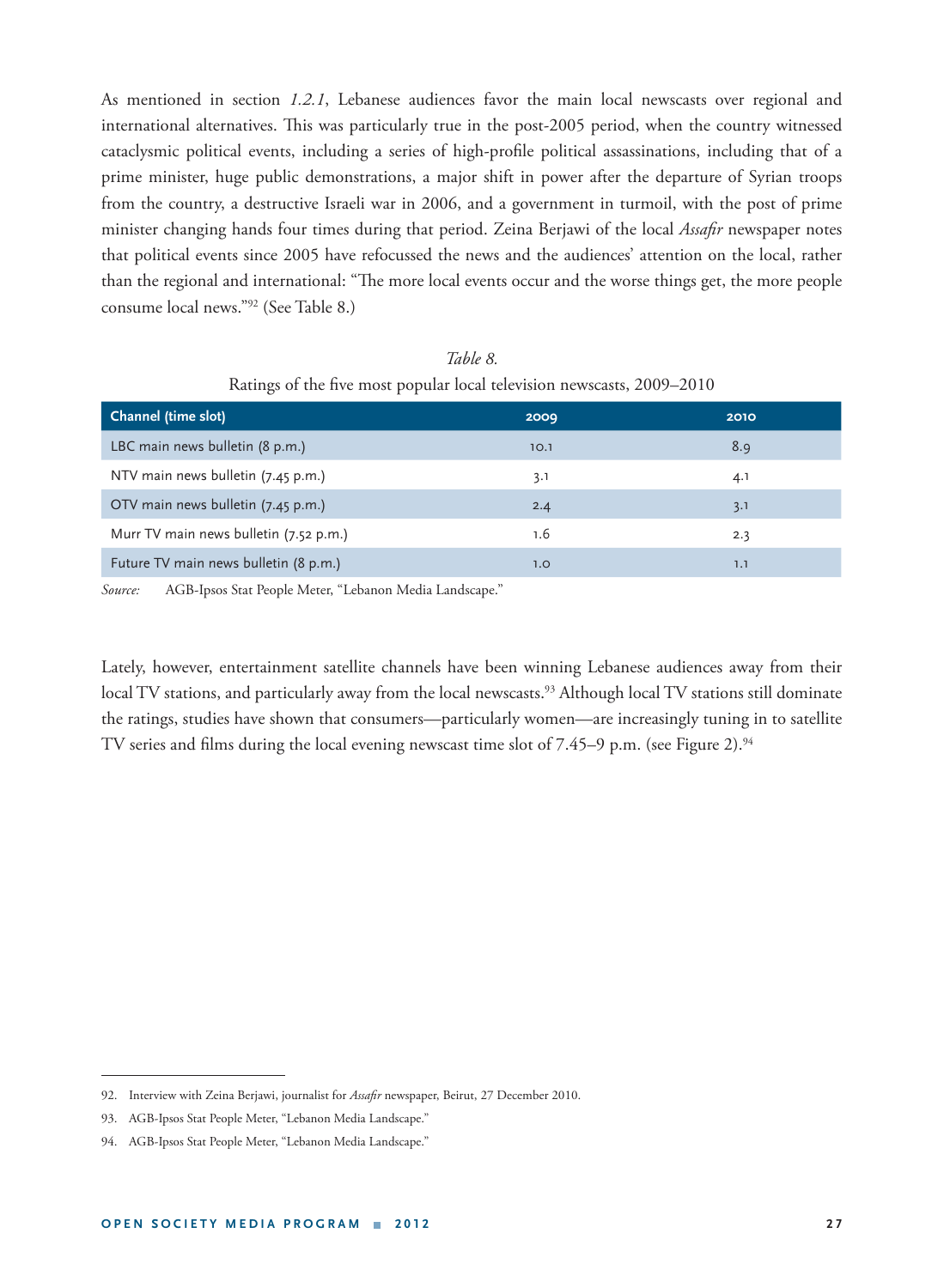*Figure 2.*  Television ratings (% of HH) of local and satellite networks, 2005–2009



*Source:* AGB-Ipsos Stat People Meter, "Lebanon Media Landscape."

### **1.3.3 Impact of Digital Media on Good-quality News**

Digital media have allowed the extension and multiplication of existing local news programming (through online, on air, and satellite media), while simultaneously pushing local news providers to improve the quality of their product and cater to a wider audience, due to pressure from the many new local, regional, and international competitors. However, the former effect of increased reach is more evident than the latter effect of improvement in content quality, mainly due to the calamitous local political events detailed above. In addition, because digital migration in Lebanon has also meant a migration of the patronage and partisanship that afflict the traditional media, the quality of news has more or less remained the same—particularly in terms of news objectivity. In other words, many of the digital platforms reflect the same partisan bias as their traditional counterparts, and often act as propaganda outlets for their political patrons.

Although both analog and digital media, taken together, do provide a pluralistic bouquet of voices and offer what may be described as a rich public sphere, the reality presents a diversity of dominant voices and hegemonic political agendas, while many other voices remain marginalized. Furthermore, most Lebanese people tend to follow almost exclusively news media that support their political affinities and hence have a biased understanding of the country's political and socio-economic realities.<sup>95</sup>

<sup>95.</sup> Y. Dabbous, "Media with a Mission."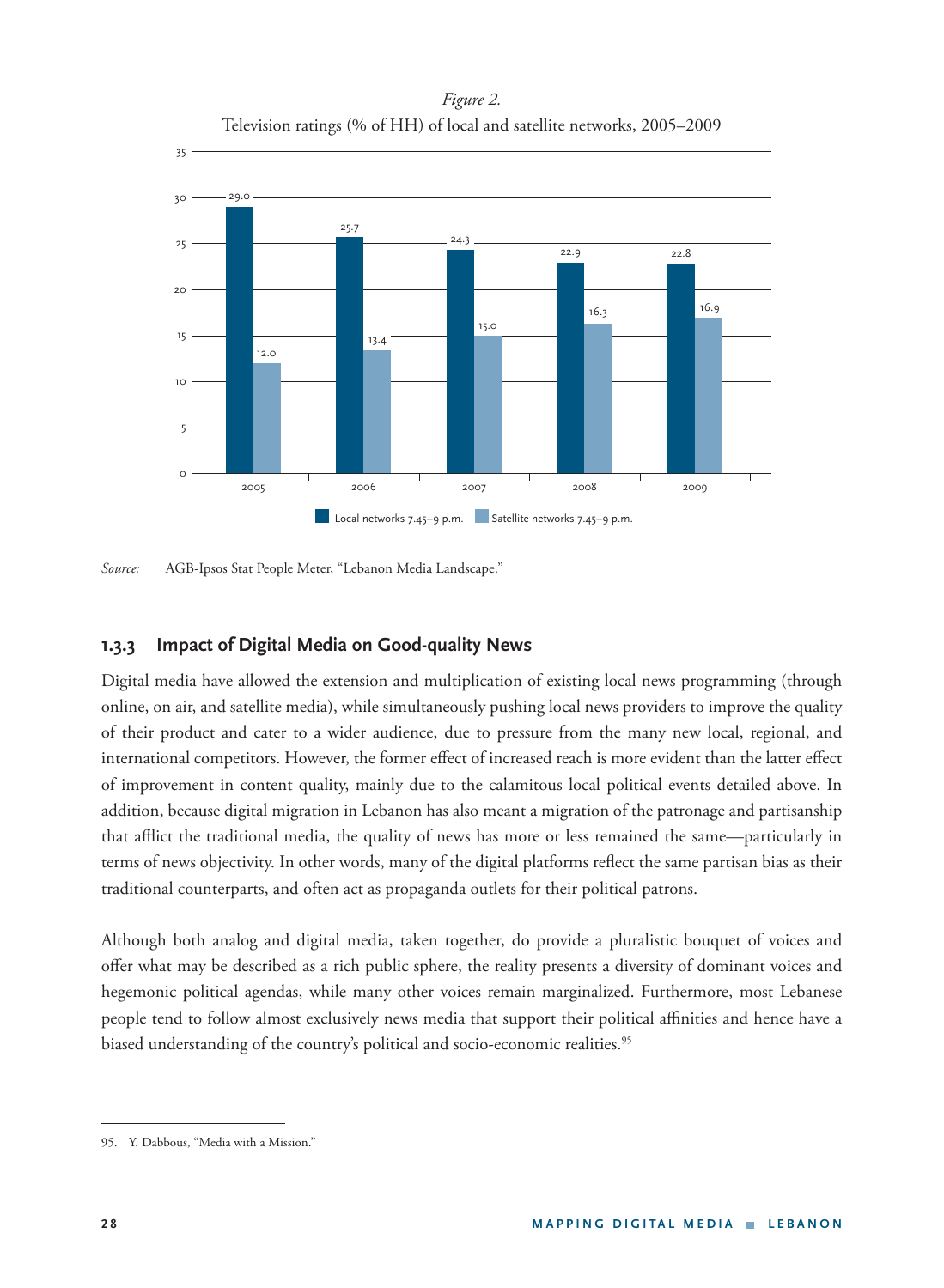While international news sources on satellite and online do offer alternatives to the local political agendas, studies indicate that the most popular news sources remain the partisan local newscasts on TV and their affiliated online websites. However, the same studies show that local audiences are slowly migrating to the alternative international media and non-news formats. Therefore, digital migration has had two effects: the extension of the traditional local news content to other media (satellite and internet), and the slow but steady migration of some audiences towards entertainment programs on satellite stations. Both of these consequences do not predict a rosy future for news in Lebanon.

### **1.4 Assessments**

It is too early to understand the full impact of digitization on news offer and choice because the country remains in a transition, stuck between the digital and analog eras. Nevertheless, the ongoing transition to digital has extended the reach and multiplied the voices disseminated by the media and to a lesser extent intensified the competition for audiences, and thereby may have contributed to slight improvements in news quality. However, the coinciding political turmoil has limited the effect of digitization on news quality with respect to providing more accurate, objective, and balanced news, and instead has further strengthened the dominance of partisan news content which in effect has migrated into the digital realm.

When it comes to news offer, whether in the analog or digital age, the political agenda of Lebanese news institutions still overrides all other commercial and professional priorities. A former senior producer at Al Jazeera noted, "The loyalty toward the owner and his agenda supersedes the journalistic responsibilities of Lebanese media professionals."96 Amal Hamdan contended that even citizen journalism feeds into the same news frames. "Cell phones have helped people take photos or videos of certain events and transfer them to sympathetic media. This increased the media's access to these events," but this does not translate into more diverse news, as the content was used to advance political agendas.<sup>97</sup>

On the receiving end, Lebanese audiences remain loyal to their partisan news sources, although there are signs of slow change that can be attributed to the digital shift. But this change is not necessarily in the direction of choosing good-quality news; rather, it only involves shifting to a different media genre, such as the online version of the same partisan news source. Dima Dabbous-Sensenig spoke of a double social contract between Lebanese leaders and journalists, on the one hand, and between audiences and the press, on the other.<sup>98</sup> Audiences perceive the media as channels of communication transmitting the views of their respective favorite leaders rather than fair and balanced news about them. Research suggests that 47 percent of Lebanese people choose newspapers that reflect their own views.<sup>99</sup> This reality has translated to online and satellite sources, and the availability of a larger variety of regional and international news has not necessarily attracted Lebanese audiences or changed their news tastes.

<sup>96.</sup> Interview with Amal Hamdan, former senior producer at Al Jazeera English, Beirut, 10 January 2011.

<sup>97.</sup> Interview with Amal Hamdan.

<sup>98.</sup> Interview with Dima Dabbous-Sensenig, Professor of Media Law and Regulation at the Lebanese American University, Beirut, 7 March 2011.

<sup>99.</sup> Dubai Press Club, *Arab Media Outlook*, p. 94.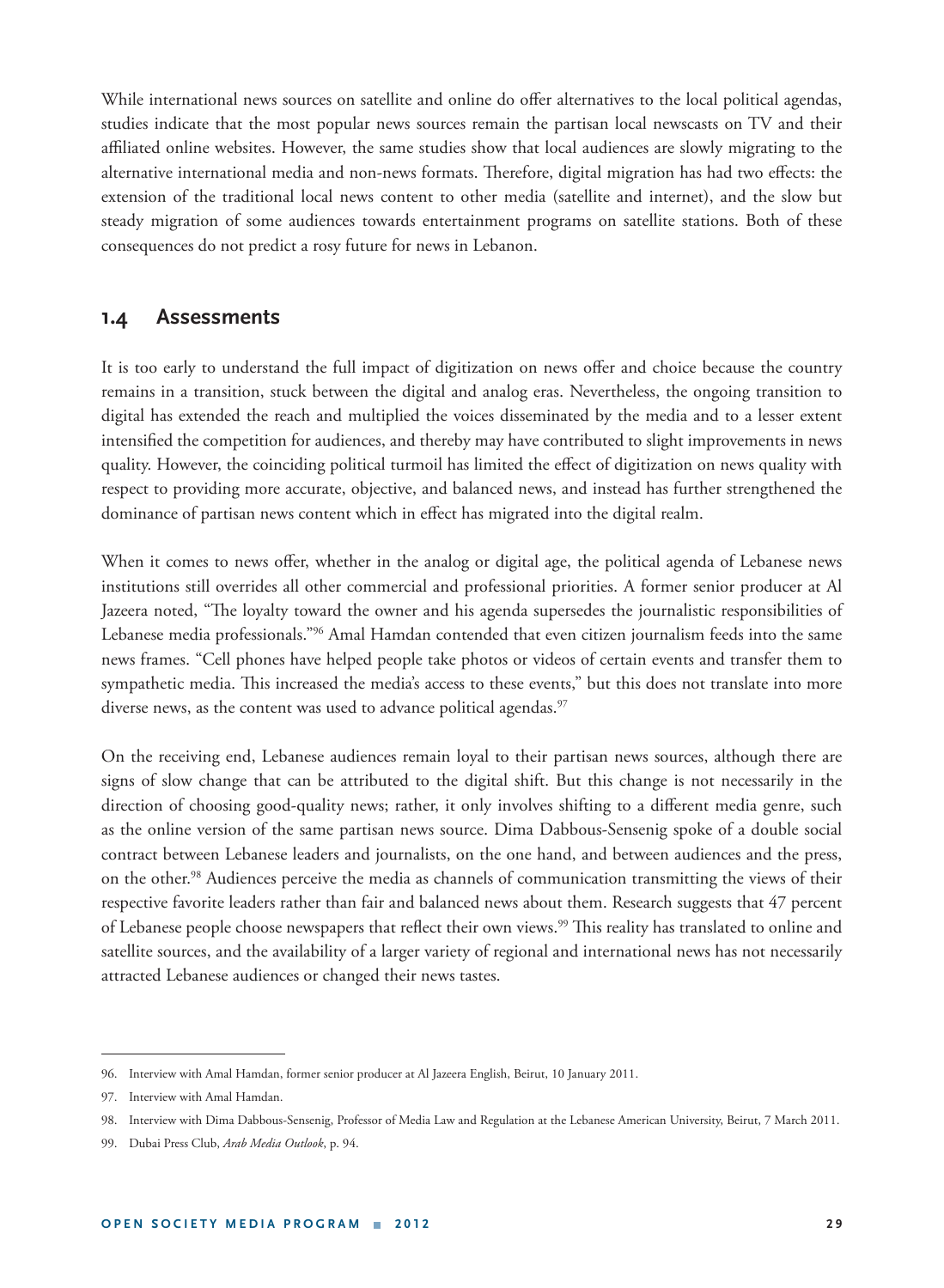The only media content that seems to sway the Lebanese away from their local news sources is entertainment. Viewers are increasingly tuning in to TV series on satellite during the main local newscast time slots, and to Facebook and other online social networks mainly for entertainment purposes. This may suggest that the digital shift is contributing to audiences' apathy towards news, rather than increasing the appeal of goodquality news.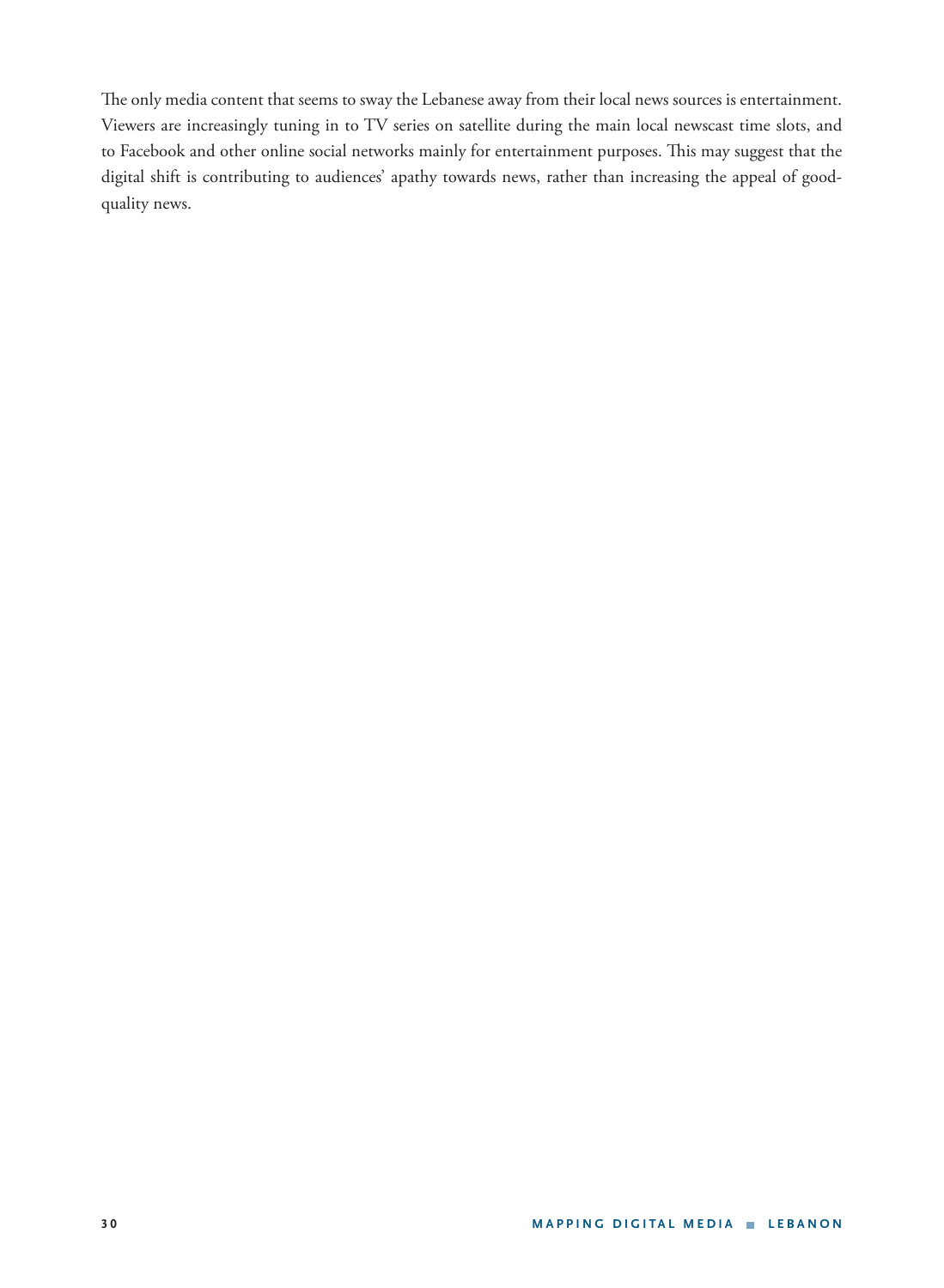## 2. Digital Media and Public or State-Administered Broadcasters

## **2.1 Public Service and State Institutions**

### **2.1.1 Overview of Public Service Media; News and Current Affairs Output**

This section focuses on two broadcasters, Télé Liban (TL) and Radio Liban (RL), both essentially governmentowned and controlled, although TL has long ago erased the line that separates public from state-administered broadcasters.

TL, the first TV station in the country, is registered as a public company and was until 1996 owned jointly by the government and private investors.100 In 1996, the government acquired most of the private shares and virtually became the sole owner. However, according to a senior TL manager, the government left 1 percent of the station's stocks in the hands of private owners in order to maintain its standing as a commercial private company rather than a public institution.<sup>101</sup>

In addition, the government has appointed a board of directors that runs the station, in an effort to separate it from direct government control, although in effect whoever occupies the position of Minister of Information exerts much power particularly over its news operation.<sup>102</sup> Moreover, while TL is allocated a government budget, it also funds itself through advertising. However, only a meager amount of its budget comes from this source due to the tough competition from the much better equipped and funded private TV stations. Tawfic Halawi, TL's technical director, estimates that only 1 or 2 percent of its budget today comes from advertising.103

<sup>100.</sup> D. Boyd, *Broadcasting in the Arab World*.

<sup>101.</sup> Interview with a senior manager at TL, 16 January 2011.

<sup>102.</sup> J. Melki, "Television and the State in Lebanon," dissertation, University of Maryland, Baltimore, MD, 2008 (hereafter Melki, "Television and the State in Lebanon").

<sup>103.</sup> Interview with Tawfic Halawi, TL's technical director, Beirut, 12 December 2011.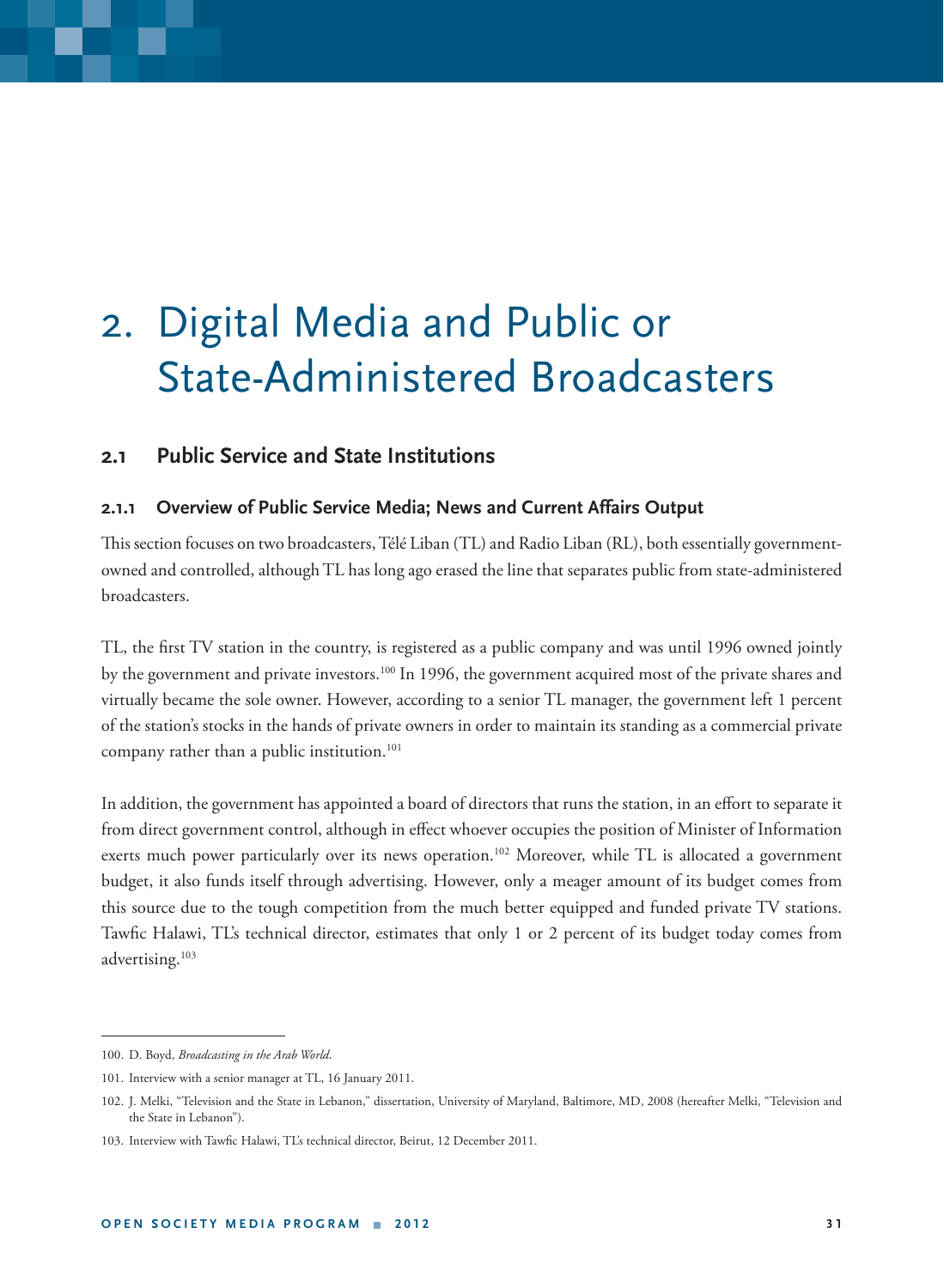TL has a long and complex history. Until the middle of the Lebanese civil war (1975–1990), TL (and formerly its two entities La Compagnie Libanaise de Télévision and Télé Orient)<sup>104</sup> remained the sole TV broadcasters in the country and enjoyed a full monopoly over the broadcasting spectrum and TV advertising revenues (see section 5.1). The 1994 audiovisual law ended TL's official monopoly and opened the market to the many private stations that mushroomed during the closing years of the civil war. While the civil war devastated TL's operation, facilities, and status, the postwar private stations and their patrons—most of whom occupied major government positions—had no interest in allowing TL to flourish and therefore chose not to invest in its revival and development. So, the station that had dominated Lebanon's audience and market since its initial transmission in 1959 today remains in a moribund state, suffering from obsolete equipment, inadequate staffing, and insufficient funding.

In recent years, rating companies have mostly ignored TL, and those that did include it in their reports positioned it as a distant last. An unpublished 2005 Information International report showed that only 3.3 percent of surveyed Lebanese audiences watched TL news, compared with 54 percent for LBC, 36 percent for NTV, 27 percent for Al Manar, 20 percent for Future TV, and 9 percent for NBN.<sup>105</sup> More recent ratings show TL in the last two or three positions,<sup>106</sup> but today Lebanese audiences have even more local and international options from which to choose, including the two most recently established local stations, OTV and Murr TV. While TL's private competitors take up more market shares and improve their programming and equipment, TL is left to slowly crumble and shrink. Still, some TL employees hope the government will one day decide to revive this once popular station, and that the switch to digital may accelerate this decision.<sup>107</sup>

TL's goldmine remains its extensive archive of locally produced programs. Today, its programming schedule spanning the hours of 7 a.m. to midnight—comprises a heavy diet of these locally produced entertainment programs, talk shows, and political and news programs. It produces three 30-minute newscasts during the day and a longer evening newscast at 7:30 p.m. Mainly due to government interference, a limited budget, and poor facilities, TL's newscast constitutes a monotonous laundry-list of often belated statements from top government officials with a slant towards the political side which happens to control the Ministry of Information at the time. The poor quality of its newscast is often mocked by Lebanese comedians who depict it as trying to catch up with news from the past century.<sup>108</sup>

A week-long content analysis of TL's programming grid in June 2009 found that entertainment programs took up 33 percent (2,530 minutes) of the week's grid. Similarly, information magazine programs took up 25 percent (1,920 minutes), news took up 21 percent (1,601 minutes), children's/youth programs 6

<sup>104.</sup> TL was the result of the 1977 merger between two TV companies, La Compagnie Libanaise de Télévision (CLT) and Télé Orient.

<sup>105.</sup> Information International, "A Public Opinion Poll of Lebanese TV Audiences," October 2005, unpublished report.

<sup>106.</sup> AGB-Ipsos Stat People Meter, "Lebanon Media Landscape."

<sup>107.</sup> Interview with a senior manager at TL, 16 January 2011.

<sup>108. &</sup>quot;Erbet Tenhal," a political and social satire show that mocks Lebanon's TV newscasts, and highlights the blatant bias of the private TV stations, especially Future TV and OTV, showing how each touts the agenda of its political patron. When it mocks TL, however, the show focuses on the station's outdated newscast, often showing it presenting an event from the 1960s as breaking news.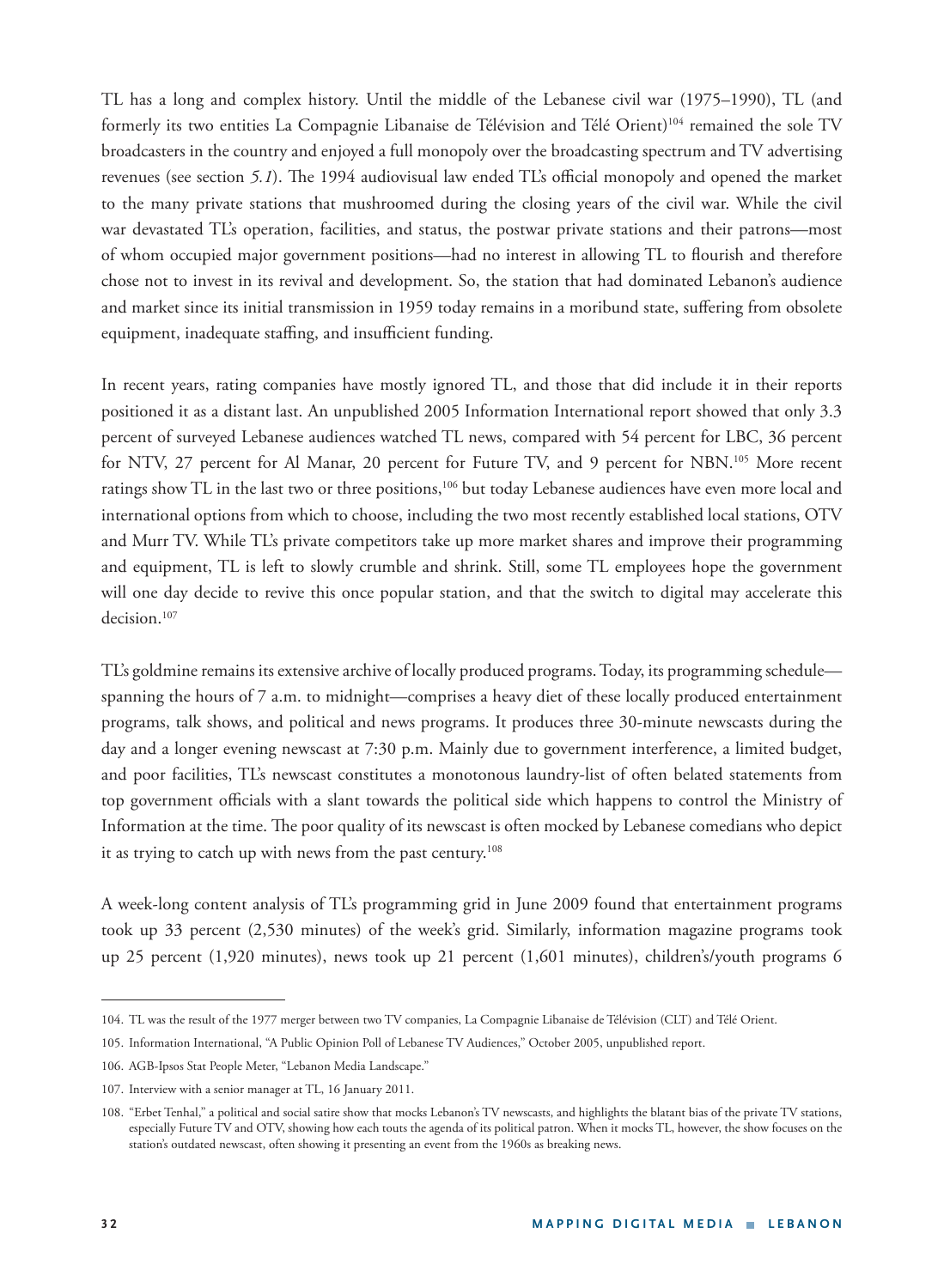percent (450 minutes), culture 6 percent (420 minutes), advertising 6 percent (420 minutes), documentaries 2 percent (120 minutes), and video clips 1 percent (90 minutes).109 Both TL and RL are required by law to provide a specific proportion of certain program strands (see section 2.2.2 for details).

While the present state of RL is slightly better than that of TL, it essentially occupies the same position, with poor ratings and poor popularity. However, it falls more clearly within the state-owned category. Unlike TL, where some (mostly ineffective) mechanisms exist to limit government interference, RL is more tightly and directly controlled by the government. The station has always been fully state-owned since its transfer from French control in 1946,<sup>110</sup> and its station today is housed inside the building of the Ministry of Information. However, the government invested more generously in RL, partly because radio requires substantially less funding than television, but also because the government received foreign funding for this project. TL's monthly budget in 2009 stood at US\$ 320,000,<sup>111</sup> while RL's exceeded US\$ 550,000.<sup>112</sup> (See section 6.2.1.)

According to RL's website, the station was relaunched with the help of the French Foreign Affairs Ministry, which offered a grant of US\$ 1 million to revamp the station in 2001.<sup>113</sup> And unlike TL, by mid-2007 RL had already replaced its analog production and transmission equipment with digital gear, although the process of achieving that feat was long and disruptive.<sup>114</sup> According to RL's general manager Mohammed Ibrahim, the station had to stop producing and airing new programs between 2005 and 2007 while its digital equipment was installed and its staff trained. During this period, RL was only broadcasting from its archives. Mr Ibrahim notes that the Ministry of Finance directly funded the transition and contracted a Swiss company to provide the new digital equipment and train RL's sound engineers, directors, and journalists. It also flew a number of RL employees to Switzerland for advanced training.

As mentioned earlier, RL has the ability to produce and transmit digital content. However, the radio station still transmits in analog, mainly because no audiovisual law so far regulates digital transmission over local airwaves.115 Today, RL not only produces all its content digitally, it is also digitizing its vast analog reel archive. Ibrahim notes that the switch to digital production has had no impact so far on the station's programming, although he admits "the new technology is more efficient and much easier to operate."<sup>116</sup> Yet the station has not added any programs or services, whether catering for certain minorities or otherwise. Mr Ibrahim says that RL already has time allocated for Lebanese Armenian programming and runs newscasts in English, French,

114. Interview with Mohammed Ibrahim, general manager of RL, Beirut, 16 December 2011.

<sup>109.</sup> Maharat Foundation, "A Study of the Media Coverage of the Parliamentary Elections in Lebanon June 2009," Beirut, 2009 (hereafter Maharat Foundation, "A Study of the Media Coverage of the Parliamentary Elections in Lebanon"). The Maharat Foundation describes itself as "a team of Lebanese journalists united by a common purpose, which is to achieve a freer journalism and to defend and promote free expression in order to build a much more democratic society." See http://maharatfoundation.org (accessed 12 December 2011).

<sup>110.</sup> Boyd, *Broadcasting in the Arab World*.

<sup>111.</sup> Boyd, *Broadcasting in the Arab World*.

<sup>112.</sup> Interview with Mohamed Ibrahim, general manager of Radio Liban (RL), Beirut, 24 March 2011.

<sup>113.</sup> Radio Liban, "Qui sommes-nous?," at http://www.96-2.com/qui-somme-nous.php (accessed 20 March 2011).

<sup>115.</sup> Interview with Mohammed Ibrahim, general manager of RL, Beirut, 16 December 2011.

<sup>116.</sup> Interview with Mohammed Ibrahim, general manager of RL, Beirut, 16 December 2011.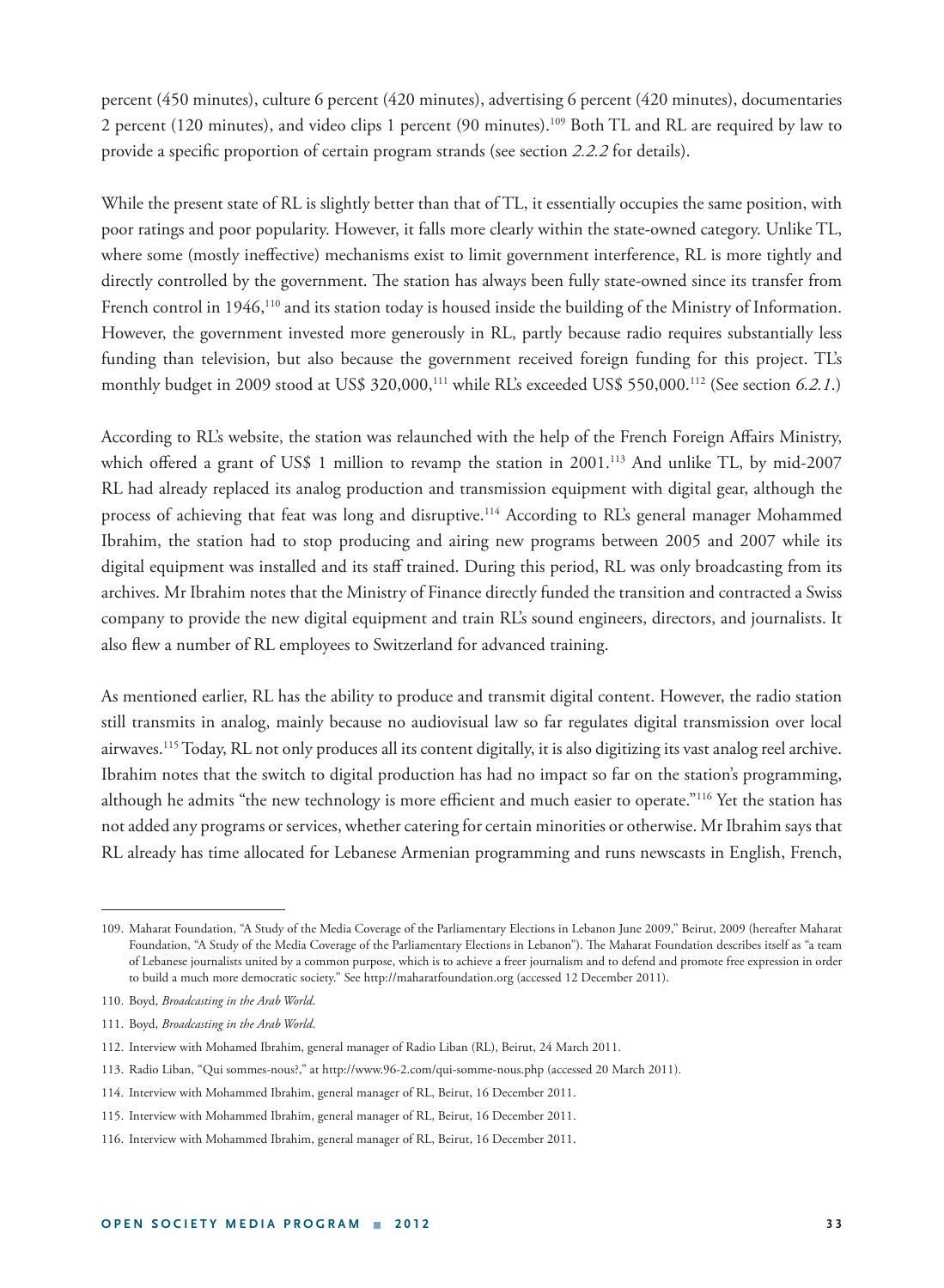and Armenian, in addition to its many Arabic newscasts. Aside from news, it airs an eclectic mix of mainly Arabic talk shows, entertainment programs, and music varieties. In addition, it runs some entertainment, cultural programs, and music in various languages.

Like TL, RL's historic popularity and dominance over the radio market before the civil war has mostly disappeared. Most recent radio rating studies do not even list it among the numerous private radio stations that compete viciously in Lebanon's tight radio market. A 2010 Ipsos-Stat report lists the 12 most popular radio stations, which do not include RL.<sup>117</sup>

### **2.1.2 Digitization and Services**

Neither TL nor RL has switched to digital transmission, and the former's production equipment is still analog-based, according to Hasan Chaccour, TL's programs and production director. Tawfic Halawi, TL's technical director, notes that TL has still to be allocated a government budget to purchase digital transmission equipment; only one of its studios is digitally equipped and the rest have mostly obsolete analog gear.<sup>118</sup> In addition, Mr Chaccour says no initiatives for supporting the digitization process of TL, whether financially, politically, or legally, have been introduced or even discussed by the government.119 Mr Halawi says the political situation has delayed the start of discussions about this matter. "We were supposed to start trial simulcast transmission last year but the current political turmoil pushed our issues off the government's agenda," Mr Halawi lamented.

### **2.1.3 Government Support**

At the national level, the Telecommunications Regulatory Authority (TRA) is the main body responsible for studying, implementing, and regulating the digital switch-over. According to Mohamad Ayoub, TRA's senior spectrum manager, the authority is still in the preliminary stages of planning the switch-over in Lebanon and is not even certain about the reaction of the council of ministers or Parliament to the allocation of resources and creating legislation for switch-over.<sup>120</sup> Although TRA has proposed a plan and timeline for the switchover, the government has yet to act on it, and this has caused much doubt about the 2015 goal to switch off analog transmission (see section *5*).

Mr Ayoub discussed some potential effects of digital switch-over on TL. He stated that the added potential of digital transmission may allow TL to replicate its programs and use its vast archive to offer multiple channels. This may potentially bring additional badly needed revenue to TL, and thereby help it to regain its pre-civil war strength and compete more effectively in the TV advertising market. Mr Ayoub also noted that TRA might use TL and its facilities as an experimental means to implement the Digital Migration Strategy.<sup>121</sup>

<sup>117.</sup> AGB-Ipsos Stat People Meter, "Lebanon Media Landscape."

<sup>118.</sup> Interview with Tawfic Halawi, TL's technical director, Beirut, 12 December 2011.

<sup>119.</sup> Interview with Hasan Chaccour, TL's programs and production director, Beirut, 12 December 2011.

<sup>120.</sup> Interview with Mohamad Ayoub, senior spectrum manager at TRA, Beirut, 7 December 2011.

<sup>121.</sup> Interview with Mohamad Ayoub, senior spectrum manager at TRA, Beirut, 7 December 2011.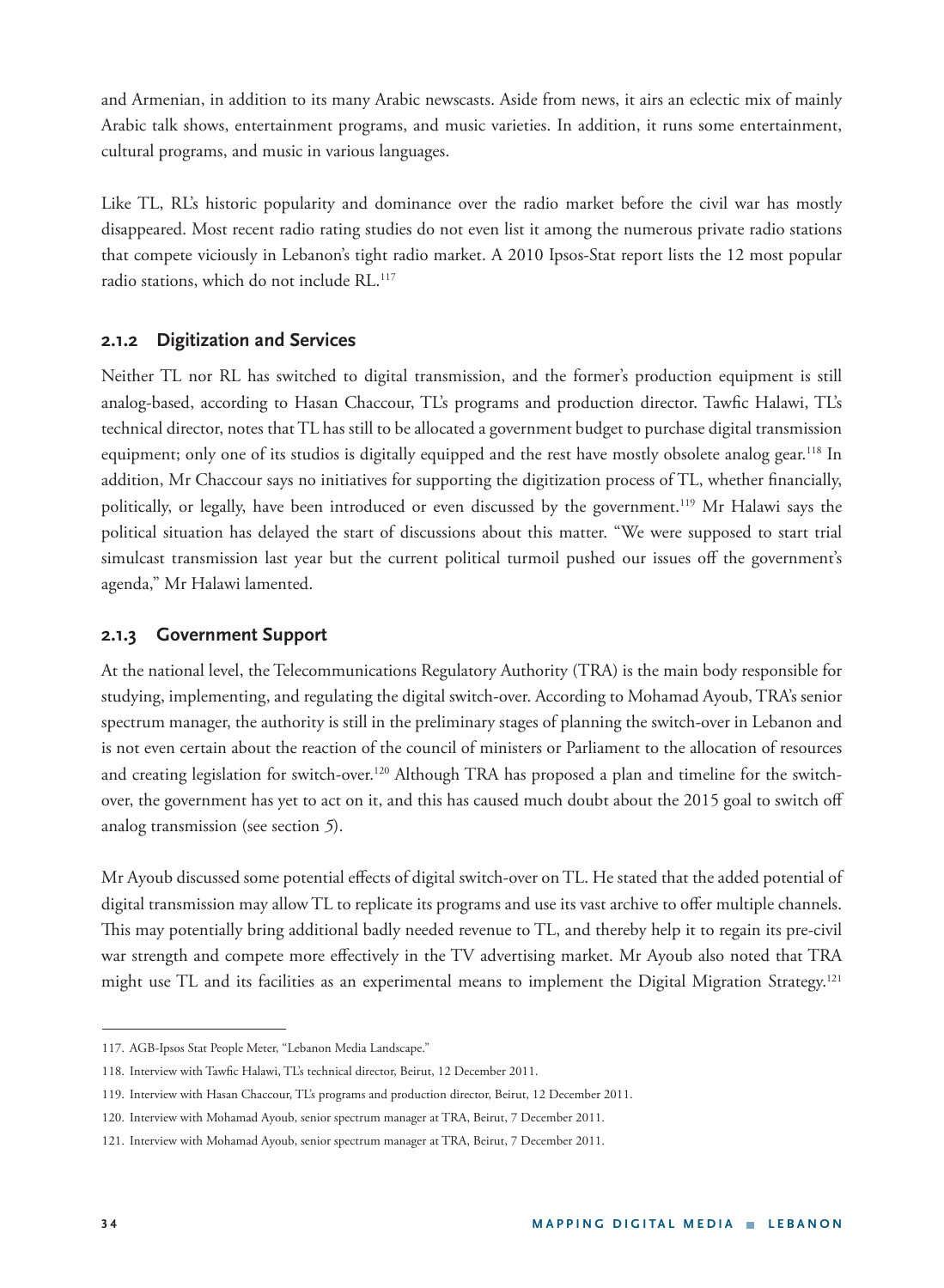This possibility might give TL the power to supervise and run the digital transmission of all TV stations in Lebanon, since digital transmission will not necessitate multiple transmitters for each private station (see section *5*). Although it is not clear how private TV stations may feel about granting TL control over their transmitters, some TL managers were almost certain this would take place. Mr Halawi contends, "TL will have the exclusive technical management rights granted to it for the digital transmission. This is an advantage for TL since it will attract more money to the station."122

However, Mr Ayoub said that the principles of transparency and market deregulation will make competition inevitable in the digital age, and "for competition to take place, we can't give exclusive technical management rights to TL."123 He further explained that TL historically had the exclusive technical management rights to use the frequencies of the TV spectrum, but in 1994 the government limited TL's exclusive rights to a specific number of VHF channels, whereas UHF channels were distributed among the other TV stations. Mr Ayoub remains unsure as to whether the Lebanese government will give TL—as is the case with Telif Company in France—the exclusive technical management rights for transmission, or instead offer it a package of channels, which is the usual arrangement around the world. Given the government's neglect of the public media institutions in recent decades, and the continued interest of leading politicians—who own most of the country's private media outlets—in keeping the public media weak, it is hard to see how TL will be granted these exclusive rights.

#### **2.1.4 Public Service Media and Digital Switch-over**

The poor funding and government neglect of the state broadcasting media, particularly TL, has left these organizations with an uncertain future. While RL has undergone a lengthy and disruptive process to digitize its transmission and production equipment, as well as staff training, TL still has to initiate the process or even acquire a budget for the equipment. And while RL now produces all its programs digitally, and TL has only one digital studio, both stations continue to broadcast in analog.

The minor shift from analog to digital production has done little to improve the reach or influence of these stations. On the contrary, the long and disruptive digitization process that RL had to undergo may have hindered its operation and delayed its revival, and is likely to hinder the operation of TL as it goes through the similarly disruptive transition that entails installing new equipment, training staff, and dealing with government bureaucracy and delays. Similarly, the delay in initiating the transition phase for TL is costing valuable time, and the station that badly needs to catch up with its private competitors seems to be left behind in its post-civil war state of chronic neglect. While this gloomy assessment is mainly attributed to government policy, the high costs and disruptive process of switching from analog to digital is certainly a contributing factor in both delaying the revival and advance of the impoverished state media and in aiding their private competitors.

<sup>122.</sup> Interview with Tawfic Halawi, TL's technical director, Beirut, 12 December 2011.

<sup>123.</sup> Interview with Mohamad Ayoub, senior spectrum manager at TRA, Beirut, 7 December 2011.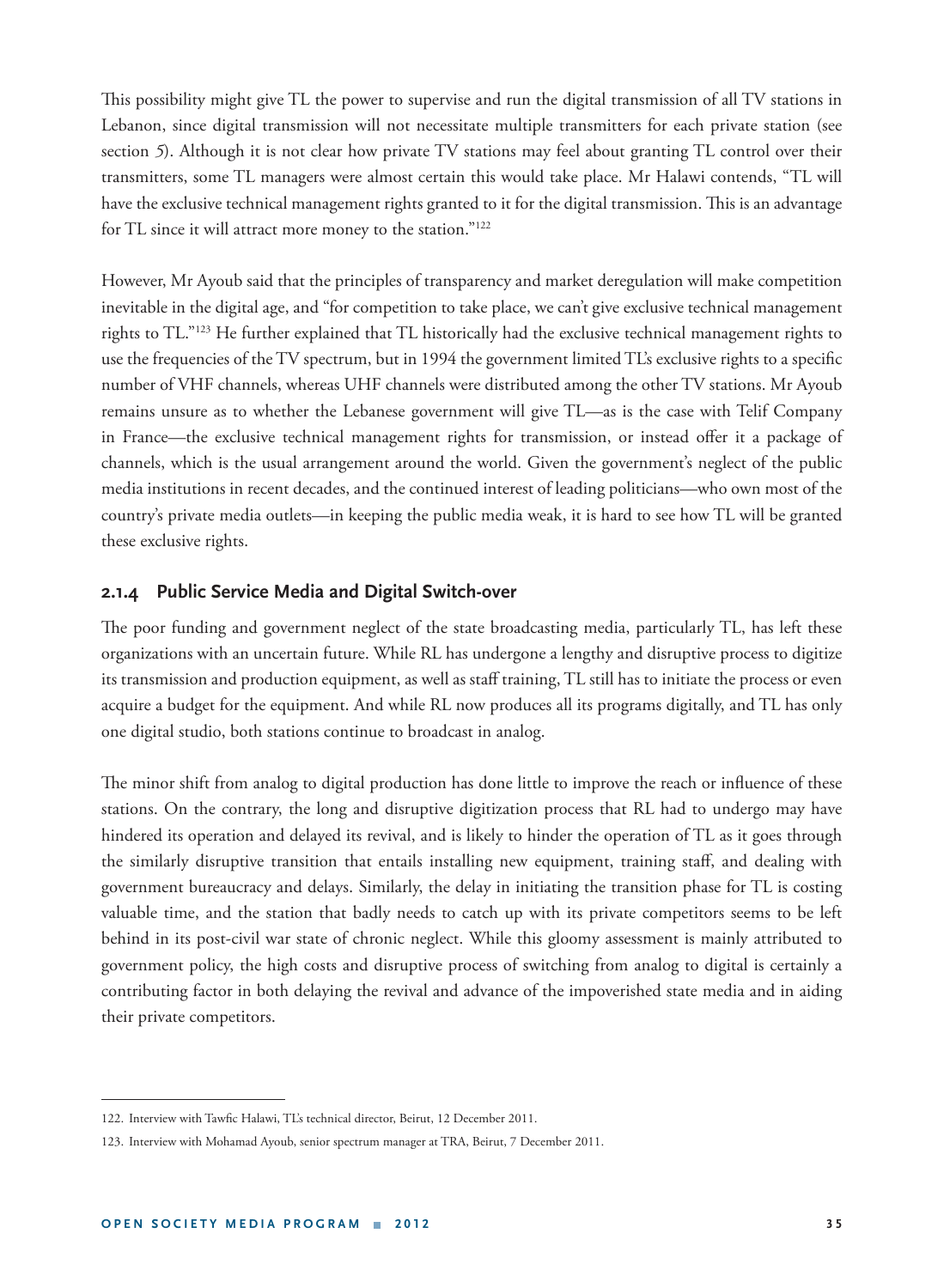# **2.2 Public Service Provision**

#### **2.2.1 Perception of Public Service Media**

Media managers interviewed for this report were aware of laws and regulations that provide for public service provisions, but few had a clear understanding of the details. For instance, one manager was not certain about the hourly limits per week or the programming schedule for educational, informational, and entertainment content (see section *2.2.2* for details). He was aware of a certain minimum number of hours that is required for newscasts and for locally produced programming. However, he did say that the programming and the legal departments mainly follow these issues closely.<sup>124</sup> Another manager was not even aware of what penalties the government would impose if the media violated laws pertaining to public service provisions (see section *2.2.2* for details).125

Since Lebanese citizens do not pay a license fee and no studies have addressed this, one can only derive conclusions from general studies about Lebanese audiences and their preference for media institutions that are aligned with their own political beliefs rather than their awareness of the responsibilities of broadcast media as public service providers. This may not reveal much about how the public regards and understands public service provisions, but we can safely speculate that the public is not very aware of the details about the public service provisions in the country's laws and regulations.

#### **2.2.2 Public Service Provision in Commercial Media**

Public service provisions are a marginal issue in the operation of commercial terrestrial TV stations. Most journalists interviewed for this report had little information on the subject, mainly because their news and programming departments take care of these matters. Politicians were no better informed, because a ministry is in charge of monitoring and enforcing these provisions—even if the monitoring and enforcement process is ineffective, to say the least. Every now and then, a politician complains on air about the lack of responsibility displayed by local media, but that is usually in the context of a political retaliation with specific aims.

The Audiovisual Law No. 353/1994 and the Book of Specifications of TV and Radio Corporations (Decree 7997/1996)126 address what regulations broadcast media should abide by and contain items related to public service principles. Art. 30 of the Audiovisual Law stipulates that terrestrial radio and TV institutions are required to broadcast free of charge an average of one hour per week of programming that addresses national

<sup>124.</sup> Interview with K.K., NTV, Beirut, 12 December 2011.

<sup>125.</sup> Interview with J.R., OTV, Beirut, 25 February 2011.

<sup>126.</sup> Decree No. 7997/1996, "Ratification of the Book of Specifications of TV and Radio Corporations, 1st and 2nd Category," National Audiovisual Council.

<sup>127.</sup> National guidance programs include material produced by the government, especially the Ministry of Information, promoting national and government achievements and national pride, such as ads about the Lebanese Army and achievements of certain ministries. It also includes editorials produced usually during uncertain times or war and conflict.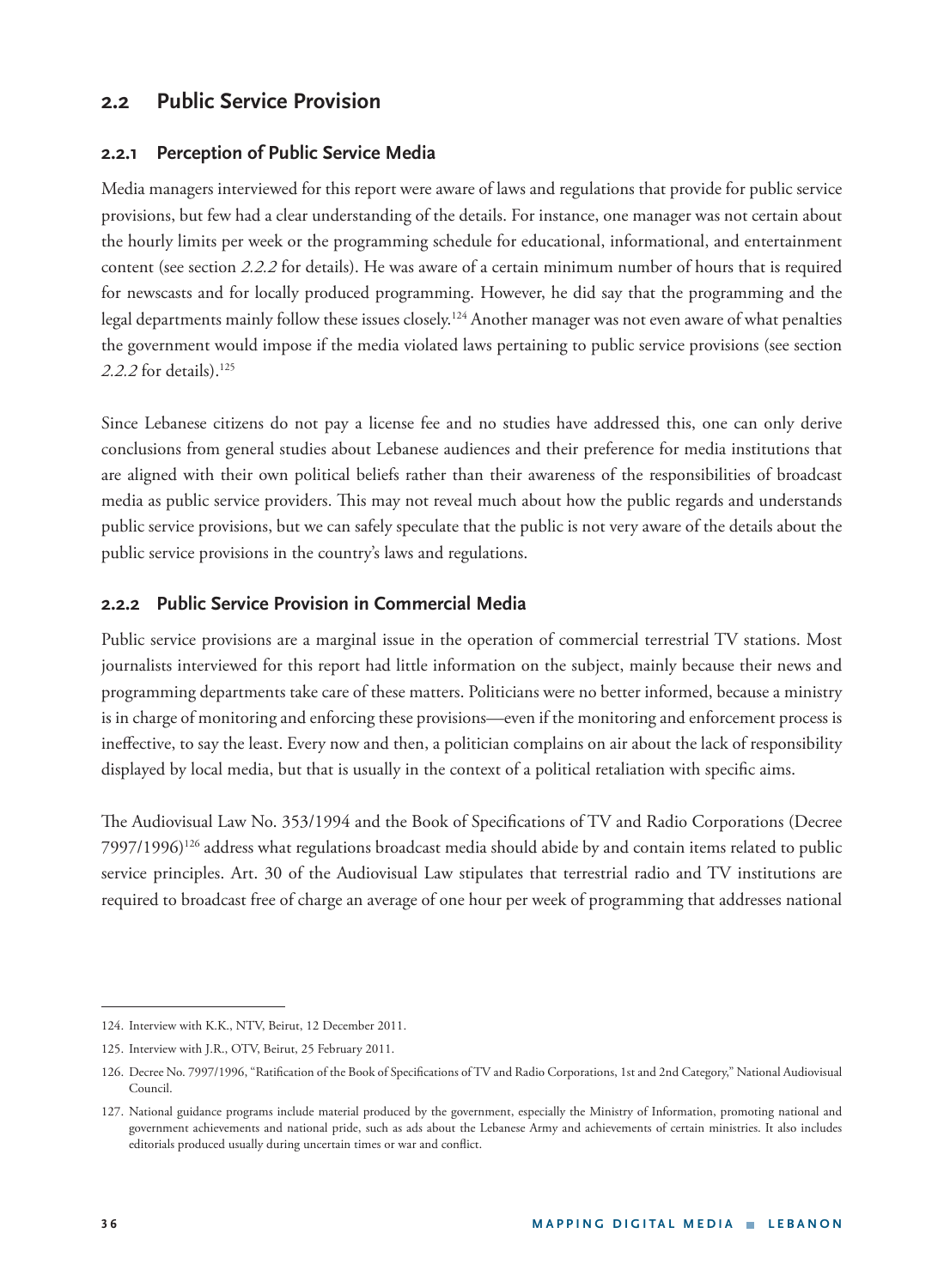guidance,127 education, health awareness, culture, and tourism.128 Art. 7 of that same law requires licensed institutions to uphold the freedoms of individuals, plurality in expressing ideas and opinions, objectivity in broadcasting news and events, and protecting the public interest. It also obliges broadcast media institutions to respect the Book of Specifications on programming matters.

The Book of Specifications provides ample stipulations for public service provisions. Chapter 3, pertaining to programming, specifies a minimum of 730 hours per year of locally produced programs, which must include at least 280 hours of news programs, 129 hours of music and short plays, 90 hours of games and competitions, 146 hours of programs for children and youth, and 166 hours of cultural, social, sports, documentary, and development programs. These are requirements for broadcasters. In addition, television stations with category-A licenses<sup>129</sup> are required to broadcast, between 5 p.m. and 7 p.m., at least one hour per week of "programs of national orientation as well as programs in the field of education, health, guidance, culture and tourism."

The Book also includes "principles" specific to newscasts and political programs. These require stations to give enough space for news programs and "present them objectively," while keeping in mind the nation's main interests. In addition, it requires the stations to differentiate between propaganda/advertising and objective information. The principles call for the direct participation of citizens with the aim of exposing various opinions on national debates by organizing political and social symposiums. Other provisions require a minimum of one political program per week and two news bulletins per day, with each bulletin at least 30 minutes long. Moreover, the principles require newscasts to be broadcast in standard Arabic but also provide for newscasts in other languages, as long as the time allotted for non-Arab newscasts does not exceed that of the Arabic newscasts.

These regulations have not been updated since the mid-1990s, and therefore the ongoing switch to digital has had little or no effect on public service provisions. First, terrestrial TV and radio stations have still to switch to digital transmission. Second, these laws do not address cable TV, which remains to a large extent illegal (see section 5). Third, even satellite TV, which transmits digitally, has not been affected. One interviewed manager noted that the law does not extend public service provision to the satellite realm.<sup>130</sup> In fact, all interviewed media managers were operating under the assumption that these laws and regulations only apply to local terrestrial broadcasting. Finally, even the online medium has not extended the dissemination of public service content. The law does not address public service provisions for online media.

Moreover, the reality is that even local radio and television stations, which the laws and regulations target, do not necessarily abide by these regulations since so far no effective enforcement of this monitoring exists,<sup>131</sup>

<sup>128.</sup> E. Nassif, *Media in Lebanon: A Legal Study,* Lebanese University Press, Beirut, 2001, p. 216 (Arabic مالعالا يف نانبل: ةسارد ةينوناق، سايلا ةعماجلا ،ةيرادالاو ةيسايسلا مولعلاو قوقحلا ةيلك ،ةينوناقلا ةيتامولعملا يف تاساردلاو شاحبال زكرم ،ةينانبللا ةعماجل تاروشنم فيصان .(۲۰۰۰ ،ةينانبللا

<sup>129.</sup> Stations that are permitted to broadcast news and political programs.

<sup>130.</sup> Interview with J.R., OTV, Beirut, 25 February 2011.

<sup>131.</sup> Maharat Foundation, "A Study of the Media Coverage of the Parliamentary Elections in Lebanon."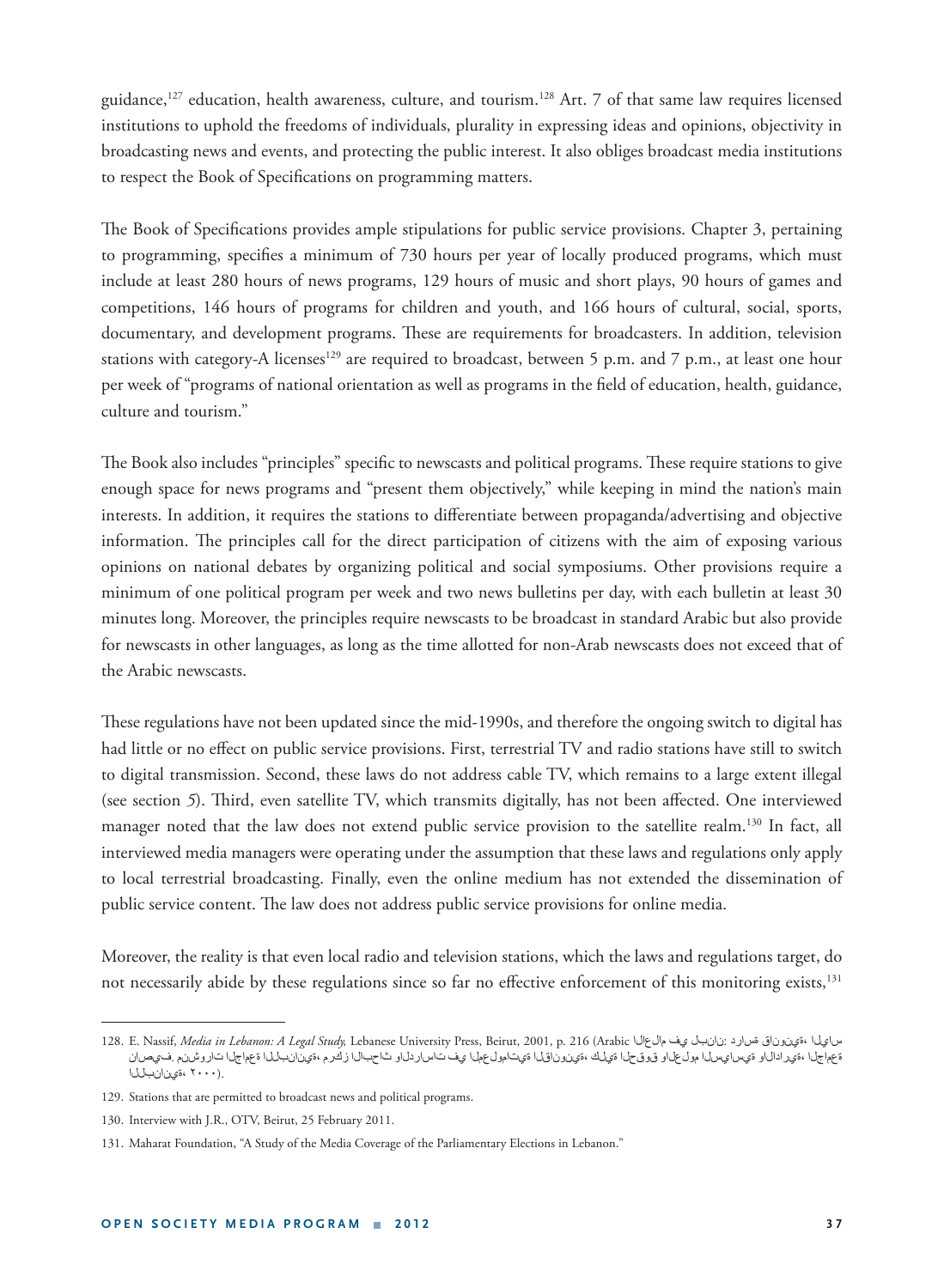with few exceptions and mainly when violations affect certain political powers. The center responsible for monitoring broadcast content in Lebanon, which is part of the National Audiovisual Council, is underequipped, understaffed, and underfunded. The main monitoring that takes place is of elections coverage, which is often funded by external sources and has specific aims.

# **2.3 Assessments**

Public service and state media have not yet been substantially affected by the switch to digital, mainly because the country has not fully switched over, but also because of poor funding and government neglect of the state broadcasters, particularly television. TL does not even have a budget for digital switch-over or for the acquisition of digital production and transmission equipment. On the other hand, RL has acquired both digital production and transmission equipment although it still broadcasts in analog. Still, the long and disruptive process of digitizing its equipment negatively affected RL's progress and development. In fact, the minor shift from analog to digital production has done little to improve the reach or influence of both these stations. On the contrary, the long and disruptive process for RL and the negligence of TL have hindered their development and aided their private media competitors.

Public service provisions have not changed between 2005 and 2010 and remains of little or no significance, partly because the country still has not undergone a full transition to the digital era, particularly for terrestrial broadcasting that remains in analog. But even public service content by satellite, cable, and online does not exist because the law does not clearly require it for satellite and cable, and the government does not effectively monitor it for terrestrial TV and radio stations, which largely ignore these regulations.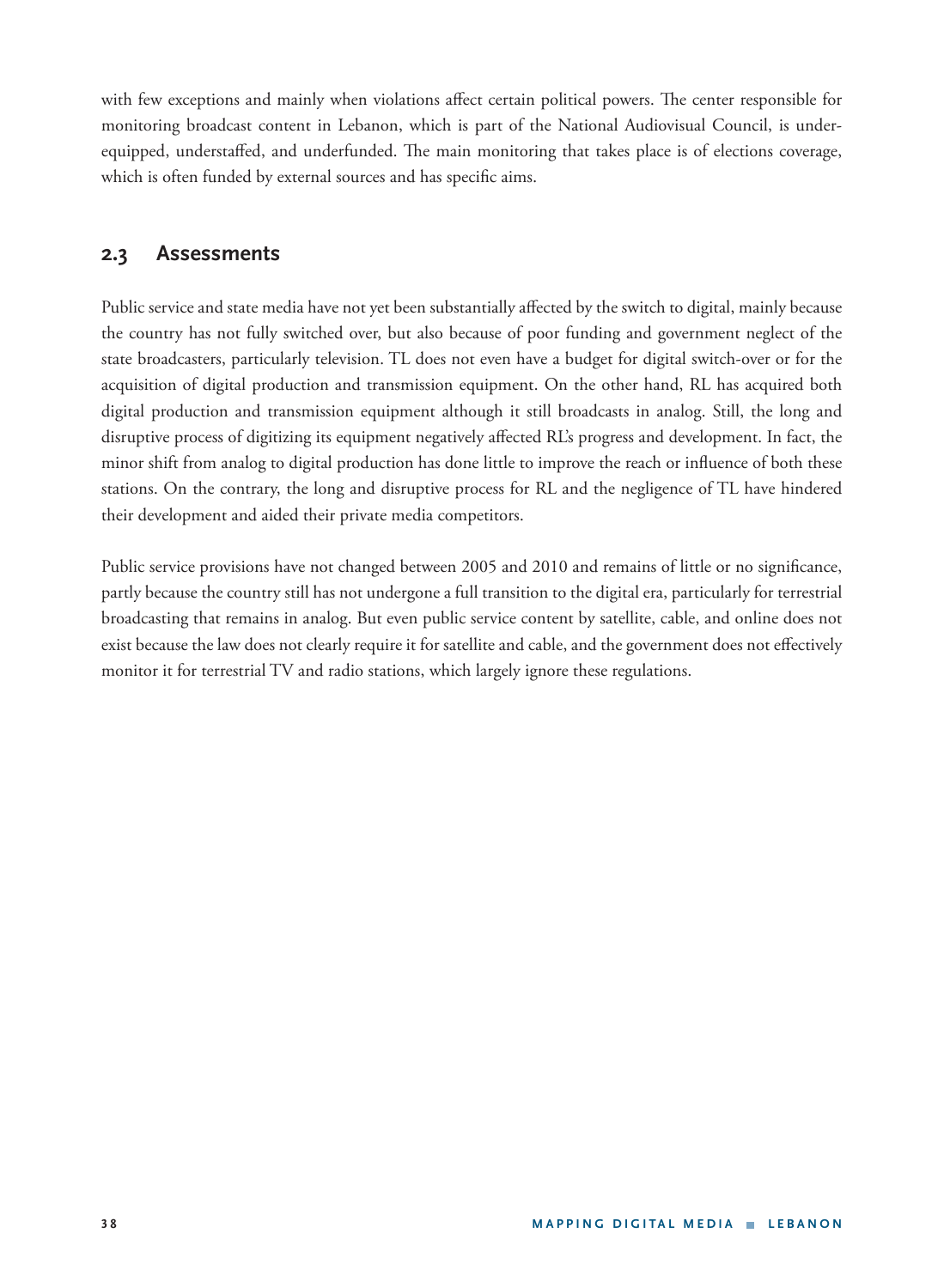# 3. Digital Media and Society

# **3.1 User-Generated Content (UGC)**

## **3.1.1 UGC Overview**

|                | The 10 most popular websites, February 2011 <sup>132</sup> |
|----------------|------------------------------------------------------------|
|                | <b>Site</b>                                                |
|                | Facebook.com (1.2 million members from Lebanon)            |
| $\overline{2}$ | Google.com                                                 |
| 3              | Google.com.lb                                              |
| $\overline{4}$ | Live.com (Hotmail, Windows Live Messenger, etc.)           |
| 5              | YouTube.com                                                |
| 6              | Yahoo.com                                                  |
| 7              | Tayyar.org                                                 |
| 8              | Elnashra.com                                               |
| 9              | MSN.com                                                    |
| 10             | Wikipedia.org                                              |

*Table 9.* 

*Source:* Alexa.com.

Of the 10 most popular websites in Lebanon (see Table 9), three involve user-generated content (UGC), namely Facebook, YouTube, and Wikipedia. None of the established media that migrated online features on this list, although two local sources of news, Tayyar and Elnashra, rank seventh and eighth respectively. These two sites, like other local online news services, mainly provide breaking news through online text updates, rarely using images or video. With few exceptions, such as Tayyar, none of the traditional media that migrated online (e.g. *Annahar, Assafir*) or the purely online news websites (e.g. Elnashra, LebanonFiles) provides room for interaction. Most do not even have a space for reader comments.

<sup>132.</sup> According to Alexa.com, "The 1 month rank is calculated using a combination of average daily visitors and page views over the past month." See "Top Sites in Lebanon," at http://www.alexa.com/topsites/countries/LB (accessed 23 March 2011).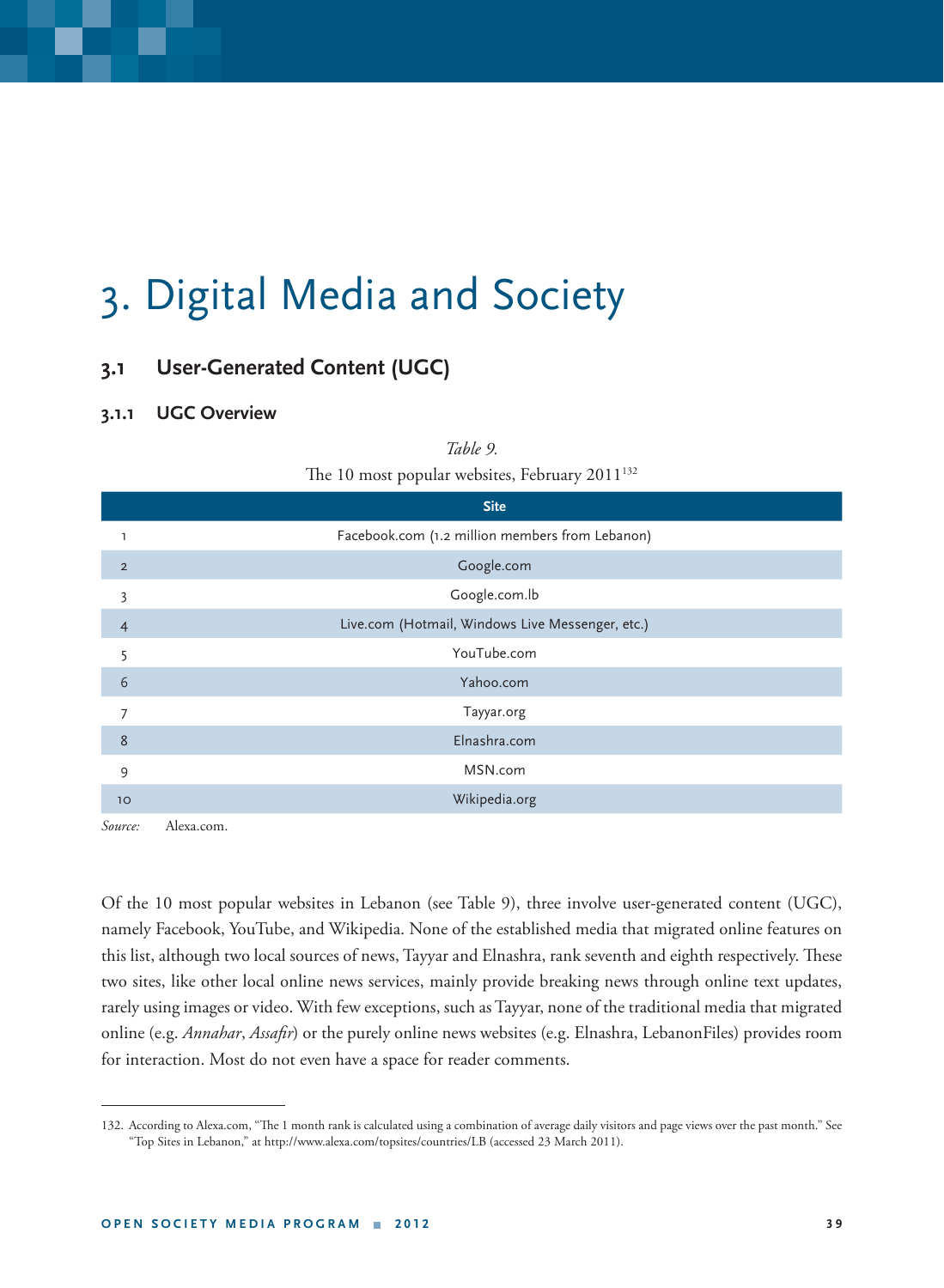## **3.1.2 Social Networks**

Facebook remains the most popular website in Lebanon.<sup>133</sup> It beats Google, the first-ranked website globally, in terms of average daily visitors and page views.134 According to SocialBakers.com, Facebook members from Lebanon exceed 1.2 million users.<sup>135</sup> Taking into consideration the country's low internet penetration rate, this number is equivalent to 122.7 percent of Lebanon's online population.<sup>136</sup>

The reasons behind Facebook's popularity have been widely discussed in the press and academic literature.<sup>137</sup> A further consideration in Lebanon is the fact that most Lebanese people have parents, children, spouses, and friends living abroad. In a survey of youth media habits, J. Melki found that most participants used online social networking primarily for fun, to connect with family, and to connect with existing friends.<sup>138</sup>

YouTube is Lebanon's second most popular social networking site, and the fifth most popular website. However, YouTube is at a disadvantage in Lebanon because of the country's slow internet connection.139 Links to YouTube are nonetheless heavily shared on Facebook. Political parties and their electorates often use this social networking site to promote their views or denounce a blunder by their opponents. Lebanese people living abroad also share personal videos with families and friends.

Wikipedia, followed by Blogger, Twitter, and LinkedIn, trail behind Facebook and YouTube.<sup>140</sup> All four websites are, however, among the top 15, a clear indication of the popularity of online social networking in this country.

## **3.1.3 News in Social Media**

Of the most popular social networks in Lebanon, Twitter tends to be a source of both national and international news.<sup>141</sup> Facebook also acts as a news source but in a more indirect manner, with people sharing links from YouTube and news sites or changing their Facebook avatar to support a political party, personality,

<sup>133.</sup> See "Top Sites in Lebanon," at http://www.alexa.com/topsites/countries/LB (accessed 23 March 2011).

<sup>134.</sup> Alexa.com, "Top sites," at http://www.alexa.com/topsites/global (accessed 23 March 2011).

<sup>135.</sup> Socialbakers.com, "Lebanon Facebook Statistics," at http://www.socialbakers.com/facebook-statistics/lebanon (accessed 23 March 2011).

<sup>136.</sup> Socialbakers.com, "Lebanon Facebook Statistics," at http://www.socialbakers.com/facebook-statistics/lebanon (accessed 23 March 2011).

<sup>137.</sup> See, for example, K. Baek, A. Holton, D. Harp, and C. Yaschur, "The Links that Bind: Uncovering Novel Motivations for Linking on Facebook," *Computers in Human Behavior* 27 (2011), pp. 2243–2248; K.M. Sheldon, N. Abad, and C. Hinsch, "A Two-Process View of Facebook Use and Relatedness Need-Satisfaction: Disconnection Drives Use, and Connection Rewards It," *Journal of Personality & Social Psychology* 100 (2011), pp. 766–776; S. Tong, B. Van Der Heide, L. Langwell, and J. Walther, "Too Much of a Good Thing? The Relationship Between Number of Friends and Interpersonal Impressions on Facebook," *Journal of Computer-Mediated Communication* 13 **(**2008), pp. 531–549; K. Young, "Social Ties, Social Networks and the Facebook Experience," *International Journal of Emerging Technologies and Society* 9 (2011), pp. 20–34.

<sup>138.</sup> J. Melki, *Media Habits of MENA Youth: A Three-Country Survey. Youth in the Arab World*, Issam Fares Institute, Beirut, 2010 (hereafter Melki, *Media Habits of MENA Youth*).

<sup>139.</sup> A. Itani, "Report for Open Society Media Program," ThinkMedia Labs, 2 February 2011, p. 3.

<sup>140.</sup> Alexa.com, "Top Sites in Lebanon," at http://www.alexa.com/topsites/countries/LB (accessed 23 March 2011).

<sup>141.</sup> Alexa.com, "Top Sites in Lebanon," at http://www.alexa.com/topsites/countries/LB (accessed 23 March 2011), p. 5.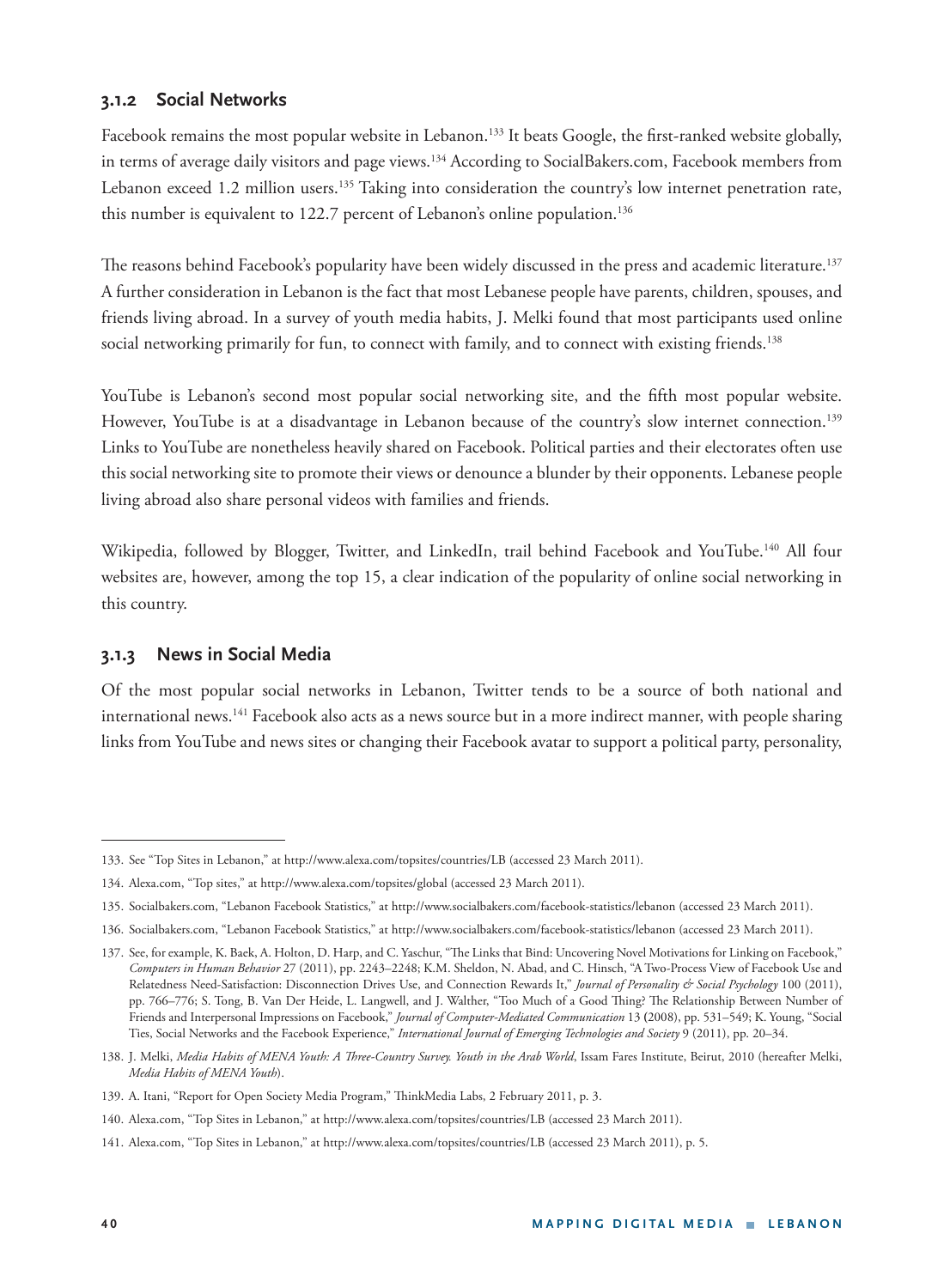or cause.142 Social networks such as Twitter and Facebook also play an important role in the exchange of social and cultural news.<sup>143</sup>

All in all, however, online social networks do not serve as primary news media. J. Melki's study of media habits of youth in Lebanon, Jordan, and the United Arab Emirates (UAE) revealed that 84 percent of young people surveyed say they use online social networking both for fun and for connecting with existing friends, while 58 percent and 55 percent respectively use it for connecting with family and making friends. In addition, 44 percent say they used it to express opinions, 9 percent to conduct business, and only 5 percent for political activism.<sup>144</sup> This study, which noted negligible differences across the three countries, corroborates another national survey of internet consumption in Lebanon, which found that the time spent on social media in Lebanon is more devoted to chatting and social exchange. In fact, 76 percent of the males and 67 percent of the females interviewed said they go online mainly to chat.<sup>145</sup>

# **3.2 Digital Activism**

## **3.2.1 Digital Platforms and Civil Society Activism**

The use of digital platforms for civil society activism in Lebanon remains in its developmental stage, but, nevertheless, is spreading quickly. While the degree of online engagement varies for each non-governmental organization (NGO) and civil society organization (CSO), each organization interviewed for this study has at least a website and a Facebook page. Other social media tools like Twitter and blogs are not as commonly used, but all the organizations interviewed said they were either in the process of implementing these and other Web 2.0 tools, or planned to do so in the near future.

More importantly, digital activism already shows real—albeit humble—signs of an impact, leading to important achievements, such as the first draft of a comprehensive animal rights law, the banning of the honor crime code from the law, the protection of 170 historical buildings slated for demolition, and greater media coverage of issues concerning migrant and domestic workers. These achievements and the state of digital activism are detailed below.

Among the multitude of available digital platforms, organizations' official websites and Facebook groups are the most commonly used and have the greatest effect. According to Safa Hojeij, a co-founder and board member of Animals Lebanon, if the animal rights and welfare organization did not have a presence on Facebook, their initiatives would not get as much attention from mainstream media. She described a 2010 campaign to shut down an Egyptian circus performing in Lebanon, due to multiple cases of illegal trade

<sup>142.</sup> Alexa.com, "Top Sites in Lebanon," at http://www.alexa.com/topsites/countries/LB (accessed 23 March 2011).

<sup>143.</sup> Alexa.com, "Top Sites in Lebanon," at http://www.alexa.com/topsites/countries/LB (accessed 23 March 2011).

<sup>144.</sup> Melki, *Media Habits of MENA Youth*.

<sup>145.</sup> TGI Lebanon, "Lebanon Internet Scene."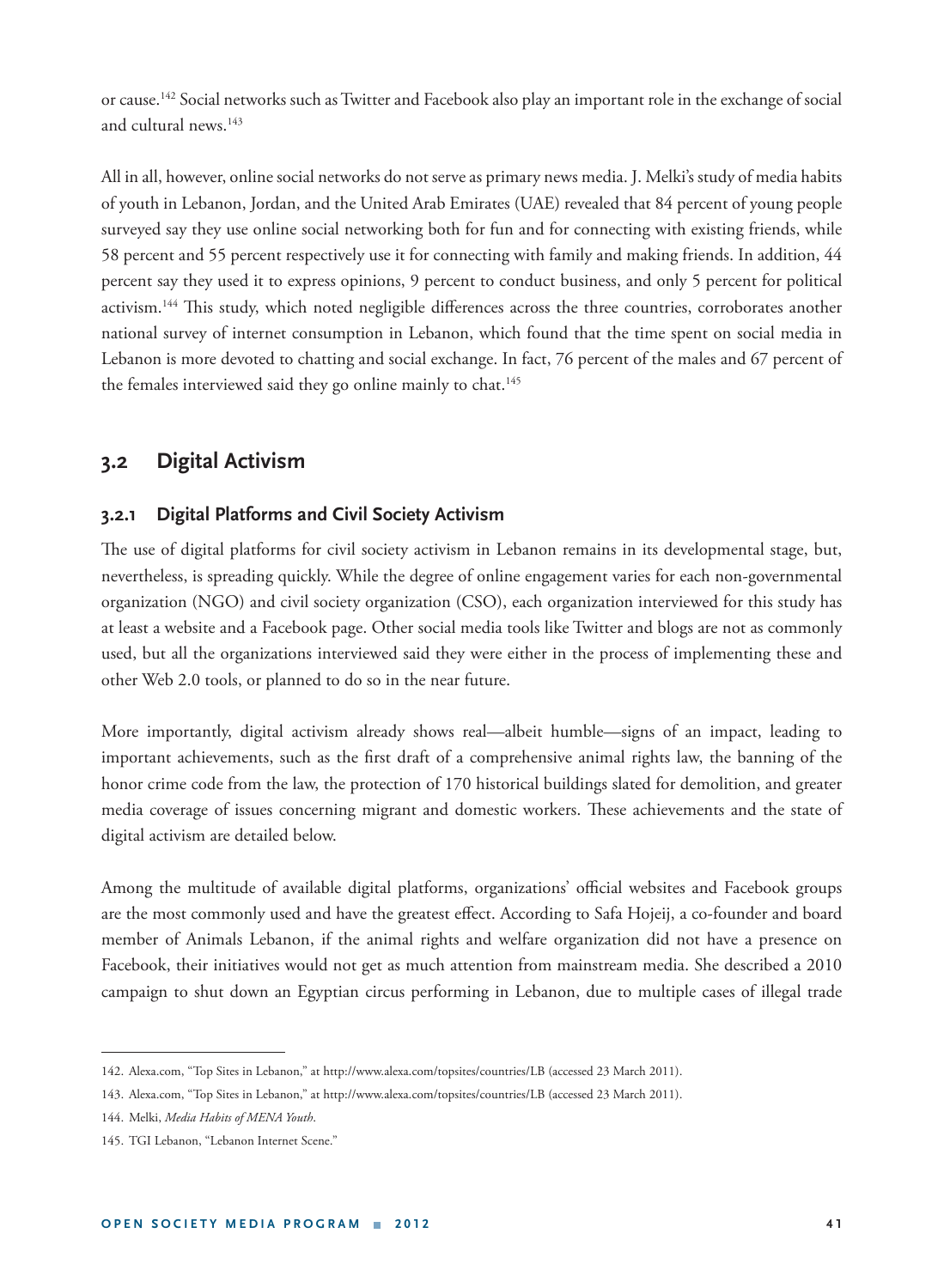and abuse of its animals. Ms Hojeij stated that the "story got us a lot of media attention in both traditional and digital realms: local and regional television stations, newspapers, magazines, and online publications."146 According to her, the campaign succeeded in shutting down the circus for one month.

This half-victory, however, acted as a catalyst to draft the first animal legislation in the country, and the media buzz that surrounded it garnered a huge harvest of attention and support from local, regional, and international animal advocacy groups and sponsors. The entire initiative was launched and disseminated via their website, electronic mailing list, and Facebook page. In November 2011, and for the first time in Lebanon's history, a proposed animal rights law was heading to Parliament for discussion.<sup>147</sup> Immediately after the Lebanese Minister of Agriculture officially received the draft law, Animals Lebanon announced it would launch a campaign to gather the 25,000 signatures needed to support the bill in parliament. Digital and social media are expected to play a critical role in collecting these signatures.

While Ms Hojeij stresses that traditional and digital platforms "balance each other, because we reach a certain group through digital media and others through traditional media," she praises the benefits of using digital platforms to reach a wider audience. "We get to a lot more people, especially abroad, and the number and frequency of participation has increased in all aspects: volunteers, donors, sponsors, rescues, etc."148

For the NGO and advocacy group Palestinian Civil Rights Campaign Lebanon, the use of digital platforms is an essential but largely untapped tool. The founder and director, Franklin Lamb, explains that while his organization currently only has a website, he strongly favors a much greater online presence. He admits they lack the skilled personnel to initiate and oversee such platforms. "Even our website needs a lot of work. But we're small and very busy, and haven't been able to do Facebook, Twitter, and so on."<sup>149</sup>

Nonetheless, the benefits of this limited online presence are "overwhelming," according to Mr Lamb. "The ease of instant and elaborate communication … It's incalculable; the ease of communication, coordination, and collaboration as tools of advocacy."<sup>150</sup> While these attributes are benefits of the medium in general, they are also specific to the Lebanese context in terms of the particular cause of Palestinian rights. Reports about the Palestinian situation in Lebanon, never mind detailed information about the issue, are largely missing from traditional media.<sup>151</sup> Furthermore, digital platforms are also more effective at reaching Lebanese youths, who are a critical target for activists working on the Palestinian cause.

<sup>146.</sup> Interview with Safa Hojeij, co-founder and board member of Animals Lebanon, Beirut, 10 February 2011.

<sup>147.</sup> B. Al Quntar, "Animals Rights Law Heads to Parliament" (Arabic نرزد ...ناملربانا ى لا ناويحاباب قفرل نوناق), 25 November 2011, at http:// www.al-akhbar.com/node/26387 (accessed 25 November 2011).

<sup>148.</sup> Interview with Safa Hojeij, co-founder and board member of Animals Lebanon, Beirut, 10 February 2011.

<sup>149.</sup> Interview with Franklin Lamb, founder and director of Palestinian Civil Rights Campaign Lebanon, Beirut, 21 February 2011.

<sup>150.</sup> Interview with Franklin Lamb.

<sup>151.</sup> S. Kawzally, "'Mukhayamat/Camps'—Palestinian Life in Lebanon," at http://www.menassat.com/?q=en/news-articles/5954-lebanese-newspaper-sets-its-sites-coverage-palestinian-life-lebanon (accessed 17 November 2011); R. Badran, quoted in H. Lee, "Refugees and Rights*,*"26 March 2010, at http://www.nowlebanon.com/NewsArchiveDetails.aspx?ID=156559 (accessed 17 November 2011).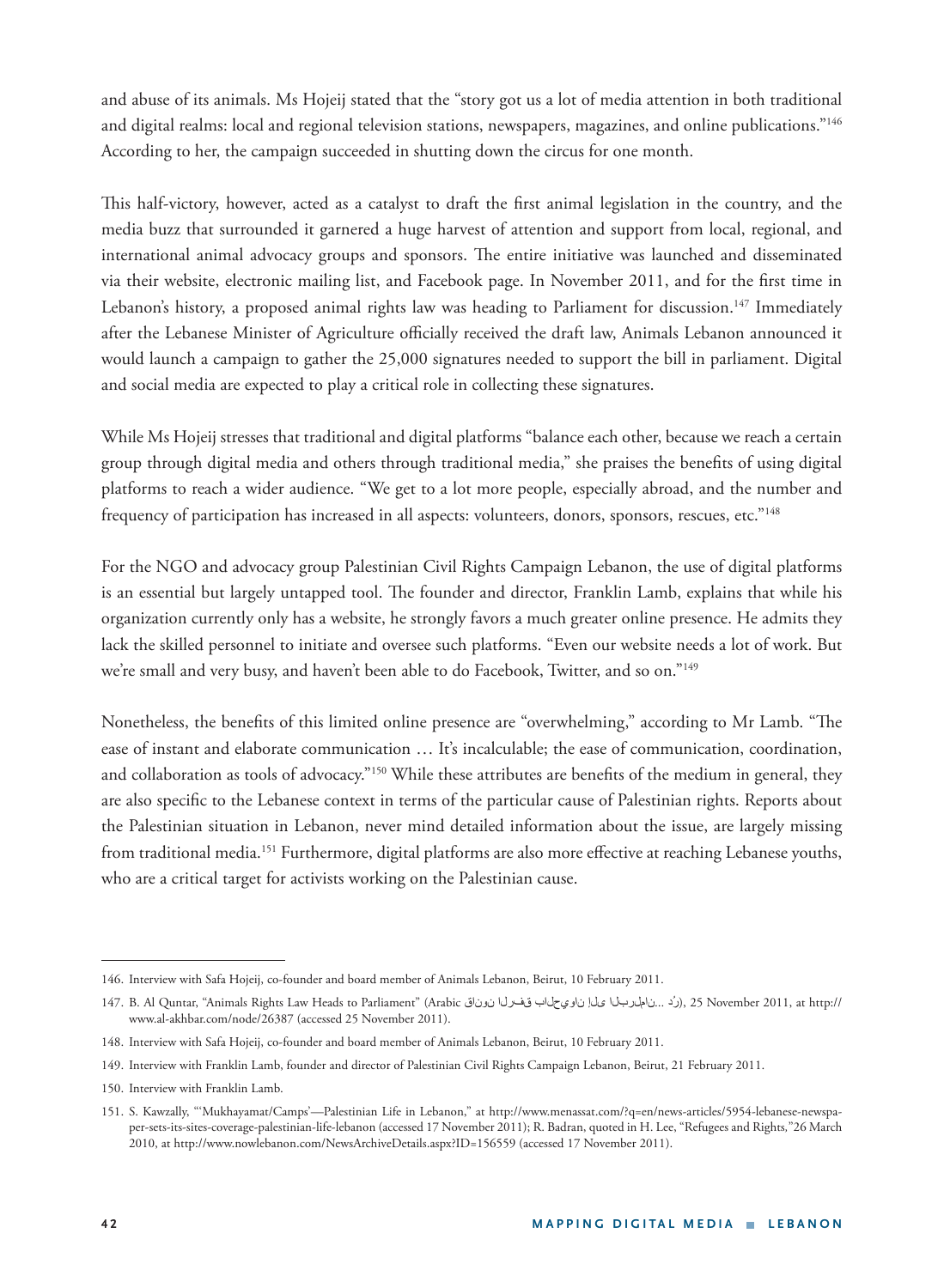The digital realm also allows these NGOs and CSOs to circumvent censorship. According to Mr Lamb, while traditional media (particularly the local English-language newspaper *Daily Star*) do publish the organization's articles on issues surrounding the Palestinian situation in Lebanon, these media outlets often edit the articles substantially for length and content. Online, however, Mr Lamb says he can self-publish the unedited versions, which are often much more powerful and loaded with striking imagery, historical anecdotes, and emotive terminology.<sup>152</sup>

At the opposite end of the digital spectrum is Social Media Exchange Beirut (SMEX), an NGO that offers social media training and consulting to Lebanese civil society and NGOs. With both a non-profit arm and a for-profit arm (SMEX & Co, a recent addition), this organization/company uses practically every digital platform available and continues to implement more. According to Jessica Dheere, founder and director of SMEX, their robust online presence has led to an increase not only in volunteers, collaborators, and contributors, but also to a stronger relationship with them. "The hard numbers are going up, but the quality of the relationships is also intensifying, so much so that we had to think of a way to give us greater financial control over our initiatives, which is where the idea for SMEX & Co came in."<sup>153</sup>

For the SMEX training coordinator Naeema Zarif, digital media "create a public sphere and allow people to gain access to a sphere that did not exist before. By learning how to tell your own stories and build your own platforms, networks, and communities, by thinking about how to reach the people that you need and put things into a plan, it helps people to think more strategically about their campaigns and messaging."154

A pertinent example is the League of Independent Activists (IndyACT) initiative to expose private beach resorts' racist entrance policies against domestic workers and people of certain skin colors. According to IndyACT's communications officer Ali Fakhry, despite possessing a report from Human Rights Watch and video footage of an incident as evidence, most news media outlets refused to run the story. "So," Mr Fakhry said, "we put it on Facebook and YouTube and bypassed the mainstream media. It soon went viral, and we started getting calls and emails from the *Washington Post*, the *Los Angeles Times*, France 24, BBC, Voice of America, among others." After the foreign press covered the story, the Lebanese media found themselves obliged to do so too, so that IndyACT's strategy to leverage digital and social media for this cause worked. 155

Farah Salka, program coordinator for Nasawiya, a collective of feminist activists committed to gender justice and equality, agrees that digital media allow activists to develop their own communities and garner greater contributions, deeper involvement, and more funding. With digital platforms,

you can reach millions of people who are otherwise inaccessible, especially in terms of geographical location, those outside Beirut and even outside Lebanon. You get more visibility

<sup>152.</sup> Interview with Franklin Lamb, founder of Palestinian Civil Rights Campaign Lebanon, Beirut, 21 February 2011.

<sup>153.</sup> Interview with Jessica Dheere, founder of SMEXBeirut and SMEX & Co, Beirut, 10 February 2011.

<sup>154.</sup> Interview with Naeema Zarif, coordinator of training of SMEXBeirut, Beirut, 10 Feburary 2011.

<sup>155.</sup> Interview with Ali Fakhry, communications officer of IndyACT (League of Independent Activists), 20 July 2011.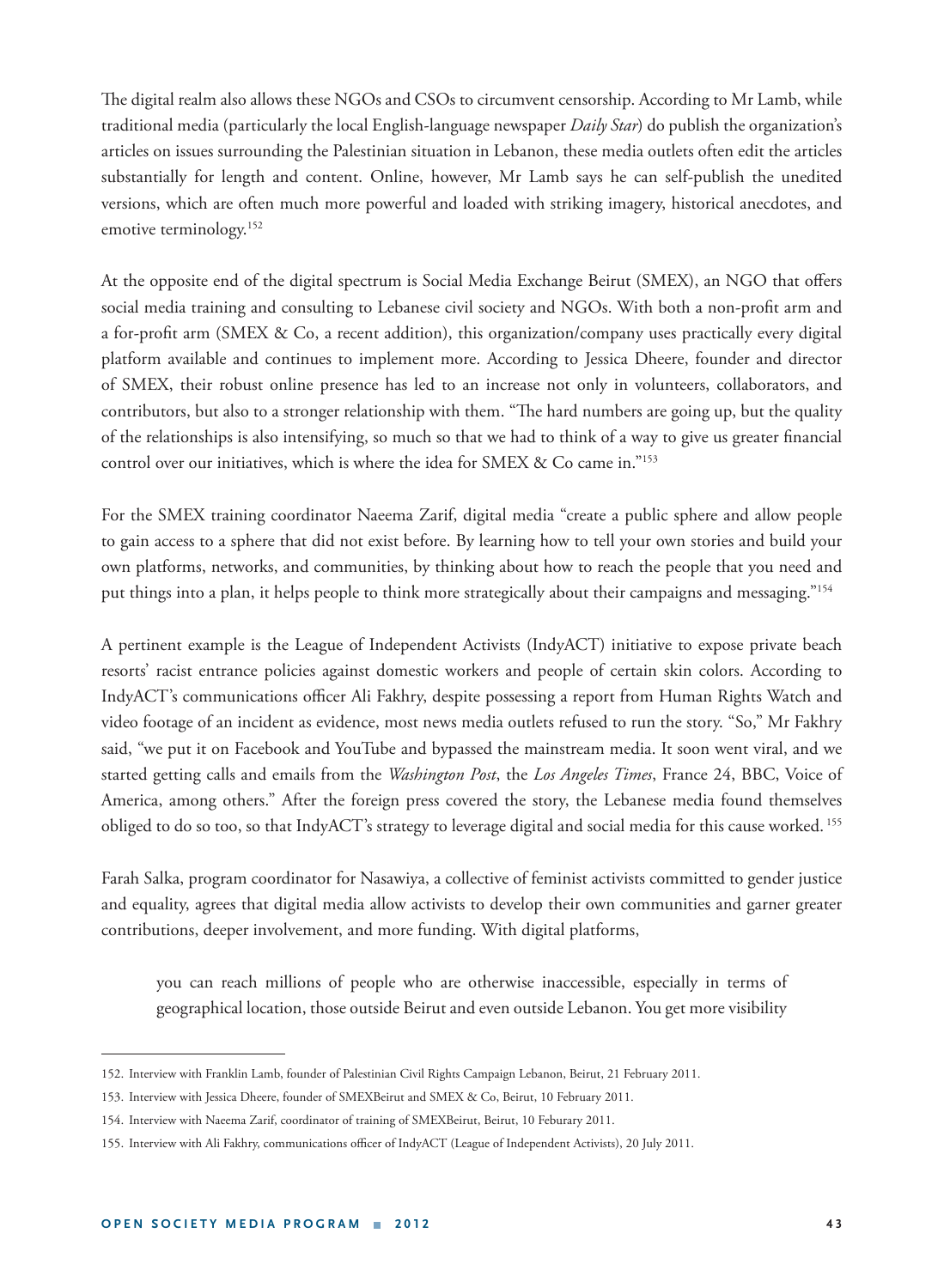and exposure. We get people who call after seeing the website and want to contribute, learn more about Nasawiya, and sometimes make donations. Things are so much quicker and cheaper. We can do things on the spot and monitor our numbers on-line. We can explain to people who we are, update them about our initiatives, invite them to our events, and share resources and comments with them.156

While Nasawiya currently has an official website, Facebook, Twitter, and YouTube accounts, it is constantly on the lookout to integrate new platforms and continues to experiment with Web 2.0 applications, such as StumbleUpon, Grou.PS, and other internal communications applications, because "the world is running with technology these days, and you have to too."

Likewise, members of the Lebanese Council to Resist Violence Against Women (LECORVAW)157 believe that "through social media, we can raise more awareness, especially among younger women, to know more about their rights and about domestic violence, especially since this generation has more access to the internet." Both interviewed women credit their online presence for the notable increase in the number of internship applicants, particularly those coming from abroad.

They add, however, "if we use even more social media, we will have more beneficiaries and volunteers, including some locals. If it's always international, we [may] not get [as much] local investment as we would like." While LECORVAW has a website, a Facebook account, and a recently established Twitter account, the organization would like to incorporate many more online tools. The major obstacle faced, however, is the lack of knowledgeable personnel and financial resources to bring such people on board to implement these tools. "We don't have the software, or people that we can hire to be full-time to work on social media. We really have a lack in budgeting for staff."

Still, many Lebanese NGOs and CSOs participate actively in the opportunities for political and civil activism offered by digital media. Many successful events took place to commemorate the 100th anniversary of International Women's Day, including two awareness marches on 8 March 2011. Nasawiya and No Rights, No Women, two of the organizations responsible for coordinating the marches, advertised the events almost exclusively online, via Facebook, on the websites and blogs of feminist and women's rights groups, and on alternative digital news forums (e.g. NowLebanon.com, YaLibnan.com). They used no advertisements in mainstream media, with the exception of the local arts and entertainment magazine *Time Out Beirut*. While the turnout was not staggering, both events received substantial local and international media coverage from Murr TV, Future TV, LBC, Daily Star, *L'Orient-Le Jour*, *Al Balad* newspaper, and Reuters, among others.

<sup>156.</sup> Interview with Farah Salka, program coordinator of Nasawiya feminist collective, Beirut, 14 February 2011.

<sup>157.</sup> Interview with project coordinator and board member of Lebanese Council to Resist Violence Against Women (confidentiality requested), Beirut, 3 February 2011.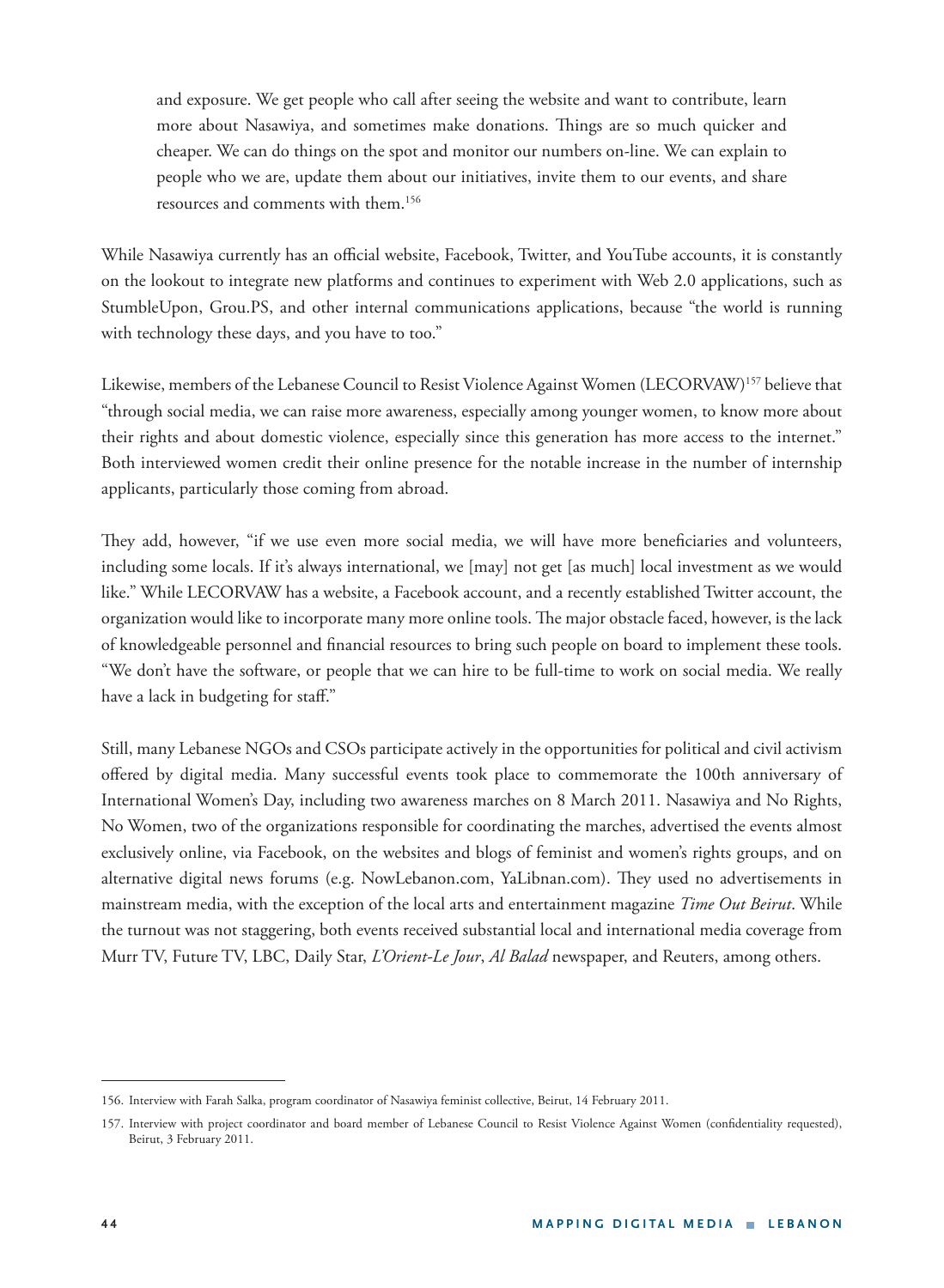These two events were one very small part of a much broader, decades-long initiative to increase Lebanese women's rights on multiple fronts. Activists relied heavily on digital tools to advertise public events and increase community dialogue on these issues. The cumulative effects, in combination with litigation, advocacy, and public events, have led to some small successes. One example was the official implementation of tougher sentences for honor crimes in the country on 4 August 2011.

Another issue that has seen significant involvement on the part of Lebanese citizens is the agenda to establish a secular state in place of the current sectarian confessional system. A series of rallies and sit-ins between February and May 2011 drew participants from all over the country, including rural areas. The largest rally on 20 March 2011 attracted an estimated 10,000–15,000 protestors, three times the size of the previous protest.<sup>158</sup> The increase in numbers at first signaled a growing movement. However, several subsequent rallies—for instance a protest organized by Laïque Pride, an anti-sectarian movement, in May 2011 that drew only 700 participants—raised serious questions about the sustainability of the movement.<sup>159</sup> Like other local organizations championing the same cause, Laïque Pride promotes its events primarily on Facebook and has a digital following of over 5,000 members. However, in stark contrast to the feminist initiatives mentioned above, and despite larger turnouts at rallies, the movement reached a stalemate only a few months after its inception due to internal fragmentation and lack of unified goals and strategies.<sup>160</sup> This highlights an important limitation of digital tools in the face of insufficient strategic planning and conflicting rhetoric and goals.

Clearly, Lebanese NGOs and CSOs realize the vast benefits digital platforms have for activism. Granted, there are many obstacles activists in the country face on a daily basis, whether in terms of the digital realm (internet speed, access to resources, privacy issues, and skilled personnel), or more generally offline (lack of legislation and government support, the sectarian system, and censorship). Despite these hurdles, there is a broad consensus that the advantages that digital platforms and social media offer for the activist community are worth the difficulties of implementing them, and greatly outweigh any potential disadvantages. As Ms Dheere of SMEX justifies, "there are a lot of positive things to be learned from these tools. While the tools need to be adapted for the local situation, that adaptation is already happening, and I think it will work itself out. But to be able to see real change in that aspect, it's still 5–10 years down the road. We don't know what the localized version looks like yet; it's still too soon to tell."161

<sup>158.</sup> Al Jazeera, "The Arab Awakening," at http://www.aljazeera.com/indepth/spotlight/2011/02/2011222121213770475.html (accessed 20 November 2011).

<sup>159.</sup> S. Sikimic, "Laïque demonstrators call for secular state," *Daily Star,* 16 May 2011, at http://www.dailystar.com.lb/News/Local-News/2011/ May-16/Laique-demonstrators-call-for-secular-state.ashx#axzz1dxvmgleK (accessed 17 November 2011).

<sup>160.</sup> L. Shedrawy, "The Revolution Did not Pass Through Here" (Arabic أن نم رمت مل نقروشلا), 24 November 2011, at http://www.al-akhbar.com/ node/26250 (accessed 25 November 2011).

<sup>161.</sup> Interview with Jessica Dheere, founder of SMEXBeirut and SMEX&CO, Beirut, 10 February 2011.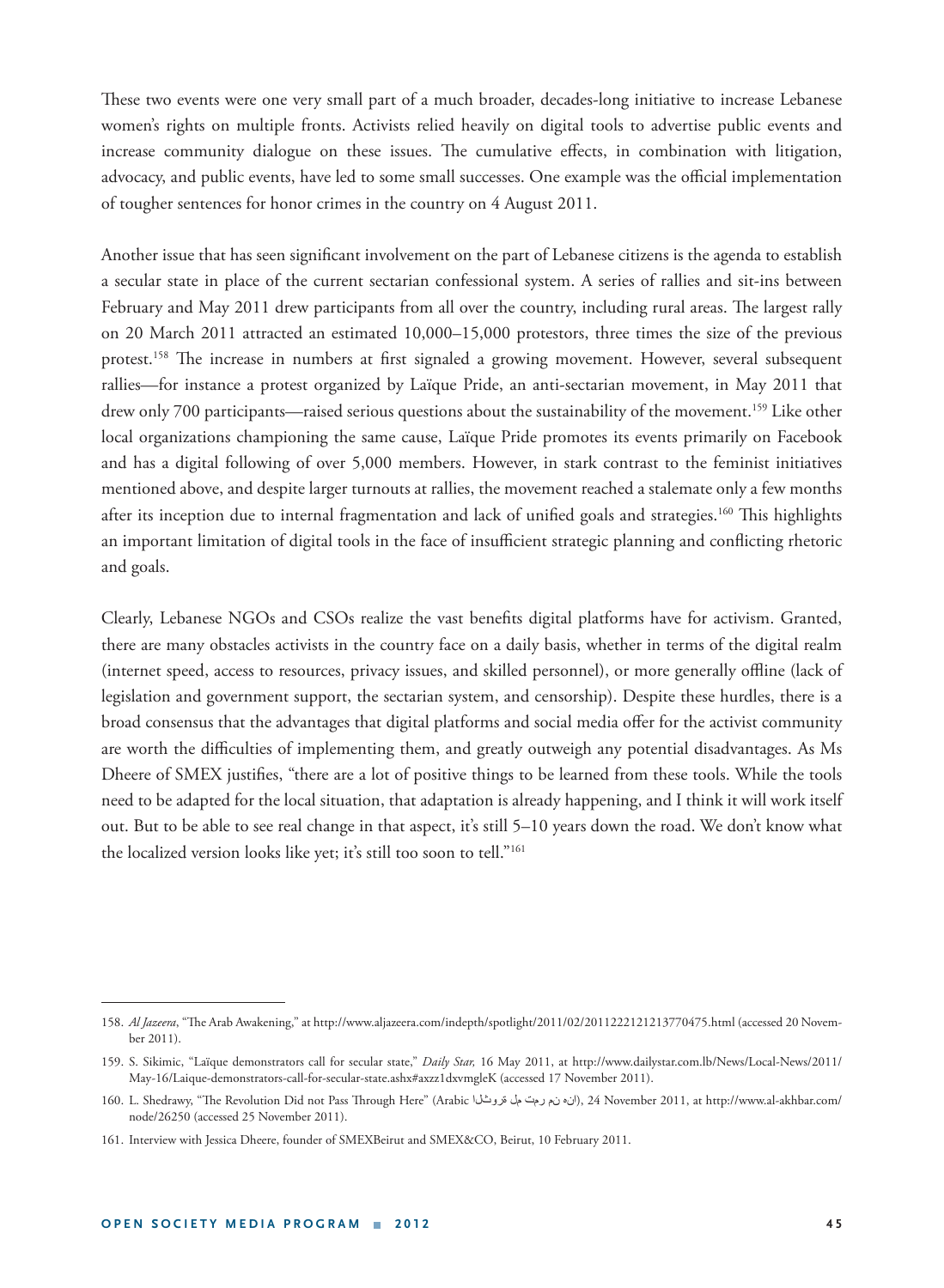## **3.2.2 The Importance of Digital Mobilizations**

The roles and missions that the NGOs and CSOs interviewed for this study espouse are certainly relevant to mainstream Lebanese society. However, the government and the various Lebanese political factions largely ignore and may even suppress these issues. While they may lend support to a cause once it has already been initiated, provided that it does not conflict with party beliefs, they are not at the forefront.

Political activism in Lebanon is limited to rallying support for sectarian leaders, mainly before elections or during other purely political campaigns. It is difficult to understand the role digital media play in most political causes, partly due to the enormous amount of money spent on such events and the central role played by traditional media conglomerates, which are directly controlled by political parties. To be sure, digital activism remains secondary in most political campaigns launched by the majority of political parties and groups, but signs of increased importance offered to digital media by these groups are starting to emerge.

Nevertheless, lesser political causes—in the Lebanese sense, such as gender equality and justice, the rights of women, minorities, and the disenfranchised, media literacy and digital literacy, activism skills, animal rights, and the environment—are all issues that resonate strongly within Lebanese civil society and among its activists. This is especially true for individuals and groups in civil society that seek change and progress but lack the know-how, funds, resources, and forums to speak out.

# **3.3 Assessments**

As in most parts of the world, digitization has multiplied news platforms in Lebanon. Audiences now have access to national and international traditional media (some of which have migrated online), regional and international satellite news stations, local and international online news websites, and social networking sites. Subscriber audiences can also check the news on their mobile phones or through email.

But despite this variety, the Lebanese tend to use a limited number of options, often depending on their political backgrounds. Although they use Twitter and Facebook to read about national and international events or link to YouTube for watching viral videos, the time they spend on social networks is predominantly for leisure and entertainment, such as chatting and sharing comments and photos on Facebook. The prime source for local and political news remains local traditional media or news websites, most of which support one local party or the other.

Political activism continues to harvest greater support both in terms of numbers and dialogue among traditional media. While small in comparison, the burgeoning sector of civil activism has seen increased exposure through the number and diversity of events, and a steadily increasing number of citizen participants. To support their efforts, they rely heavily on digital platforms to inform the civic-minded of events and initiatives, create dialogue, and translate that online dialogue into offline action. Still, many NGOs and CSOs remain limited in their use of digital media, mostly due to the lack of skilled personnel and the dearth of resources and funds that can support the initiation and maintenance of the digital technologies useful for civic activism.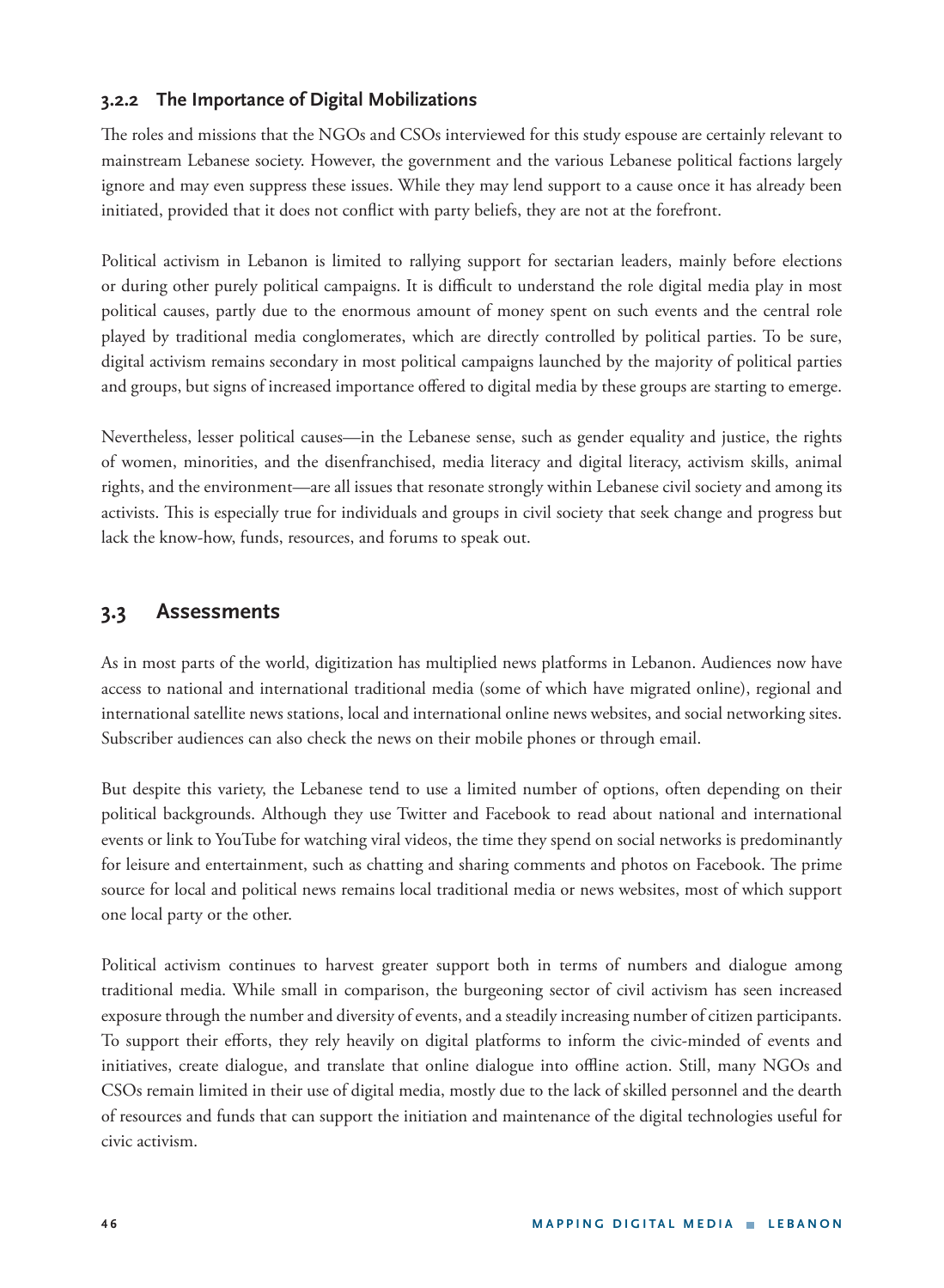# 4. Digital Media and Journalism

## **4.1 Impact on Journalists and Newsrooms**

### **4.1.1 Journalists**

Like many of their peers worldwide, Lebanese journalists have seen their work change considerably since 2005. While the digitization of journalism has caused some of these changes, other changes have been linked to the unstable political situation of the country since 2005.

The year 2005 ushered in a new turbulent era in Lebanon that was triggered by a series of high-profile assassinations, including that of Prime Minister Rafic Hariri, which prompted massive protests and forced Syrian troops out of Lebanon, thereby changing the balance of power. These events created two major political camps: the March 8 Alliance that included Hezbollah, the FPM, and others, and was viewed as supportive of Syria and Iran, and the March 14 Alliance that included the FM, the Progressive Socialist Party (PSP), and others, and was viewed as opposed to Syria and allied with the West, particularly the United States. Exacerbating the unstable situation were the July 2006 war and the May 2008 deadly military showdown between the two blocs that clashed in Beirut and elsewhere in the country. Discord between the two blocs has left the country crippled and constantly on the brink of civil war.

In this environment, Lebanese journalists had to adapt to the pressures of recurring war and tensions, constant political turmoil, and ongoing humanitarian crises. Amal Hamdan explained, "We had to be on call 24/7 because of the political and security developments. We were not only covering Lebanon but also a regional and international story unrolling in Lebanon."162 Bushra Abdul Samad, Beirut correspondent for Al Jazeera Arabic, talked about "a nervous breakdown." She said: "You have to deal with all these traumatic events and stand there, talking live, as if nothing happened, when you're in fact scared to death. It is a lot of stress."<sup>163</sup> Abdul Samad pointed out, however, the experience was also "professionally enriching and dignifying."

<sup>162.</sup> Interview with Amal Hamdan, former senior producer at Al Jazeera English, Beirut, 10 January 2011.

<sup>163.</sup> Interview with Bushra Abdul Samad, Beirut's correspondent for Al Jazeera Arabic, Beirut, 4 January 2011.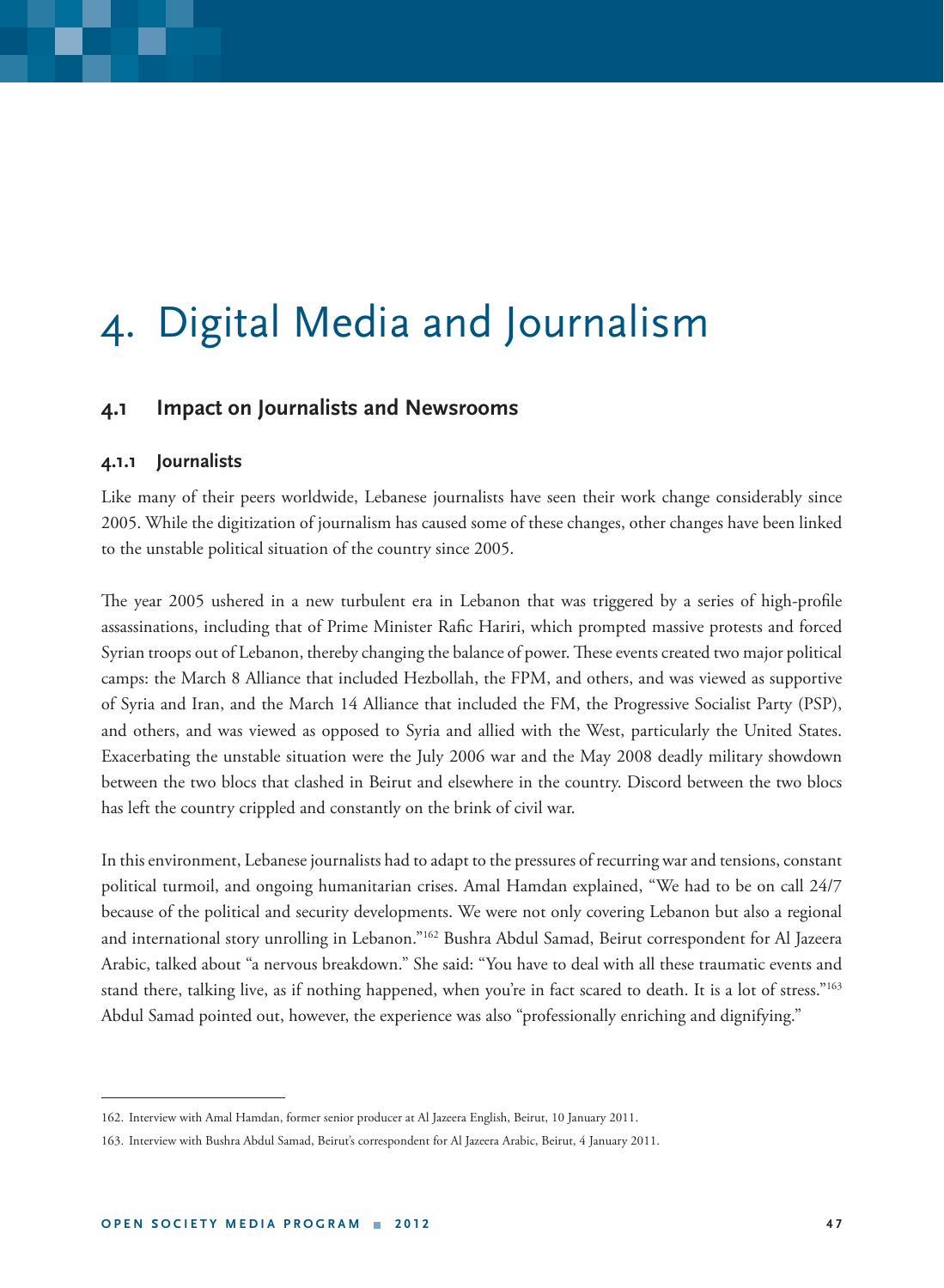The tensions crippling Lebanon during the past few years have not only made journalism more challenging and stressful but also much more partisan and subjective (see section *4.1.2*). In its 2008 report on freedom of the media in Lebanon, the Maharat Foundation interviewed 61 journalists about the condition of their profession in Lebanon. All journalists agreed that independence and objectivity do not exist in the media companies where they work.<sup>164</sup> A sequel report by the same foundation in 2009 found that 85 percent of the interviewed journalists offered the same answer.<sup>165</sup>

But the change in journalists' work was not only due to political instability. All the interviewed reporters and editors confirmed that new technology made life both easier and harder for journalists. Media professionals spoke about the ease of accessing and distributing information, the challenges of operating as multimedia reporters, and the convergence of various media upon one digital platform. Some journalists, however, considered the current state of digitization in Lebanon insufficient and superficial.

All 14 television, print and wire service reporters, and editors interviewed for this report agreed that digitization has made access to information easier and faster. Instead of having to go to a library or an NGO to dig for data, journalists can today browse for information online. Rajeh Khoury, senior commentator for *Annahar* newspaper, spoke of a "tsunami of information" now available at his fingertips. Mr Khoury noted, however, that the instantaneous availability of information has also made his work more challenging. "You have to be connected 24 hours," he explained. "You need to keep abreast of all the developments and have to cope with more competition and an increasing demand for something special and unique."166

Several, mostly young, journalists said they now go online to conduct interviews. *Assafir's* Zeina Berjawi, for example, explained that she uses Facebook sometimes to collect reactions about a given subject.<sup>167</sup> Natasha Yazbeck, reporter for Agence France Press (AFP) in Beirut, interviews people on G Chat and Skype.<sup>168</sup> "It does make it a lot easier. Instead of spending three hours trying to get people on the phone I've got two of the people I need to interview on chat," she said.<sup>169</sup> Sobhiya Najjar, the producer of an environmental program on Future News, said that she often consults virtually with European environmental experts for her show.170

Interviewed journalists addressed how technological developments have particularly facilitated the transfer and dissemination of information. Nicolas Blanford, correspondent for the *Christian Science Monitor* in Beirut, explained that when he first came to Lebanon, he filed his stories by dictating them over the phone from his Beirut office. "Now you can be anywhere in Lebanon, shoot pictures, file copy, and send audio

<sup>164.</sup> Maharat Foundation, *Freedom of Opinion and Expression in Lebanon 2008*, Beirut, 2008, p. 7.

<sup>165.</sup> Maharat Foundation, *Freedom of Opinion and Expression in Lebanon 2008*, Beirut, 2009, p. 26.

<sup>166.</sup> Interview with Rajeh Khoury, senior commentator for *Annahar* newspaper, Beirut, 28 December 2010.

<sup>167.</sup> Interview with Zeina Berjawi, journalist for *Assafi r* newspaper, Beirut, 27 December 2010.

<sup>168.</sup> Interview with Natasha Yazbeck, reporter for Agence France Press (AFP), Beirut, 11 December 2010.

<sup>169.</sup> Interview with Natasha Yazbeck, reporter for AFP, Beirut, 11 December 2010.

<sup>170.</sup> Interview with Sobhiya Najjar, environmental program producer at Future News, Beirut, 7 December 2010.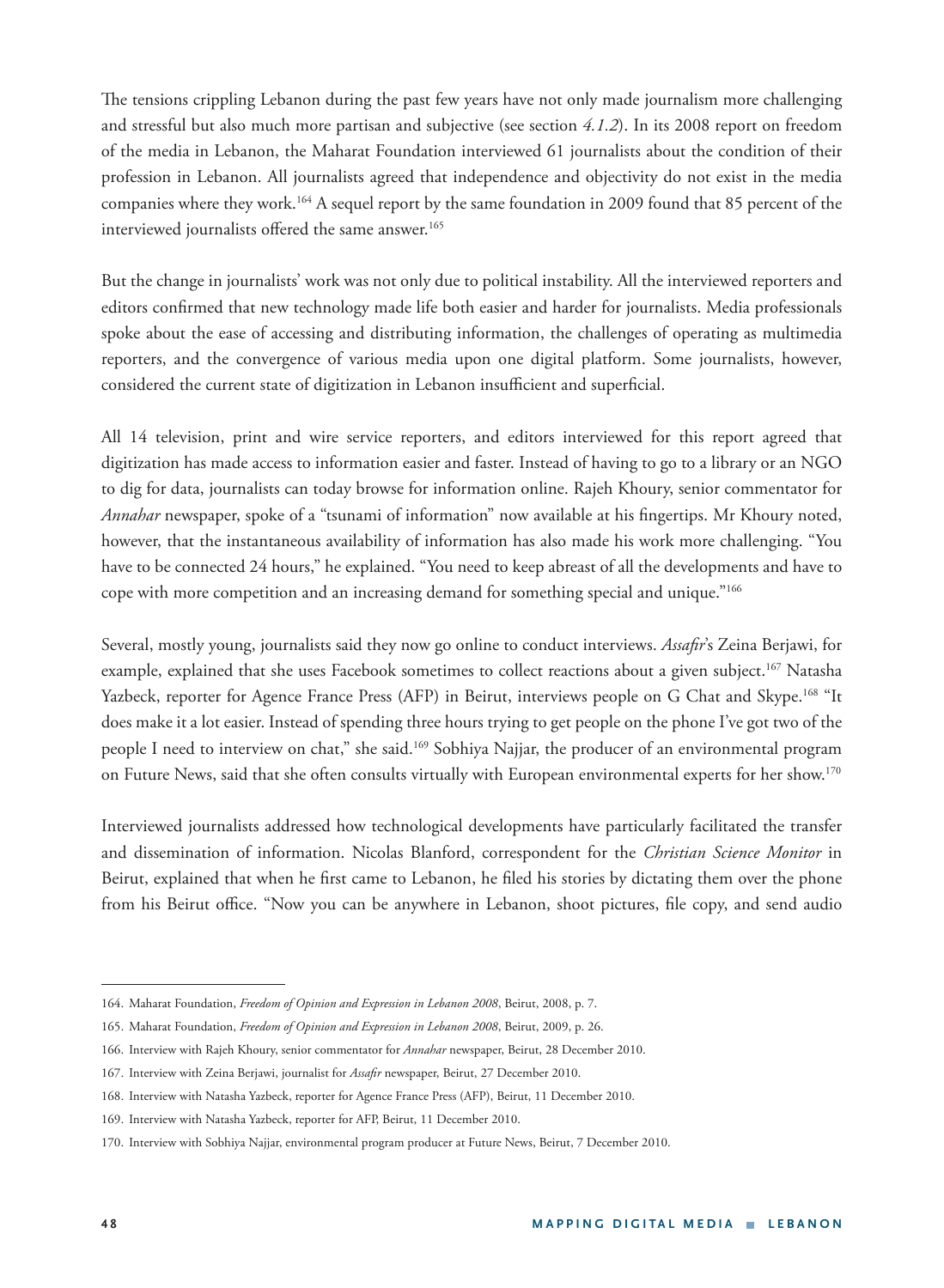files over the internet," he said.<sup>171</sup> Amal Hamdan explained that the news channel's reporters now send their material via broadband, already edited on laptops in the field. They are also expected to tweet on location, often beating news wires in breaking the news, she added.<sup>172</sup>

Not all the country's news operations are equally advanced, however. NTV, for example, rarely uses these tools.173 As noted in other sections, the news industry in Lebanon is in the midst of a transitional period, slowly—but not uniformly—moving toward digital platforms. As the Al Jazeera example shows, international outlets working from Lebanon tend to be more advanced, setting a model for others to follow. Karma Khayat, associate news director of NTV, revealed that the station is currently in the process of buying digital video cameras. Most of NTV's production gear is still analog.174

Reporters working for international media in Lebanon spoke of the challenges they face as multimedia journalists. Mr Blanford complained that multitasking was difficult.<sup>175</sup> Ms Yazbeck concurred, describing the stress she experiences when multitasking:

We do web clips, right? Just visuals to go with the story, which puts a lot more pressure on me … I have got my camera—my little thing, I have got my audio recorder, I have got my brain on, and I am trying to do it all, but I am not a professional photographer or a professional camera woman, so I have absolutely no idea what I'm doing with this. I'm struggling with it. What am I doing with this little thing? It's bouncing around! I cannot focus on my story.<sup>176</sup>

Many journalists in Lebanon still have not experienced this anxiety. Although most news institutions now have websites, their digital platforms are reproductions and sometimes mere clones of the traditional version. The media consultant David Ibrahim alleged that most Lebanese news outlets either do not know how or do not want to take advantage of digital convergence, interactivity, and other online tools.177 As a result, he said, their online presence is a mere digital duplication of the offline version. For example, newspaper websites are not constantly updated throughout the day. Even the most important institutions, such as *Annahar* and Assafir, update their sites on a day-by-day cycle, with some offering a breaking news crawler. Recently, *Al Akhbar* started updating the top story on their website several times a day while leaving the rest of the stories from the newspaper intact. Moreover, up until 2009, most newspaper websites did not offer any multimedia beyond the texts and images published in the actual paper. Today, *Annahar* has a web TV recording, updated intermittently, and *Assafir* offers a slideshow.

<sup>171.</sup> Interview with Nicolas Blanford, correspondent for the *Christian Science Monitor*, Beirut, 2 December 2010.

<sup>172.</sup> Interview with Amal Hamdan, former senior producer at Al Jazeera English, Beirut, 10 January 2011.

<sup>173.</sup> Interview with Karma Khayat, associate news director at NTV, Beirut, 12 January 2011.

<sup>174.</sup> Interview with Karma Khayat, associate news director at NTV, Beirut, 12 January 2011.

<sup>175.</sup> Interview with Nicolas Blanford, correspondent for the *Christian Science Monitor*, Beirut, 2 December 2010.

<sup>176.</sup> Interview with Natasha Yazbeck, reporter for AFP, Beirut, 11 December 2010.

<sup>177.</sup> Interview with David Ibrahim, media consultant and former journalist, Beirut, 1 December 2010.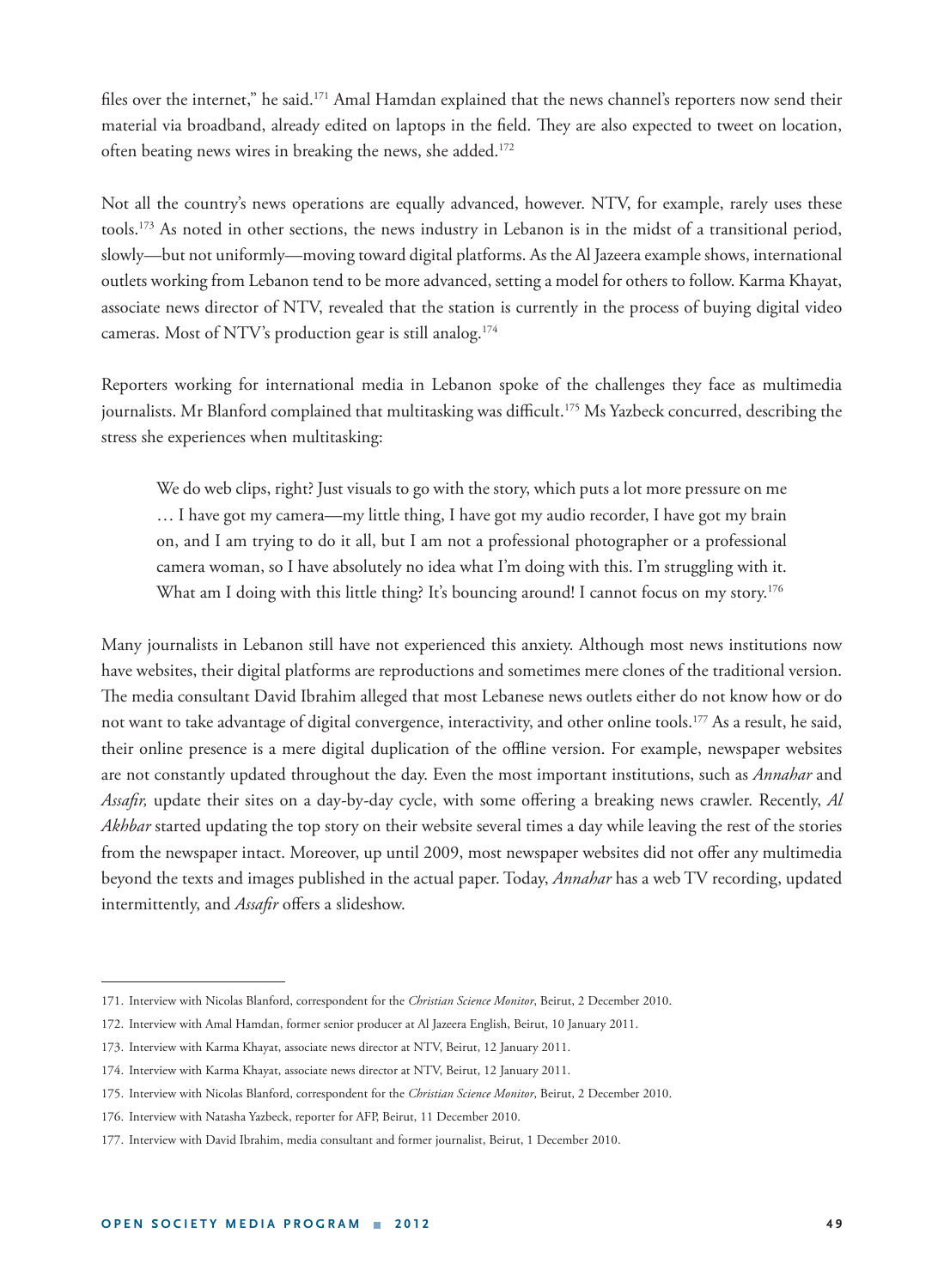Even so, most newspaper websites do not offer blogs, readers' forums, and in some cases they do not offer tools for commenting on articles. Indeed, some newspapers only offer PDF scans of their print pages. In addition, the websites of TV stations feature selected recordings of their best programs, pictures, and information about the outlet and the program grid. Some, such as Murr TV, also offer live streaming of their TV programs. But most TV websites leave no room for interactivity and audience contribution. In sum, almost all Lebanese news media treat their websites as secondary extensions of their original product, where the online content is mainly recycled and copied from the original source.

Journalists in Lebanon, and especially the veterans, seem overwhelmed by, and quite happy with, the endless information resources that new media offer but much of their practice is unchanged. Because the online versions are mere copies of the original forms, the daily schedule, deadlines, and work processes of journalists remain the same. For example, at Al Jazeera English TV in Qatar, journalists are expected to blog and tweet as they cover events; at the Lebanese *Annahar*, on the other hand, journalists have no such extra tasks.178 Mr Khoury said that since he now has hundreds of online news sources at his fingertips, he is expected to read many of them before he writes his column. However, he notes that the rest of his job, namely his writing style, schedule, and deadlines, remains unchanged.<sup>179</sup>

## **4.1.2 Ethics**

With the wealth of information available online and the pressure of the race for scoops, journalists may sometimes be tempted to use unchecked facts, leading to the publication of inaccurate news. Nonetheless, Lebanese journalists seemed quite critical of such behavior, mainly because they essentially distrust material available online. Several interviewed journalists insisted on the importance of checking online information. Unlike print media, "quality on the internet is not controlled," Nisrine Ajam, journalist at Future News, said.180 Ms Berjawi added: "Online writers are not as careful as they are in newspapers or in other traditional media. If I read a subject online, I know that there is no one to control quality. It is chaos. The real source of the news is unknown. When I read a newspaper, I know who owns it and who is behind it. But when I browse a site, I may not know who is behind it. How can I trust it in this case?"181

This skepticism is particularly pronounced over blogs. All 14 journalists interviewed cautioned against using the blogosphere as a source of information without carefully checking all facts. Although Lebanon's blogs are quite popular in the region, registering 14,000 daily visits,<sup>182</sup> traditional journalists seem doubtful about these new platforms' credibility. Mr Khoury noted, "Blogs are still not credible sources. You do not know who is behind them. You do not know who is checking the facts. You do not know how much they verify the information they present. They are not very reliable."<sup>183</sup>

<sup>178.</sup> Interview with Amal Hamdan, former senior producer at Al-Jazeera English, Beirut, 10 January 2011.

<sup>179.</sup> Interview with Rajeh Khoury, senior commentator for *Annahar* newspaper, Beirut, 28 December 2010.

<sup>180.</sup> Interview with Nisrine Ajam, journalist for Future News, Beirut, 12 January 2011.

<sup>181.</sup> Interview with Zeina Berjawi, journalist for *Assafir* newspaper, Beirut, 27 December 2010.

<sup>182.</sup> T. Saghbini, "Lebanese Bloggers: Pioneers in the Arab World,"Bikyamasr.com, 29 September 2010, at http://bikyamasr.com/wordpress/?p=17692 (accessed 15 March 2011) (hereafter Saghbini, "Lebanese Bloggers").

<sup>183.</sup> Interview with Rajeh Khoury, senior commentator for *Annahar* newspaper, Beirut, 28 December 2010.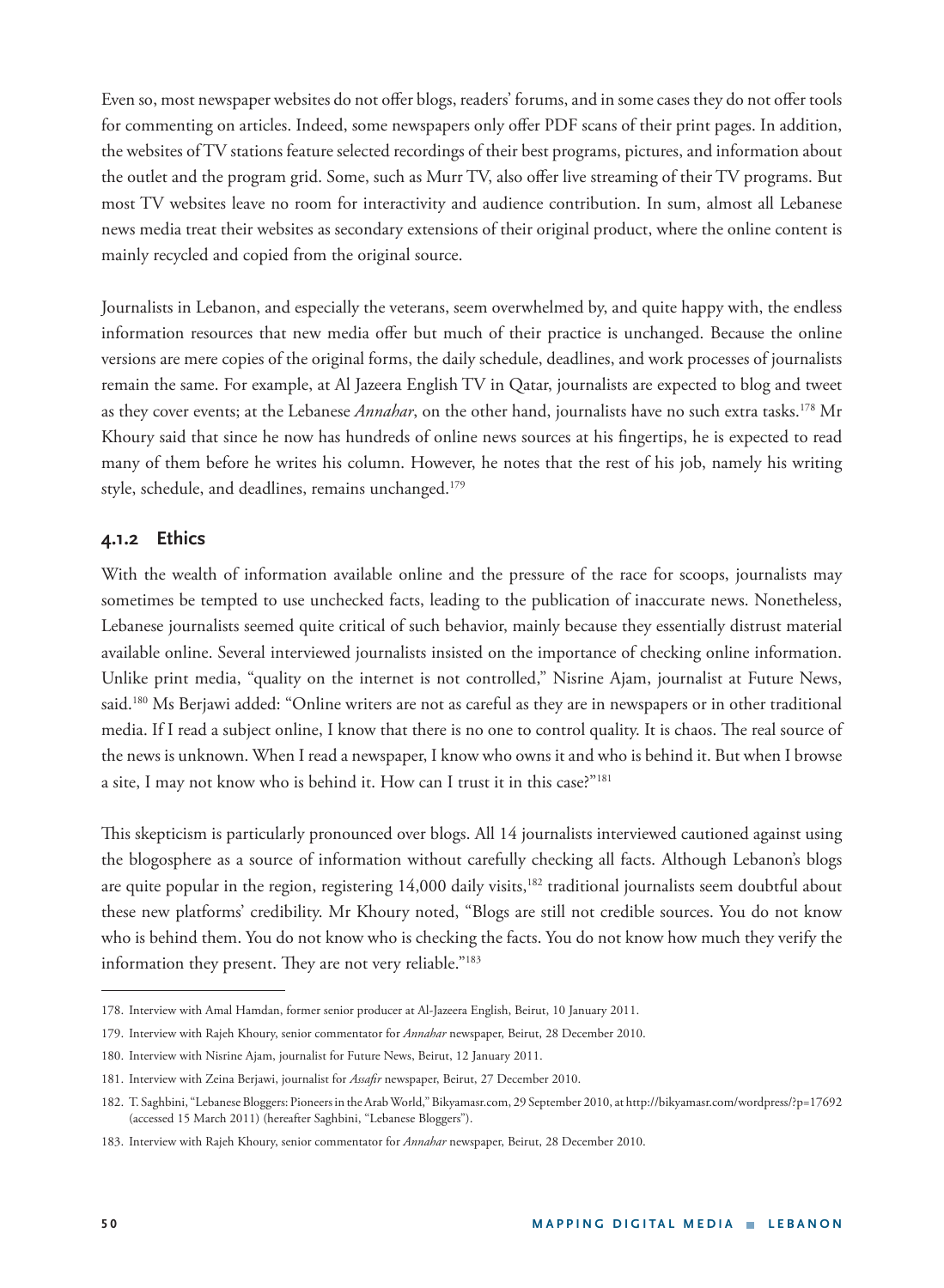Another source of inaccuracy, journalists claimed, is the intensified partisanship that most Lebanese media have exhibited since 2005. Lebanese news has become even more biased, often stretching facts to fit political agendas. It is true that the Charter of Professional Honor (*Mithak Sharaf al Mihna*), Lebanon's code of ethics for journalists, does not advocate objectivity, fairness, or balance as ethical standards in journalism.184 In fact, the charter defines the role of newspapers as one of "mobilizing public opinion in defense of the country, of right and justice, and resisting aggression and unjust forces" (Art. 5). While this does not exactly correspond to the political parties' respective agendas, it stands far from the paradigm of press objectivity, since it ties the newspapers' *raison d'être* to a nationalist mission.

Several journalists complained about the inaccuracy that plagues Lebanese news, which often promotes one or another agenda. A recent case in point is the coverage of the March 14 rally on 13 March 2011, during which the Alliance members celebrated their sixth anniversary. Television stations in favor of the March 14 bloc spoke of between several hundred thousand and over a million demonstrators.<sup>185</sup> Their opponents limited the number to around 60,000.<sup>186</sup>

The interviewed journalists suggest that digital media, which support citizen journalism, only exacerbate partisan bias. Whatever ordinary people pick up on their cell phones is used to promote the various parties' agendas and is often presented out of context. Recalling the coverage of a particular incident by a citizen journalist, Ms Dabbous-Sensenig, media professor at the Lebanese American University (LAU), said: "The way the news media dealt with it was quite disturbing and distorting; it was completely decontextualized."187 She warned against the prejudice that such coverage can encourage.

All in all, the skepticism journalists reported about online media suggests that they do not recklessly use any information available on the internet before they double-check it. In other words, the conservative reservation some journalists have about new media sources is helping to avert potential inaccuracies. This does not mean that Lebanese newspapers and televisions are immune to distortion—quite the contrary. The inaccuracies they display, however, are rooted in their partisan agendas rather than in digitization.

## **4.2 Investigative Journalism**

### **4.2.1 Opportunities**

The introduction of an Arabic handbook on investigative journalism, prepared by the Maharat Foundation, notes that investigative reporting in Lebanon and the Arab world remains in its earliest stages, as most

<sup>184.</sup> D. Dabbous-Sensenig, "ACRLI 2007 Country Report: Media in Lebanon," Arab Center for the Development of the Rule of Law and Integrity, May 2007, p. 82, at http://www.acrli.org/Files/PDF/Media/English/P2/Lebanon\_MediaReportP2\_En.pdf (accessed 12 December 2011) (hereafter Dabbous-Sensenig, "ACRLI 2007 Country Report: Media in Lebanon").

<sup>185.</sup> Murr TV and Future TV 8 evening newscasts, 13 March 2011.

<sup>186.</sup> Al-Manar and OTV evening newscasts, 13 March 2011.

<sup>187.</sup> Interview with Dima Dabbous-Sensenig, assistant professor of media at the Lebanese American University, Beirut, 19 January 2011.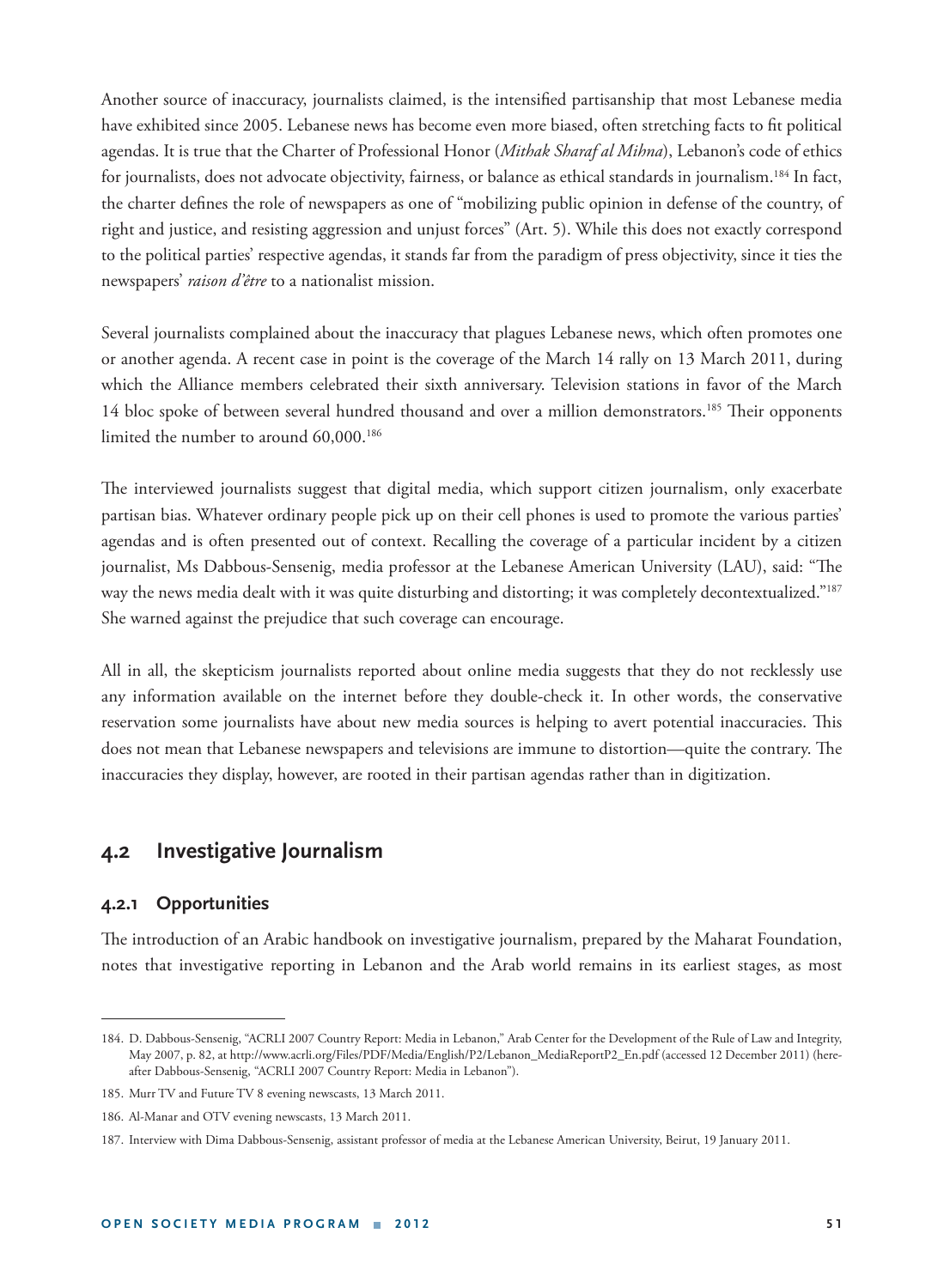journalists still lack knowledge of its concepts and methods.188 Investigative journalism in Lebanon is relatively rare, relies heavily on political sources, and is itself highly politicized, due to the partisan nature of the Lebanese news media and the absence of Lebanese media laws that guarantee access to information.189

Access to information is one of the most daunting obstacles to investigative journalism in Lebanon. "There is nothing that says you have the right to retrieve information, and there is nothing that says you do not have that right," Ms Dabbous-Sensenig said. "In other words, they encourage you to try but then they say no."<sup>190</sup> Consequently, most journalists rely on political contacts to access information for investigative reports. Interviewed journalists reported that nepotism and favoritism are the usual routes to insider information. A journalist close to a certain politician will be favored over others and have access to information that that politician possesses.191 However, as this politician will only release information that serves him or damages his opponents, this arrangement contributes to the overall politicization and de-legitimization of investigative journalism.

To make things worse, the politicized and partisan nature of Lebanese news media frequently obscures the difference between investigative journalism and political advocacy. In other words, most journalism that purports to be investigative reporting is often politicized, whether intentionally or not, and perceived by audiences as a partisan assault on a politician or political side.

International and regional organizations, such as the Arab Reporters for Investigative Journalism (ARIJ), help encourage this brand of reporting across the region. ARIJ recruits reporters, trains them, funds their work, and posts articles online or in various traditional media. They also provide legal protection for investigative journalists.192 As Rana Sabbagh, executive director of ARIJ, explained, many journalists across the Arab world have little understanding of investigative journalism, mainly because they do not distinguish between facts and opinion.<sup>193</sup> This issue is particularly stark in Lebanon's partisan press. Daoud Kuttab, head of the ARIJ board of directors, complained that Lebanese journalists have so far resisted ARIJ's constant attempts to offer training in investigative journalism in Lebanon and to create investigative cells at the country's various media institutions.194

Nabil Dajani, a founding member of ARIJ and a former chairperson of its board, offered a harsher but also more optimistic view: "Investigative journalism in mainstream Lebanese media is almost nonexistent. Most investigative reporting in Lebanon comes from outside the mainstream media, from civil society groups and

<sup>188.</sup> G. Sadaka, A. Rammal, and T. Mikhael, "Investigative Reporting: Principles and Applications," Maharat Foundation, Beirut, 2009, p. 3.

<sup>189.</sup> D. Dabbous-Sensenig, "ACRLI 2007 Country Report: Media in Lebanon," p. 15.

<sup>190.</sup> Interview with Dima Dabbous-Sensenig, assistant professor of media at the Lebanese American University, Beirut, 19 January 2011.

<sup>191.</sup> D. Dabbous-Sensenig, "ACRLI 2007 Country Report: Media in Lebanon," p. 16.

<sup>192.</sup> Interview with Rana Sabbagh, executive director of Arab Reporters for Investigative Journalism (ARIJ), Amman, 27 November 2010. See also ARIJ, "Our News," at http://arij.net/?cat=79 (accessed 16 March 2011).

<sup>193.</sup> Interview with Rana Sabbagh, executive director of ARIJ, Amman, 27 November 2010.

<sup>194.</sup> Interview with Daoud Kuttab, head of board of directors of ARIJ, Amman, 22 January 2011.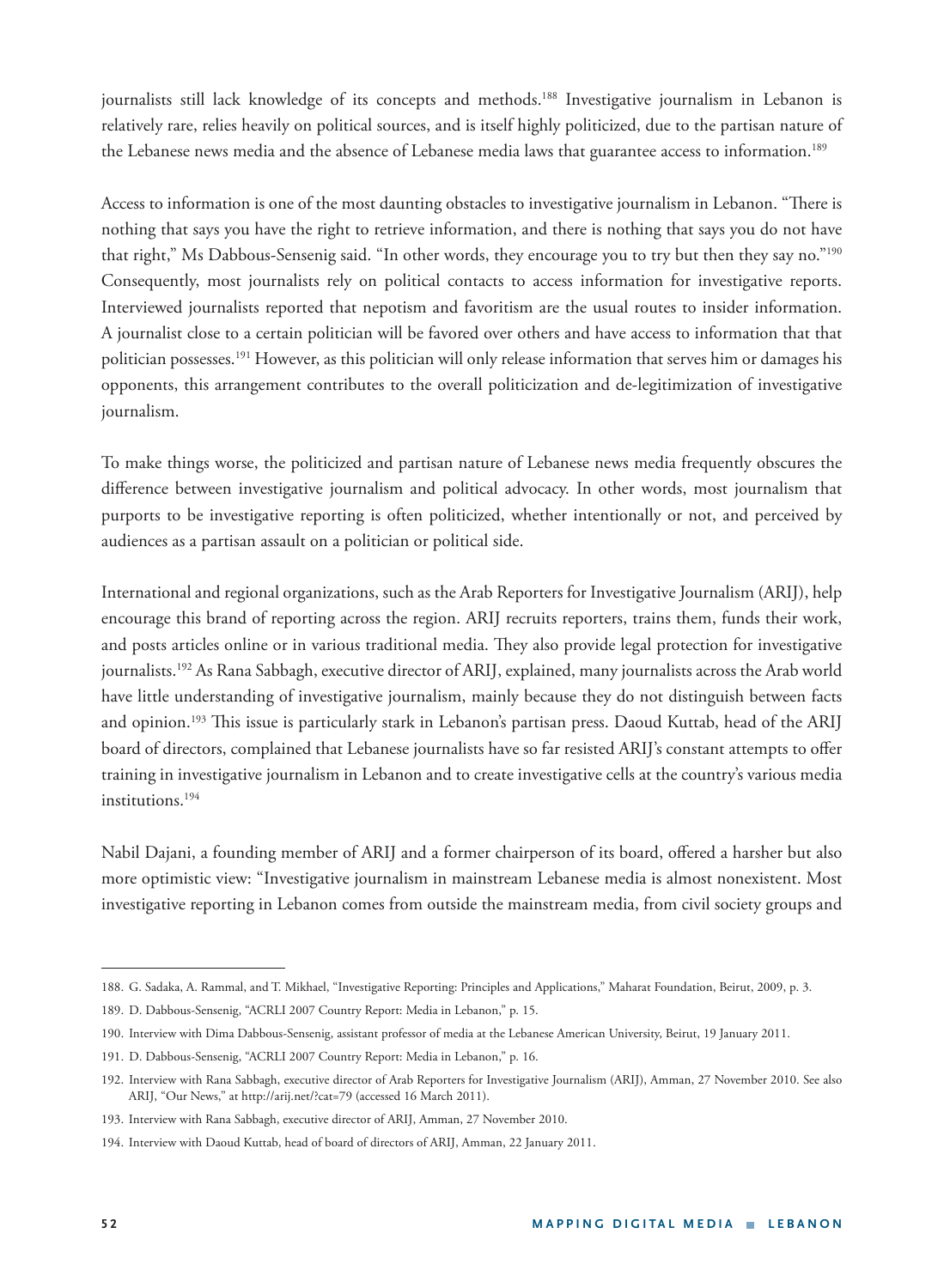independent reporters." Mr Dajani noted that investigative journalism in Lebanon is in its infancy but is growing steadily.195

Still, Lebanese media have occasionally published or broadcast news that may be considered investigative reports on corruption, political patronization, social problems, and other issues. NTV and Murr TV, in particular, try to distinguish themselves by presenting investigative reports in their newscasts (Murr TV) or in programs such as "*Al Fassad*" (New Television, NTV) and "*Lelnasher*" (NTV). In one example, the crew of "*Lelnasher*" broadcast in March 2011 an investigative report about a cave in southern Lebanon endangered by a nearby rock-crusher plant. The program prompted the Speaker of Parliament, Nabih Berri, to intervene, putting a stop to the work of the plant.196 *Al Akhbar* newspaper tries to follow the same approach.

Because journalism in Lebanon is largely aligned with partisan media agendas, many reports that purport to be investigative journalism often have clear political and sometimes sectarian aims. In one example, Murr TV broadcast a series of purported investigative reports about sectarian territorial conflicts in the town of Lassa, a mountainous village above Byblos shared by Shiite and Maronite residents. The reports claimed that the Shiite residents supported by Hezbollah had illegally appropriated Christian-owned lands in the area. Several of the reports insinuated that the Shiite residents were outsiders trying to take over the historically Christian area, although Shiites, among other sects, have lived in that particular region for centuries. This issue, like several other purported investigative reports in Lebanon, had little effect in moving judicial authorities to investigate the legitimate owners of the lands. The reports, however, did score political points against Hezbollah, and more importantly stirred sectarian hatred in the area. When asked about the coverage of this particular issue, Mr Dajani responded, "I don't call this journalism, let alone investigative journalism."<sup>197</sup>

For all the reasons discussed above, real and credible investigative journalism in Lebanon remains rare, particularly for a country with rich journalism traditions and a long history of press freedom. Ms Abdul Samad noted, "We do not have much investigative reporting here. I may be exaggerating, but I can only think of one journalist who seeks facts regardless of his political views."198

Nevertheless, digitization may have somewhat helped the few investigative journalists deal with the issue of access to information. Mr Ibrahim explained that reporters now find a wealth of information online although, he cautioned, the amount of data online remains very limited compared with data in developed countries.<sup>199</sup>

### **4.2.2 Threats**

Most interviewed journalists explained that the many threats facing investigative reporters in Lebanon have little to do with digitization and much more to do with state corruption and the unstable political climate.

<sup>195.</sup> Interview with Nabil Dajani, founding member and former board chairperson of ARIJ, Beirut, 10 November 2011.

<sup>196.</sup> Interview with Malek Halawi, editor-in-chief of "*Lelnasher*," Beirut, 17 March 2011.

<sup>197.</sup> Interview with Nabil Dajani, founding member and former board chairperson of ARIJ, Beirut, 10 November 2011.

<sup>198.</sup> Interview with Bushra Abdul Samad, Beirut's correspondent for Al Jazeera Arabic, Beirut, 4 January 2011.

<sup>199.</sup> Interview with David Ibrahim, media consultant and former journalist, Beirut, 1 December 2010.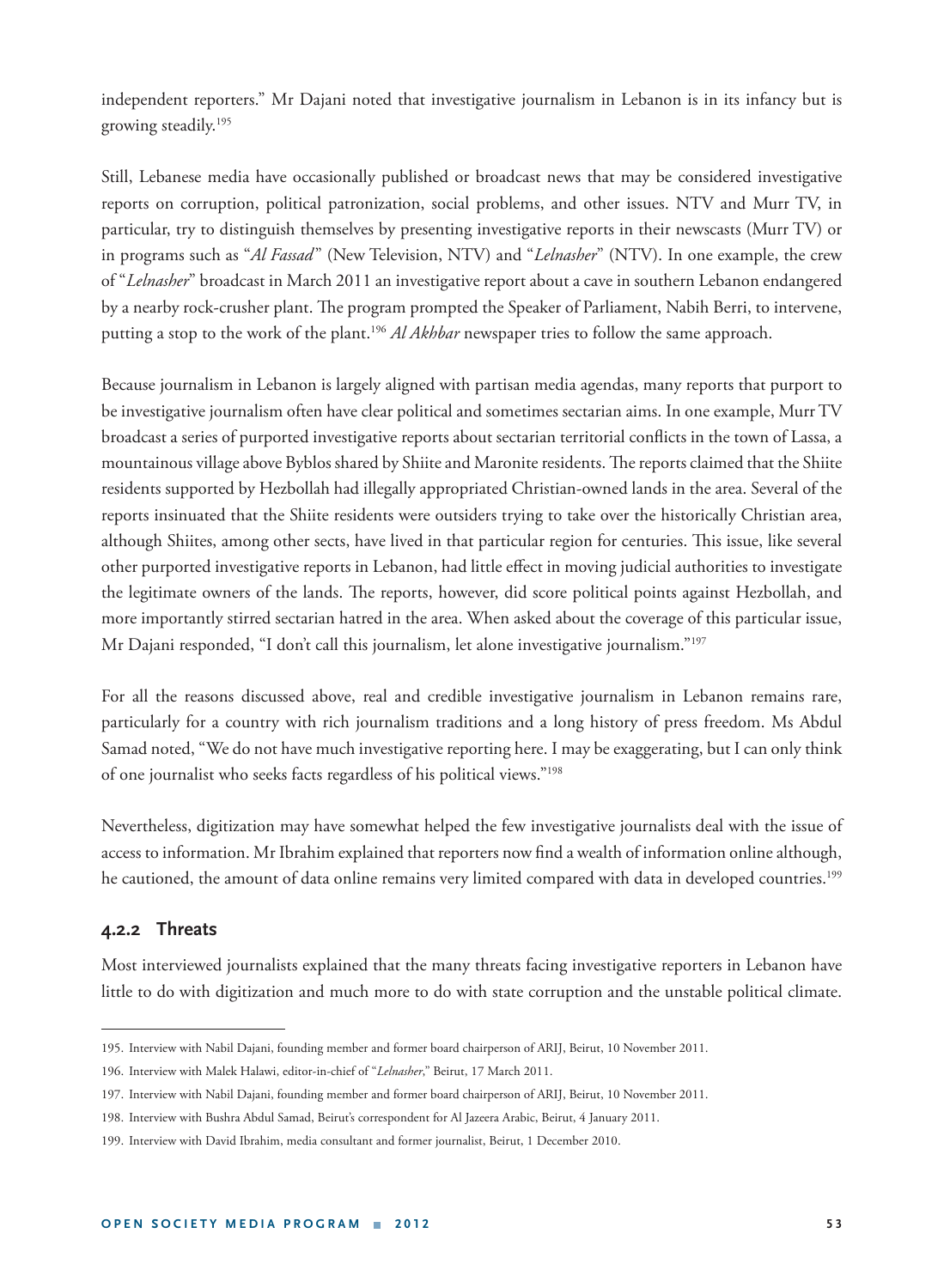Ms Ajam, for example, recalled how the owner of a chemical plant threatened her over the phone when she published an investigative article about the environmental dangers of his factory.200 Sateh Noureddine, senior editor at *Assafir*, confirmed that investigative reporters eventually have to deal with the reactions of powerful people in Lebanon, businessmen, politicians or clerics, many of whom are corrupt. "You either name them or you do not. And you will be punished if you do. That's how things have always been and that's how they will stay."201

Journalists seeking to unveil corruption among powerful elite circles in Lebanon have always been, and will always be, in danger of reprisals. This has more or less created a culture of self-censorship among some journalists who know well the hazards of investigating rampant corruption, especially in political circles.

Several journalists spoke of the danger of confronting political power, not only in investigative reports but also in regular news stories. "Control of the Lebanese press through violence is almost as frequent as nonviolent forms of control," Mr Dajani wrote.<sup>202</sup> The years 2005 and 2006 in Lebanon have in fact seen a series of assassinations targeting journalists such as Samir Kassir, May Chidiac, and Gebran Tueni. Attacks in this context were not, however, related to compromising facts that these journalists had exposed but rather to political opinions that they expressed. The murder of Mr Tueni, for instance, was more a political assassination than an assault on the truth, partly because Mr Tueni was a politician, in addition to being a journalist and main stakeholder in the prominent *Annahar* newspaper. Ms Chidiac, while not a politician, was an open supporter of the Lebanese Forces. But Mr Kassir was neither a politician nor a supporter of a political party or a politician, but his outspoken opposition to Syrian policies and intervention in Lebanon were widely published.

One may argue that the rise of the internet, especially social media, may pose risks for Lebanon's journalists because of the increased online surveillance opportunities. However, no evidence has been reported of such increased threats, particularly to investigative journalists. Nevertheless, because the General Directorate of General Security monitors the internet activities of both journalists and non-journalists, and because Lebanon's courts arbitrarily apply print law to online cases (see section *7.1.2.1*), there have indeed been increased surveillance threats to all residents, including journalists. (See section *7.3.3*.)

## **4.2.3 New Platforms**

Bloggers are known to be active in political mobilization.<sup>203</sup> They have promoted a woman's right to grant her children Lebanese nationality, helped block legislation to regulate the blogosphere, prepared a march for secularism in April 2010, and helped monitor parliamentary elections in May of the same year.<sup>204</sup> Social media

<sup>200.</sup> Interview with Nisrine Ajam, journalist for Future News, Beirut, 12 January 2011.

<sup>201.</sup> Interview with Sateh Noureddine, senior editor at *Assafir* newspaper, Beirut, 6 January 2011.

<sup>202.</sup> Dajani, *Disoriented Media*, p. 53.

<sup>203.</sup> Saghbini, "Lebanese Bloggers."

<sup>204.</sup> Saghbini, "Lebanese Bloggers."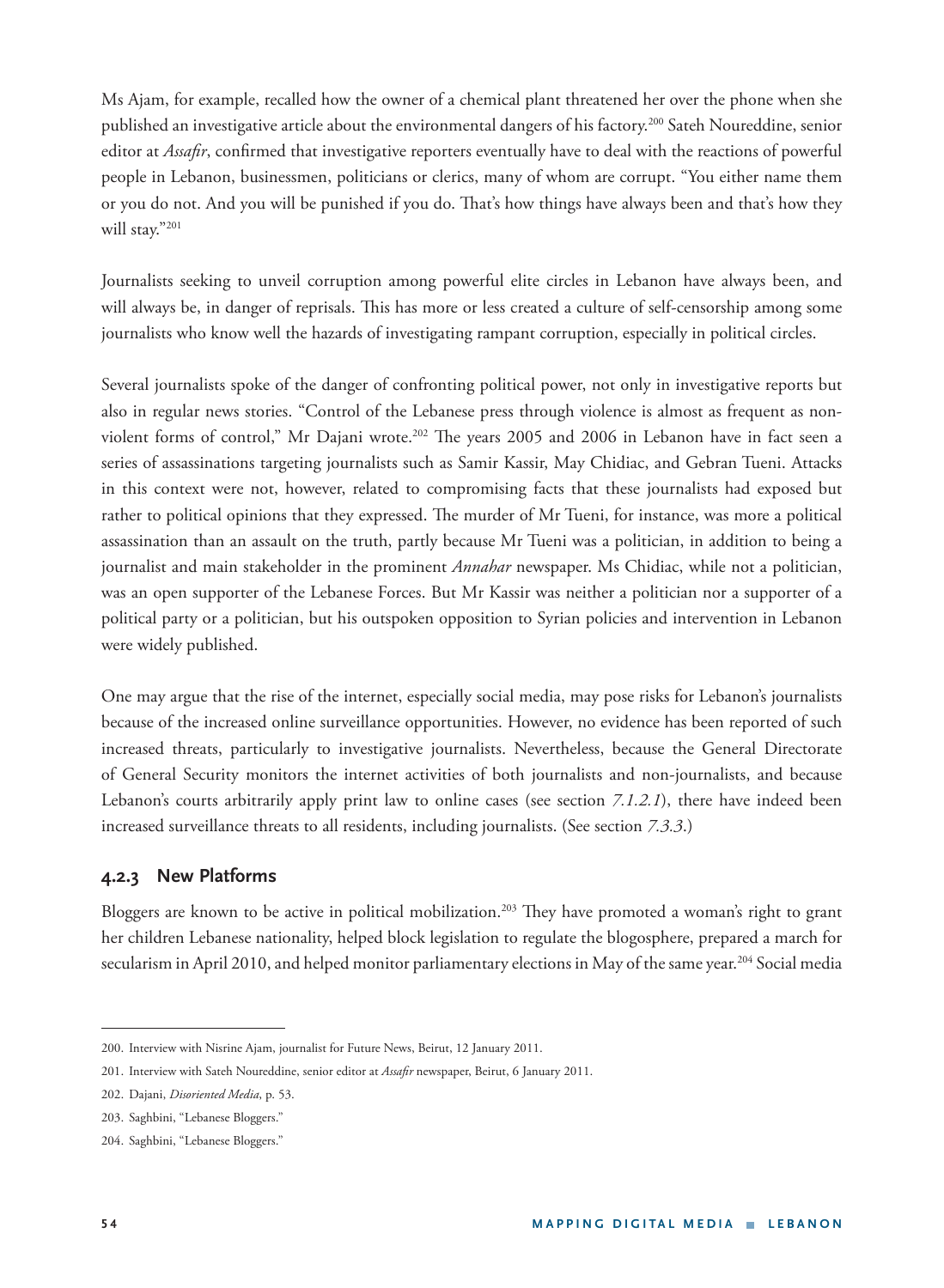have also helped several activists to gain national exposure and attention from television and newspapers. Animal rights activists, feminist groups, and other NGOs have used Facebook, Twitter, and other platforms to spread their message in Lebanon and beyond (see section *3.2*). However, all these examples originate in civil society and activist groups and not the mainstream news media, whose investigative journalism's quality and quantity remain weak in output (see section *4.2.1*).

At the level of investigative reporting, however, little data are available. Bloggers in Lebanon, like many around the world, tend to express opinions or promote a given cause. Most of the campaigns in the blogosphere, and the writings about them, relate to activism and political or social mobilization. Little focus is on the systematic long-term inspection of hard facts.

#### **4.2.4 Dissemination and Impact**

No sources on investigative journalism in Lebanon are readily available but one may infer from the state of the media in general that digitization has had a limited effect on the dissemination and impact of investigative journalism.

With the rise of mobile phones, satellite television, and the internet, a range of additional outlets now facilitates the dissemination of investigative reports in Lebanon. But despite this wealth of choice, journalists question whether information posted on non-traditional media has the same impact as stories in mainstream news outlets.

Although the younger generation is quite comfortable with digital media, and may increasingly be consuming news exclusively from news websites and social networks, the country is still in transition, slowly moving toward the state that most Western and many Arab countries have already attained.<sup>205</sup> Only 18 percent of Lebanon's internet users, for example, are aged 40 and above.<sup>206</sup> Internet penetration among the wealthiest 15 percent reaches a record 81 percent and 85 percent (for females and males, respectively) but drops to 13 percent among the poorest 40 percent of the population.<sup>207</sup>

Given this reality, information that does not reach traditional mainstream media, including investigative pieces, remains more or less on the fringes. Of course, some cases have been recorded where information posted online was picked up by mainstream media. More often, however, stories posted online have less chance of affecting public opinion. As Mr Blanford from the *Christian Science Monitor* put it, "Yes, you have a lot more outlets to disseminate news, but there is still the feeling that if you have a great scoop or a great investigative piece and you cannot get it published by a mainstream newspaper or on TV, it's not going to have the same cachet."208

<sup>205.</sup> Such is the opinion of most administrators in Lebanese media interviewed for this section. See, for example, interview with Karma Khayat, deputy news and political program manager at NTV, Beirut, 12 January 2011; interview with Ghassan Hajjar, managing editor of *Annahar* newspaper, Beirut, 11 March 2011; interview with anonymous publisher, former managing editor of a famous newspaper, Beirut, 16 March 2011.

<sup>206.</sup> TGI Lebanon, "Lebanon Internet Scene."

<sup>207.</sup> TGI Lebanon, "Lebanon Internet Scene."

<sup>208.</sup> Interview with Nicolas Blanford, correspondent for the *Christian Science Monitor*, Beirut, 2 December 2010.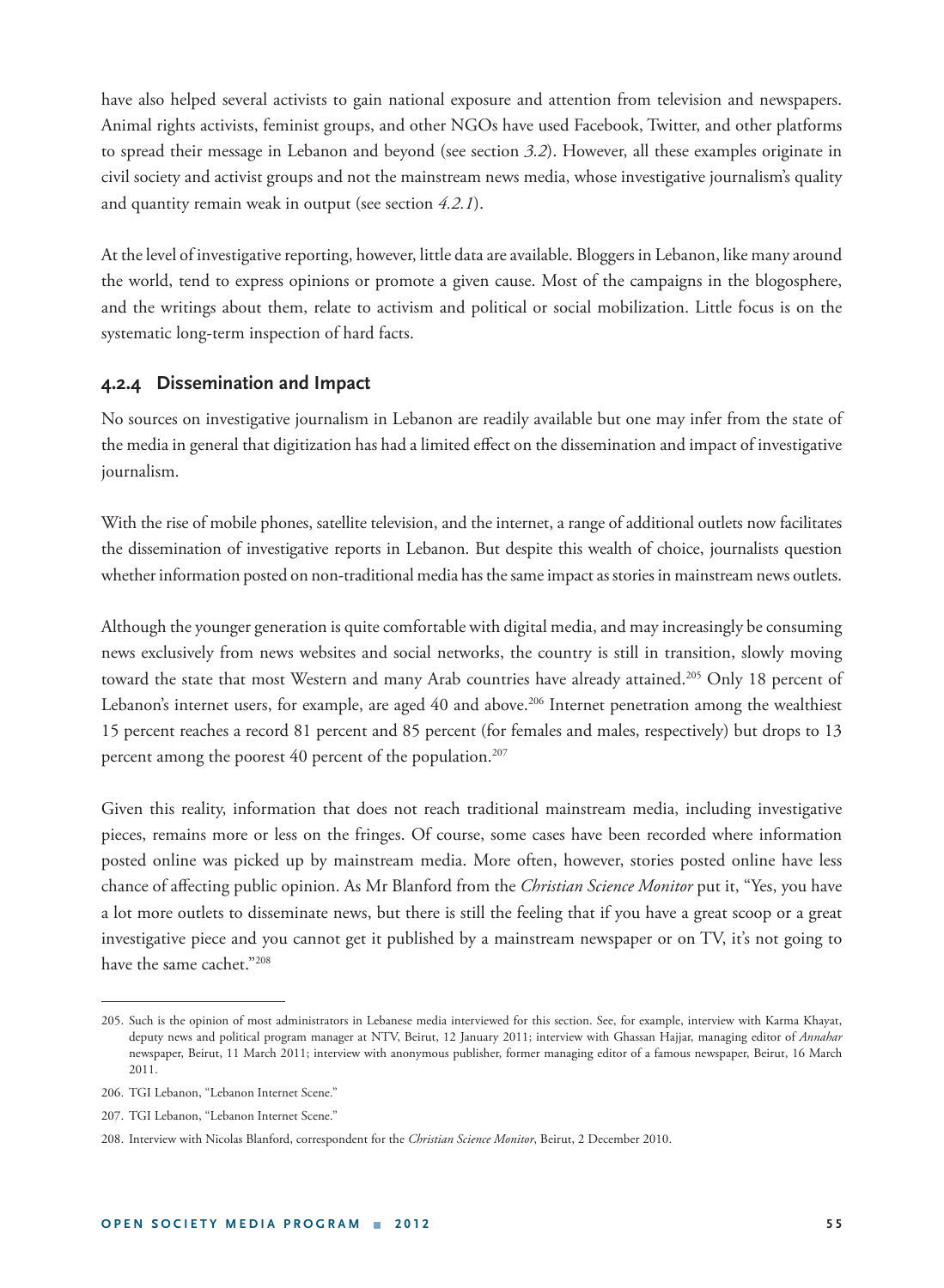It is important to note that Lebanon has traditionally enjoyed a relatively free press where people could more or less criticize the government.<sup>209</sup> Dissemination of information through traditional media channels, including occasional investigative reports, has seldom been an issue. In this sense, digital media did not arrive as an open alternative to a closed door.

# **4.3 Social and Cultural Diversity**

## **4.3.1 Sensitive Issues**

A country with 17 religious sects, a sizable Armenian community, and a large population of foreign workers, Lebanon boasts a diverse range of minority groups. Some, like the Armenians, have their own outlets or time slots on the mainstream media. One group, however, continues to be pushed to the fringes of social and political life and is culturally considered an anomaly:210 the homosexual community.

According to *Helem* (Dream), a Lebanese advocacy group protecting the rights of gays and lesbians, Art. 534 of the Penal Code is erroneously applied to force homosexuals into at least one year of jail.211 A senior researcher at the Centre for Lebanese Studies in Oxford suggested that if "publicly known, a person's gay or lesbian sexual orientation might be grounds for a crime of honor."212 Established in 2004, *Helem* has not yet received its registration number from the Interior Ministry and is therefore not officially recognized.<sup>213</sup> Almost immediately after its establishment, *Helem*'s officers were interrogated by police,<sup>214</sup> received a complaint from Beirut municipality, and faced a lawsuit.<sup>215</sup>

Another group with few rights are immigrant workers. Since 1973, more than 200,000 women have escaped the poverty of their homelands and come to work as domestic helpers in Lebanon. Converging from Sri Lanka, the Philippines, Ethiopia, Nepal, and Bangladesh, among others, "some have their dreams fulfilled; others find themselves in a financial and emotional bind," as the International Labor Organization put it.<sup>216</sup> According to Human Rights Watch, around one domestic worker dies every week.<sup>217</sup> The main causes

<sup>209.</sup> Interview with David Ibrahim, media consultant and former journalist, Beirut, 1 December 2010; interview with Amal Hamdan, former senior producer at Al Jazeera English, Beirut, 10 January 2011.

<sup>210.</sup> Helem.net, "Homophobia in Lebanon," at http://helem.net/marsad/node/9 (accessed 16 March 2011) (hereafter Helem.net, "Homophobia").

<sup>211.</sup> Helem.net, "Homophobia."

<sup>212.</sup> United Nations High Commissioner for Refugees (UNHCR), "Lebanon: Whether crimes of honour occur today, especially in instances involving gays and lesbians," RefWorld, http://www.unhcr.org/refworld/topic,4565c22547,4565c25f563,3ae6acb714,0.html (accessed 16 March 2011).

<sup>213.</sup> Helem.net, "Is Helem Legal?" at http://helem.net/node/60 (accessed 16 March 2011).

<sup>214.</sup> A. Sandels, "Talking to: Helem Coordinator Georges Azzi," 17 May 2009, at http://www.nowlebanon.com/NewsArchiveDetails.aspx?ID=93725 (accessed 16 March 2011) (hereafter Sandels, "Talking to: Helem Coordinator").

<sup>215.</sup> Sandels, "Talking to: Helem Coordinator."

<sup>216.</sup> International Labor Organization, "Maid in Lebanon: protecting the rights of migrant domestic workers," 13 April 2006, at http://www.ilo.org/ global/about-the-ilo/press-and-media-centre/insight/WCMS\_069056/lang--en/index.htm (accessed 16 March 2011).

<sup>217.</sup> Y. Bayoumy, "Trapped maids face life of abuse in Lebanon," Reuters, 17 December 2008, at http://www.reuters.com/article/2008/12/18/uslebanon-maids-abuse-idUSTRE4BH04R20081218?feedType=RSS&feedName=lifestyleMolt (accessed 16 March 2011) (hereafter Bayoumy, "Trapped maids").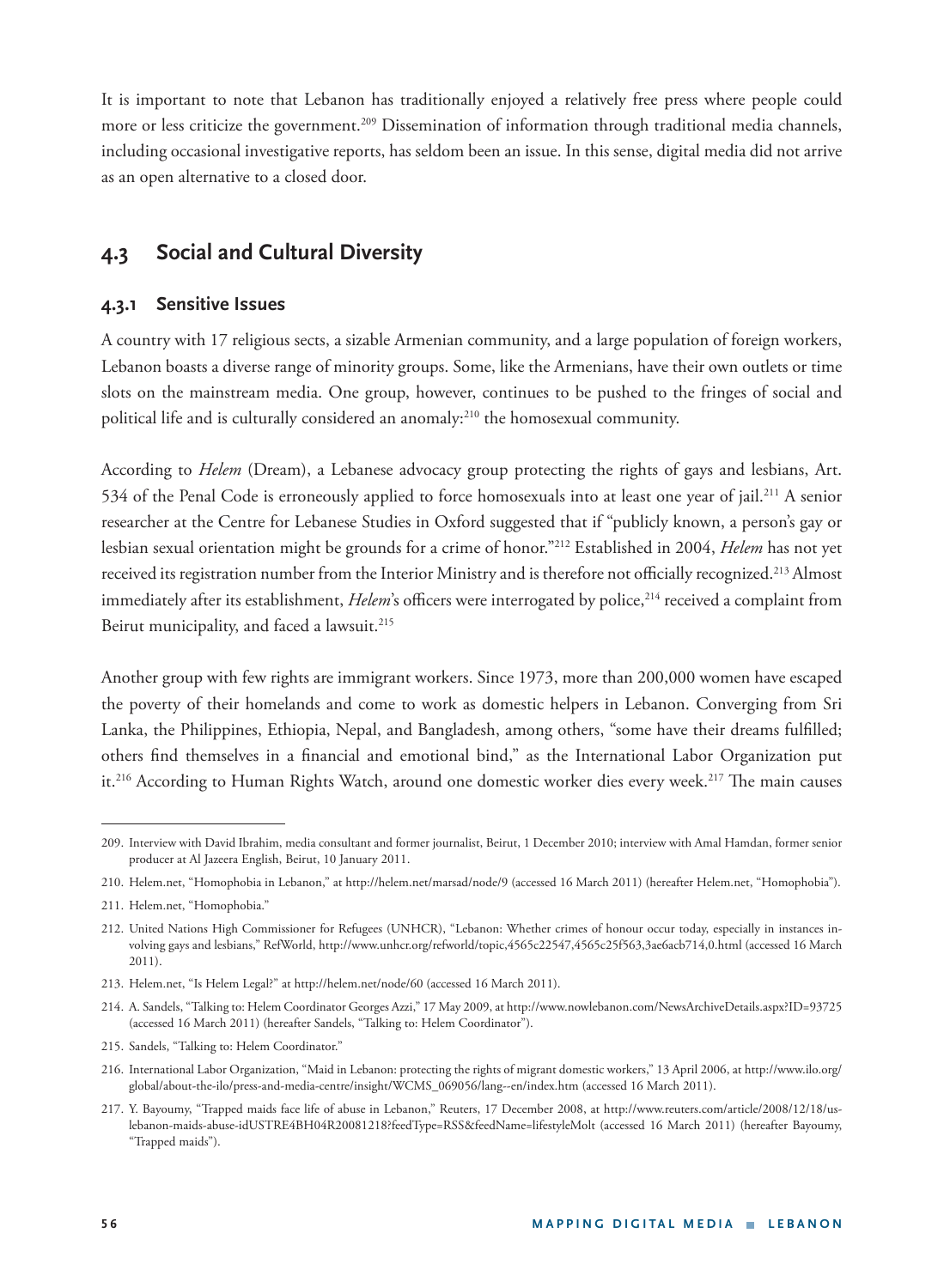of death include suicide, falling while attempting to escape employers, and untreated illness.218 Employers are seldom prosecuted. Also mistreated are male workers coming from poor families in neighboring Arab countries such as Syria and Egypt, particularly the former after 2005.

Also important are the limitations that partisanship has imposed on the media. As discussed throughout this study, Lebanon's media are largely controlled by local political groups and their regional sponsors. Because political divisions are often aligned with sectarian distribution, most of Lebanon's media end up representing the interests of a sectarian establishment. Consequently, they often leave out or distort news that benefits their confessional competitors or opponents.<sup>219</sup> For example, Future TV is controlled by the FM and indirectly supported by Saudi money, and Al Manar TV is controlled by Hezbollah and indirectly supported by Iranian funding. The former station and its political patrons are associated with Sunni sectarian establishments in Lebanon, and the latter is associated with Shiite sectarian establishments. Due to the local and regional political alignments that have largely pitted Sunni and Shiite sectarian establishments against each other, the arguments, perspectives, and speakers of opposing sides and their regional supporters all but disappear from opposing TV stations.

The government's refusal to issue new licenses for political dailies, limiting the number to 25 (Decree No.  $74/1953^{220}$ ), created a substantial demand for old licenses, consequently increasing the cost of establishing newspapers and magazines, and making print media inaccessible to many independent entrepreneurs.<sup>221</sup> As a result, only the rich elite who benefit from regional financial support can afford to start up a political newspaper in Lebanon, let alone a TV or radio station, which costs very much more.

### **4.3.2 Coverage of Sensitive Issues**

Lebanon's Press Law does not preclude the licensing of political publications with diverging agendas.<sup>222</sup> Decree No. 74 of 1953 stipulated that out of the 25 political dailies allowed, 10 can be published in non-Arabic languages, while eight of the 20 periodicals allowed can be issued in foreign languages. This opened the door for publications in English, French, and Armenian, among others.<sup>223</sup> Moreover, Art. 13 of the 1994 Audiovisual Law imposed a stipulation for pluralism in the ownership of private audiovisual media. Ms Dabbous-Sensenig notes that although "these 'diverse' broadcast stations obtained their licenses regardless of any professional criteria ..., they still reflect *to some extent* the confessional diversity of the Lebanese population."224

<sup>218.</sup> Bayoumy, "Trapped maids."

<sup>219.</sup> Y. Dabbous, "Media with a Mission."

<sup>220.</sup> Boutros, *Comprehensive Legal Matters*, p. 113*.*

<sup>221.</sup> C.B.T. Baldwin, "Lebanon," *World Press Encyclopedia* Vol. 2, 2003, at http://findarticles.com/p/articles/mi\_gx5223/is\_2003/ai\_n19143140/ pg\_8 (accessed 16 March 2011).

<sup>222.</sup> D. Dabbous-Sensenig, "ACRLI 2007 Country Report: Media in Lebanon," p. 87.

<sup>223.</sup> D. Dabbous-Sensenig, "ACRLI 2007 Country Report: Media in Lebanon," p. 87.

<sup>224.</sup> D. Dabbous-Sensenig, "ACRLI 2007 Country Report: Media in Lebanon," p. 88.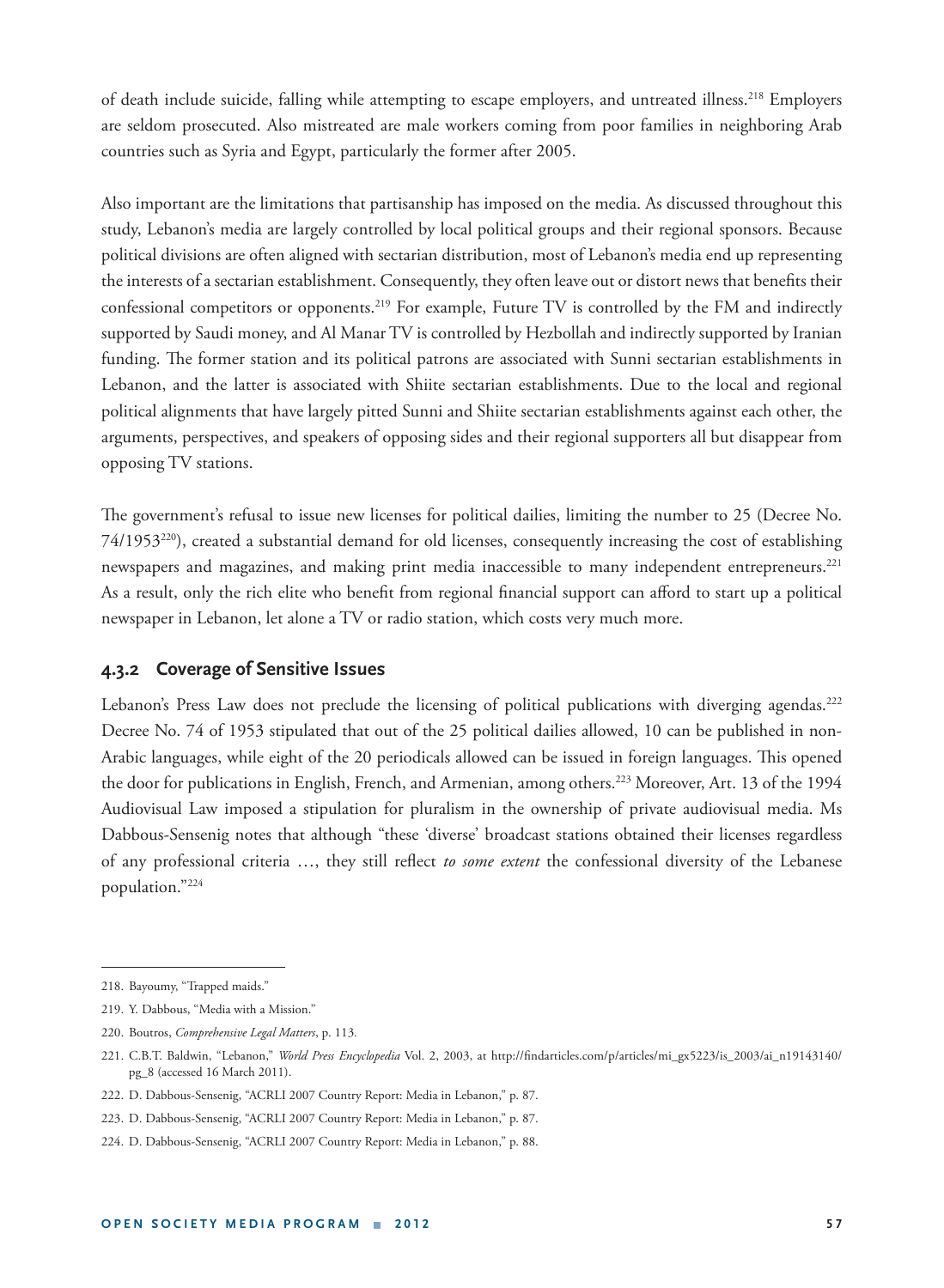In spite of this variety of voices, the licensing process greatly limits individuals' or groups' ability to acquire a media outlet in Lebanon. Ms Dabbous-Sensenig explains, "Pluralism in the Lebanese media laws is understood in its narrowest sense …, and is a far cry from the concepts of media pluralism and cultural diversity referred to in documents of the Council of Europe or European Union."225 For legislators in Lebanon, diversity and pluralism seem to be synonymous with political diversity, which to a certain extent does exist. The country's various media are more or less divided among the dominant political parties in the confessional democracy, although many marginalized political groups remain cut off from mainstream media access, particularly television.

Minority groups in Lebanon, however, have not had the opportunity to establish their own publications. For instance, Helem's efforts to get an official non-political periodical license for its publication *Barra* (Out) have so far proved futile.226 In addition, homosexuals seldom make it into mainstream programs and newscasts or articles in traditional media—a few recent articles in *Al Akhbar* newspaper are exceptions. As one *Daily Star* journalist put it: "Many times the stories were blocked. Sometimes they had already been written, but were taken off the page. On other occasions, especially when a reporter who had the confidence of the chief editors wrote something, we were able to print an article on gays."<sup>227</sup> Censorship in many such cases does not come from a governmental agency but is self-inflicted.

The plight of domestic helpers and immigrant workers has traditionally been a secondary issue, often ignored in the mainstream media. The 2005 documentary "Maid in Lebanon," however, raised awareness of the problem and brought the abuse of human rights into the mainstream.<sup>228</sup>

On the other hand, the coverage of inter-religious tensions has been quite pronounced in the media. Because in most cases confessional divisions are aligned with political affiliations, many TV and radio stations or newspapers have come to represent the voice of one sectarian group or another. In this sense, media coverage—although diverse—exacerbated the religious and ethnic divide in Lebanon and fanned the flames of sectarianism.

Finally, as discussed in section *4.3.1*, Decree No. 74/1953 also imposed a limitation on opportunities for media ownership in Lebanon. This legal constraint meant that only powerful elites with financial support from regional powers are able to purchase licenses and own print and audiovisual media outlets. Since 1953, therefore, licensing has exacerbated partisanship in the Lebanese papers and airwaves and made the press vulnerable to regional and local political intervention.

<sup>225.</sup> D. Dabbous-Sensenig, "ACRLI 2007 Country Report: Media in Lebanon," p. 90.

<sup>226.</sup> D. Dabbous-Sensenig, "ACRLI 2007 Country Report: Media in Lebanon," p. 90.

<sup>227.</sup> D. Dabbous-Sensenig, "ACRLI 2007 Country Report: Media in Lebanon," p. 69.

<sup>228.</sup> L. Diab, "'Maid in Lebanon' reveals lives of migrant workers," *Daily Star*, 27 August 2005, at http://www.dailystar.com.lb/article.asp?edition\_ id=1&categ\_id=1&article\_id=17997#axzz1GoBmHpux (accessed 16 March 2011).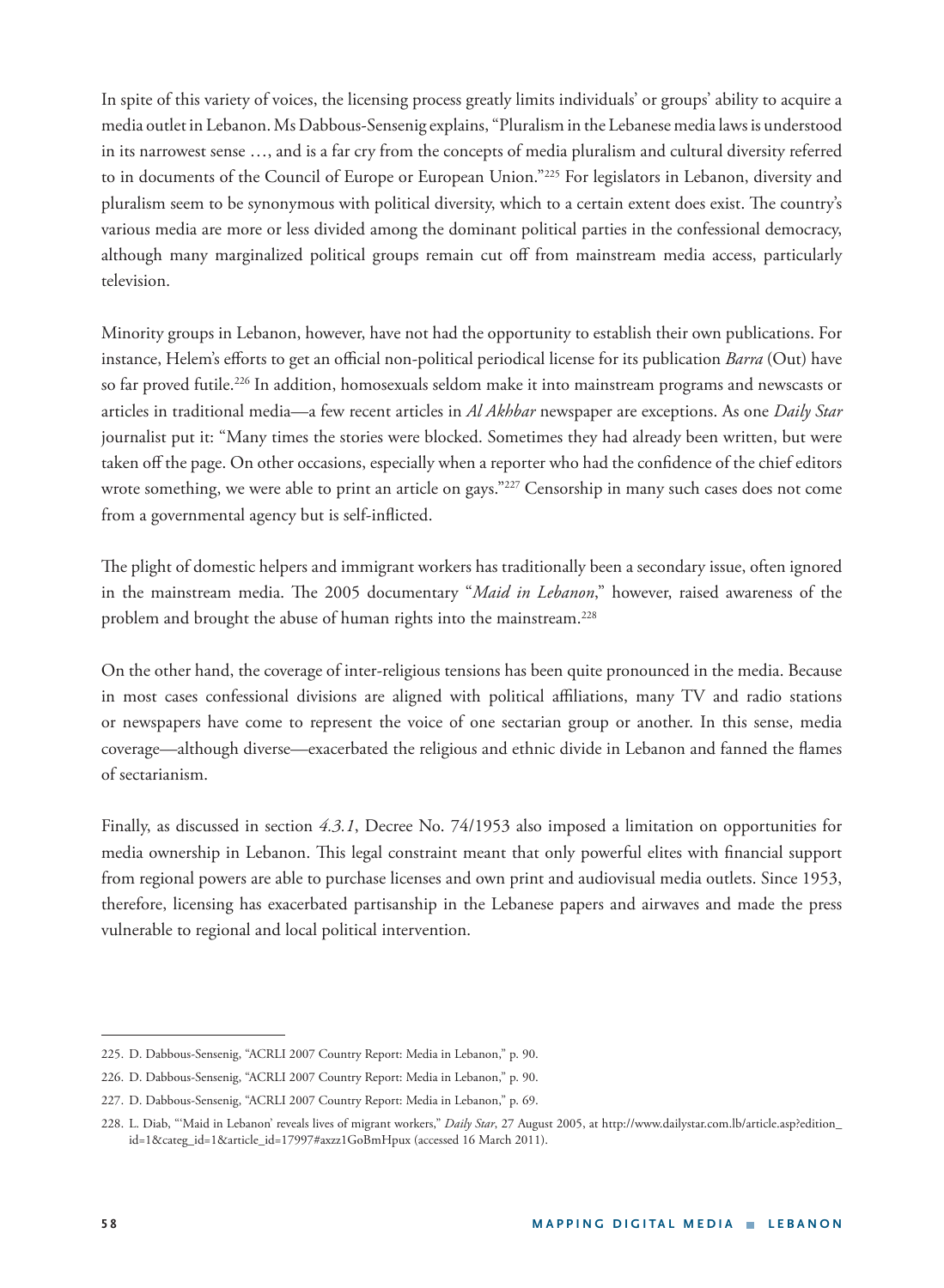### **4.3.3 Space for Public Expression**

Still unregulated at this time of writing, online media naturally have become a platform for individuals or parties who could not afford to buy a license and for those whose voice was marginalized. Organizations such as *Helem* found a location where their case could be represented and their complaints heard, and where gays and lesbians could come for counseling.<sup>229</sup> As Ms Berjawi puts it, "Here you have a room to say whatever you want. Nobody can shut you up, and you can post whatever you want, with pictures and videos."<sup>230</sup> Mr Ibrahim agreed. "Now you can read about gays and lesbians in blogs. It's easier to discuss this issue. It's not so much forbidden. They have their own websites, and social media tools."<sup>231</sup> Groups representing migrant workers' rights have also taken advantage of the dissemination opportunities that the internet grants. Several blogs, Facebook pages, and other online forums discuss the issue (see section *3.2.1*).

# **4.4 Political Diversity**

#### **4.4.1 Elections and Political Coverage**

Various studies and reports show that the media provide substantial coverage of parliamentary and municipal elections, fulfilling an important requisite of the democratic process.<sup>232</sup> However, the coverage is often biased in favor of the candidates the respective media support. Electoral campaign spending and the time allocated for the various candidates are also disproportionate, favoring a limited pool of dominant political leaders at the expense of independent contenders. In many ways, the coverage reflects the confessional Lebanese political system.233, <sup>234</sup>

Calls for electoral reform, including the improvement of election media coverage, have been repeatedly voiced. On 29 September 2008, Parliament approved a new electoral law that established a single day for elections, campaign financing reforms, and new regulations for media coverage of elections. The law also established a Supervisory Commission for Electoral Campaigns (SCEC), responsible for implementing the following directives for media coverage:<sup>235</sup>

<sup>229.</sup> Sandels, "Talking to: Helem Coordinator."

<sup>230.</sup> Interview with Zeina Berjawi, journalist for Assafir newspaper, Beirut, 27 December 2010.

<sup>231.</sup> Interview with David Ibrahim, media consultant and former journalist, Beirut, 1 December 2010.

<sup>232.</sup> National Democratic Institute, "Final Report on the Lebanese Parliamentary Election," 7 June 2009, at http://www.ndi.org/files/Lebanese\_ Elections\_Report\_2009.pdf (accessed 16 March 2011) (hereafter National Democratic Institute, "Final Report"); Lebanese Association for Democratic Elections, "Report on the 2009 Parliamentary Elections" (Arabic ريرقت لوح تاباختنالا ةيباينلا ۲۰۰۹ (at http://www.lade. aspx-2009.ةيباينلا-تاباختنالا/تاباختنالا-ةبقارم-ريراقت/تاباختنالا-ةبقارم-ريراقت/تاباختنالا-ةبقارمل-ينانبللا-فلاحتلا/lb.org (accessed 17 March 2011).

<sup>233.</sup> The National Pact of 1943, an unwritten treaty established by the independence leaders of modern Lebanon, distributed political positions and resources among Lebanon's major religious sects, making the republic's president a Maronite Christian, its prime minister a Sunni Muslim, and its speaker of the Parliament a Shiite Muslim: see D. Gilmour, *Lebanon: The Fractured Country*. St Martin's Press, New York, 1983 (hereafter Gilmour, *Lebanon*).

<sup>234.</sup> Parliamentary seats were distributed among 11 confessions with an equal division between Muslim and Christian seats: see International Foundation for Electoral Systems (IFES), "Lebanon," at http://www.ifes.org/Content/Projects/Middle-East-North-Africa/Lebanon/Lebanon.aspx (accessed 17 March 2011).

<sup>235.</sup> National Democratic Institute, "Final Report," pp. 23-24. These proposed regulations apply to candidates and media outlets 60 days before the day of elections. Material violating the law may be confiscated and guilty media closed for three days or prosecuted in a court of law.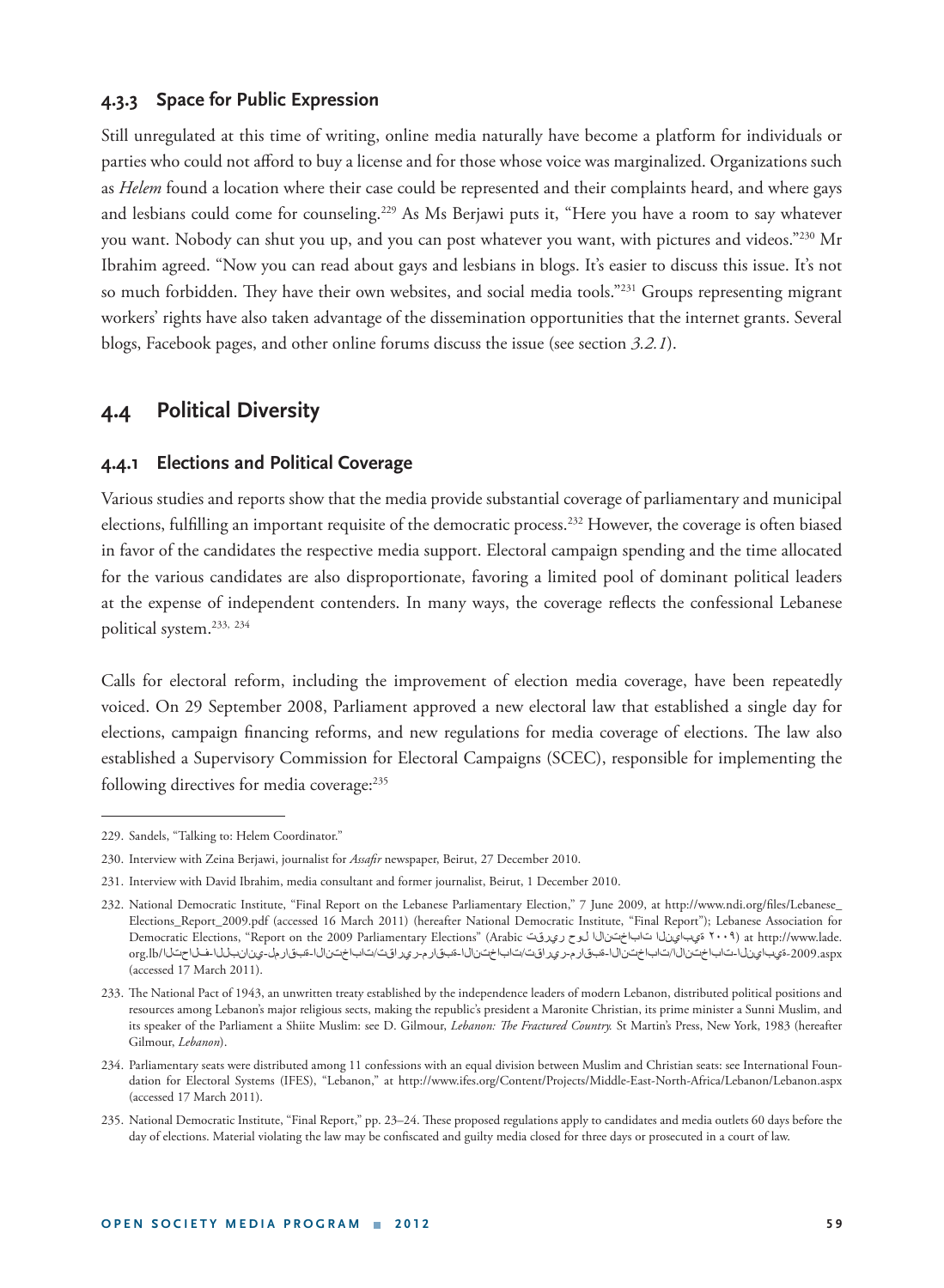- television stations' compliance with a fixed advertising rate for all candidates;
- weekly reports to the SCEC by TV stations on all electoral advertising and promotions;
- prohibiting content that may trigger religious, confessional, or ethnic sensitivities or acts of violence or riots, or support terrorism, crimes or sabotage;
- prohibiting free electoral advertising on television;
- prohibiting TV content in favor of a specific candidate or alliance list at the expense of others;
- requiring TV channels to broadcast three hours per week of voter education programming;
- securing equal access to media for all candidates and lists during the campaign period;
- prohibiting acts of libel, slander, and defamation toward any candidate or alliance list;
- prohibiting content that may be a means of pressure, intimidation, mistrust, or promise of material or in-kind benefits:
- prohibiting distortions, falsification, omissions, or misrepresentation of information;
- a campaign silence 43 hours prior to the beginning of the polls.

The new law also introduced a set of directives regulating outdoor advertising during elections, but it ignored online media.236 Abbas Abou Zeid, from the Lebanese Association for Democratic Elections (LADE), noted that the new regulations did not have much impact on the 2009 elections coverage, which remained biased and politicized. He pointed out that traditional and online media claimed objectivity but in practice supported one or another candidate or party and helped spread rumors that may have influenced voters' choices. <sup>237</sup> A content analysis of Lebanese media by the EU's Election Observation Mission (EU EOM) to Lebanon confirmed that TV stations had clearly favored the political candidates or blocs their owners supported.<sup>238</sup>

Moreover, Lebanon's local news websites followed the same trend, mainly because the same dominant politicians that own the traditional media control the main websites too. All in all, digitization has not produced any palpable changes in the coverage of elections.

## **4.4.2 Digital Political Communications**

Between January and April 2009, in the run-up to the elections, the major political parties spent US\$ 2,503,095 on outdoor election advertisements, 38 percent of which was spent by the FM, 21 percent by

<sup>236.</sup> National Democratic Institute, "Final Report," pp. 23–24.

<sup>237.</sup> Interview with Abbas Abou Zeid, member of the Lebanese Association for Democratic Elections, Beirut, 17 March 2011.

<sup>238.</sup> For example, OTV and Al-Manar TV devoted 66 percent and 68 percent respectively of their news coverage to the March 8 Alliance, and both of them 23 percent to the March 14 Alliance. Conversely, Future News and Murr TV allocated respectively 66 percent and 57 percent of the coverage to the March 14 Alliance, and 22 percent and 30 percent to the March 8 Alliance. In addition, independent candidates received little coverage: 3 percent on NBN, 4 percent on OTV, 5 percent on each of Al-Manar, LBC, NTV, and Murr TV, and 6 percent on Future News. See the EU's Election Observation Mission (EU EOM) to Lebanon, "Media Monitoring Results," EU EOM Lebanon 2009 Parliamentary Elections, 8 June 2009, at http://www.eueomlebanon.org/en/monit\_results (accessed 17 March 2011) (hereafter EU EOM, Lebanon, "Media Monitoring Results").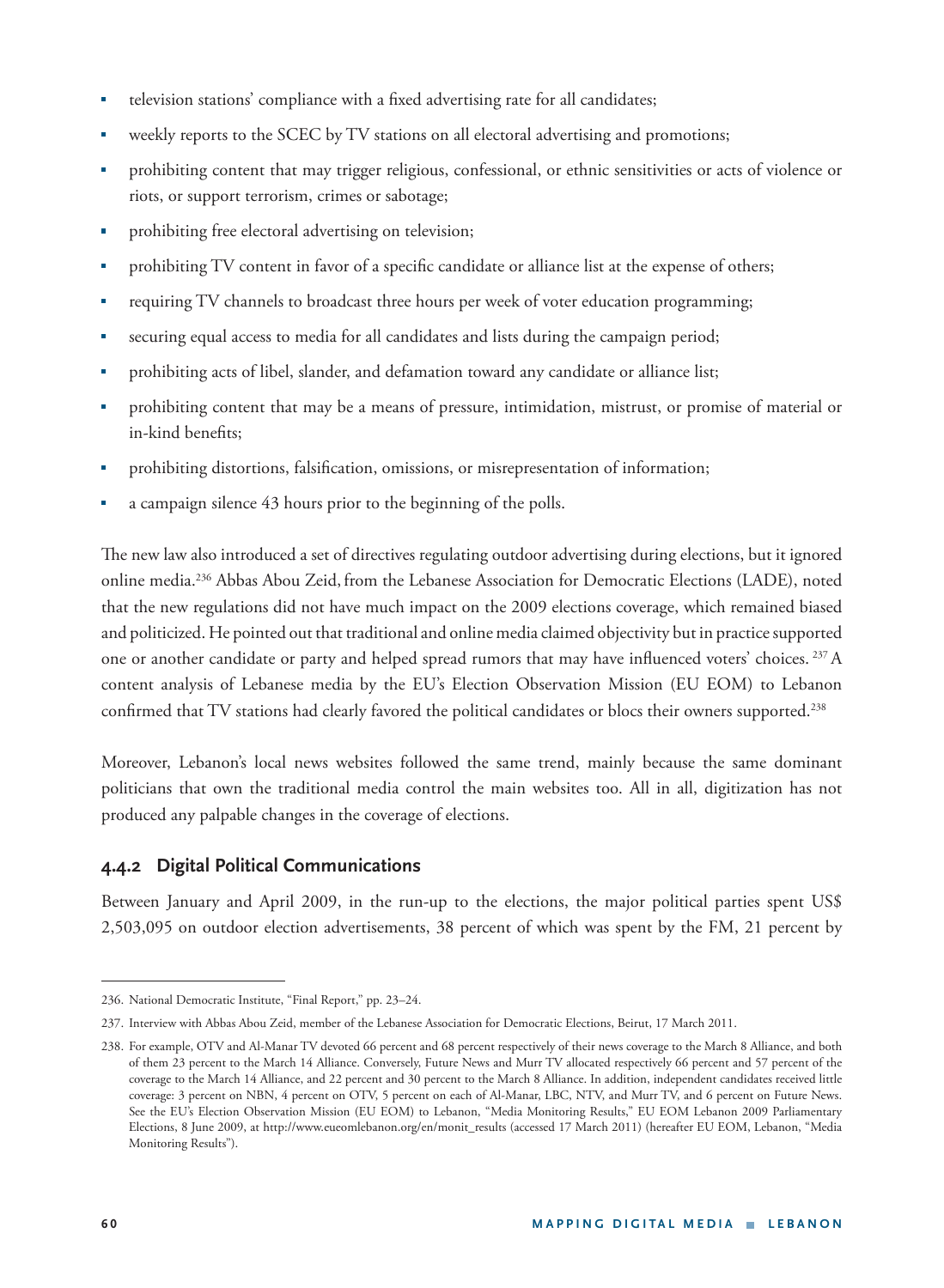the FPM, and 15 percent by the Lebanese Forces.<sup>239</sup> The country's streets and buildings were cluttered with competing political messages and images. Ads promoted specific candidates, parties, or entire blocs, and the majority of the posters showed the face of one dominant politician or another, or what is commonly referred to as a *za'im* (leader).

The *za'im* system, a socio-political power structure where a pool of feudal lords dominates public life and represents the interests of the country's various religious sects, leaves little room for independent and marginalized voices or for diversity—unless it is the diversity of these same dominant voices. Although the Lebanese choose their representatives more or less freely, they tend to elect the country's members of Parliament from a limited number of dominant politicians and their less powerful but closely affiliated allies. Independent candidates rarely find the opportunity to be part of the public discourse.<sup>240</sup> The campaign machines of the mainstream *za'im* and the media they often control leave little room for alternative contenders and marginalized voices. No candidates have so far used digital media to seriously contest this system, although some youth groups have used social media to react to certain issues in political campaigns.

This feudal culture that favors the dominant political leaders, rather than the possibilities afforded by the digital revolution, determines political diversity in terms of coverage, or the lack thereof. Independent parliamentary candidates have received little news coverage on the country's television stations—reaching 6 percent at most<sup>241</sup> (see section 4.4.1). Therefore, any diversity that has existed pertains only to the dominant political leaders and their allies but precludes the independent voices or even the politicians not aligned with one or other *za'im*. Consequently, as Gilmour explains, Lebanon has only a partly democratic system in which voters consistently choose from the same pool of political personalities.<sup>242</sup>

The use of online political communication tools has yet to pose a serious threat to the dominant politicians. Nevertheless, Omar Boustany, an advertising consultant, noted that young Lebanese people have used online social networking to question the campaigns of the main contenders.<sup>243</sup> They may not have seriously threatened the political order of the *za'im*, but they resisted in their own way the politicians' monopoly over the electoral message. For example, one FPM billboard ad that portrayed a beautiful young woman read "*Sois belle et vote*" (Be pretty and vote), playing on the original French proverb "*Sois belle et tais-toi*" (be pretty and shut up). Offended citizens created a Facebook group protesting against this patriarchal representation, "highlighting the fact that unilateral communication with no possibility for viewer reaction or commentary was being hijacked," wrote Mr Boustany.<sup>244</sup>

<sup>239.</sup> T. Khoury, "Political Ads Expenditure on Outdoor—Lebanon," *ArabAd* magazine, June 2009, p. 48.

<sup>240.</sup> M.W. Suleiman, "The Role of Political Parties in a Confessional Democracy: The Lebanese Case," Western Political Quarterly 20 (1967), pp. 682–693.

<sup>241.</sup> EU EOM, Lebanon, "Media Monitoring Results."

<sup>242.</sup> Gilmour, *Lebanon.*

<sup>243.</sup> O. Boustany, "You Have a Lebanese Elections Request. Do You Accept?" *ArabAd* magazine, June 2009, p.44 (hereafter Boustany, "You Have a Lebanese Elections Request").

<sup>244.</sup> Boustany, "You Have a Lebanese Elections Request."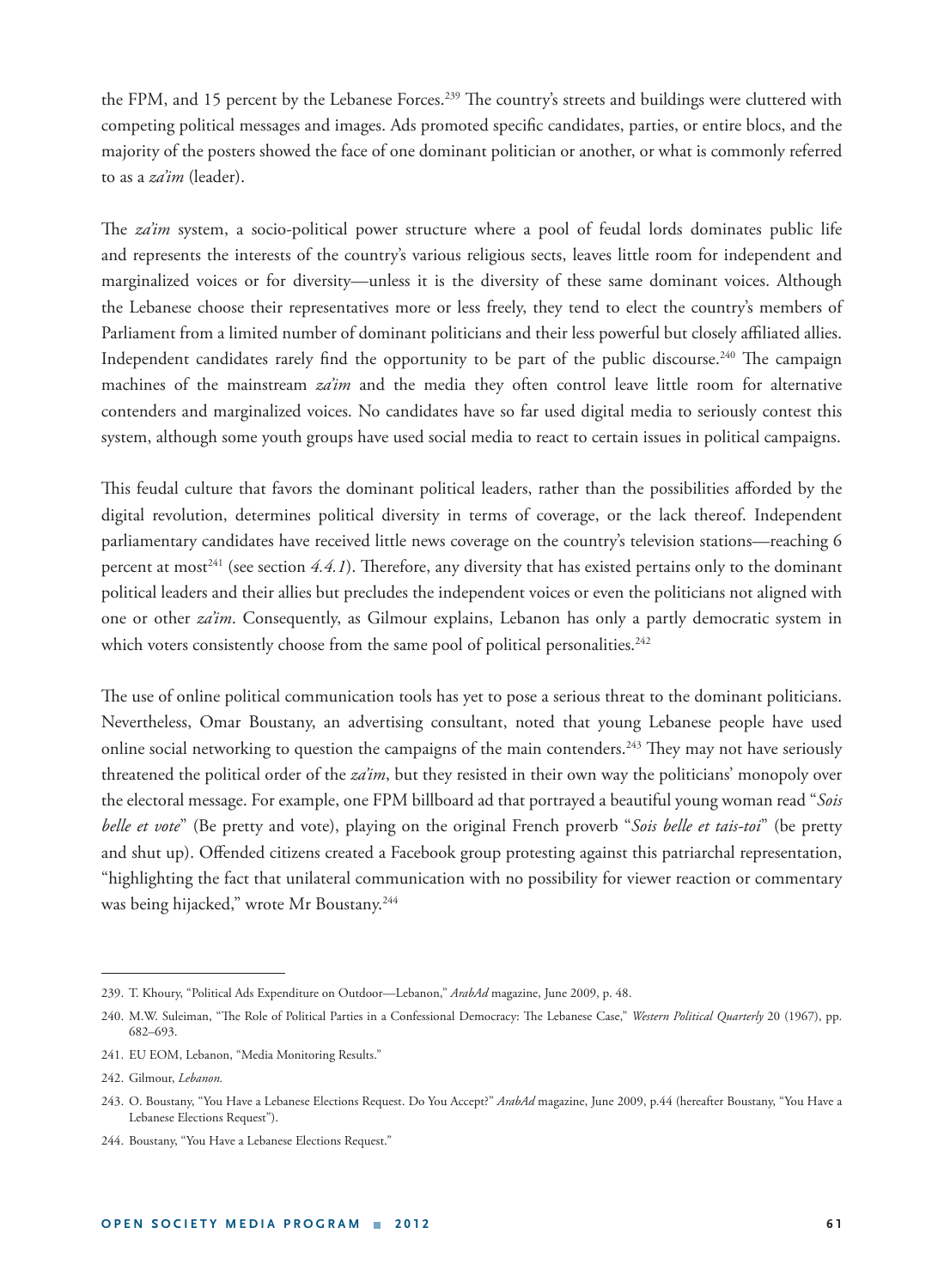# **4.5 Assessments**

Journalists in Lebanon agree that digitization has already had a considerable effect on their work. It has made an enormous amount of information available at the click of the mouse, obliterated the time in which news breaks around the world, and helped various media converge in many cases into one digital platform. But with development comes responsibility. Lebanese journalists now operate in a much harsher environment, fiercely competing with regional and international news and entertainment media to attract audiences. Journalists in the field must learn to use new technologies and multitask in an already tense and difficult work environment, while editors and commentators must stay connected at all times, following the latest news by the minute.

Despite these differences, some journalists in Lebanon still feel the media are far from maximizing the benefits of going digital. They claim that when newspapers in Lebanon go online, for example, they merely post their print stories on the net, without taking advantage of the internet's interactive features. In addition, many journalists still do not trust online news sources, let alone the blogosphere, chiefly because the latter is not bound by any laws or ethical codes.

More importantly, the tumultuous political events in Lebanon since 2005 have overshadowed the effect of digitization on journalists' daily work. Many political assassinations, massive protests, a major Israeli assault in 2006, street fights in 2008, constant shifts in top government posts, and mounting sectarian tensions reflecting local and regional power struggles have made the work of journalists increasingly difficult. Journalists have found themselves caught in the crossfire, often trying—for the most part sincerely—to remain fair and balanced. In fact, Lebanon's traditional news media since 2005 have become increasingly biased and politicized, and the online news coverage has often followed suit.

Although digitization has created a boundless platform for marginalized voices and non-mainstream political candidates and for investigative journalists to explore corruption, this more or less uncontrolled environment has not yet achieved its potential to expand the public sphere and liberate information, largely due to entrenched social and political structures.

Certainly, digital media have offered many marginalized groups tools to advocate their issues and increase awareness of their neglected rights. For example, digital media have provided a voice for Lebanon's lesbian, gay, bisexual, and transgendered (LGBT) community. However, the online presence of such marginalized groups has yet to make them an acknowledged or legitimate part of society (see section *3.2.1*).

The serious threats journalists face when they investigate corruption or simply address a taboo issue have created a culture of self-censorship. The price several renowned journalists have paid has more or less encouraged this. At the same time, investigative journalism has not flourished in Lebanon, although some attempts have been recorded by NTV and *Al Akhbar* newspaper, because many journalists do not differentiate between news and views. In a press system largely based on political patronage, a brand of journalism based on the systematic gathering of hard facts has proved to be quite rare.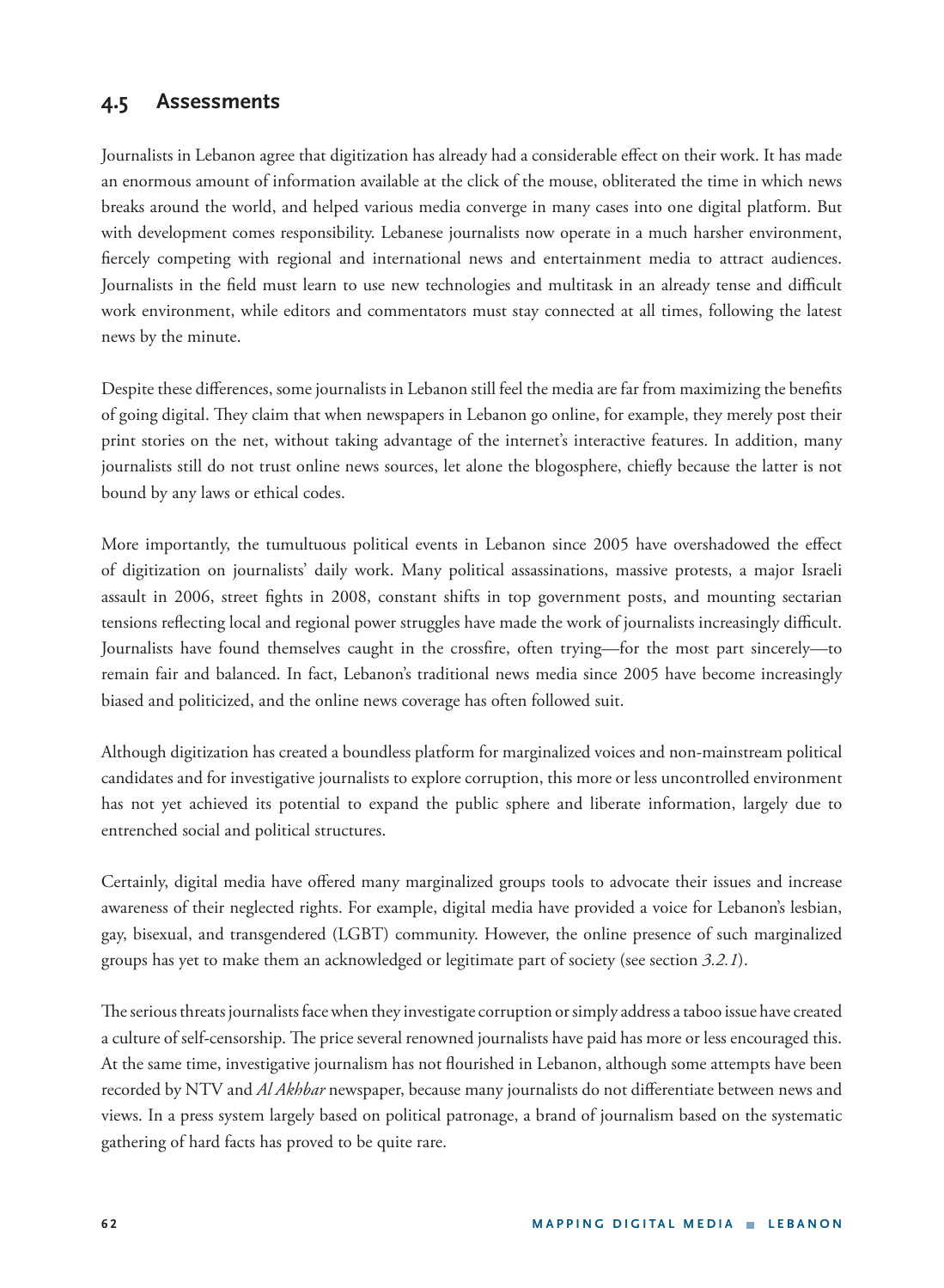# 5. Digital Media and Technology

## **5.1 Spectrum**

### **5.1.1 Spectrum Allocation Policy**

Until 1994, control over the broadcasting spectrum in Lebanon alternated between total government monopoly and illegal takeover by certain political groups. The Audiovisual Law of 1994 reorganized the broadcasting spectrum, limiting the number of TV and radio stations that had proliferated during the postcivil war years of the early 1990s. Although the period since 1994 witnessed the establishment of semiautonomous institutions responsible for regulating the spectrum and organizing licensing (see section *5.1.2*), the implementation nevertheless favored dominant politico-sectarian groups and squeezed out other players.

Since the establishment of the Lebanese state, the government-affiliated TV and radio stations (see section 2) has had exclusive broadcasting rights and dominated the spectrum. This monopoly did not go unchallenged, particularly when some groups in government used the state-administered stations' newscasts to propagate their political agendas. In fact, many groups attempted to run clandestine radio stations during the 1950s and 1960s, but the government eventually succeeded in closing their operations or persuading them to stop transmission, while allowing them to keep their equipment.<sup>245</sup> Consequently, the civil war that began in the 1970s offered a suitably lawless environment for resuming illegal transmission and the incentive for new groups to acquire transmission equipment to both broadcast their messages and jam other stations that reached into their tiny localities. The war period, therefore, ushered in a new period of chaotic expansion and the proliferation of radio and TV stations across the country. When the war ended in the early 1990s, some 180 radio stations and 40 TV stations were broadcasting in Lebanon,<sup>246</sup> with most stations covering the provinces where their political patrons dominated.

Although the 1994 Audiovisual Law came as a welcome effort to reorganize the messy broadcasting environment, its implementation created much controversy. Representing and supported by the major religious sects, a handful of dominant politicians were easily able to secure licenses for their TV and radio stations

<sup>245.</sup> Boyd, *Broadcasting in the Arab World*.

<sup>246.</sup> Boyd, *Broadcasting in the Arab World*.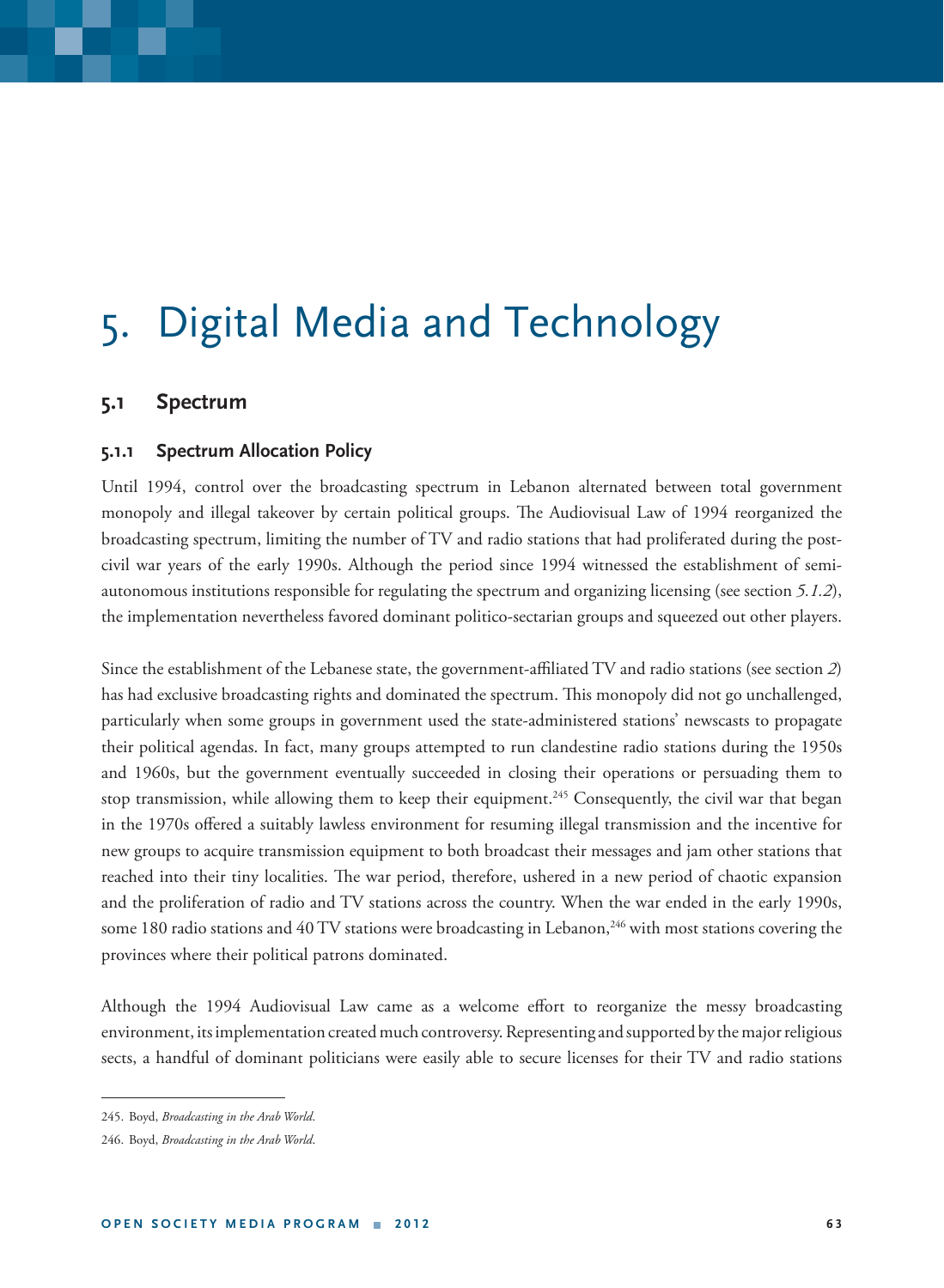while limiting access to their opponents. Certain well-established stations were denied permits while other stations that had not satisfied licensing requirements easily received theirs (see section 5.1.2). Simultaneously, while almost all stations at one point or another violated broadcasting laws, only a targeted few were held accountable and had their licenses revoked—for obvious political reasons. In general, the 1994 Audiovisual Law and the manner in which it was implemented favored three largely overlapping groups: major religious sects, dominant politicians, and affluent individuals.<sup>247</sup> This situation remains largely unchanged today with few exceptions, for instance the few new broadcasting licenses granted (e.g. OTV) and the resumption of broadcasting for some media that had been banned earlier (e.g. Murr TV). (See section *5.1.3*.)

## **5.1.2 Transparency**

Although the 1994 law has created semi-independent bodies responsible for allocating and organizing the spectrum, in practice these are highly politicized and award and limit spectrum in biased and a nontransparent manner in order to serve the dominant political groups in Lebanon.

The 1994 Audiovisual Law established three semi-independent advisory bodies to regulate TV and radio broadcasting: the National Council for Audiovisual Media (NCAVM), responsible for evaluating licensing applications and monitoring licensed stations; the TRA, responsible for technical spectrum matters, including the digital transition and the maximum allowable number of stations (see more on the TRA in section *7*); and the Committee for Establishing Model Bylaws and Practices, in charge of regulating content, production, and programming. The three advisory bodies report their recommendations to the Cabinet of Ministries, which has the final word. While these institutions gave the impression of independence from government, in effect the same dominant powers influenced them. Nevertheless, the government made sure to promote their independence and the transparent process used to evaluate license applications.

When the Minister of Information, Farid Makari, was faced with accusations of bias in distributing broadcast licenses, he referred to the NCAVM, stressing its independence and highlighting the scientific basis of its recommendations. When pressed on why licenses were distributed among the major politicians, he referred to the newly established media law that limited individuals to holding 10 percent of a station's shares.<sup>248</sup> Both responses were, of course, misleading. Most shareholders of each of the four stations that received licenses were relatives and close associates of the controlling politicians, as argued in section *6.1*, and the government heavily influenced the decisions of NCAVM and the TRA.<sup>249</sup>

The NCAVM evaluated applications inequitably and applied the laws inconsistently. Three regulations played a major role in their decisions to approve or reject licensing applications: common ownership, diversity, and feasibility laws. The common ownership law prevented a person from owning shares in more than one

<sup>247.</sup> Melki, "Television and the State in Lebanon."

<sup>248.</sup> Annahar newspaper, "The Cabinet of Ministries Confirms the Distribution of Audio-Visual Media among the members of the Power Establishment," 18 September 1996, p. 1 (in Arabic) (hereafter *Annahar*, "The Cabinet of Ministries Confirms the Distribution of Audio-Visual Media").

<sup>249.</sup> Melki, "Television and the State in Lebanon."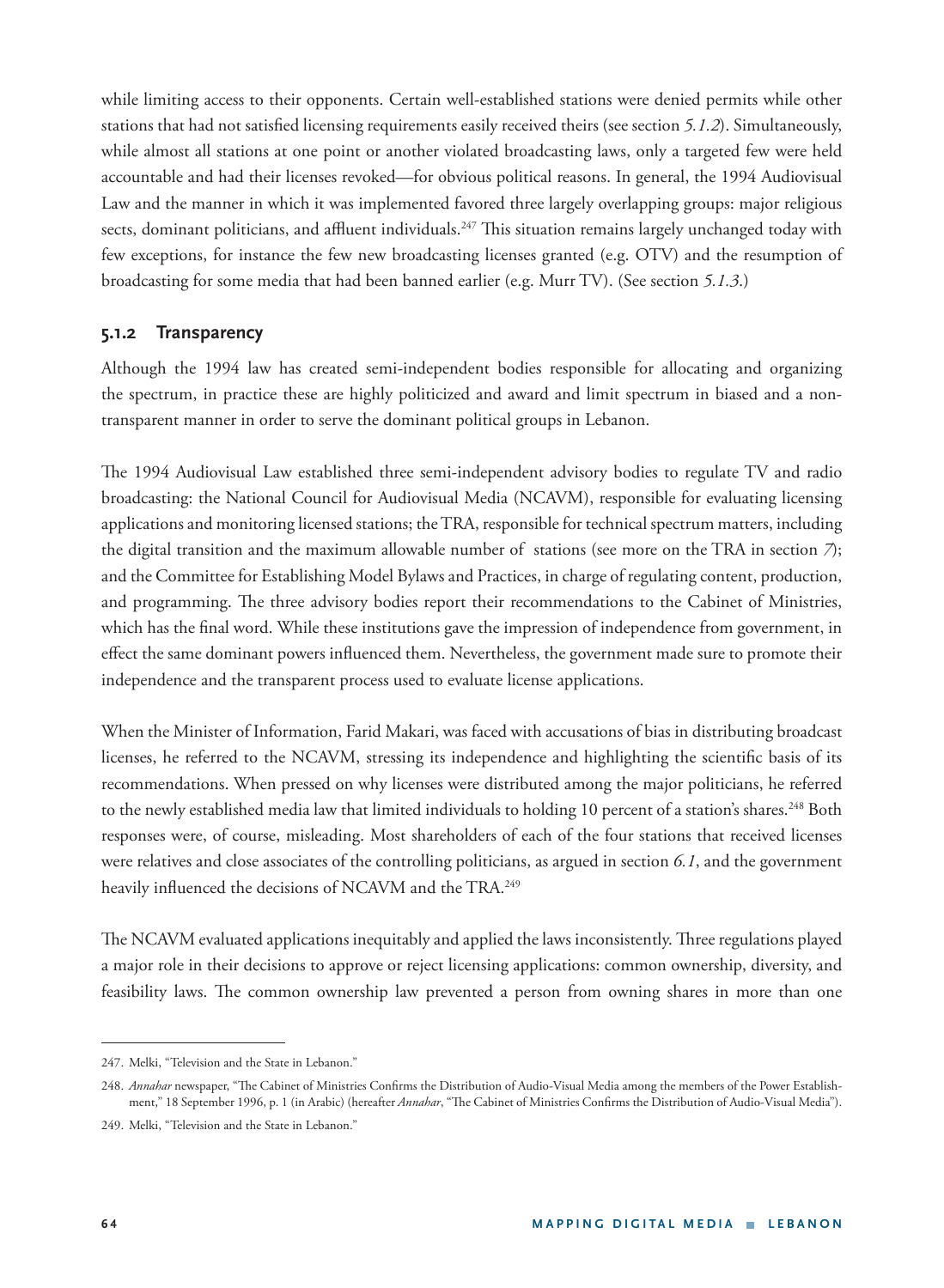broadcasting company. When this rule was violated, NCAVM could choose which company's application to reject. When NTV and LBC both violated this law, LBC's application was approved, and the burden of the violation was put on Radio Sawt El Ghad, while NTV's application was rejected, and the onus was put on the TV station and not on Radio Delta.250 In the case of Murr TV, however, NCAVM ignored this rule altogether.251

The diversity condition forbids concentration of ownership in one religion, region, or family. Although every one of the approved stations violated this rule, NCAVM approved all their applications. For instance, over 70 percent of Murr TV's corporate shares were owned by Orthodox Christians and most of its shareholders came from the town of Bteghreen. Similarly, 55 percent of LBCI's shares were owned by Maronite Christians, nine out of the 19 owners of NBN were Shiite Muslims, and 59 percent of Future TV's shares were owned by Sunni Muslims, and over 43 percent were owned by members of the Hariri family.<sup>252</sup>

The feasibility condition was aimed at ensuring a company's financial health. NCAVM rejected the licenses of numerous applicants due to inadequate facilities and equipment, but approved the Speaker of Parliament Nabih Berri's application, although NBN had not yet been established.<sup>253</sup> A senior manager at NTV complained: "they denied us a permit on that basis although we had a complete running operation for years, while NBN was given a permit based on two pieces of paper and a blueprint."<sup>254</sup> Moreover, the decisions to allocate spectrum to the various applicants were largely non-transparent, made behind closed doors and under the influence of dominant politicians, and the stations that were not granted permission had to take their cases to the courts to get details about the decisions, such as in the case of NTV.255

#### **5.1.3 Competition for Spectrum**

The three semi-independent bodies responsible for allocating and organizing the spectrum were practically tools in the hands of the dominant politicians who used these institutions to award themselves spectrum resources and to prevent their opponents from accessing them (see section *5.1.2*).

TRA played an important role in limiting access to spectrum. When the NCAVM was under fire by journalists for not approving more than four private stations (and TL), it cited TRA's recommendation to limit broadcasting to only five TV and 18 radio stations.<sup>256</sup> The fact that today more TV stations are broadcasting— Al Manar, Télé Lumière, OTV, and NTV—demonstrates the political bias in TRA's continuing decision to limit spectrum. But even back in the mid-1990s, a public debate ensued when Pierre el-Daher, CEO of LBC,

<sup>250.</sup> Annahar newspaper, "Summer and Winter Over the National Council's Roof: The Stockholders Onuses are Relative", 20 September 1996, p. 4 (in Arabic).

<sup>251.</sup> Melki, "Television and the State in Lebanon."

<sup>252.</sup> Melki, "Television and the State in Lebanon."

<sup>253.</sup> Annahar, "The Cabinet of Ministries Confirms the Distribution of Audio-Visual Media."

<sup>254.</sup> Interview with a senior manager at NTV, 14 June 2006.

<sup>255.</sup> Interview with a senior manager at NTV, 14 June 2006.

<sup>256.</sup> *Annahar* newspaper, "The Text of Makari's Decision Regarding the Licensing File," 18 September 1996, p. 2 (in Arabic).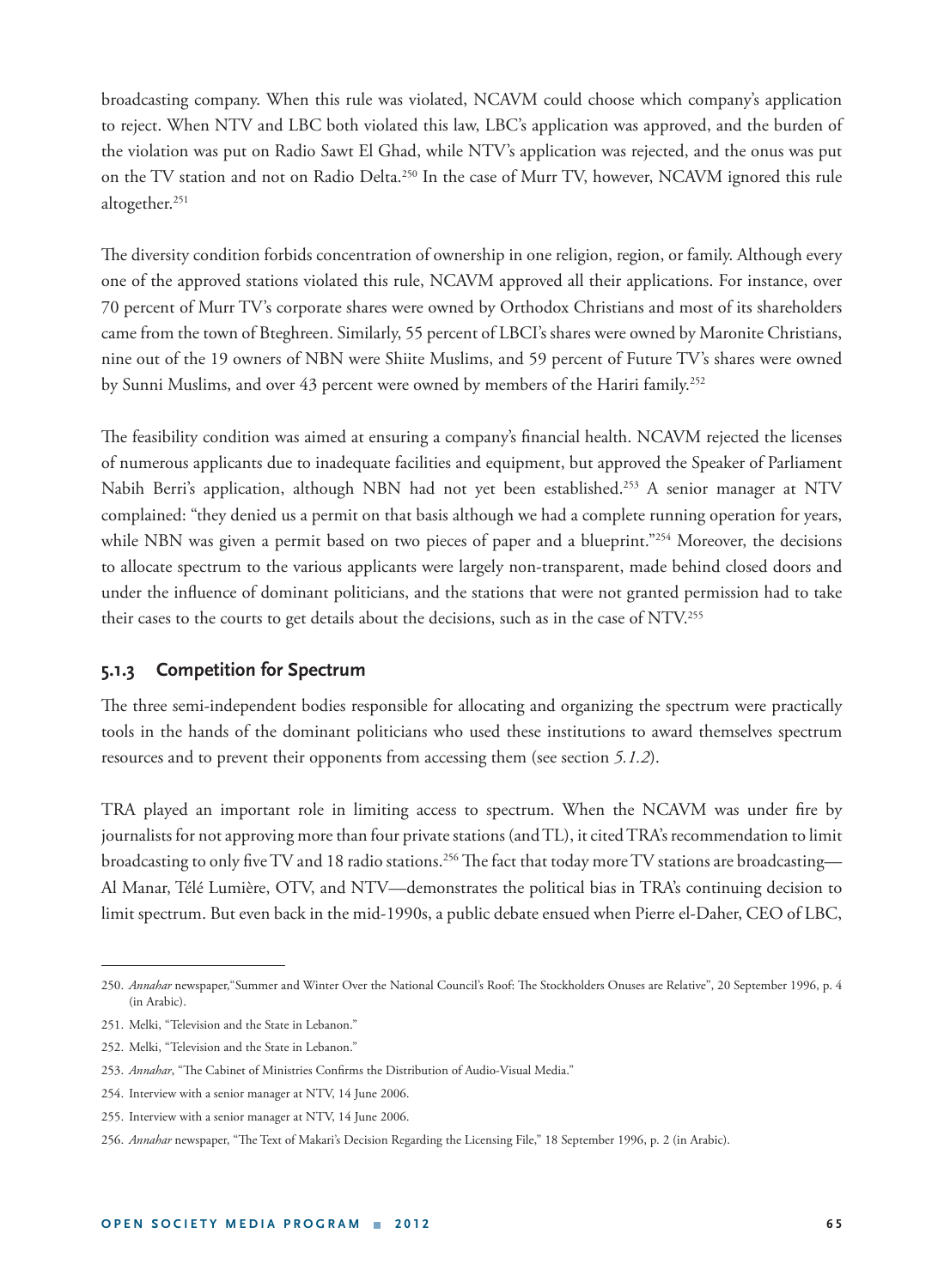announced his intention to digitally transmit and explained how this would open up much more space for additional stations. The government quickly blocked that effort, explaining that digital transmission required further evaluation and regulation. The government and TRA appear to be in no rush to implement these regulations and allow more stations to transmit terrestrially.

Of course, exceptions were made. NTV's application was approved in 2000 when Prime Minister Rafik Hariri was briefly ousted from power, and OTV was granted a license in 2006 when its patron, the FPM leader General Aoun, returned from exile and his party won a major share of seats in Parliament. Both examples confirm that spectrum allocation is primarily a political decision, although other factors such as the cost of acquiring the license play an indirect role. Dozens of stations closed after the civil war mainly because they could not afford the expensive licensing fee established by the 1994 Audiovisual Law. Some stations tried to merge with other companies but none succeeded, as TRA's limitations on spectrum and NCAVM's biased practices guaranteed denying them licensing. In the end, NCAVM rejected 47 TV and radio applications, most of which happened to oppose the government.<sup>257</sup>

This biased practice was not limited to licensing, however. Stations that had been granted licenses but fell out of favor due to their political stances were swiftly pushed out. Take for example the case of Murr TV, a station originally controlled by the Murr brothers. In the post-civil war period, Michel Murr became a prominent Orthodox Christian parliamentarian, minister, and later deputy prime minister. His brother Gabriel Murr oversaw the family's business and built a media empire with the political support of his brother.258 At the beginning, Murr TV's political line was moderate and pro-government.

When Gabriel Murr decided to move into politics and aligned himself with the opposition (that is, his brother's opponents), the two became embroiled in a major dispute that culminated during the June 2002 Matn by-elections, in which Michel's daughter Marina ran against her uncle. He won by a slim margin but was accused of using the TV station illegally to promote his campaign. The judge cited the media law that forbids the use of broadcast media to promote or advertise on behalf of political candidates and issued an order to close the station in September 2002. While most observers agreed that Murr TV did indeed violate the law, most also argue that other TV stations did the same but were never punished. However, unlike Murr TV, the other stations did not lose their political cover. The station was not reopened until a major shift in power occurred in 2005. Speaking to the press, the Minister of Information, Ghazi Aridi, who held the same position during Murr TV's closure and in 2005 when Parliament voted to reopen it, said, "The political reality and balance of powers has changed," a clear indication that the earlier decision was purely political.<sup>259</sup> Murr TV resumed broadcasting in 2009.

<sup>257.</sup> *Annahar* newspaper, "Approving Licenses for 4 TVs and 12 radios from both classes," 17 September 1996, p. 3 (in Arabic).

<sup>258.</sup> A.Y. Ahmed, "The Closing of Murr TV: Challenging or Corrective for Satellite Broadcasting in Lebanon?," Transnational Broadcasting Studies, 2002, at http://www.tbsjournal.com/Archives/Fall02/Murr.html (accessed 6 January, 2006).

<sup>259.</sup> Lebanonwire.com, "Lebanese parliament votes to reopen anti-Syrian TV station," 15 August 2005, at http://www.lebanonwire. com/0805/05081601AP.asp (accessed 22 January 2011).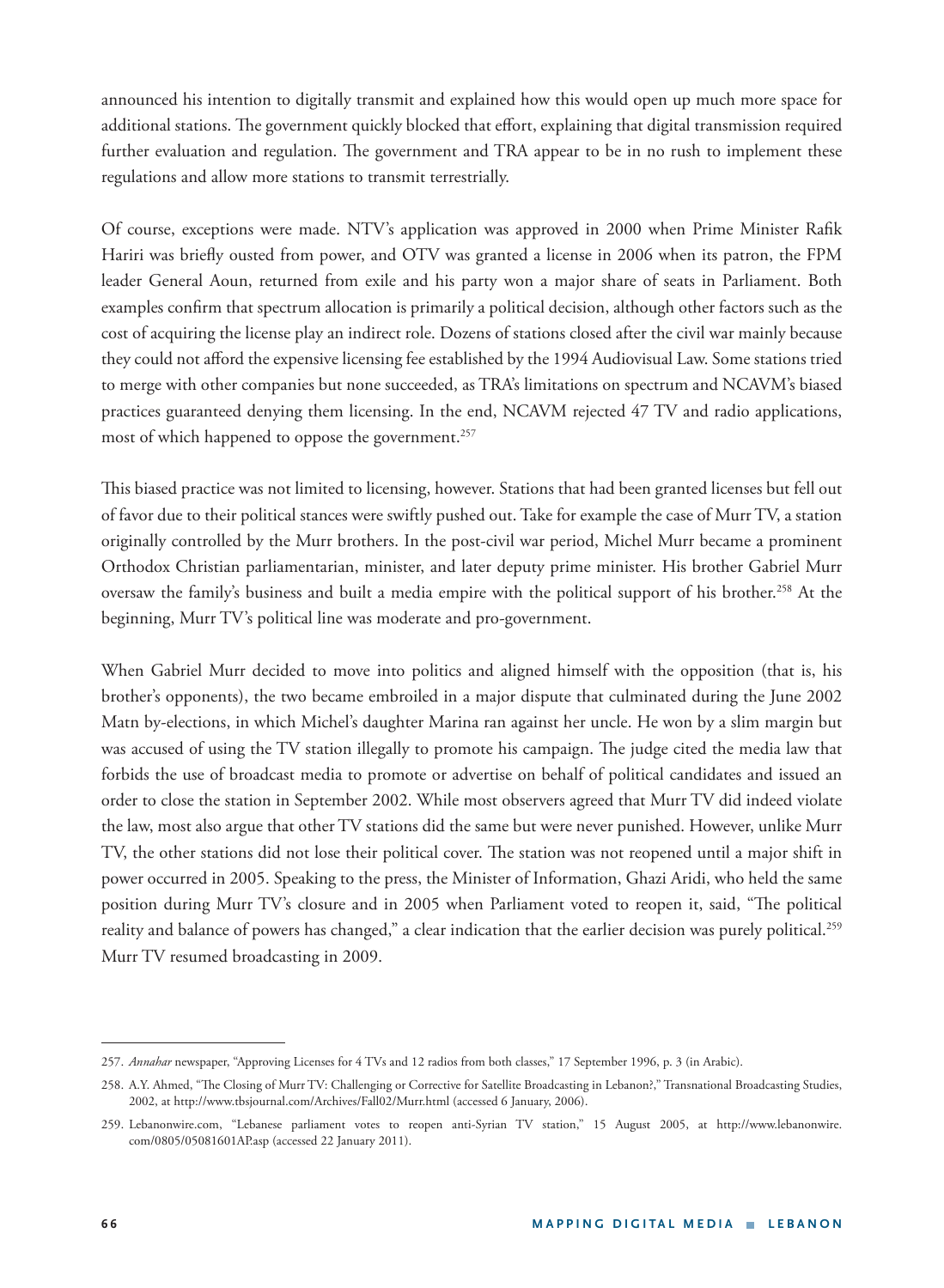# **5.2 Digital Gatekeeping**

#### **5.2.1 Technical Standards**

The growth rate of Lebanon's mobile communications industry lags behind most of its neighbors (see 1.1.2).<sup>260</sup> It is therefore not surprising that a fierce debate about mobile technology and services rages in the media and among consumers. Complaints target the high costs of mobile services, the slow speed of internet connections, limited broadband penetration, and the quasi-monopoly of Ogero, the government's telecommunications operator. Public officials remain unwilling to cooperate, probably because mobile communications revenues help cover a sizable amount of the country's national debt. As the *Executive Magazine* put it, "worsening economic conditions made mobile sector revenue look extremely enticing for alleviating the state's financial pressures. Telecoms became entangled in a debate placing revenue maximization and improvements for consumers at opposing sides of the table."261

Debates going as far back as 1999 involve political decision-makers, network operators, telecoms experts, consumer advocates, and journalists. *ArabAd<sup>262</sup>* magazine recently noted, "The impact on the Lebanese economy not to embrace broadband now would be the equivalent of Lebanon not to have embraced learning foreign languages a generation ago."<sup>263</sup> NowLebanon.com has also called on the Lebanese government to invest in broadband technology.<sup>264</sup> It reported that NowLebanon.com, like many of its counterparts, finds itself unable to provide WebTV because of the slow internet connection. Marwan Hayek, Alfa Mobile's chairperson and CEO, invited the Lebanese government to privatize the mobile phone sector or to adopt a public–private partnership model that would encourage more investment. More recently, Murr TV interviewed a telecoms expert on the current stagnation. "Many businesses refuse to invest in Lebanon for this reason," the expert complained.<sup>265</sup>

Curiously, and despite the irregularity of the cable and satellite television situation in Lebanon, much less has been said in the Lebanese public sphere about this subject, perhaps due to the ability of consumers to access premium channels at a very low cost (see section *1*).266 (See also sections *5.3.1* and *5.3.2*.)

<sup>260.</sup> This study was conducted and written well before the Lebanese government decided in October 2011 to substantially lower the cost of broadband internet and mobile phone subscriptions and dramatically increase the speed of broadband internet and introduce G3 to mobile services. Nevertheless, these decisions have faced slow implementation and their impact has still to be seen or studied.

<sup>261.</sup> T. Schellen, "Communications-The Ongoing Drama," *Executive Magazine*, December 2004, at http://www.executive-magazine.com/getarticle.php?article=6725 (accessed 4 February 2011).

<sup>262.</sup> ArabAd is a regional business magazine published in Lebanon. Calling for reform, it devoted its September 2010 issue entirely to mobile communications in the Middle East, calling for reform.

<sup>263.</sup> Haidar, "Lebanon's Bottlenecks," p. 6.

<sup>264.</sup> J. Ghannam, *Social Media in the Arab World: Leading up to the Uprisings of 2011*, Center for International Media Assistance, Washington, D.C., 3 February 2011, pp. 14–15. At http://cima.ned.org/publications/social-media-arab-world-leading-uprisings-2011-0 (accessed 12 December 2011).

<sup>265.</sup> Murr TV,"Special Report on the Internet in Lebanon," main news bulletin, 10 January 2011.

<sup>266.</sup> Interview with Sleiman Fares, president of Fiberwaves SAL and adviser for United Cable of Lebanon, Beirut, 7 January 2011.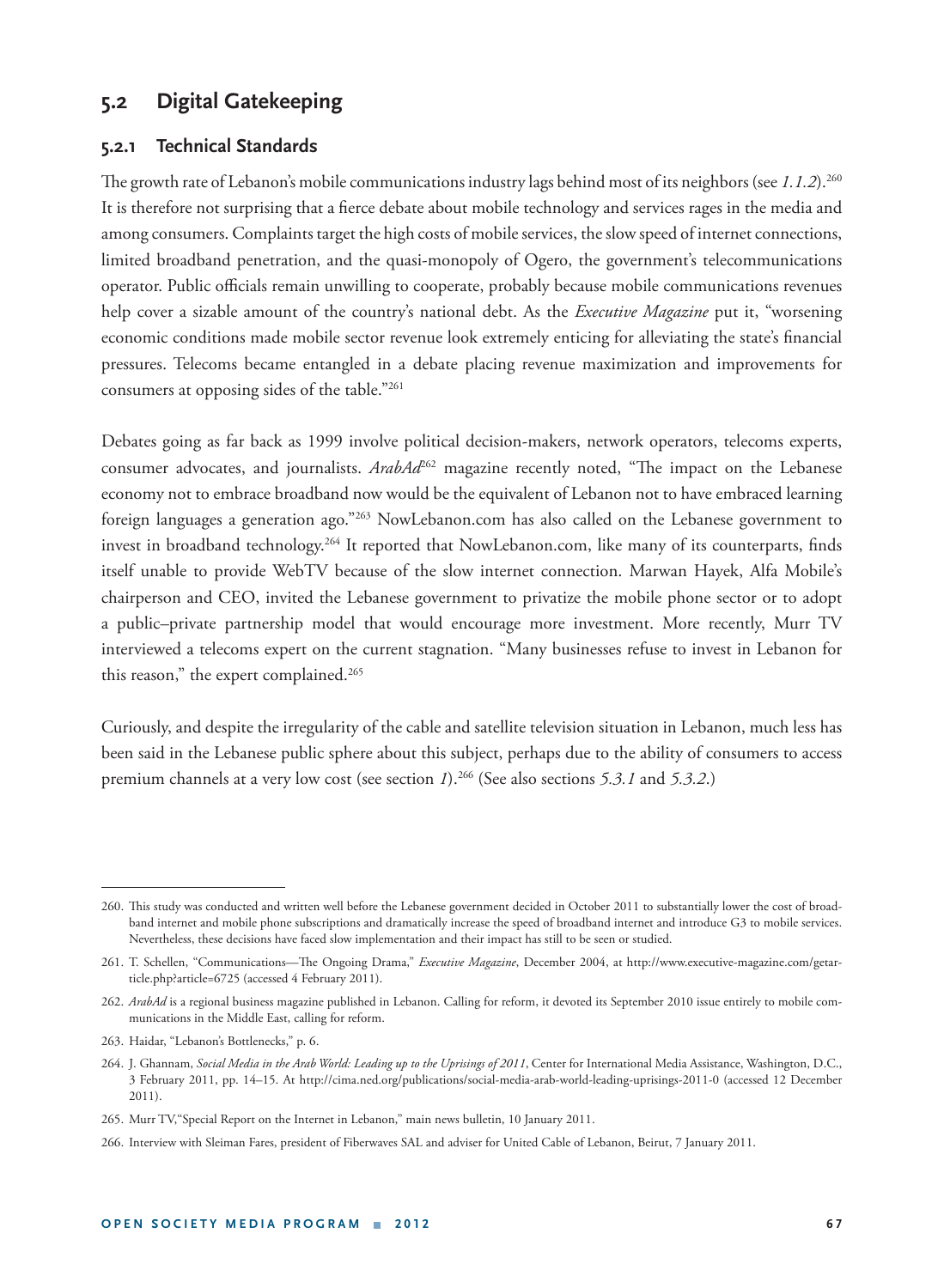## **5.2.2 Gatekeepers**

A peculiar system in place since the civil war makes gatekeeping a matter of bundling channels and gives the upper hand to the many pirate cable operators that effectively control the distribution of TV and satellite channels to most Lebanese audiences.

Local terrestrial TV stations still have to switch to digital transmission (see section 5.1.3). The service is, however, provided by some of the country's illegal cable providers, as well as microwave video distribution systems (MVDS), such as Cablevision or Econet (the two legal cable companies).

The unusual nature of the cable and satellite systems in Lebanon imposes unexpected gatekeepers between producers and consumers. It is difficult to speak of digital broadcasting gatekeepers without a careful examination of the Lebanese television situation.

As discussed in section 1.1.2, around 80 percent of households subscribe to pirated cable services.<sup>267</sup> Only remote rural areas do not have access to this system and mainly watch local terrestrial stations. The rest of Lebanon has access to local, regional, and international TV productions for a mere US\$ 10 fee.

In 2006, a coalition of illegal cable providers, working under the name United Cable Operators of Lebanon (UCL), offered around 200 digital stations on top of the regular 80-channel bundle cable pirates provide.<sup>268</sup> Customers who wished to subscribe received the digital signal through the same analog cable connection by buying UCL's locally manufactured receivers (STB Platinum) and paying an extra fee.<sup>269</sup> UCL's system offered subscribers a substantial choice of programs for a limited charge that many Lebanese homes can afford. This system helped to make virtually any satellite TV channel accessible to all Lebanese people.

Bundling, however, is another story. The unusual system imposes two types of filters: one at the level of the head-end digital provider (UCL's central station), and a second at street level, where pirate cable operators have remote access to the subscriber management system database (see section *5.3*).

For MVDS companies, such as CableVision and Econet, subscription fees may be prohibitive, as demonstrated by the limited number of people who use their services (around 1 percent of the population).<sup>270</sup> Bundling, on the other hand, also involves filtering. CableVision's marketing and sales manager, Samir Bekdashi, revealed, for example, that the company takes sectarian tensions into consideration when providing a deliberate balance of religious programs representing the different Lebanese groups.<sup>271</sup> It leaves stations featuring pornographic

<sup>267.</sup> AGB-Ipsos Stat Lebanon, "TV Reception."

<sup>268.</sup> UCL is not legally registered yet, although a request to do so has been filed by its stakeholders. The entity's shares are distributed among various illegal providers.

<sup>269.</sup> Interview with Sleiman Fares, president of Fiberwaves SAL and adviser for United Cable of Lebanon, Beirut, 7 January 2011.

<sup>270.</sup> AGB-Ipsos Stat Lebanon, "TV Reception."

<sup>271.</sup> Interview with Samir Bekdashi, marketing and sales manager at CableVision, Beirut, 15 January 2011.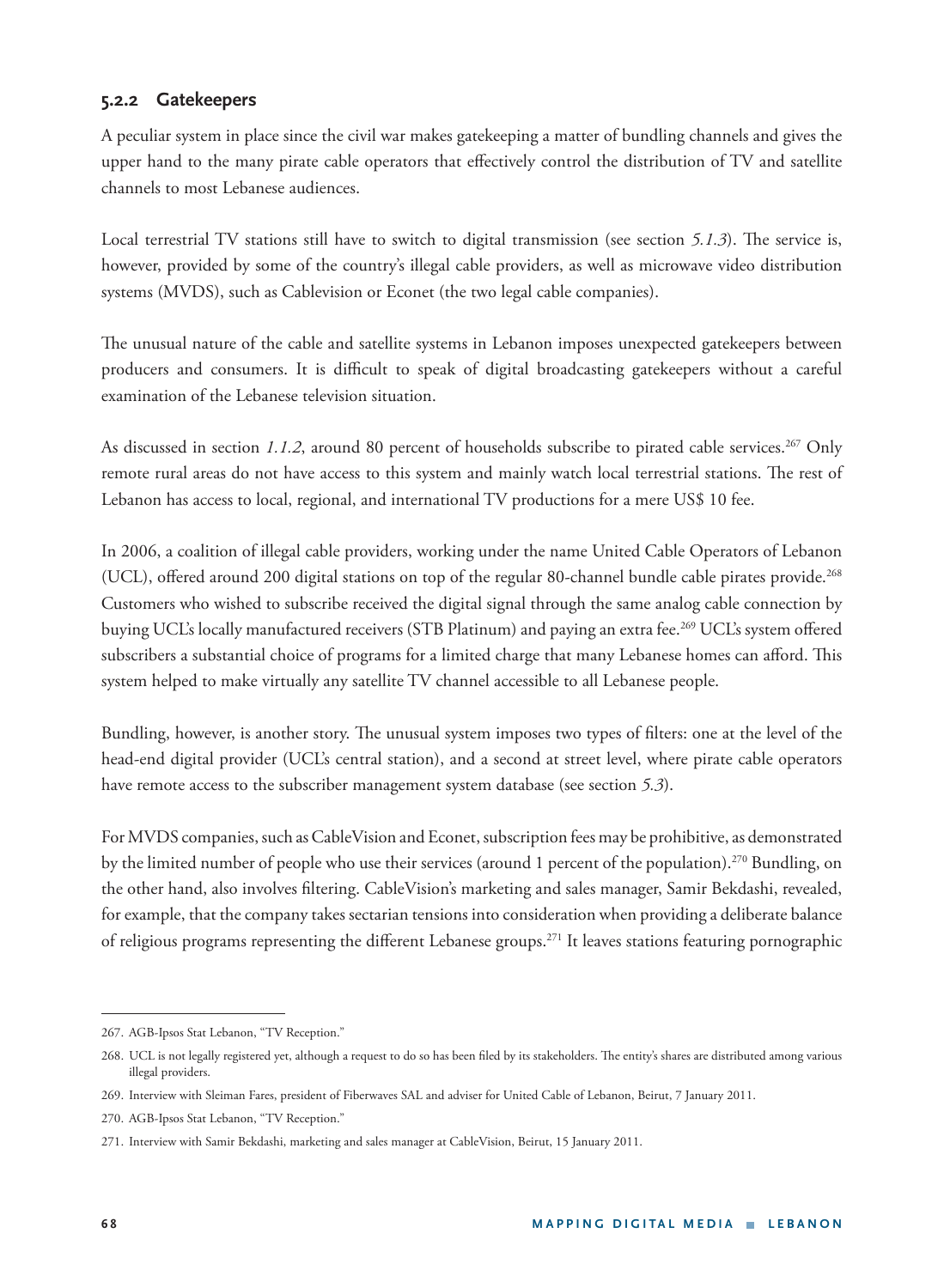material out of the proposed bouquet. UCL and some other illegal cable providers do the same (see section *5.3.1*). The logic that controls this system precludes any "must-carry" or "must-allow" rules in Lebanon.

### **5.2.3 Transmission Networks**

Despite the chaotic condition of the country's cable TV services, the government has, to date, been reluctant to issue any laws to regulate the industry.<sup>272</sup> In such an environment, tensions have risen over spectrum appropriation between UCL and CableVision. Sleiman Fares, a UCL adviser, explained that Cablevision, owned by Group Med, part of the Hariri family's business empire,<sup>273</sup> freely and illegally broadcasts on directto-home public frequencies.<sup>274</sup> CableVision, meanwhile, challenged UCL's use of digital airwaves to broadcast digital signals through wireless from the central station to the street-level operators.275 (See section *5.1.2* for allocation of spectrum to terrestrial and local satellite transmission networks.)

# **5.3 Telecommunications**

## **5.3.1 Telecoms and News**

The question of news distribution through telecoms companies is limited by the dearth of content provided and the separate organization of distribution companies.

While the Ministry of Telecommunication (MoT) uses its backhaul service in Jouret Al Ballout to transmit to various satellite transmitters, the government's telecoms operator Ogero (*Organisme de Gestion et d'Exploitation de l'ex-société Radio-Orient*) handles IP content distribution. Meanwhile, private mobile operators (MTC Touch and Alfa) distribute text media content, mainly unsolicited advertisements and some fee-based breaking news services.

Although the recent launch of 3G services in November 2011 is likely to encourage higher demand on media content over mobile phones, telecoms services in Lebanon still do not offer any bundled services. In addition, only one IPTV platform operates in a closed environment in Beirut (operated by Orange Business Services and Solidere) over private networks.<sup>276</sup>

In the cable and satellite industry, however, the situation is different. The choice of channels and their ranking in a cable television bundle is the sole responsibility of illegal cable providers. These providers each have a

<sup>272.</sup> D. Dabbous-Sensenig, "ACRLI 2007 Country Report: Media in Lebanon," p. 19. A copyright law, issued to protect CDs and DVDs, has been used against illegal cable providers by pay-TV providers such as Arab Radio and Television (ART) and Orbit.

<sup>273.</sup> Saad Hariri is a former prime minister and head of the FM today.

<sup>274.</sup> Interview with Sleiman Fares, president of Fiberwaves SAL and adviser to United Cable of Lebanon, Beirut, 7 January 2011.

<sup>275.</sup> Interview with Samir Bekdashi, marketing and sales manager at CableVision, Beirut, 15 January 2011. It should be noted here that, although it is also illegal, UCL's analog cable system is not of great concern to CableVision, according to Bekdashi.

<sup>276.</sup> Interview with Bashar Kuatly, telecoms specialist and TL board member, Beirut, 25 November 2011. See also AMEinfo.com, "Orange Business Services and Solidere bring IPTV to Lebanon," 20 October 2008, at http://www.ameinfo.com/172113.html (accessed 8 February 2012).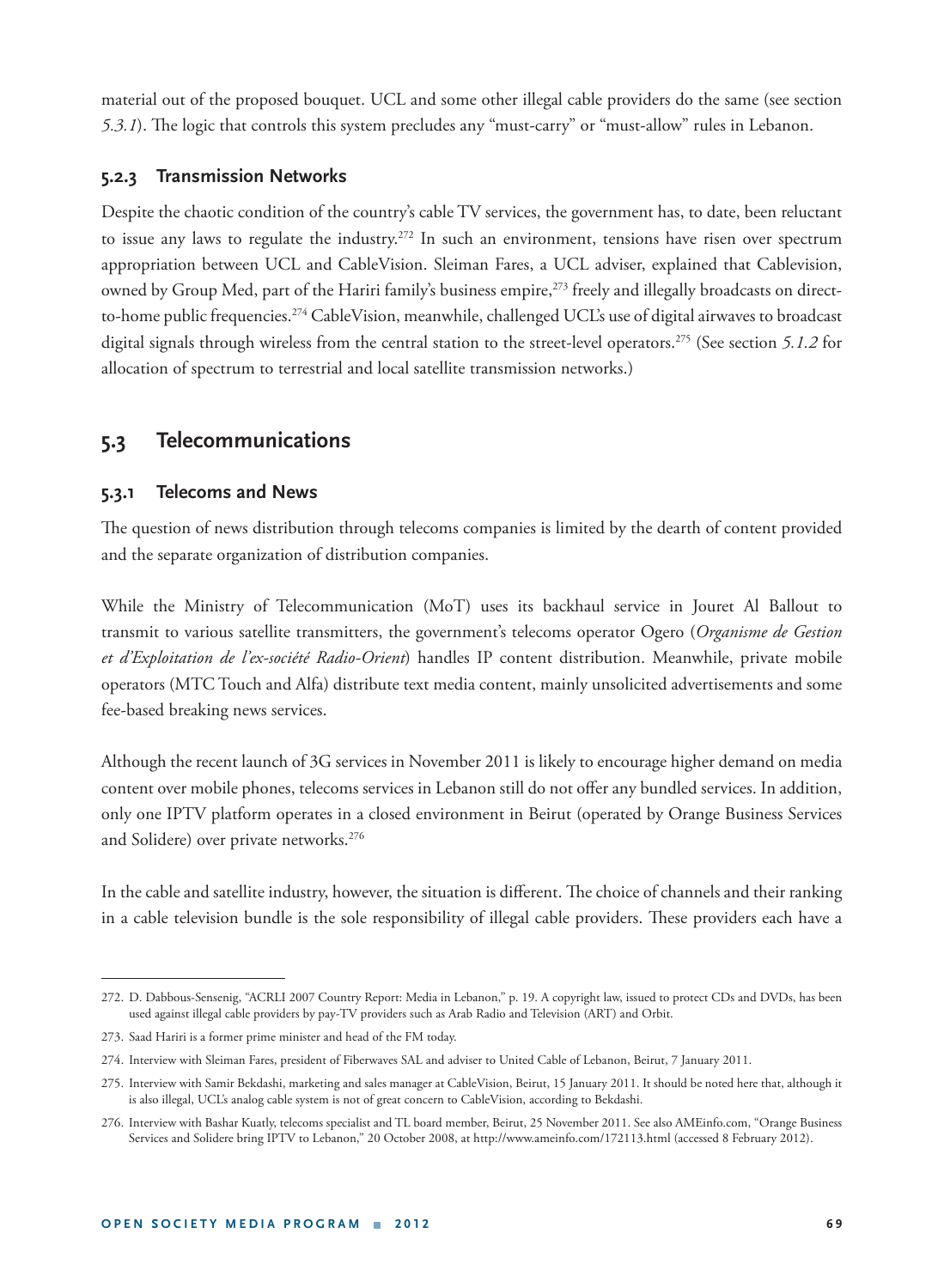given number of receivers—usually 100—for a given number of channels. Signals for the 100 channels are transferred to 100 transmodulators and then transmitted to customers via analog cables.<sup>277</sup>

Illegal cable providers freely choose which channels to transmit and in which order. Their choices may be based on customers' preferences but are also influenced by personal, ethical, religious, cultural, political, and commercial factors. One illegal cable provider explained that he conducted a survey of 1,000 neighborhood residents, asking about their preferences, before he decided what to include in his bundle.<sup>278</sup> Another provider explained, "Politics, religion and ethics play a large role in the bundling."

Illegal cable providers sometimes receive financial incentives to include certain channels in their transmission. For example, some providers include unknown channels for a limited trial period if their owners pay an extra fee.<sup>279</sup> Another instance is when providers offer digital to analog conversion services. Mr Fares explained that both Murr TV and OTV, the only two Lebanese stations transmitting digitally, pay UCL a fee to convert the TV stations' digital signals into analog. This provides an alternative to subscribers who are not equipped to receive digital signals and allows Murr TV and OTV to reach such consumers through UCL's analog cable operators.<sup>280</sup>

The government has so far been reluctant to issue any laws regulating the illegal cable and satellite systems, mainly due to the political leverage that such providers enjoy. In addition, as Ms Dabbous-Sensenig reported, some illegal cable providers enjoy political support from local leaders.<sup>281</sup> Society's welfare may also be at stake. "Such regulation would deprive thousands of families of their main source of income," Ms Dabbous-Sensenig wrote, describing the Information Ministry's perspective.<sup>282</sup>

## **5.3.2 Pressure of Telecoms on News Providers**

Barely any cases were reported where telecoms operators (including mobile operators) have exerted direct pressure on news providers, mainly because the organizations that control these distribution channels are either one and the same as the news providers (such as terrestrial and direct satellite transmission) or do not carry substantial amounts of news content (such as mobile telephony). One exception is cable TV, where on rare occasions some (illegal) neighborhood cable operators temporarily switched off a local TV channel. For example, an LBC political satire program mocked Hezbollah's secretary-general Hassan Nasrallah on 1 June 2006. Some illegal cable providers in Beirut's southern suburb and other Hezbollah strongholds promptly banned the station from their respective bundles.<sup>283</sup> LBC was eventually restored when matters calmed down.284

<sup>277.</sup> Interview with S.I., illegal cable provider, Beirut, 27 December 2010.

<sup>278.</sup> Interview with M.Z., illegal cable provider, Beirut, 27 December 2010.

<sup>279.</sup> Interview with M.Z., illegal cable provider, Beirut, 27 December 2010.

<sup>280.</sup> Interview with Sleiman Fares, adviser for United Cable Company, Beirut, 7 January 2011.

<sup>281.</sup> D. Dabbous-Sensenig, "ACRLI 2007 Country Report: Media in Lebanon," p. 21.

<sup>282.</sup> D. Dabbous-Sensenig, "ACRLI 2007 Country Report: Media in Lebanon," p. 20.

<sup>283.</sup> Interview with M.Z., illegal cable provider, Beirut, 27 December 2010.

<sup>284.</sup> Interview with M.Z., illegal cable provider, Beirut, 27 December 2010.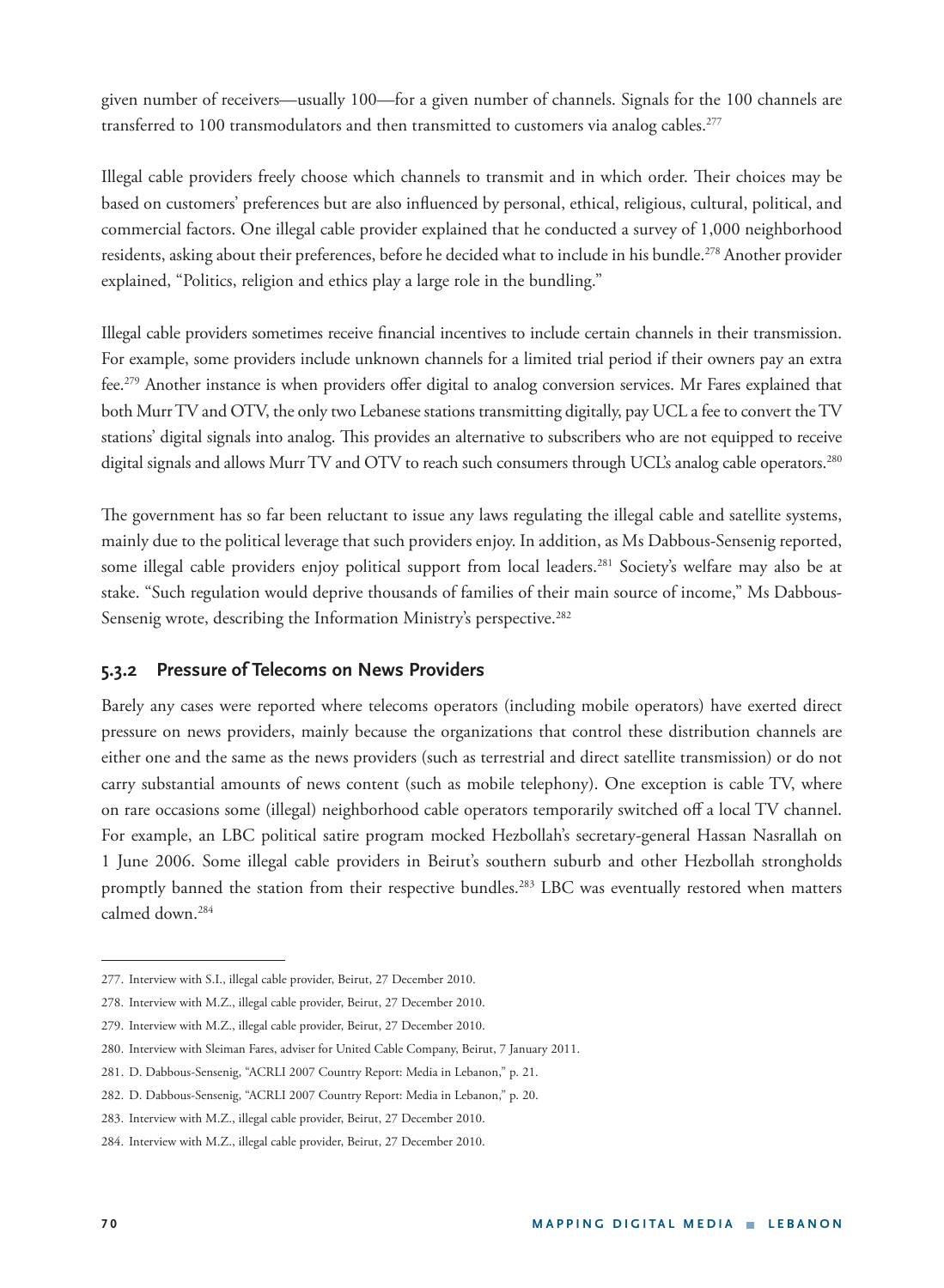# **5.4 Assessments**

Spectrum allocation in Lebanon is highly politicized. Despite the Audiovisual Law in 1994 and the establishment of semi-independent bodies (mainly NCAVM and TRA) to deal with spectrum allocation and regulation, the practice of granting and denying licenses to broadcast media has been greatly influenced by the dominant powers in government and the distribution of resources among the religious sects in the country. Those who have strong political backing happen to receive licenses easily, while those who are opposed to the government and have weak political patronage are left to fight an often lost battle.

While on paper the regulations and laws are suitable for the country, in practice they are biased and inappropriate for Lebanon. Instead of offering an objective mechanism for spectrum allocation and regulation, both NCAVM and TRA serve in practice as tools in the hands of powerful politicians not only to limit access but also to legitimize the government's unfair practices. In the end, the implementation of the Audiovisual Law always turns into a "confessional distribution scheme, and the main political leaders push for dividing the broadcast media among themselves and limiting access to outsiders."285

As Lebanon still has not switched to digital terrestrial transmission, questions about the digital dividend have not yet arisen, as no extra radio-frequency space has been freed up. In addition, as mentioned (see section *5.1.3*), since TRA has actively limited spectrum well below the potential of even analog terrestrial transmission, the question of white space has not attracted much attention. Many political groups have pushed to open up more spectrum space but mainly for their own stations and not for the public interest (see sections *5.1.2* and *5.1.3*).

<sup>285.</sup> Interview with a senior manager at NTV, 14 June 2006.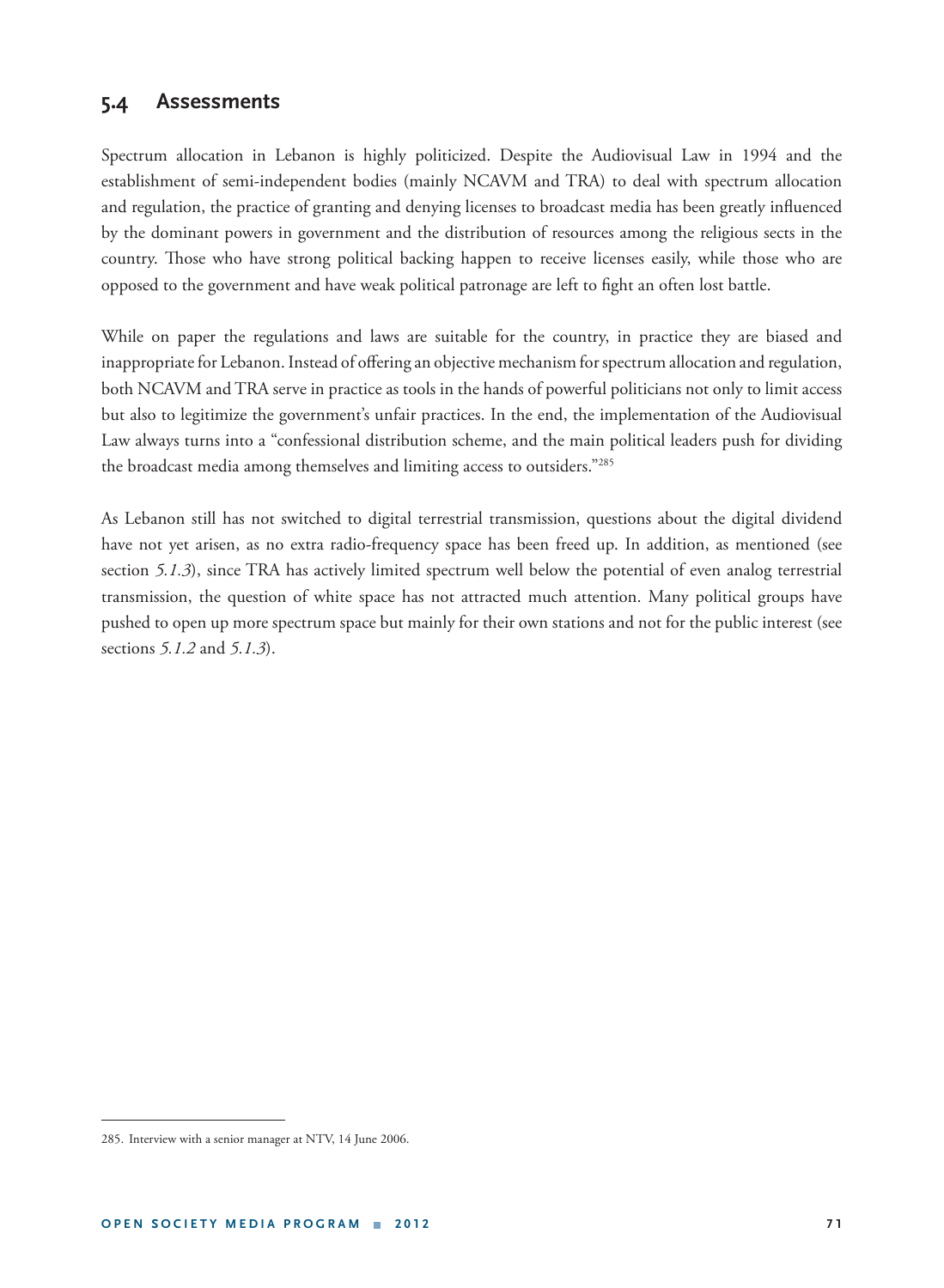# 6. Digital Business

# **6.1 Ownership**

#### **6.1.1 Legal Developments in Media Ownership**

The most significant legal developments in ownership occurred in the early to mid-1990s when a sweeping audiovisual law halted the rapid and chaotic expansion of illegal TV and radio stations and allowed for private companies to own television and radio broadcasting companies, setting the rules and boundaries for such ownership. With the exception of minor legislation pertaining to satellite transmission in 2002 and political advertising in 2005, no significant regulatory changes pertaining to media ownership have taken place since the 1994 Audiovisual Law.286

However, several organizations and legislators have developed, proposed, and lobbied for new media laws. The most recent of these is the Maharat Foundation's proposed bill in December 2010. The bill, which proposes major changes in media ownership laws and the various media-related penal codes, among others, has been submitted to Parliament's Media Committee, but it is not clear if and when it may be put to the vote in Parliament. If the law does pass, it may have vast implications for media ownership, especially as it proposes the elimination of Lebanese citizenship as a condition for ownership.<sup>287</sup>

#### **6.1.2 New Entrants in the News Market**

There have been several entrants to the news market since 2005, all of them launched either due to changes in the political landscape or because of developments in online media. Two TV stations, their affiliated radio stations, and a newspaper have been the main newcomers.

OTV, founded in 2007 by General Aoun, the formerly exiled leader of the FPM, and Murr TV, owned by the Murr family, were relaunched in 2009 after six years of forced closure (see section *1.3*). Both stations

<sup>286.</sup> Boutros, *Comprehensive Legal Matters.*

<sup>287.</sup> Maharat Foundation, "Proposed Media Law," 26 November 2010, at http://www.maharatfoundation.org/news/more.php?id=44&page=1&t=0 (accessed 12 February 2011).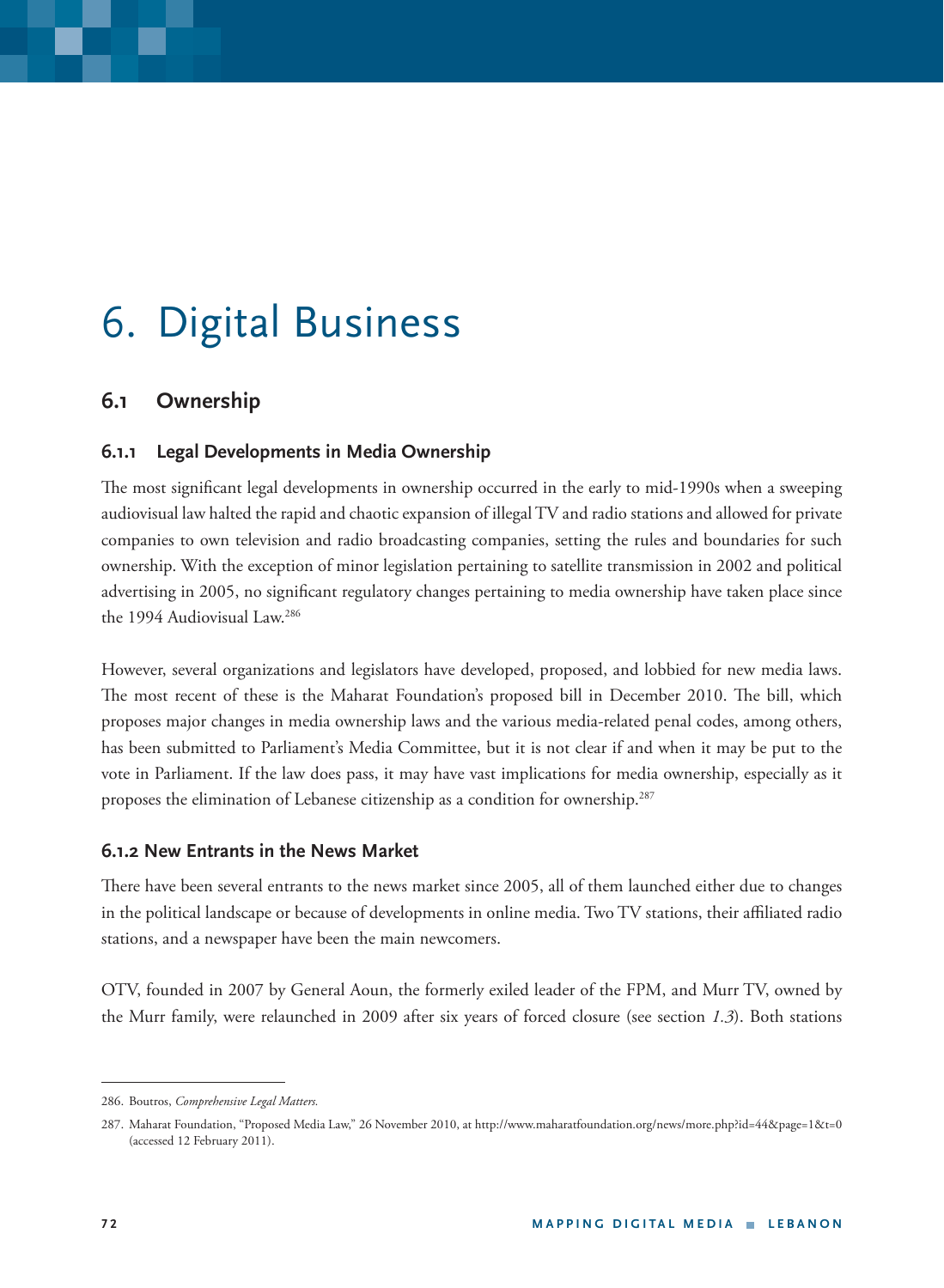benefited from a major shift in politics in 2005 (see Context) that facilitated their acquisition of broadcasting licenses.

A strange entrant to the news market in 2006, *Al Akhbar* newspaper288 launched its operation at the end of the 2006 war and more importantly at a time when many newspapers around the world were faltering and failing. *Al Akhbar* quickly established a strong brand that benefited tremendously from its online presence but also from its critical tone, audacity in addressing taboo subjects, and emphasis on investigative reporting. *Al Akhbar*'s website quickly gained audience shares so as lately to be ranked by Alexa.com as the number one online newspaper in Lebanon (rank 21 in the country), beating the much older and more established newspapers *Annahar* (rank 23) and *Assafir* (rank 31).<sup>289</sup>

Although *Al Akhbar*'s success has undoubtedly been facilitated by its online presence, the shift to digital media has had little to do with the reasons behind the establishment of these three major media operations, and a lot to do with the political circumstances in post-2005 Lebanon. Still, several small but growing online news operations did take off after 2005, mainly due to the development of online news and the increase in demand for it. Many of these online news outlets are mere extensions—and often clones—of the existing traditional mass media. Political parties established a significant number of them, such as Lebanese-Forces. com290 and Tayyar.org, both of which are related to political events: the return of FPM's General Aoun from exile and the release of the Lebanese Forces leader Samir Geagea from prison, respectively. A handful of sites did, however, launch primarily as online news operations. Although most of them may lean in one political direction or another, some like Elnashra.com and LebanonFiles.com do attempt to present themselves as independent professional news operations.

#### **6.1.3 Ownership Consolidation**

To a large extent, horizontal and vertical mergers, a rare occurrence in Lebanon, have little direct effect on pluralism and diversity, as ownership in the first place is widely partisan, and any merger will simply shift political control of a media institution from one partisan hand to another. In other words, there are very few independent non-partisan media institutions that will turn partisan as the result of a merger.

The Hariri Group's acquisition of the *Daily Star* in 2010 is one example.<sup>291</sup> While it is too early to assess the impact of this acquisition, one interviewed journalist working for this English daily noted that little has changed so far.<sup>292</sup> This may partly be due to the *Daily Star's* original tone which leaned towards the March 14 Alliance, but also because the acquisition has been too recent to produce any tangible outcomes. As noted

<sup>288.</sup> Al-Akhbar's chief owner is Hassan Khalil, an outspoken Lebanese banker and financier. It is run by a group of veteran journalists known for their leftist ideologies.

<sup>289.</sup> See Alexa.com, at http://www.alexa.com/topsites/countries/LB (accessed 20 March 2011).

<sup>290.</sup> Although existing since 2005, the site was officially launched in 2007 after LF leader Samir Geagea was released from prison.

<sup>291.</sup> Hariri Group and other business groups from Qatar, rumored to be connected to the Qatari Prime Minister, Hamad bin Jassim Al Thani, acquired the *Daily Star* in late 2010 from the Mroue family, which founded the paper in 1952. The same family (specifically Kamel Mroue) founded the famous pan-Arab newspaper *al-Hayat*.

<sup>292.</sup> Interview with R.H., journalist, *Daily Star*, Beirut, 26 March 2011.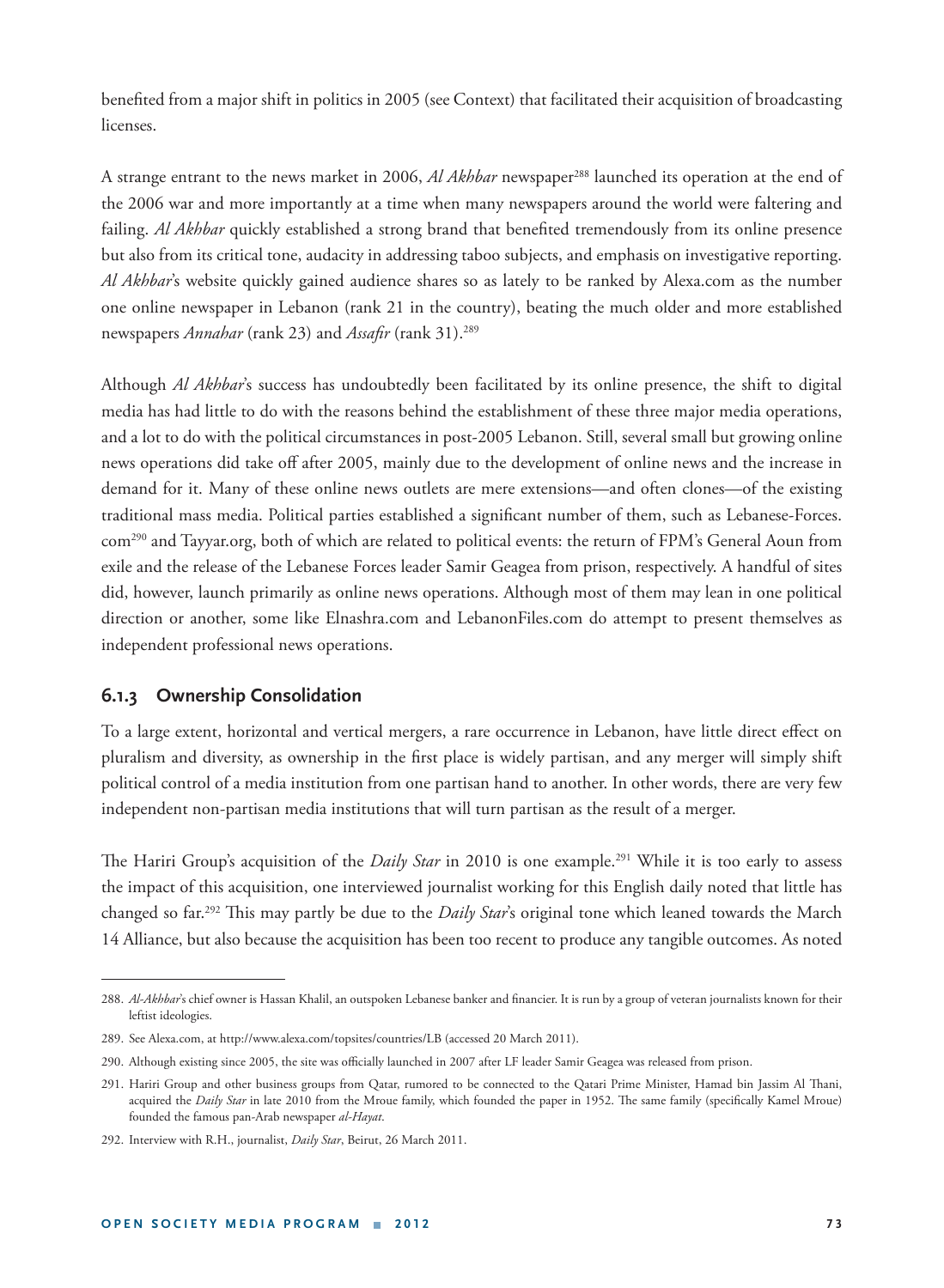in the next section, Lebanese media when taken together are highly pluralistic and diverse, but this diversity only refl ects the dominant political powers and may exclude many weaker and independent voices. In other words, Lebanese media reflect high partisan diversity. This state of affairs limits the effects of horizontal and vertical mergers—which are rare to start with—on diversity and pluralism.

#### **6.1.4 Telecoms Business and the Media**

As discussed in various sections of this study, Lebanese media are far from being described as independent, and almost all media institutions are dominated by partisan or government interests. In addition, the Lebanese telecoms industry is tightly regulated and directly controlled by the government.

The two mobile phone companies, Mobile Interim Company 1, operated by Zain (MTC Group) and Mobile Interim Company 2, operated by Alfa (Orascom Telecom Holding), and the fixed telecoms network operator LT (operated by the government-owned Ogero), remain to date state-owned.<sup>293</sup> In addition, these operators do not currently have any joint media ventures in Lebanon and are exclusively focussed on operating the Lebanon's mobile and fixed phone companies for the government. In 2008, Zain and Alfa were each awarded four-year contracts to run the two mobile companies. The contracts were extended in 2011 for an additional year.294 Although Ogero was established in 1972 mainly to operate the Lebanese-French Radio Orient, since 1994 it has focussed exclusively on developing and running the country's fixed telephone and internet networks and infrastructures.<sup>295</sup> This situation limits the influence of the telecoms industry's involvement in the media sector and its impact on the independent performance of the media.

## **6.1.5 Transparency of Media Ownership**

Lebanon suffers from a lack in transparency of media ownership and limited access to official ownership documents. In contrast, most informed Lebanese people have a good idea about the main controlling politicians behind each of the major media institutions, almost all of which are partisan.

Although various laws—including media laws—require it to be made public, ownership information about any business, let alone media institutions, has historically been difficult to acquire. First, media institutions tightly withhold information relating to the names and shares of their own stockholders, and will usually react with suspicion and even anger to any researcher inquiring about the matter. Second, NCAVM, which is responsible for evaluating broadcast licensing applications and has the information, will only release—and hesitantly—the names of a broadcast media institution's board of directors. Information about these boards for print news is more easily available, as Art. 45 of the 1962 print media law requires newspapers to publish their names in the first issue of each month.<sup>296</sup> In addition, Art. 28 of the 1994 Audiovisual Law stipulates

<sup>293.</sup> Efforts to privatize the telecoms industry since 2000 have been largely fruitless.

<sup>294.</sup> Orascom Telecom, "About us," 2010–2011, at http://www.orascomtelecom.com/about/Contents/default.aspx?ID=765 (accessed 23 November 2011); Zain, "In the news," 2010–2011, at http://www.zawya.com/zain/story.cfm/sidZAWYA20110302105534 (accessed 23 November 2011).

<sup>295.</sup> Ogero, "History," 2011, at http://www.ogero.gov.lb/Published/EN/history.html (accessed 23 November 2011).

<sup>296.</sup> Boutros, *Comprehensive Legal Matters*, pp. 126, 532.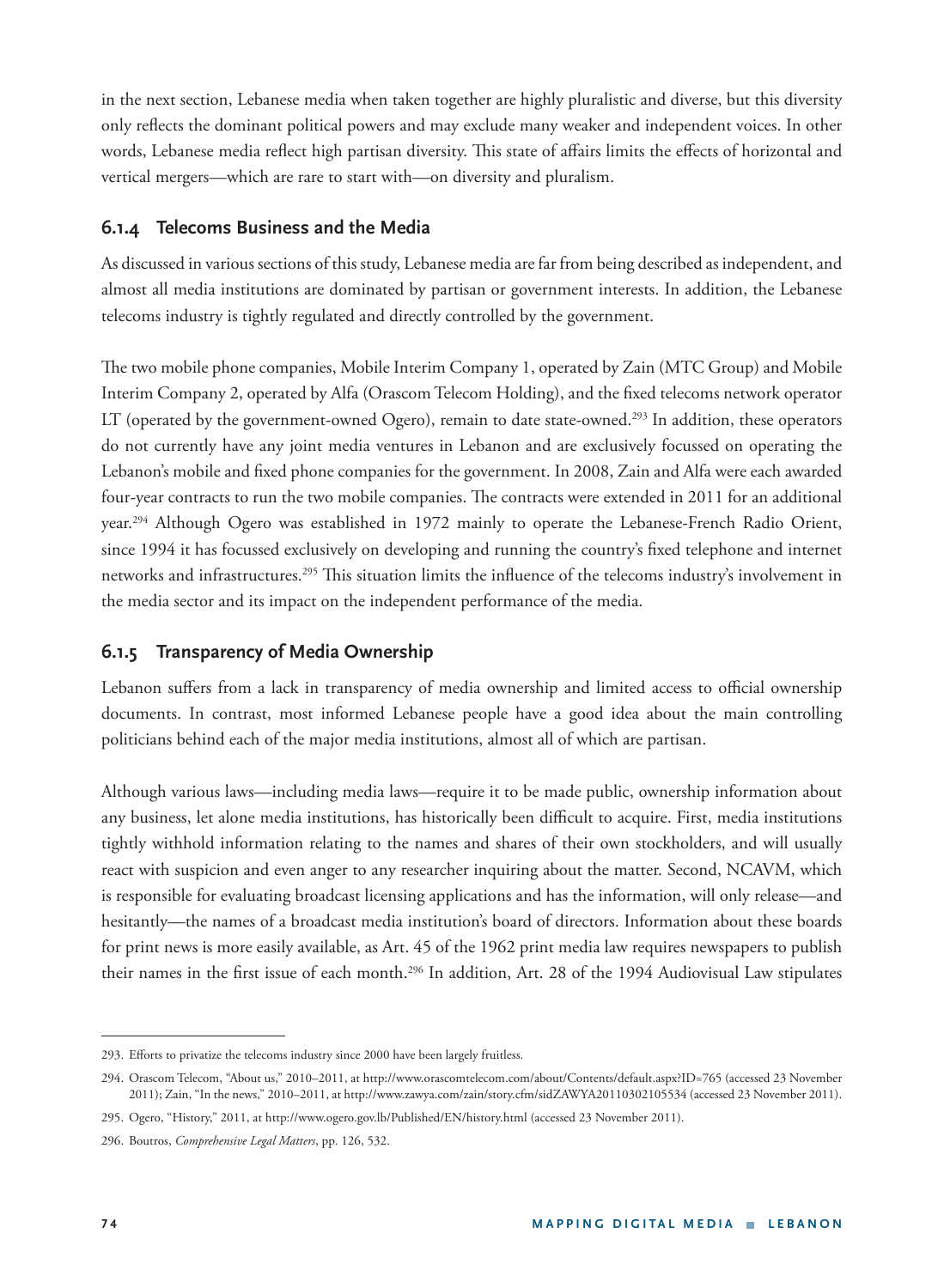that every radio and TV institution must publish in the official newspaper, three other local newspapers, and the trade registry the names of the chairperson and the members of the board of directors and the directors of the institution, in addition to making accessible to the public a list of names of the institution's stockholders. However, information about stockholders remains elusive. Even the news media themselves rarely report this information, and when they do, errors abound, as the following episode shows:

*Annahar* … boasted about publishing the names of the stockholders [but it] ended up only publishing the names without the shares for each person. It even did not highlight the familial relationships between the stakeholders and in some cases published inaccurate information <sup>("Full</sup> Names," 1996). In an October 4, 1996, article, *Annahar* buried the names of Rafik Hariri's family members at the end of the list. It used the last name of Hariri's wife Nazik as a stockholder rather than using both her maiden name and her husband's last name as is customary in legal documents ("Nazik Audeh" instead of "Nazik Audeh Hariri"). The same article listed the three sons of Minister Issam Fares as shareholders in Future TV when they were actually shareholders in LBCI, and their names did not actually appear in any post-1996 official document reviewed by this study. The way it was presented gives the impression that the Fares family controlled Future TV. The fact that *Annahar* has substantial business transactions with Hariri-owned media and non-media companies raises serious questions about its integrity. Furthermore, *Annahar* did not highlight the familial relationship between Pierre el-Daher and two of his sisters-in-law, which explains the mistaken impression during that period that Ministers Suleiman Frangieh and Issam Fares owned the station …297

The only plausible but difficult way to acquire real ownership information is through the Office of Trade Registry (*maktab al sijil al tigari*), which serves as a depository of trade registration information. But even that source requires an authorized lawyer and the acquisition of the institution's trade identification number,<sup>298</sup> and is not simply accessible to the general public.

Nevertheless, ask any Lebanese citizen and they will easily explain that Future TV belongs to the Hariri family, Al Manar TV is controlled by Hezbollah, OTV by General Aoun, etc. This knowledge mainly reflects the content and brand of these dominant TV stations that overtly promote the political agendas of their patrons. However, the public's level of knowledge dwindles when it comes to the many other smaller media outlets and it disappears for the factual details about the names of stockholders.

Melki summarizes this culture that suppresses transparency in media ownership:

While most Lebanese can fairly accurately tell which political figure "owns" which channel, official documents that back these claims are not easily accessible. In addition, not one

<sup>297.</sup> Melki, "Television and the State in Lebanon*.*"

<sup>298.</sup> The trade identification number is the number issued for a company when registering in the trade registry. This same number is used to search for a company's registration documents.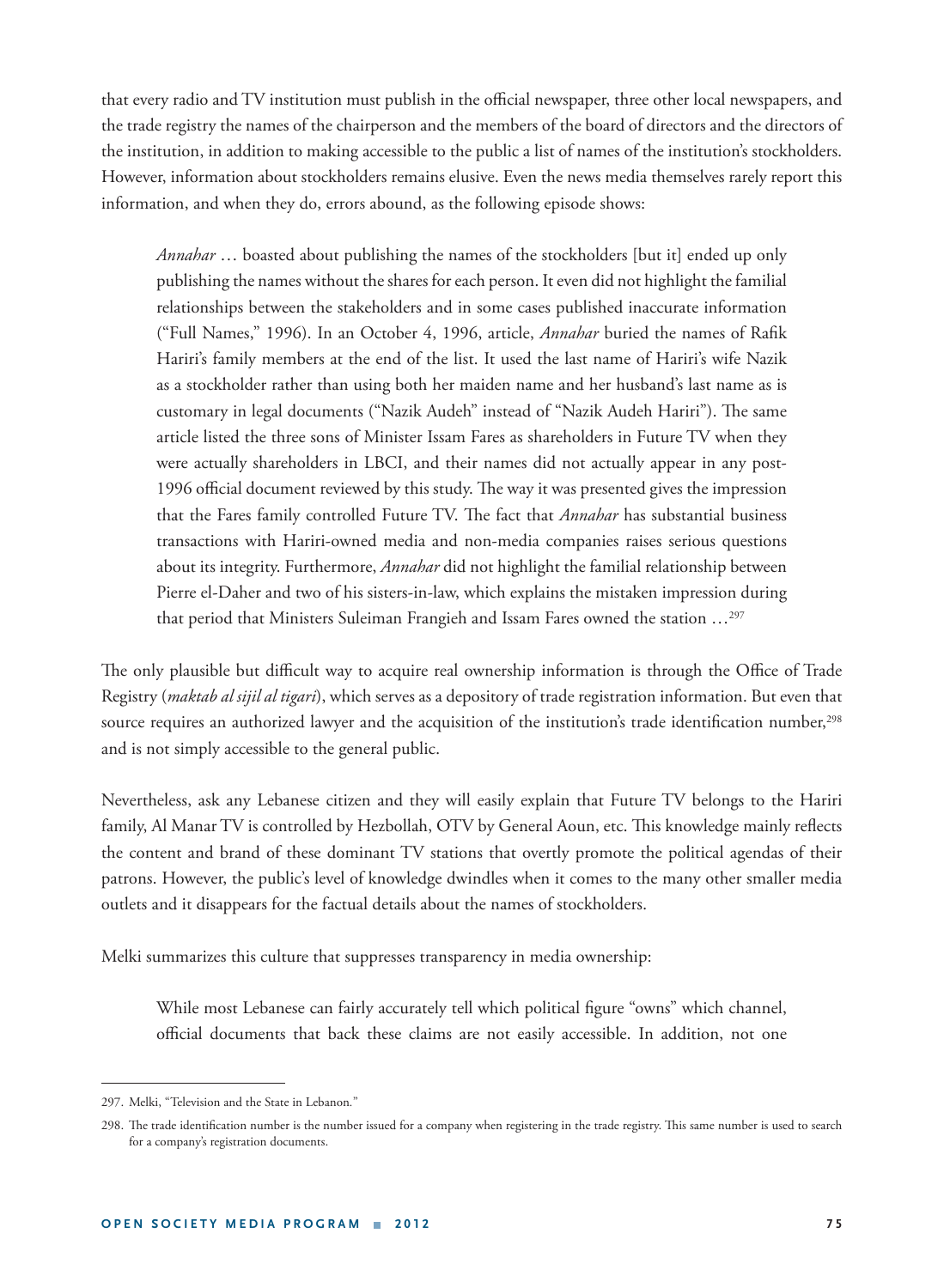manager (or employee) interviewed for this study divulged any ownership information some were even offended and became hostile when asked. In Lebanon, ownership information is something to be closely guarded and most employees are kept in the dark about it. Even business reports in newspapers about shifts in ownership are vague and rare, and only seem to come out when they are linked to a lawsuit or scandal.<sup>299</sup>

# **6.2 Media Funding**

#### **6.2.1 Public and Private Funding**

Estimating the trend in the Lebanese media's annual funding figures is not easy. Different sources provide varying numbers, and none accounts for what a former newspaper chief executive called "invisible funding," namely political sponsorship and foreign aid (see section *6.2.2*).

The government's funding of TL and RL, the country's only public TV and radio stations, remains meager, especially for TL. In 2001, TL received a budget of US\$ 100,000 per month from the government, a subsidy that should cover everything from salaries and operations down to utility and telephone bills, according to TL's programming and production director.<sup>300</sup> The monthly subsidy rose to US\$ 220,000 in 2005, and to US\$ 320,000 in 2009.<sup>301</sup> As the numbers show, the government's funding is not sufficient to make the station competitive, which has adversely affected its programming. TL receives very few revenues from advertising to compensate for this dearth in resources (see section *2*).

Ironically, the government's radio station, which costs much less to operate than a TV station, receives substantially more funding than TL. According to its general manager, RL receives today over US\$ 550,000 per month from the government. Like TL, this budget covers every aspect of the station's operational expenses and personnel salaries.<sup>302</sup> In addition, RL has received considerably more investment funding than TL over the past decade, particularly for its revamping in 2001 and later for digitizing its production and transmission equipment.

Private media funding and investments are also difficult to accurately determine. Ipsos Stat Monitoring Data reveal a somewhat steady increase in advertising spending that seems to correlate with the country's political situation. For example, advertising spending dropped from over US\$ 500 million in 2005 to US\$ 443 million in 2006, the year Lebanon experienced a destructive Israeli military assault.<sup>303</sup> In 2009, media investments soared to a record US\$ 1 billion.<sup>304</sup> The increase coincided with that year's parliamentary elections, during which major political parties engaged in aggressive advertising campaigns. (See Figure 3.)

<sup>299.</sup> Melki, "Television and the State in Lebanon."

<sup>300.</sup> Interview with Hassan Chakkour, TL programming and production director, Beirut, 21 March 2011.

<sup>301.</sup> Interview with Hassan Chakkour, TL programming and production director, Beirut, 21 March 2011.

<sup>302.</sup> Interview with Mohamed Ibrahim, general manager of RL, Beirut, 24 March 2011.

<sup>303.</sup> AGB-Ipsos Stat People Meter, "Lebanon Media Landscape."

<sup>304.</sup> AGB-Ipsos Stat People Meter, "Lebanon Media Landscape."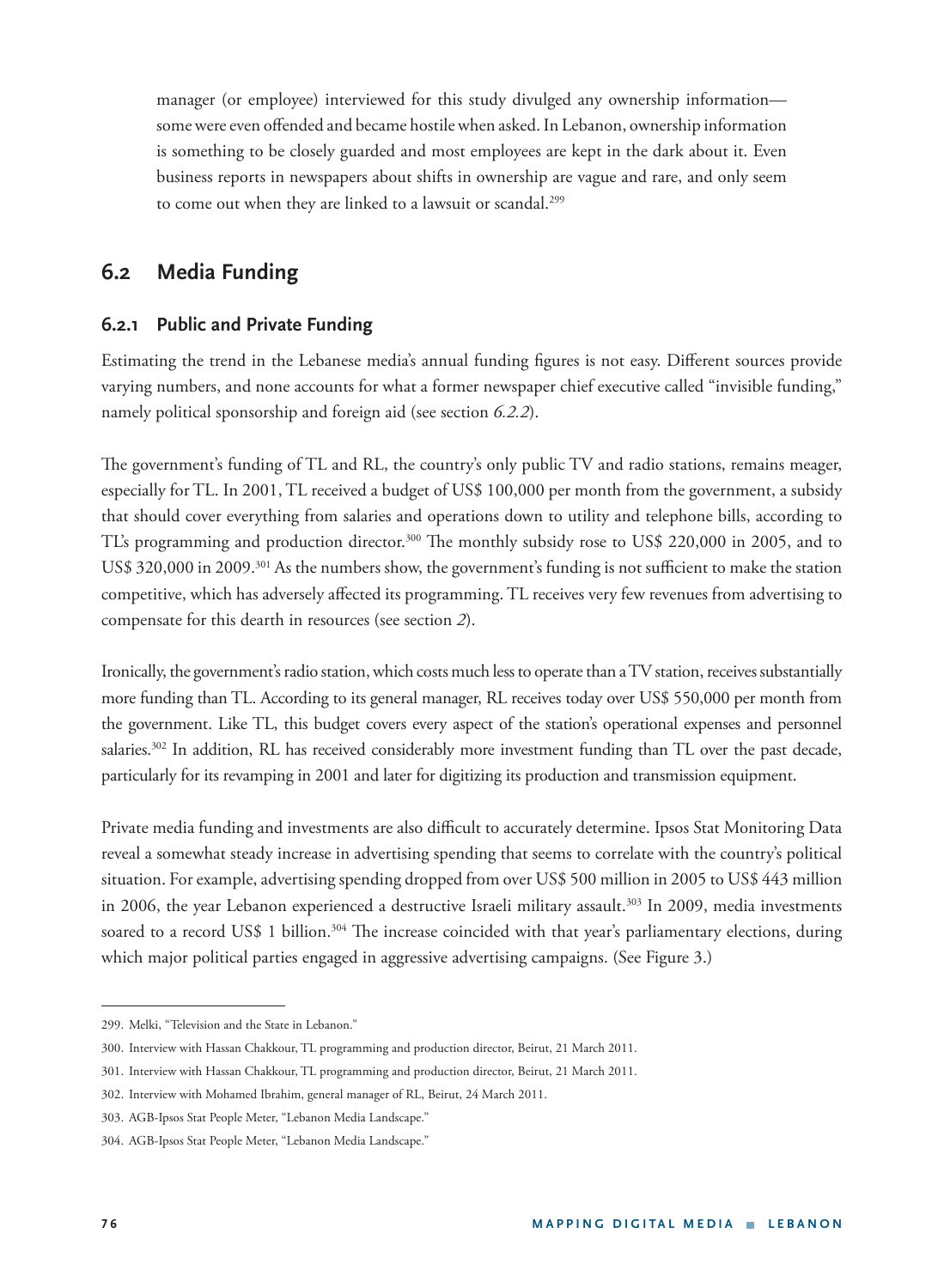*Figure 3.*  Advertising spending (US\$ million), 2005–2010



TV stations received the largest share of these revenues. Ipsos MediaCT estimated that media spending in 2010 reached US\$ 943.9 million for TV, US\$ 63.2 million for newspapers, and US\$ 46.3 million for radio.<sup>305</sup> ArabAd magazine, however, argues that Ipsos-Stat's numbers are considerably inflated, mainly because they are based on official rate cards and do not account for the deals Lebanese media offer to advertising agencies.<sup>306</sup> Such numbers unfortunately remain unavailable. Ipsos-Stat's Chief Operations Officer himself admits, "The credibility of our reported figures is always called into question," due to the persistent lack of transparency in the pricing of advertising.<sup>307</sup> ArabAd estimated that the 2010 figures for TV stations amounted to US\$ 63 million, and those for newspapers reached US\$ 37 million.<sup>308</sup> Table 10 reflects the disparity.

|            | $\sim$ 1             | $\sim$ $\sim$                   |
|------------|----------------------|---------------------------------|
|            | <b>Ipsos MediaCT</b> | ArabAd's estimated real figures |
| <b>TV</b>  | 943.9                | 63                              |
| Newspapers | 63.2                 | 37                              |
| Magazines  | 55.5                 | 15                              |
| Radio      | 46.3                 | 12.5                            |
| Online     | O.O                  | 3.3                             |
|            |                      |                                 |

*Table 10.* Comparison of data on total advertising spending (US\$ million), 2005–2010

*Source: ArabAd* magazine, February 2011

305. E. Aoun, "2010 Regional Annual Growth Figures," *ArabAd* magazine, February 2011, pp. 6–7 (hereafter Aoun, "2010 Regional Growth Figures").

306. Aoun, "2010 Regional Growth Figures."

307. Aoun, "2010 Regional Growth Figures."

308. Aoun, "2010 Regional Growth Figures."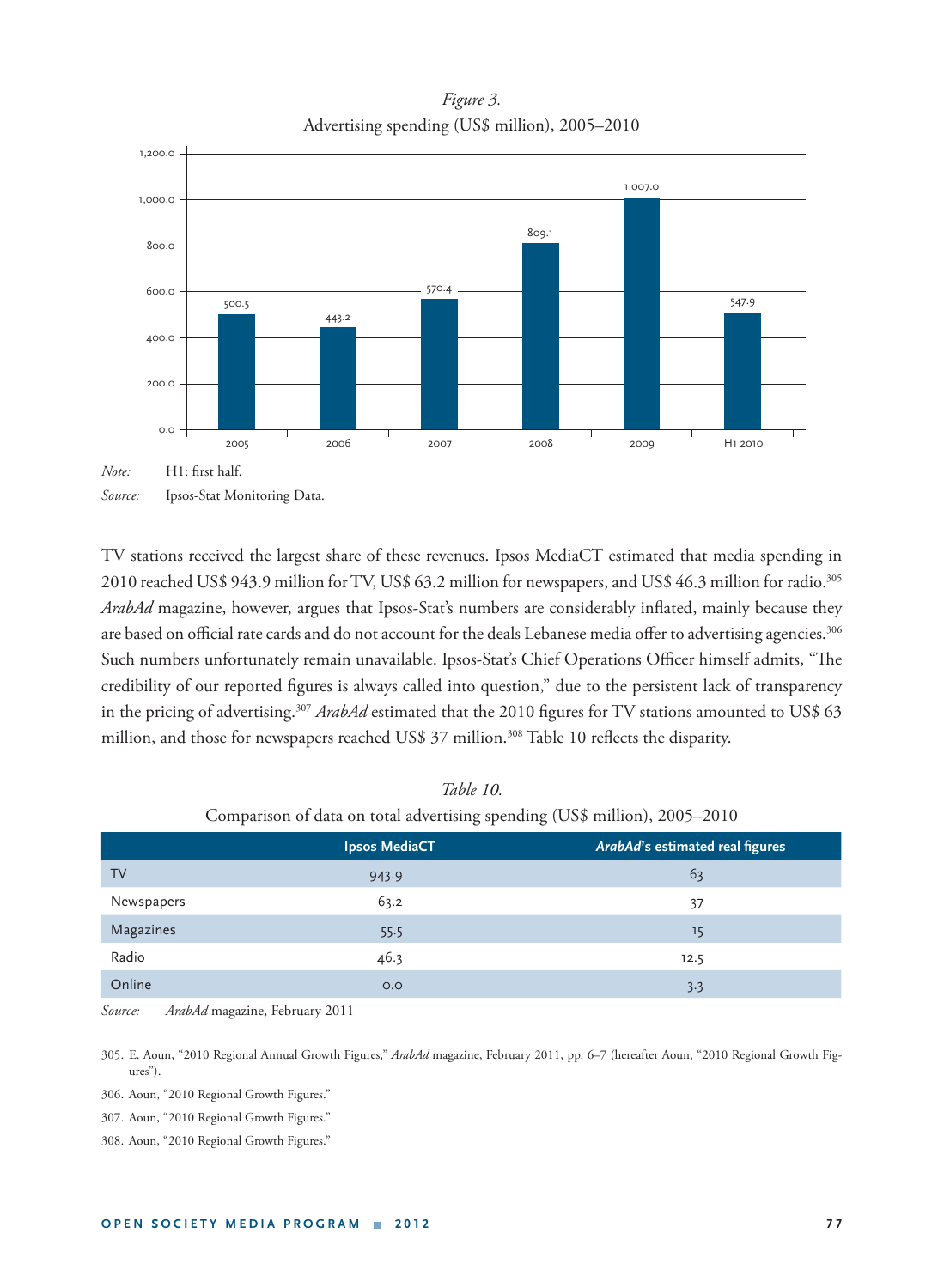Interestingly, the internet's share of advertisements remains meager compared even with newspapers (US\$ 3.3 million against US\$ 37 million in 2010), according to *ArabAd*'s estimation. Although an increasing number of people today prefer to spend time online than to read newspapers, the internet still does not pose a serious threat to newspapers.

Ghassan Hajjar, managing editor of *Annahar* newspaper, explained that digital media are not immediate competitors to newspapers in Lebanon, as they are in the United States or Europe, because readers over 40 still prefer newspapers.309 More importantly, senior executives in a position to decide where advertising revenues go still prefer newspapers over online media. "We have no problem with getting ads for the paper, but we always have to try hard to promote our website and urge businesspersons to place their ads in it," Mr Hajjar said.310 He added, however, that the *Annahar* team is well aware that the situation will change in one or two generations as more young readers get their news online. For this reason, the newspaper is in the process of developing its online platform as an alternative to the printed newspaper. Rashed Fayed, communication consultant for Future media, agrees with Mr Hajjar. He explained that newspapers in Lebanon are not yet in danger, although they will one day be so. Future media are accordingly developing their online presence to avoid the crisis.311

The competition most newspapers in Lebanon face comes mainly from billboard advertising. According to a senior manager at *Annahar*, the lack of regulations and enforcement for the billboard industry has taken valuable revenue from newspapers.<sup>312</sup> Lebanon's billboard industry, which rapidly and chaotically developed after the civil war, continues to grow across the country and could cause further competition to newspapers and other media in the future.

Despite the weak funding for digital media businesses, particularly online, Lebanon's delayed digital progress works unintentionally in favor of the traditional media, by giving them time to learn from the experience of other countries and to adapt to the digital revolution before it catches its traditional media off -guard. Moreover, because digital and media literacy remains moderate among most of the population, Lebanese outlets face little pressure and seem to have plenty of time to consider alternatives before the current business model becomes obsolete. Newspapers are already considering online migration and commercialization as potential solutions for a problem they will soon face. (See section *6.3.1*.)

## **6.2.2 Other Sources of Funding**

Government subsidies (for TL and RL) and advertising revenues are not the only sources of funding for the media. In a tight media market and a climate of tough competition among the various media companies, "invisible money" flourishes, according to a former newspaper chief executive.<sup>313</sup> The former head of a major

<sup>309.</sup> Interview with Ghassan Hajjar, managing editor of *Annahar* newspaper, Beirut, 11 March 2011.

<sup>310.</sup> Interview with Ghassan Hajjar, managing editor of *Annahar* newspaper, Beirut, 11 March 2011.

<sup>311.</sup> Interview with Rashed Fayed, communication consultant for the FM, Beirut, 9 March 2011.

<sup>312.</sup> Interview with N.T., senior manager at *Annahar* newspaper, Beirut, 26 April 2009.

<sup>313.</sup> Interview with a former newspaper chief executive, Beirut, 16 March 2011.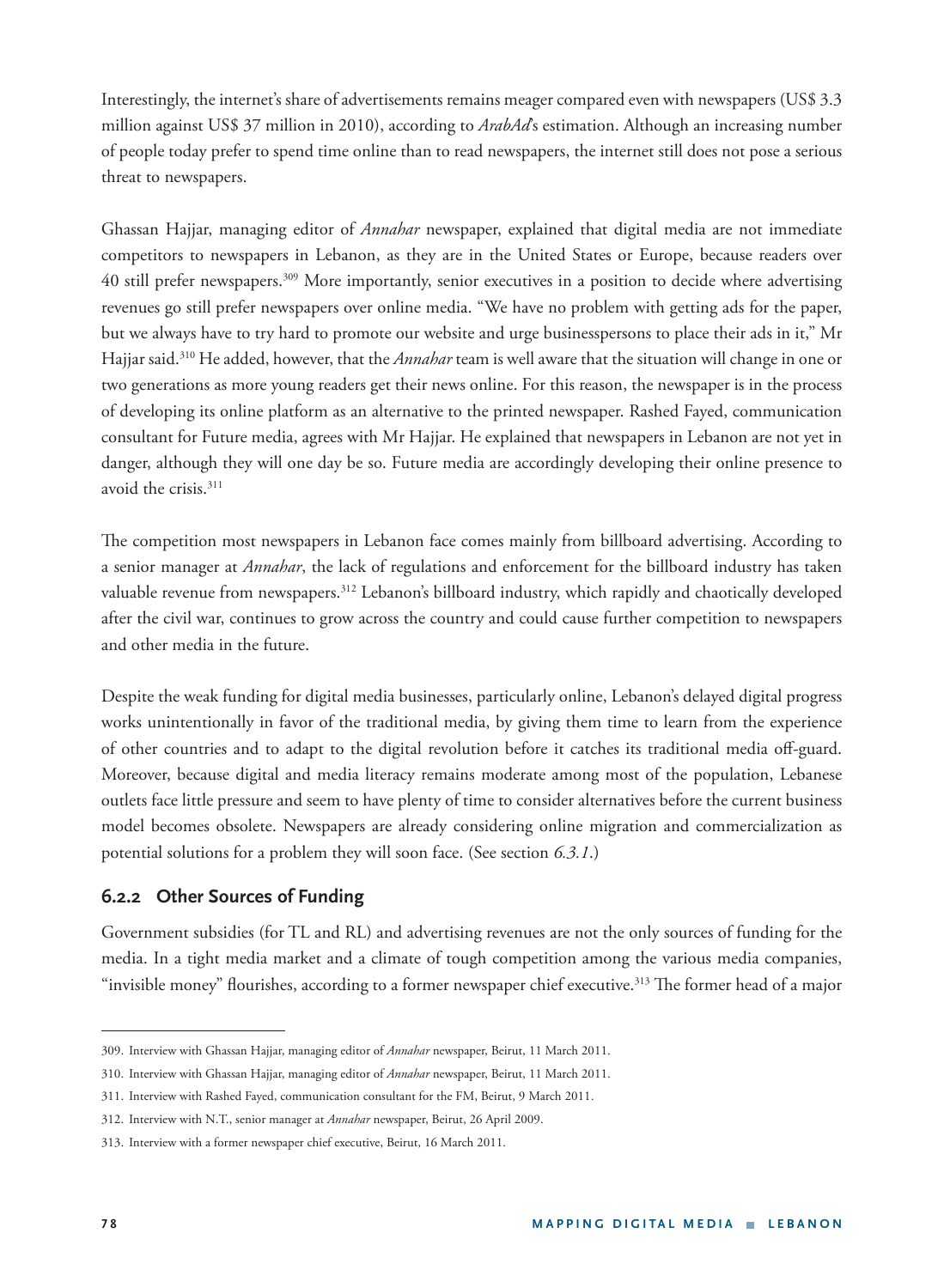newspaper and magazine publishing empire claimed that many of Lebanon's media are funded by local political groups and most—including non-partisan commercial newspapers—receive money from foreign sources. Contributors include, but are not limited to, Saudi Arabia, Syria, Egypt, the Palestinian Liberation Organization (PLO), Libya, Iran, various European countries, and the United States.<sup>314</sup> This practice, according to the same source, existed long before the civil war. Media executives from various sectors meet with government officials from the contributing country and promise, in return for a given sum of money, to "refrain from criticizing the donor in question."<sup>315</sup> The anonymous source even admits having done so on several occasions, especially during the civil war.

Literature on Lebanese media confirms these claims. M. Fandy spoke of a symbiotic patronization where local media receive capital from foreign governments in return for a "complete editorial commitment to the country or movement offering funding."<sup>316</sup> Mr Dajani explained that outside powers and interests continue to use Lebanese media to play an active role in the country's and the region's affairs.<sup>317</sup> M.M. Hammoud and W. Afifi also alleged that partisan and foreign funding continues to undermine the independence of Lebanon's media.<sup>318</sup>

While definite evidence for political funding remains elusive, the practice is common knowledge among media professionals and critics. It can be measured by a given news outlet's sudden shift in tone following a senior manager's visit to a foreign country.

# **6.3 Media Business Models**

#### **6.3.1 Changes in Media Business Models**

One cannot speak at this stage of a change in Lebanese media business models, as traditional media remain dominant. Although newspaper circulation has decreased recently and younger people continue to flock to online sources, older people get their news mainly from TV news and newspapers, and traditional media still attract almost all of the advertising revenues.<sup>319</sup> More importantly, the dominant political money further strengthens the position of established media markets. As Mr Blanford puts it:

There is a steady drift towards internet-related media and away from the more old-fashioned print traditional newspapers. It's happening everywhere, but less so in Lebanon. It's a bit different because the funding of newspapers in Lebanon tends to be different. You have

<sup>314.</sup> Interview with a former newspaper chief executive, Beirut, 16 March 2011.

<sup>315.</sup> Interview with a former newspaper chief executive, Beirut, 16 March 2011.

<sup>316.</sup> Fandy, *(Un)Civil War of Words*, p. 163.

<sup>317.</sup> Dajani, *Disoriented Media*, p. 11.

<sup>318.</sup> Hammoud and Afifi. "Lebanon."

<sup>319.</sup> E. Aoun, "2010 Regional Annual Growth Figures," *ArabAd* magazine, February 2011, pp. 6–7; interview with Ghassan Hajjar, managing editor of *Annahar* newspaper, Beirut, 11 March 2011.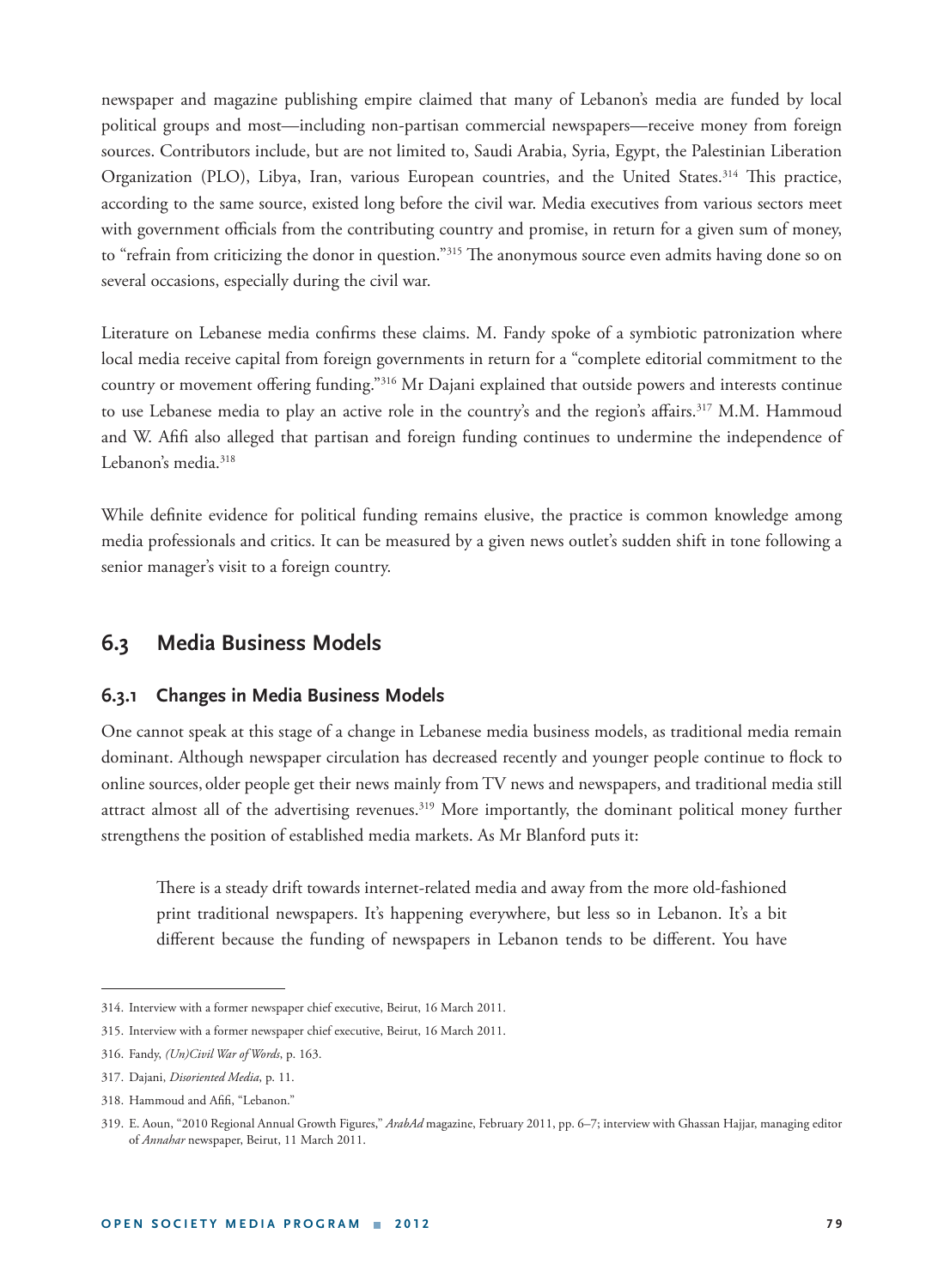political actors who will help fund some newspapers, and others will use more traditional business means to sell advertising or get subscribers or financial backers. And the newspapers have had a tough time in Lebanon in recent years, which is a reflection of newspapers having a tough time everywhere. But it hasn't been due to the same move towards digitization and the internet like elsewhere internationally.320

Despite this lack of urgency, Lebanese media owners know it is only a matter of time before the traditional business model becomes obsolete. Although political money may not go away, various media are already seeking other business models. Their plans include online migration, commercialization, and aggressive marketing.

Mr Hajjar, for instance, revealed that *Annahar* will soon appear in a more commercialized format.<sup>321</sup> It will include sections on health, cars, for women, etc., in a bid to attract more readers and different kinds of advertisers. The newspaper will conduct an aggressive marketing and advertising campaign to launch its revamped version, but none of these moves seem to be directly related to digitization, although one exception to this is its intention to improve its online edition to make it more interactive and more attractive to younger users and advertisers.

Mr Fayed said that, as of spring 2012, the Future media empire (Future News, Future TV, *Future* newspaper, Radio Orient, Cable Vision, and the newly acquired *Daily Star* newspaper) will consider a new editorial and business plan. Like Mr Hajjar, Mr Fayed suggested that his company is considering an aggressive marketing campaign to lure readers and advertisers, although this has little to do with digitization.<sup>322</sup> Both men mentioned that the *Al Balad* newspaper's business model, which is based on a commercial tabloid style and massive sales, marketing, and advertising campaigns, may be a successful model to emulate.

NTV's Ms Khayat said that her TV station was considering another business model, although it is currently increasing its reach by the year. Among its future measures is a focus on developing its internet services and encouraging online advertising.<sup>323</sup>

# **6.4 Assessments**

Digitization has had little or no effect on the changes in the media market or on the impact of ownership on media performance and independence. This may be because Lebanon remains in a protracted state of transition to digitization, exacerbated by a rough political climate. Numerous archaic laws (see sections *7.1* and *7.2*), a dysfunctional government, and constant political instability continue to delay Lebanon's full

<sup>320.</sup> Interview with Nicolas Blanford, correspondent for the *Christian Science Monitor*, Beirut, 2 December 2010.

<sup>321.</sup> Interview with Ghassan Hajjar, managing editor of *Annahar* newspaper, Beirut, 11 March 2011.

<sup>322.</sup> Interview with Rashed Fayed, communication consultant for the FM, Beirut, 9 March 2011.

<sup>323.</sup> Interview with Karma Khayat, deputy news and political program manager at NTV, Beirut, 12 January 2011.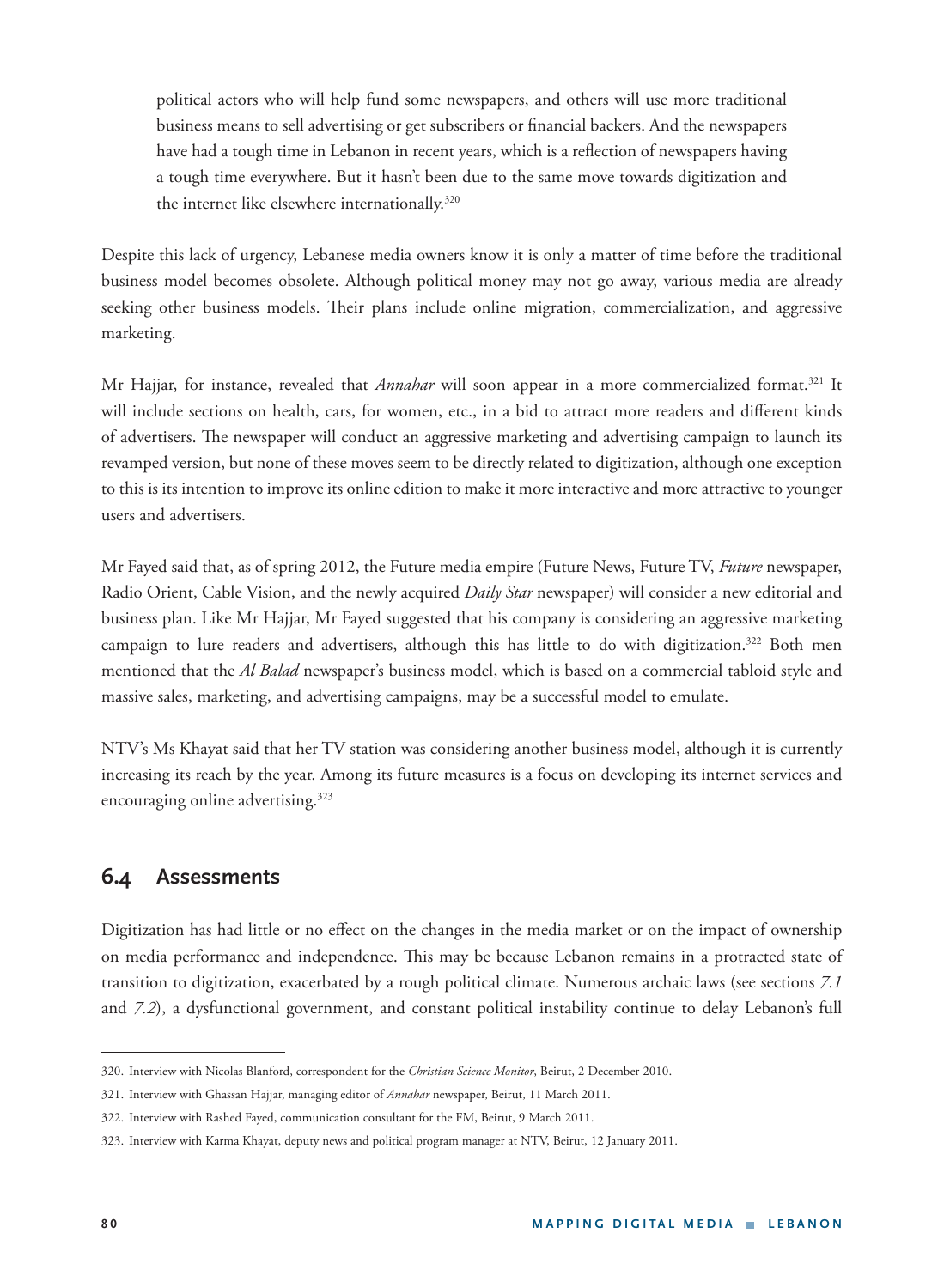embrace of digitization. In addition, the media remain highly politicized and monopolized by dominant politicians, who continue to retain a strong grip on every aspect of the media. The few market changes that have occurred are limited to the entrance of a handful of new players who were excluded from the market earlier for political reasons, and who are simply new political players emulating the other partisan media groups in their ownership and performance. These include OTV, Murr TV, and their affiliated radio stations, in addition to various websites, most of which are extensions of traditional media or mouthpieces of political parties, and in most cases both.

The sole exception is *Al Akhbar* newspaper, which presents a unique character of independence and an exceptional success story propelled at least partly by advancements in online media. Otherwise, little has changed in the Lebanese media market between 2005 and 2010; dominant politicians backed by sectarian groups continue to divide the media market pie between themselves and exploit the media for financial and political gain.

The same can be said about media ownership and its impact on the performance and independence of the media. Lebanese media that can be described as independent are rare to begin with, and ownership has historically influenced the tone and agenda of media institutions, most of which perform as mouthpieces for political groups. Although some minor changes in media ownership have occurred in the Lebanese media market between 2005 and 2010, digitization has had very little to do with these changes.

The current business model, which ensures the survival of the media in Lebanon, despite the wars and crises that plague the country and regardless of the digital revolution that currently jeopardizes many media outlets, mostly relies on partisan and foreign financial support in addition to the traditional business models mainstream media have used for decades. Although advertising figures suggest ample funding, ArabAd magazine questions the numbers, insisting that they are vastly lower than suggested. This model places Lebanon's media at the mercy of partisan and foreign interests and undermines their independence. Although, taken together, the various media represent a diverse array of opinions, the editorial decisions they make and the slant they adopt imperil freedom of expression and encourage a biased partisan approach to news. Interviews with various executives revealed that media in Lebanon today are considering new business models, based on increased commercialization, aggressive marketing, and a move to online media investment, especially with regard to regional audiences and external competition. This does not mean that the partisan and foreign flow of cash will stop any time soon, however, and it also keeps open the question of the impact of digitization on the business models of this transitional market.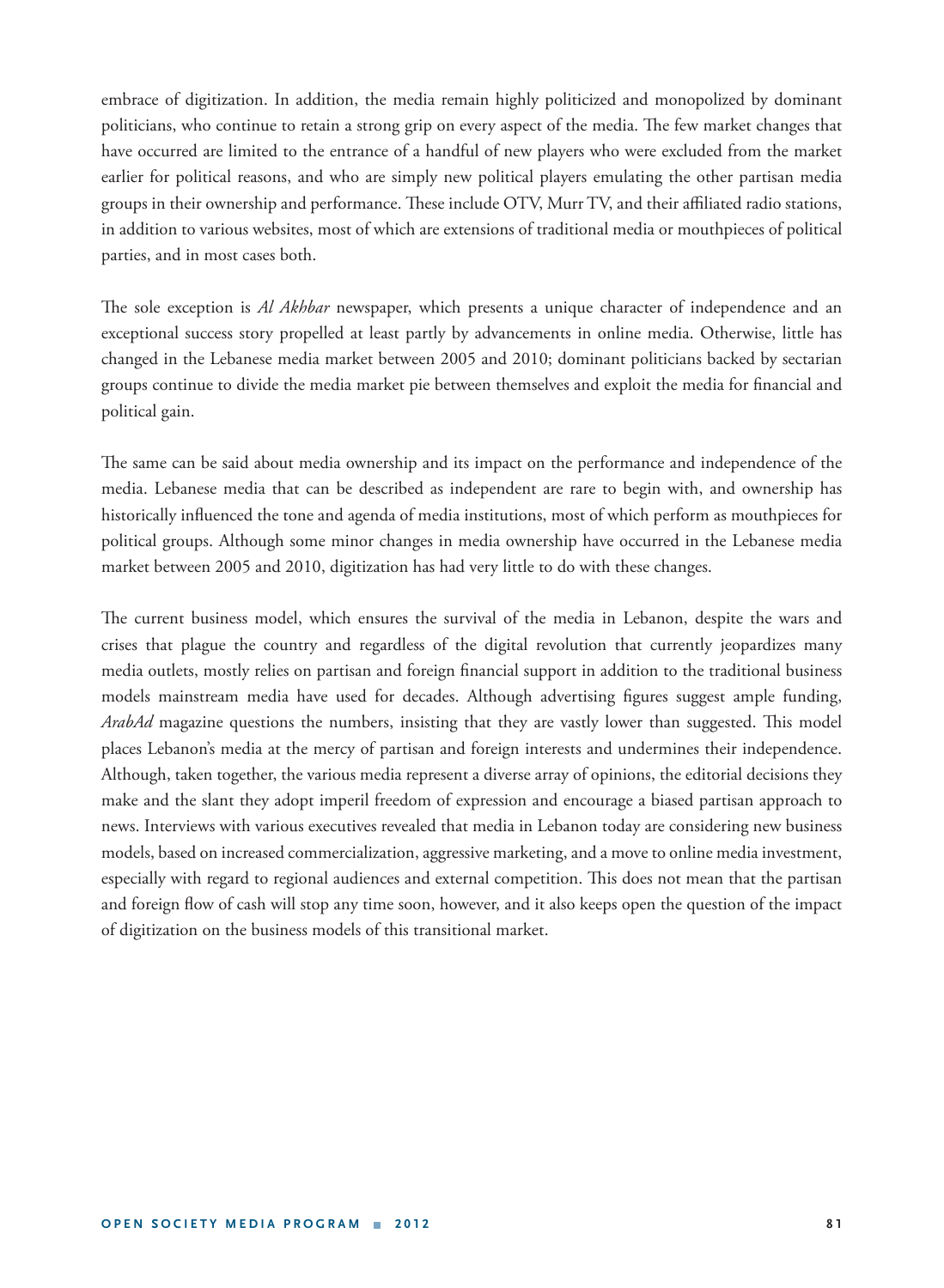# 7. Policies, Laws, and Regulators

## **7.1 Policies and Laws**

#### **7.1.1 Digital Switch-over of Terrestrial Transmission**

#### **7.1.1.1 Access and Affordability**

Little can be said about the provisions that govern access and ensure affordability to citizens, as barely any exist. Lebanese Telecommunications Law No. 431<sup>324</sup> has no provisions that address these matters effectively. The only sections of the law that remotely refer to consumers' rights are Arts 26 and 28. Art. 26 ensures the availability of telecoms services "to all nationals and residents in all regions of the country."

Ensuring the availability of services, however, is a far call from making access affordable or subsidizing digital transition. In addition, Art. 28 stipulates, "In the interest of consumer protection, the Telecommunications Regulatory Authority (TRA) may impose prices and tariffs on Service Providers if it becomes aware of monopoly pricing or of a situation that enables monopoly pricing." This provision may in theory result in affordable pricing. However, the current exorbitantly high costs of fixed and mobile phones and internet services provide ample evidence that this provision offers no protection to consumers. In fact, the costs of mobile phone and internet services that are imposed by the state-owned monopolies of this industry rank among the highest in the world.<sup>325</sup>

#### **7.1.1.2 Subsidies for Equipment**

Schemes for the payment of subsidies to those who cannot afford set-top boxes or digital TV sets are equally ineffectual. TRA's 2009 Consumer Affairs Regulations offer little in this regard and merely expand on interpreting the provisions mentioned above while detailing the processes for consumer claims and disputes procedures.326

<sup>324.</sup> Telecommunications Law No. 431, 2002, at http://www.tra.gov.lb/Legal-framework (accessed 13 March 2011).

<sup>325.</sup> M. Prothero, "Planned ban on Skype outrages Lebanon's overseas called," The National, 16 June 2010, at http://www.thenational.ae/news/ worldwide/planned-ban-on-skype-outrages-lebanons-overseas-called (accessed 13 March 2011).

<sup>326.</sup> Consumer Affairs Regulations, TRA, 19 June 2009, at http://www.tra.gov.lb/Regulation-CAR (accessed 11 March 2011).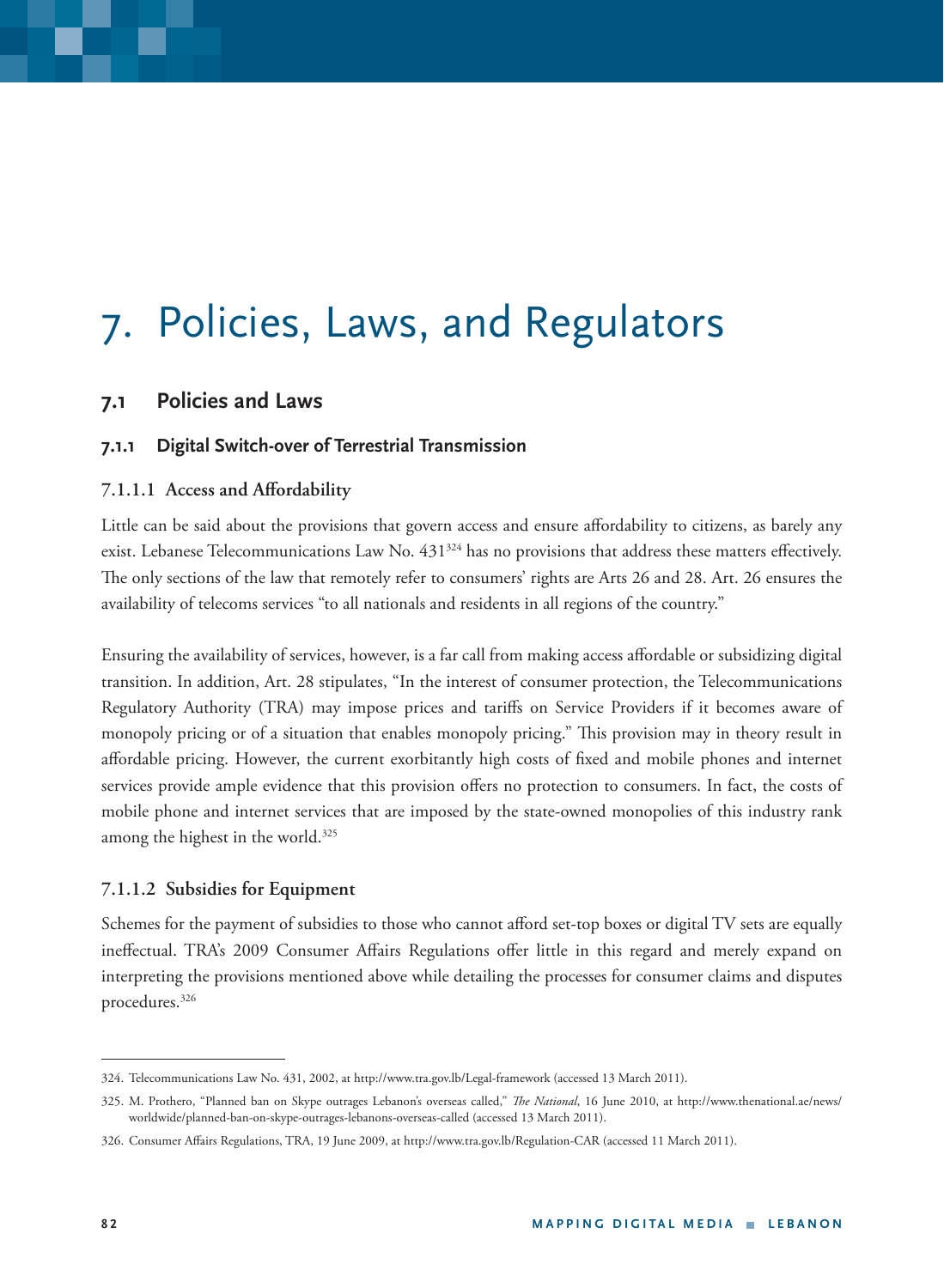TRA did, however, publish online in 2008 a consultation document that included references to consumers' rights,<sup>327</sup> but no concrete decisions, laws, or processes for these matters have been implemented. The document counts the extensive public benefits of the transition: more channels and programming, higher picture quality, additional services, etc. It squarely holds consumers responsible for acquiring digital reception equipment, and vaguely and sporadically refers to the costs and disadvantages the digital transition will cause to consumers. For example, it notes that the transition may cause irritation to consumers who do not yet have digitally equipped TV sets and offers two recommendations to remedy this matter.

First, TRA suggests an extended transition period of simultaneous digital and analog transmission. Second, it emphasizes that digital reception equipment should be available in the market, failing to specify which side ––government or industry–– would be responsible for providing such equipment. Using curious language, it notes, "In some countries a subsidy has been provided to the poorest and/or remaining market segment to accelerate the deployment of digital set-top boxes and to minimize any loss of TV service for the consumers." Obviously, this statement does not hold either the government or the industry responsible for providing this subsidy, and worse, it does not even word it in the form of a recommendation. But even if TRA's strategy were to include stronger language for consumer protection and citizen rights, the government's past performance promises little relief going forward on these issues.

#### **7.1.1.3 Legal Provisions on Public Interest**

The government's failure to protect citizens' and consumers' rights comes as no surprise, as Lebanon has not been known for its consumer protection laws, and the history of its government is replete with examples of disregard and lack of accountability towards its citizens, and in many cases even discrimination and intentional neglect towards certain social, religious, and economic strata. This sentiment was reflected in the cynical and pessimistic responses of many scholars, activists, and citizens interviewed for this report. Many cannot even conceive of an analog switch-off, as the country is nowhere close to being prepared for it. SMEX's Ms Dheere says, "It's hard to believe the authorities would switch off analog signals given the current sub-par infrastructure and exorbitant costs we pay for access to the internet and mobile services."<sup>328</sup>

Barely any glimmers of hope surface when listening to officials and experts responsible for organizing and studying the transition from analog to digital. Mohamad Ayoub, senior spectrum manager at TRA—the main body responsible for studying, implementing, and regulating the digital switch-over—claims that consumer protection rights are part of TRA's plan. He notes, however, "This issue is still undeclared because it is in its initial planning phases. There is a possibility that we could follow the US approach, where each customer would receive coupons for buying a receiver."329 Another interview with a veteran lawyer and legal expert on this matter offers no tangible indication of such protection and clearly reflects the low priority politicians and their various consultants and advisors give to this matter. The interviewed lawyer blames

<sup>327.</sup> Digital Migration Strategy for TV Broadcasting, TRA, November 2008, at http://www.tra.gov.lb/Library/Files/Uploaded%20files/Broadcasting\_Migration\_Plan.pdf (accessed 11 March 2011).

<sup>328.</sup> Interview with Jessica Dheere, co-founder, SMEXBeirut, Beirut, 11 March 2011.

<sup>329.</sup> Interview with Mohamad Ayoub, senior spectrum manager at TRA, Beirut, 7 December 2011.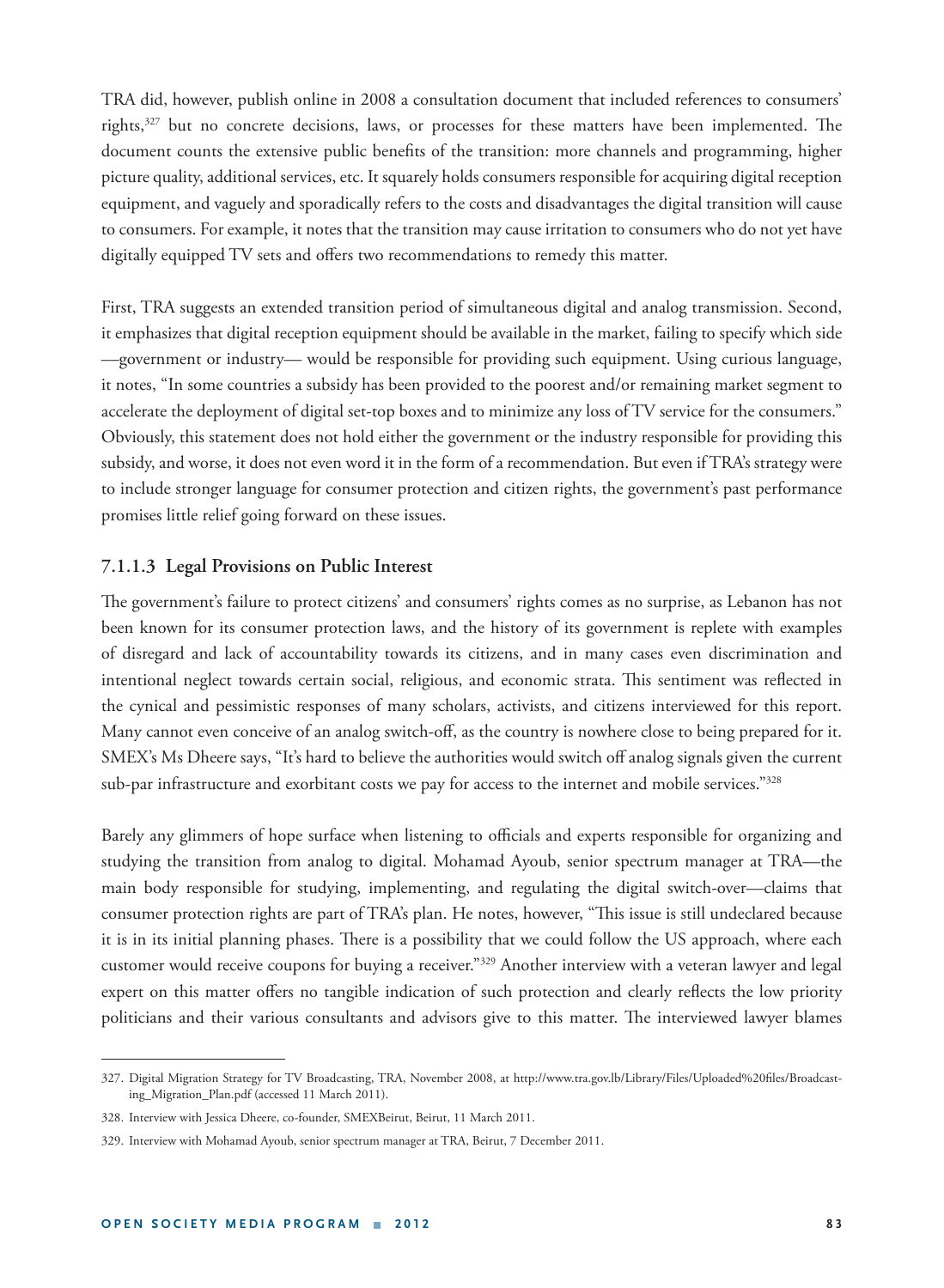political instability and the recent collapse of government for the halt in drafting and implementing laws, but could not comment on why citizen and consumer protection provisions were not included in the first place, or whether civil society had been engaged in the process of drafting these laws.<sup>330</sup>

#### **7.1.1.4 Public Consultation**

Very little has been done to engage citizens and civil society groups in the decision-making process for the digital switch-over, but this is not surprising in a country like Lebanon. In fact, several interviewed civil society groups specializing in media research, training, and development complained that they were not aware of any efforts to engage them in this decision-making process

Ms Dheere said, "This is actually the first time I've even known that such a switch-over plan is in place."<sup>331</sup> Representatives from Hibr and DivInMedia had a similar response. Nevertheless, Ms Dabbous-Sensenig, LAU professor of Media Law and Regulation and a foremost Lebanese expert, said an open call was advertised in newspapers for those interested in joining the decision-making process for the draft information technology and communication law. "I sent my resumé, but they didn't respond. I think the call was just for the sake of showing that they are involving experts, but in reality the authorities were responsible for all the planning."<sup>332</sup> This skepticism, typical of Lebanese citizens' views of their government, reflects the widespread sense of official apathy toward anything related to public interest. Apart from statements of hope and speculation, no concrete regulations, efforts, or plans are in place to help citizens, and the laws and proposed regulations mainly have in mind the interests of the operators and businesses.

### **7.1.2 The Internet**

#### **7.1.2.1 Regulation of News on the Internet**

Although to date no specific laws or regulations exist for internet communication and content and the distribution of content over mobile platforms, various existing laws have been used to regulate these new media.<sup>333</sup> According to Mr Boutros,<sup>334</sup> the same laws that regulate mobile and fixed telephony and those that regulate the mailing system apply to internet communication, by default. These laws mainly pertain to the right to privacy and have been consistently applied to the new medium by the courts.

However, the courts' applications of existing laws to internet content have been controversial, arbitrary, and inconsistent. Mr Boutros notes that at the beginning internet content was not considered a publishing tool, and therefore the courts did not apply laws that govern print publishing or audiovisual broadcasting

<sup>330.</sup> Interview with A.B., lawyer and media law expert, Beirut, 18 March 2011. By collapse of government, the lawyer was referring to the 2011 ouster of Prime Minister Saad Hariri and the appointment of a government made up of the former opposition forces.

<sup>331.</sup> Interview with A.B., lawyer and media law expert, Beirut, 18 March 2011.

<sup>332.</sup> Interview with Dima Dabbous-Sensenig, professor of Media Law and Regulation at the Lebanese American University, Beirut, 7 March 2011.

<sup>333.</sup> D. Dabbous-Sensenig, "ACRLI 2007 Country Report: Media in Lebanon," p. 82; Boutros, *Comprehensive Legal Matters*.

<sup>334.</sup> Interview with Adel Boutros, lawyer and legal scholar, Beirut, 18 March 2011.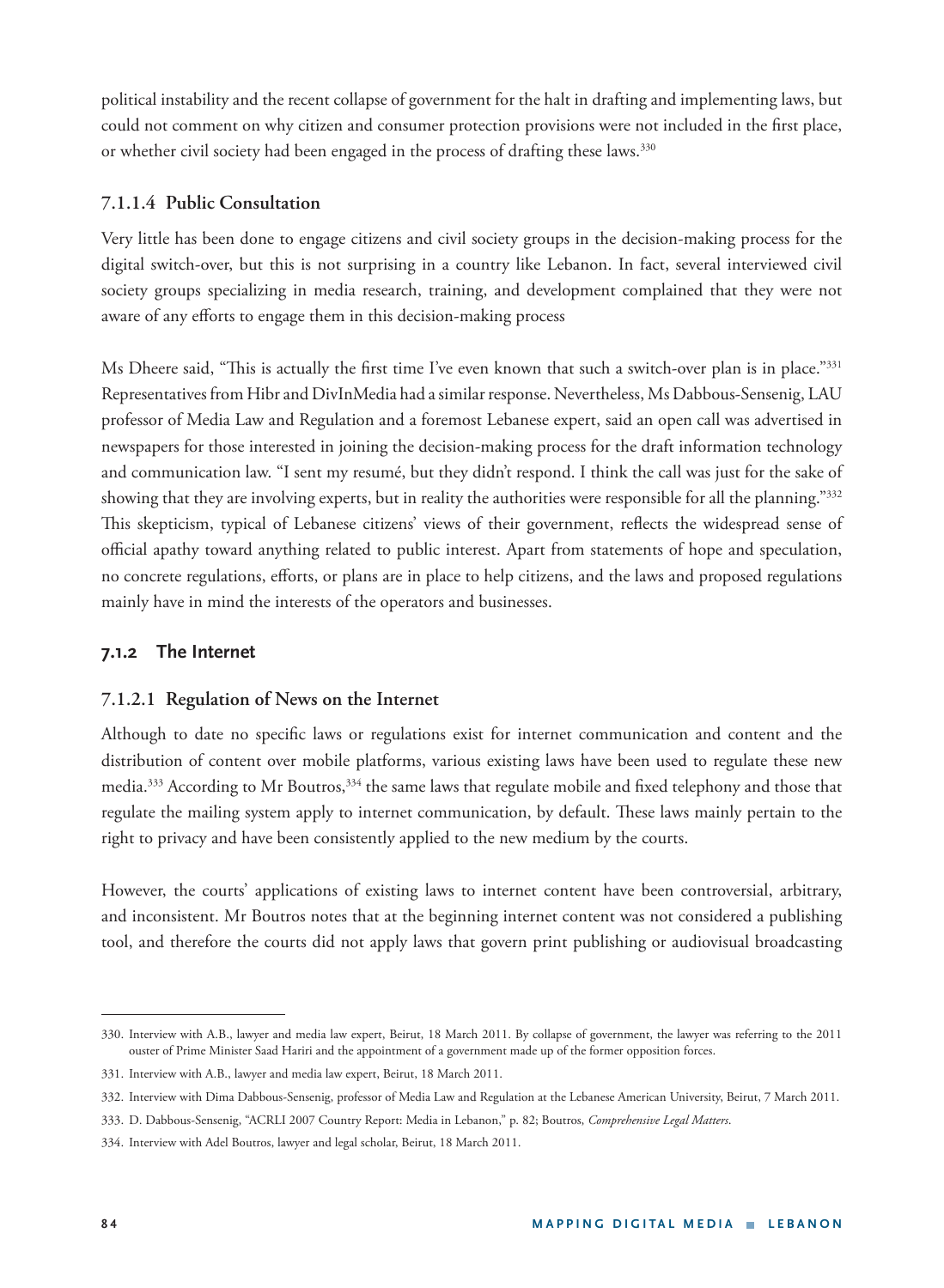to internet content.335 He explains, however, that the direction more recently has been to apply print media laws to internet content, particularly for copyright law, but the regulations and their implementation are increasingly vague with respect to codes pertaining to responsibility for what is published online (see section *7.1.2.2*). Mr Boutros says that until such time as special laws for the internet are adopted, responsibility for online content remains within the realm of general laws that govern contracts, responsibilities, and general penal codes.336 As no special law for the internet exists, the courts have used these general laws on a case-bycase basis to designate responsibility to the author/poster, the site, or the server.<sup>337</sup>

#### **7.1.2.2 Legal Liability for Internet Content**

Efforts to create a new internet law in recent years have resulted in major debates in the public sphere but little action by government. A recent Information and Communication Technology (ICT) law proposed by the government remains stuck in Parliament and has still not been ratified. The parliamentary subcommittee for ICT proposed a controversial law that was widely rejected by civil society and the industry. The law, which contains vague and restrictive provisions for online signatures and transactions and internet exchange processes, did not receive much input from the various Lebanese stakeholders before inception. "We only knew about it six days before it was published," said Nabil BuKhalid, president of the Lebanon Chapter of the Internet Society.338 Reiterating the sentiment of various interviewed experts and activists, Mr Bukhalid dismissed the proposed ICT law as a "police policy."339

The proposed law threatens to create a restrictive online environment. Art. 92, for instance, stipulates that anyone who wishes to provide online registration and e-signatures or any other related online services must have a prior license from the proposed Electronic Signatures and Services Authority.<sup>340</sup> According to Mr BuKhalid, this will result in more paperwork, more bureaucracy, more delays, and less revenue. In addition, the legislation specifies that the proposed regulatory body reports to the Audit Bureau, but no provisions subject this body to the regulations that govern public institutions. This, according to Mr BuKhalid, allows it to financially break any organization when it desires, without accountability.

Particularly troublesome is Art. 82, which allows for the warrantless search and seizure of administrative and financial files, and the confiscation of computer hard drives and accessories. This provision infuriated many in the industry and in civil society and generated an outcry that resulted in postponing a Parliament vote on the law. In fact, various Lebanese groups quickly lobbied against the proposed ICT law right after it was announced, including the Maharat Foundation, which has been at the forefront of studying and proposing new media laws and which reacted with surprise and dismay to the proposed law that ignored many of

<sup>335.</sup> Boutros, *Comprehensive Legal Matters*, p. 309.

<sup>336.</sup> Boutros, *Comprehensive Legal Matters*, p. 311.

<sup>337.</sup> Boutros, *Comprehensive Legal Matters*, p. 494.

<sup>338.</sup> Interview with Nabil BuKhalid, president of the Lebanon Chapter of the Internet Society, Beirut, 5 January 2011.

<sup>339.</sup> Interview with Nabil BuKhalid, president of the Lebanon Chapter of the Internet Society, Beirut, 5 January 2011.

<sup>340.</sup> For a copy of the proposed law, see http://www.slideshare.net/gdeek/draft-ict-law (accessed 10 March 2011).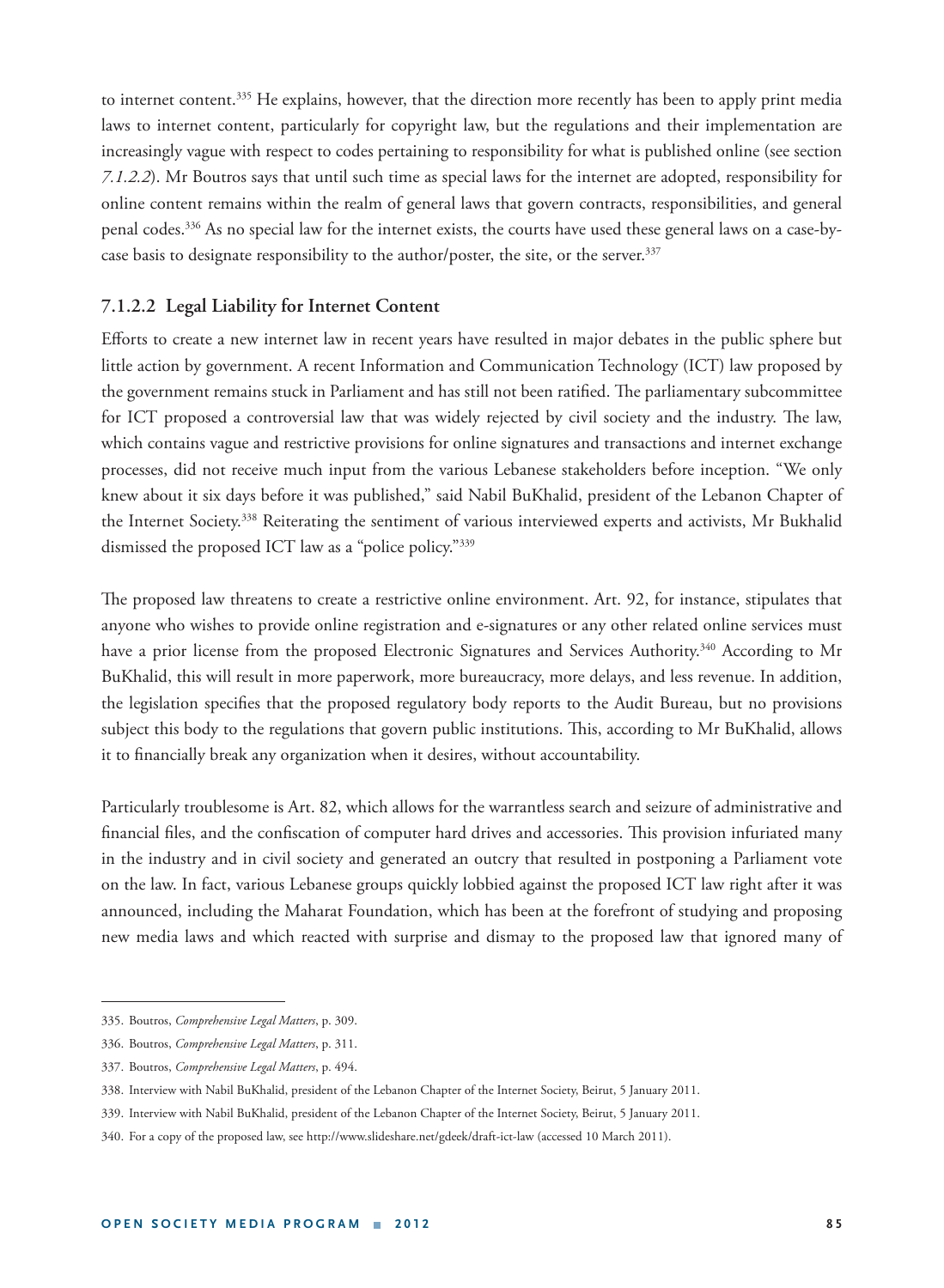the foundation's prior proposals.341 On 10 June 2010, stakeholders from various organizations met with leading government officials, including the information minister, to complain. Five days later, the Speaker of Parliament, Nabih Berri, postponed the ICT law, and today it remains in limbo.

Complaints about the proposed ICT laws extend beyond the proposed provisions, however. Darine Sabbagh, marketing manager at Integrated Digital Systems, said that "the legislation comes too late and is built by people who do not understand the internet. Legislation is necessary but think-tanks and different stakeholders need to contribute to it."<sup>342</sup> Mr BuKhalid more starkly noted, "Those working on that law are creating rules that are abnormal for businesses, for social networking, and for the industry. This would kill the industry in an era where a democratic society is key for development." He protested that the law is too broad and vague. "The ICT law was supposed to deal with e-transactions, but it turned out to cover excessively more than that."<sup>343</sup> SMEX's Ms Dheere described the proposed law as flawed. She welcomed the June 2010 decision to postpone the vote, but complained that "no effort was made to include the public or civil society in redrafting this law." Ms Dheere worries that the "law is set to go before Parliament again with few changes."344 Roula Mikhael from the Maharat Foundation reflected this same sentiment, complaining about the arbitrary decisions taken in developing these laws without consideration for their impact on various stakeholders.<sup>345</sup>

The lack of clear laws pertaining to new media, especially internet content, has created a confusing legal environment. Today, different—sometimes contradictory—laws govern such issues in Lebanon and can be found in the penal code, the elections law, the law of publications, the military code of justice, and the Audiovisual Law, creating, according to M. Kraidy, "a logistical nightmare of overlapping jurisdictions."346

According to Tony Mikhael, the Maharat Foundation's legal expert, two general directions dominate legal cases when it comes to content published online: subjecting the published content to the publications (print media) law or to the various other criminal and penal codes. Since October 2011, the former direction has become more common, thanks to a decision by an appeals court (see below) that explicitly considered the internet a publishing instrument (medium).

Five legal cases illustrate the confusing legal environment and this direction. In 2000, Lebanese vice police raided the offices of Destination, a local ISP, in an attempt to force it to reveal names of the owners of Gaylebanon.com, a website promoting homosexual rights in Lebanon (see section 7.3.3).<sup>347</sup> In connection with this case, two citizens were prosecuted in a military court for tarnishing the reputation of the vice police:

<sup>341.</sup> Interview with Roula Mikhael, director of Maharat Foundation, Beirut, 23 November 2011.

<sup>342.</sup> Interview with Darine Sabbagh, marketing manager at Integrated Digital Systems, Beirut, 5 March 2011.

<sup>343.</sup> Interview with Nabil BuKhalid, president of the Lebanon Chapter of the Internet Society, Beirut, 5 January 2011.

<sup>344.</sup> Interview with Jessica Dheere, co-founder of SMEXBeirut, Beirut, 11 March 2011.

<sup>345.</sup> Interview with Roula Mikhael, director of Maharat Foundation, Beirut, 23 November 2011.

<sup>346.</sup> M. Kraidy, "Reform in Lebanon: New Media, New Politics?," 2011, at http://carnegieendowment.org/arb/?fa=downloadArticlePDF&artic le=42368 (accessed 15 March 2011).

<sup>347.</sup> D. Dabbous-Sensenig, "ACRLI 2007 Country Report: Media in Lebanon."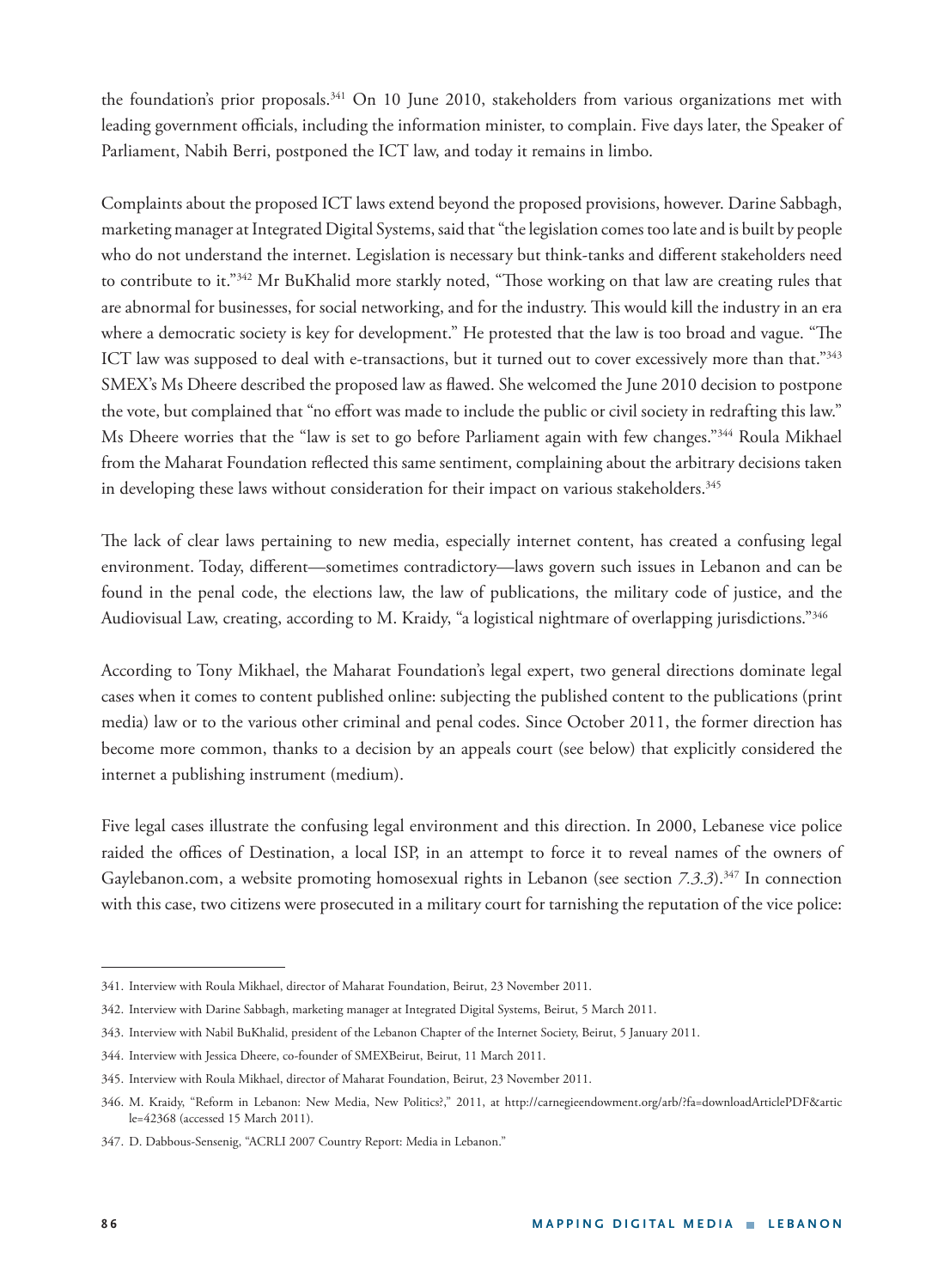Ziad Mughraby, Destination's general manager, and Kamal Batal, executive director of the Multi-Initiative on Rights: Search, Assist, Defend (MIRSAD), a Lebanese human rights organization that publicized the case through an email.348 Both men were "convicted of violating Article 157 of the Military Penal Code, which bans defamation of the army or the flag," and each was fined US\$ 219.<sup>349</sup>

In 2007, a criminal court judge in Beirut convicted a Lebanese citizen of defaming the president after he sent a mass email accusing the president of benefiting from deals that transferred public lands to private owners. The offender was sentenced to a short term in prison, but more importantly, the judge considered the mass email as satisfying the definition of a "public statement," a required condition for a statement to be considered defamation by law.350

In 2010, the Lebanese public prosecutor accused three citizens of defaming the president after posting negative comments on their blogs and on Facebook (see section *7.3.3*). After their arrest, Naim Hanna, Antoine Ramya, and Chibl Kasab were released on bail by a Beirut criminal court that referred them to another criminal court. The case remains pending, but the important point is that their case was not referred to the publications court.

Next, in what was touted as a landmark court case in October 2011, an appeals court established that the internet is to be considered a publication instrument (i.e. print medium), that websites are considered publications that are therefore subject to the publications law, and that all disputes pertaining to content published online fall under the jurisdiction of the publications court.<sup>351</sup> This decision pertains to a lawsuit filed by retired Major General Jamil Al Sayyed against a press officer of the FM.<sup>352</sup> The lawsuit accused Ayman Jezzini of responsibility for a series of defamatory articles published on Almustaqbal.org, a website owned by the FM. The appeals court applied the publications law to this case, acquitting Jezzini and noting that he was not in charge of the website at the time of publication.

The same month, another almost identical lawsuit was referred to the publications court. In this case, a senior FM officer accused an FPM leader of allowing the publication of defamatory articles on FPM's website. Although the latter two lawsuits have obvious underlying political forces at play,<sup>353</sup> they are both considered by the legal community as precedents that will set the trend for future new media lawsuits, particularly those pertaining to content and defamation, at least until a comprehensive media law is in place.

<sup>348.</sup> Human Rights Watch, "Lebanon: Internet, Gay Rights Targeted," at http://www.hrw.org/en/news/2000/09/22/lebanon-internet-gay-rightstargeted (accessed 10 December 2011).

<sup>349.</sup> Warren Singh-Barlett, "GayLebanon.com Case Causes Stir," at http://www.onlinepolicy.org/turing/000925.dailystar.gaylebanondotcom.shtml (accessed 10 December 2011).

<sup>350.</sup> Interview with Tony Mikhael, legal expert for the Maharat Foundation, Beirut, 18 January 2012.

<sup>351.</sup> Youkal.net, "The Publications' Court Decrees that Web Sites are Considered Media Instruments", at http://www.youkal.com/index. php?option=com\_content&view=article&id=37289:2011-11-01-13-31-08&catid=46:2009-11-26-22-00-14&Itemid=118 (accessed 10 December 2011).

<sup>352.</sup> Former head of General Directorate of General Security who was ousted in the aftermath of Prime Minister Rafic Hariri's assassination.

<sup>353.</sup> Both were between two major opposing political groups, but each was initiated by a different side.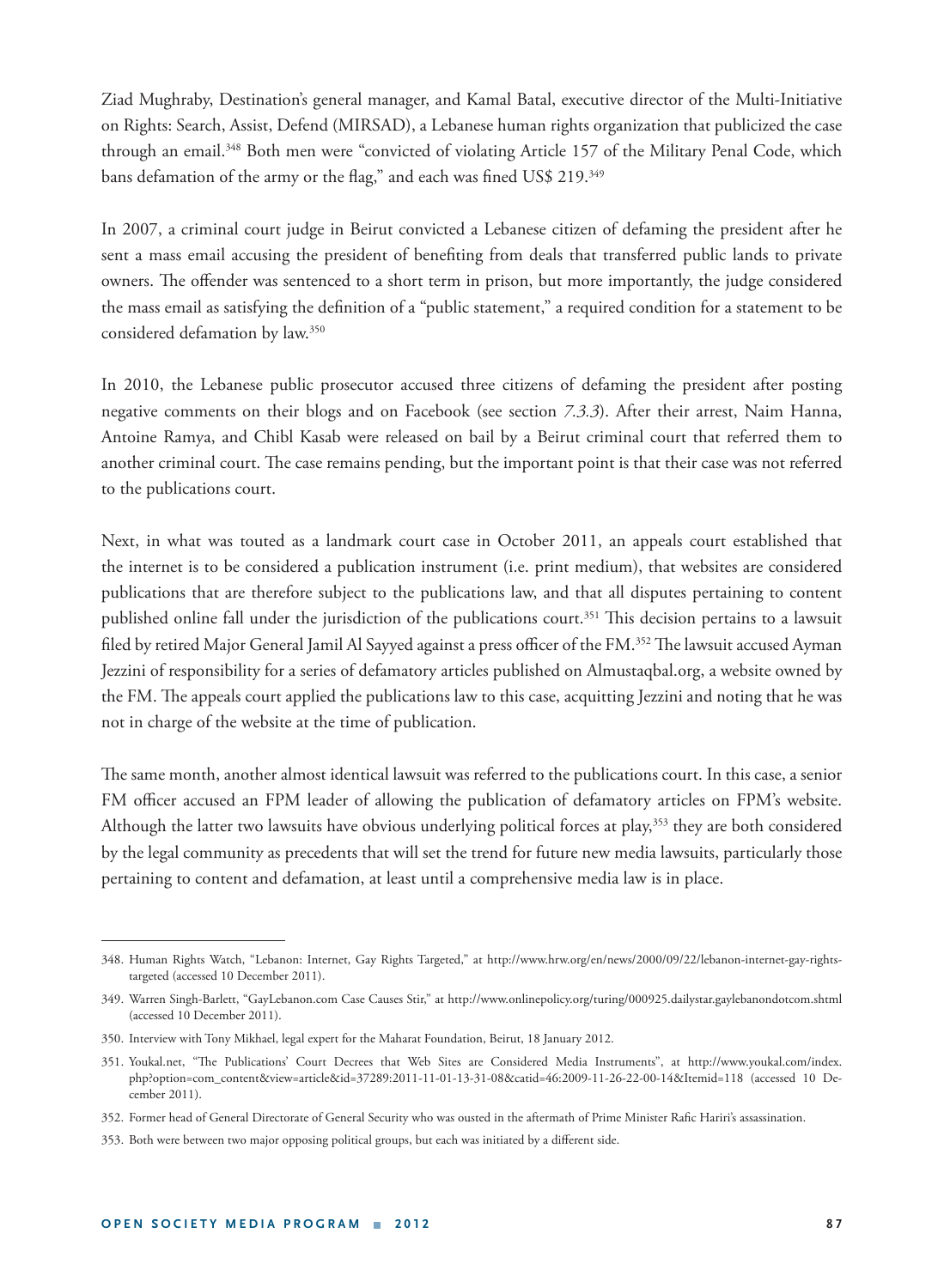However, Mr Mikhael notes that this move adds to the confusion, as the publications law is not equipped to deal with the internet. For example, the publications law differentiates between periodicals and nonperiodicals, with important implications pertaining to responsibility of the author, owner, supervisor, and disseminator. In this regard, how will the courts categorize online content? And how will they treat audiovisual content? Many other questions highlight the legal mess of dealing with online content.

## **7.2 Regulators**

#### **7.2.1 Changes in Content Regulation**

Little has changed since 2005 in the regulatory framework and the transition from analog to digital. Just as Lebanon remains in an extended state of transition into the digital era, so—correspondingly—the laws and regulations pertaining to digital transmission and the internet remain in a state of suspension. Several proposed laws, some highly controversial, with provisions for the establishment of relevant regulating bodies, have yet to be passed or even discussed in Parliament (see section *7.1*).

#### **7.2.2 Regulatory Independence**

In theory, the law has provided for mechanisms to ensure the independence of those regulating the media from government and political parties, but as discussed earlier, the three supposedly independent bodies that regulate the media are in practice tools in the hands of the government, used to limit access to opposition forces and bolster the media fortunes and power of the dominant political groups. The 1994 Audiovisual Law established three semi-independent advisory bodies that report to the Cabinet of Ministries:

- NCAVM, responsible for evaluating broadcast licensing applications and monitoring licensed stations;
- TRA, responsible for technical spectrum matters, including digital transition and the maximum allowable number of stations;
- the Committee for Establishing Model Bylaws and Practices, in charge of regulating content, production, and programming.

While in theory these institutions are independent of the government, in effect the same dominant political powers influence and control them (see section 5.1).

According to Dabbous-Sensenig, unlike in 1994 when the government proactively and aggressively regulated broadcast media, today it seems to have little interest in regulation. She laments that media policymaking in Lebanon has been almost dead for the past 15 years. "In 1994, the political powers had great interest in regulating the industry because each political party needed to initiate its own TV station to broadcast its ideologies while blocking others from doing so, but today the political parties are not paying much attention to regulate the internet as they do not perceive the regulations will offer similar benefits." In addition, she notes that the lack of experts in this field further exacerbates the problem and results in proposed legislation that lacks understanding of the digital realm. "The authorities in Lebanon are not capable of regulating the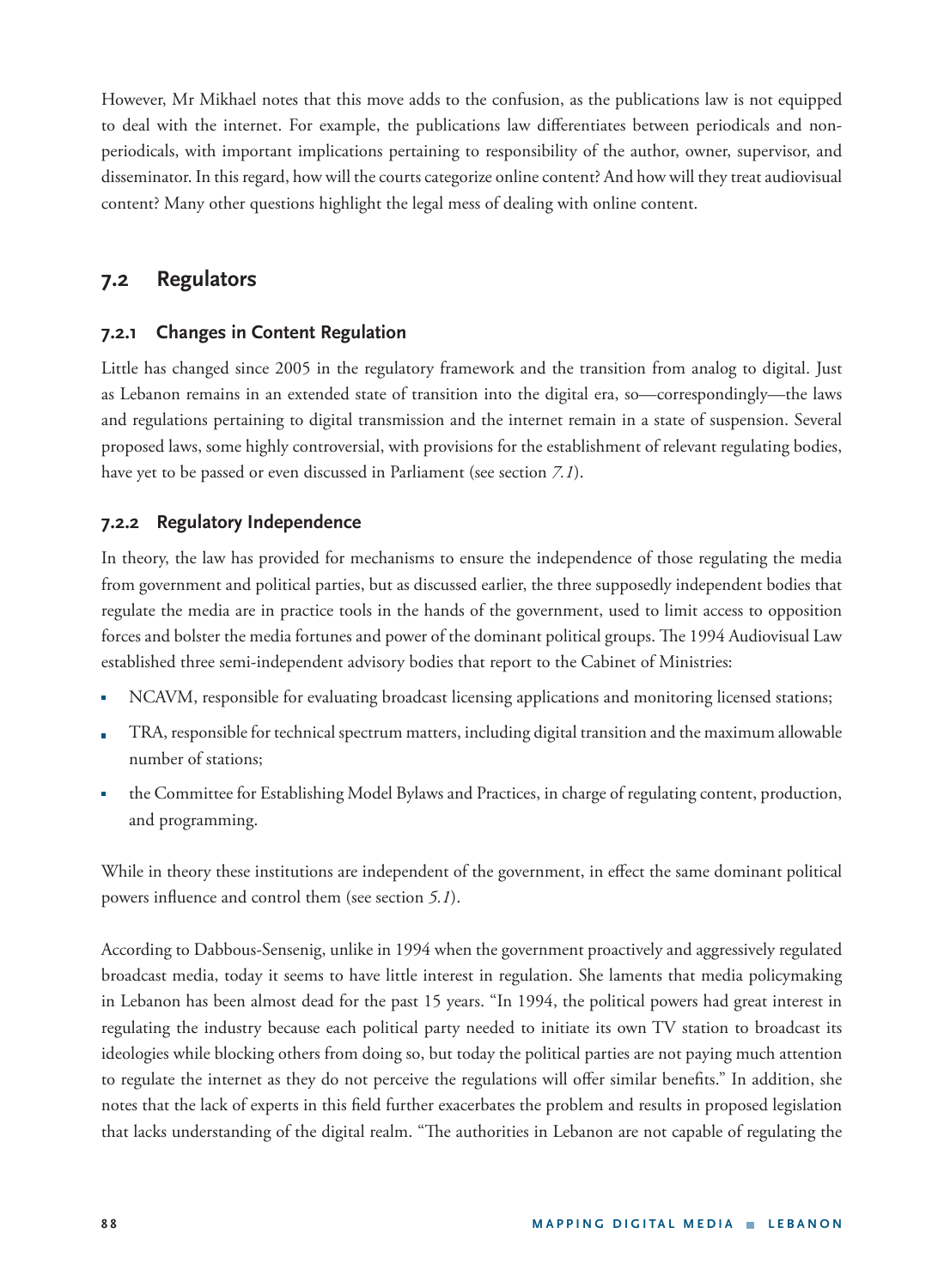internet." The current system relies on implementing outdated laws to regulate a new medium, according to her.

#### **7.2.3 Digital Licensing**

Sections 5.1.2 and 5.1.3 offer a comprehensive account of the highly politicized, unfair, and non-transparent broadcast media licensing and spectrum allocation system. The same system and logic that govern broadcast media and allocate TV and radio licenses to the dominant political powers are at play when it comes to licensing internet service providers (ISPs) and the operation of mobile phone services. Y. Gonzalez-Kikhano indicates that a handful of dominant politicians have formed alliances with international companies to take over the market's mobile telephony operators, ISPs, and audiovisual institutions, for example, "[former] Prime Minister Hariri's ISP Cyberia, Future TV, and 'financial empire' Oger-Liban; Audi Bank's alliance with the local ISPs Data Management and Inconet (now merged as IDM …); and Nizar Dalloul's (a relative and a business partner of Hariri) shares in LibanCell (one of the two mobile operators in Lebanon) and the ISP Terranet." 354, 355

Although there is still no law regulating the licensing of ISPs, today "a handful of ISPs are allowed to operate by obtaining a 'license' by decree from the Council of Ministers."356 However, the government retains a monopoly on the sale of international bandwidth and access to uplinks, a matter that has kept the cost of internet services in Lebanon extremely high—despite a 70 percent reduction in the cost of international bandwidth in 2006—and simultaneously extremely slow and lagging behind all its neighbors in internet penetration rate.

Although the government has occasionally made some effort to improve this situation—for example, the Ministry of Information launched a series of consultations in 2010 with media owners, journalists, advocacy groups, and politicians to identify broad parameters for a new comprehensive legal framework—gigantic efforts are still required before the country can fully embrace the digital era with a sufficiently sophisticated set of laws and regulations that can satisfy the needs of its citizens and businesses.

In addition, the government needs to build some trust with the various stakeholders in the country, particularly regarding the internet, as an increasing number of citizens and civil society groups grow impatient with the poor state of the internet infrastructure and services. Three of these groups are currently working to build public support to pressure the government into dealing with this urgent matter. Flip the Switch, Fast Lebanon, and Ontornet (a name that plays on the words *ontor*—Arabic for wait—and *net*) have been working hard on awareness and pressure campaigns. The groups claim that the government has been artificially keeping the cost of internet services high and its speed low, despite available technology and equipment. For instance, the

<sup>354.</sup> Y. Gonzalez-Kikhano, "Th e Internet and Globalization of Lebanese Media" (Arabic ةكبش تنرتنالا ةملوعو لئاسو مالعالا لاصتالاو ةينانبللا(, in *Al-Fadaa al-Arabi*, ed. Franck Mermier, trans. Frederick Maatuk, Kadmus Publishers, Damascus, 2003, cited in Dabbous, "ACRLI 2007 Country Report: Media in Lebanon."

<sup>355.</sup> D. Dabbous-Sensenig, "ACRLI 2007 Country Report: Media in Lebanon," p. 34.

<sup>356.</sup> D. Dabbous-Sensenig, "ACRLI 2007 Country Report: Media in Lebanon," p. 20.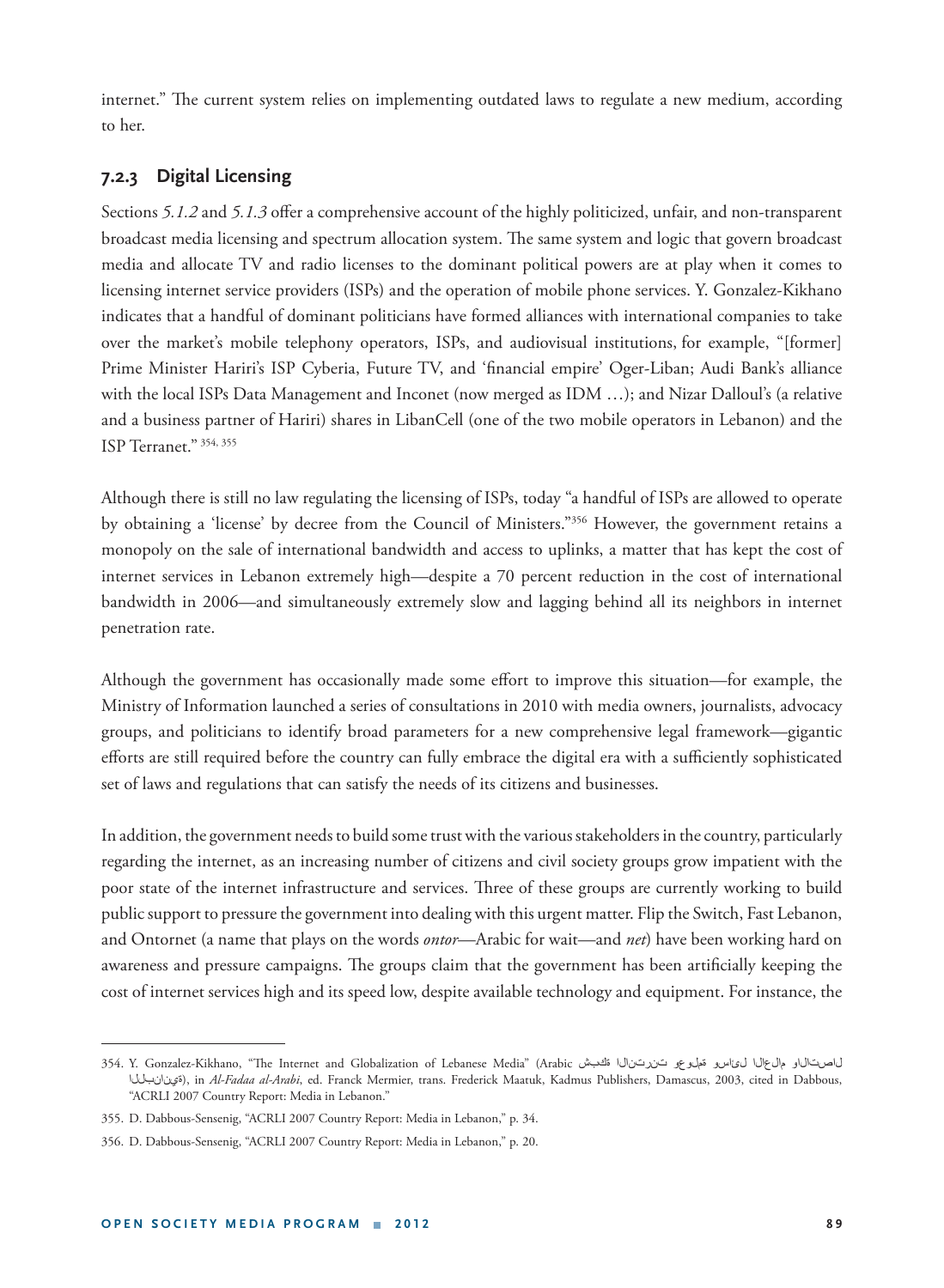groups claim that the equipment for 3G mobile technology has been available in Lebanon for some time, and that an international fiber optics connection which reached the city of Tripoli several years ago has still not been connected to the rest of the country. The three groups, which are united in their concerns but differ in their strategies and tactics, have called for several mass public protests in the past two years.<sup>357</sup>

### **7.2.4 Role of Self-regulatory Mechanisms**

Aside from the pre-digital period's Syndicate of Press Editors and the Syndicate of Publishers' Union,358 no self-regulating bodies specific to digital media exist in Lebanon. The two bodies have had little to do with digital media, and their influence remains limited in this regard, partly because they are already entangled in their own problems.

# **7.3 Government Interference**

#### **7.3.1 The Market**

The stories of NTV, Murr TV, and later OTV (see sections 5.1.2 and 5.1.3) offer ample evidence of state interference to control market entry and maintain a quasi-monopoly over the broadcasting industry. In all these cases, dominant politicians and their supporting officials in the government unfairly declined or revoked licenses of political opponents in the pre-digital period.

#### **7.3.2 The Regulator**

As the country remains in transition to digitization, little has changed in terms of interference by state authorities. Few relevant examples exist to date, mainly due to the lack of licensing regulations for digital media, but also due to the political climate in Lebanon, where various competing groups seek protection from the dominant political powers. In addition, little change can be expected when digitization comes in, as the same dominant politicians who continue to control the traditional media are poised and ready to take over the new media.

#### **7.3.3 Other Forms of Interference**

Lebanon's history is rife with violence, intimidation, and extra-legal pressures on journalists and media organizations, especially during the civil war years (1975–1990). Moreover, despite boasting the highest level of press freedom in the region, even post-civil war Lebanon has witnessed substantial incidents of violence and intimidation against the media.

<sup>357.</sup> Interview with S.A., Flip the Switch activist, Beirut, 25 March 2011. Please note that after the research for this report was substantially complete, several developments took place, mainly in October 2011, including the government's decision to reduce the cost of broadband internet and increase its speed, in addition to finally introducing G3 mobile internet services.

<sup>358.</sup> Lebanon has two press syndicates, the Syndicate of Press Editors and the Syndicate of Publishers' Union.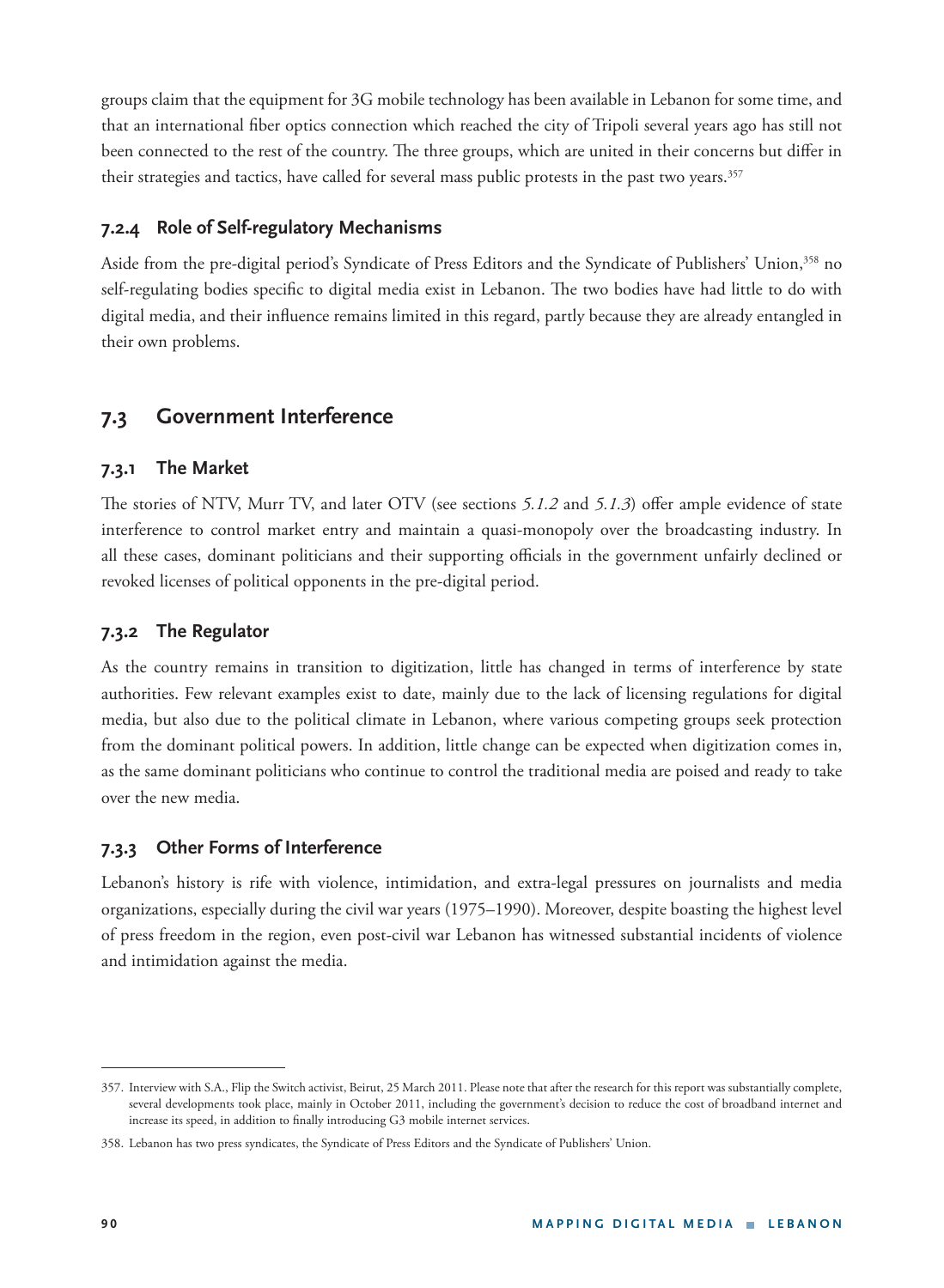The targeted killings of journalists and news managers after the civil war diminished but did not completely cease. According to the Committee to Protect Journalists (CPJ), eight journalists have been killed in Lebanon since 1992.<sup>359</sup> Many other journalists have been wounded or intimidated, and their stations, offices, and equipment often destroyed or damaged.<sup>360, 361</sup>

Between 2005 and 2008, media institutions have often been targeted by local fighting groups. In addition, Lebanese journalists regularly reported incidents of beatings and intimidations.<sup>362,363,364,365</sup> None of these incidents has much to do with digitization. However, incidents may become more frequent in the digital era. For example, after translating and publishing several reports from WikiLeaks in 2010, *Al Akhbar* newspaper's website was hacked and rendered inaccessible for several days. The web was also blocked in Tunisia after it published translated WikiLeaks reports depicting the Tunisian president in a bad light.<sup>366</sup>

While one would expect similar cyber attacks on the mainstream news media to increase in the future, not all incidents engage the use of digital media by professional journalists and many events go beyond the hacking of digital content. For example, the digital revolution in Lebanon has led to an increased number of arrests of social media activists, accompanied by the elimination of content from online forums.

<sup>359.</sup> Committee to Protect Journalists, Lebanon, 2010, at http://cpj.org/mideast/lebanon/ (accessed 22 March 2011).

<sup>360.</sup> Recent killings include the 2005 assassinations of *Annahar*'s Samir Kassir and Gebran Tueni. During the 2006 war, an Israeli air bombardment killed Layal Najib from *Al-Jaras* magazine and AFP, and Suleiman al-Chidiac, from LBC, and wounded dozens of other journalists. Indiscriminate Israeli bombings in 2010 also killed Assaf Abu Rahal, of *Al-Akhbar*. Also, LBC's May Chidiac survived an assassination attempt in 2005. In 2006, three journalists from NTV narrowly survived an Israeli airstrike in south Lebanon. Cameramen Abed Khayat and Ziad Sawan and reporter Bassel al-Aridi were covering the 2006 Israeli war on Lebanon when their car was destroyed and they were seriously injured. See Committee to Protect Journalists, "Israeli forces strike Al-Manar TV facilities," 2006, at http://cpj.org/2006/07/israeli-forces-strike-almanar-tvfacilities.php (accessed 22 March 2011).

<sup>361.</sup> At the outset of the 2006 war, Israeli attacks destroyed Hezbollah's various broadcasting institutions, including multiple Al-Manar transmitters throughout Lebanon, but they also targeted other transmitters, including Hezbollah's critic LBC, TL, and Future TV, as well as several cellphone towers. See Committee to Protect Journalists, "Attacks on the press in 2006: Lebanon, 2006," at http://cpj.org/2007/02/attacks-on-the-press-2006-lebanon.php (accessed 22 March 2011).

<sup>362.</sup> In the aftermath of the 2005 spate of assassinations, journalists from news outlets associated with one political group became targets of the opposing group. For example, in 2006, during a protest against a Danish newspaper's cartoons of the Prophet Muhammad, a disoriented crowd attacked and roughed up several reporters in Beirut. See Committee to Protect Journalists, "Attacks on the press 2006," 2006, at http://cpj. org/2007/02/attacks-on-the-press-2006-lebanon.php (accessed 22 March 2011).

<sup>363.</sup> In the aftermath of a 2007 bomb blast in Aley, a stronghold of Walid Jumblatt's Progressive Socialist Party (PSP), news crews from three stations came under attack from an angry mob while the journalists were interviewing eye-witnesses. See Committee to Protect Journalists, "Lebanon: Army imposes restrictions on coverage of northern clashes," 2007, at http://cpj.org/2007/05/lebanon-army-imposes-restrictions-on-coverageof-n.php (accessed 22 March 2011).

<sup>364.</sup> Most recently, in 2011, a mob of supporters of ousted Prime Minister Saad Hariri attacked an Al Jazeera crew and set its van on fire. The Al Jazeera team was covering a pro-Hariri demonstration in Tripoli from the rooftop of a nearby building. While they were not physically harmed, the news team members were trapped for several hours until the Lebanese army evacuated them from the building. See Committee to Protect Journalists, "Al-Jazeera attacked in Lebanon and West Bank," 2011, at http://cpj.org/2011/01/al-jazeera-attacked-in-lebanon-and-west-bank. php (accessed 22 March 2011).

<sup>365.</sup> Attacks on journalists in the field were not limited to civilian crowds, and the Lebanese army and the country's security apparatus did not always act as rescuers. In 2007, journalists from *Al-Akhbar*, *Al-Balad*, AFP, and Al-Alam TV covering the exodus of Palestinian refugees from Nahr el-Bared refugee camp reported being beaten by the Lebanese army. See Committee to Project Journalists, "Army imposes restrictions on coverage of northern clashes," 2007, at http://cpj.org/2007/05/lebanon-army-imposes-restrictions-on-coverage-of-n.php (accessed 22 March 2011).

<sup>366.</sup> Committee to Protect Journalists, "After running leaked cables, websites face harassment," 2010, at http://cpj.org/2010/12/after-runningleaked-cables-websites-face-harassme.php (accessed 22 March 2011).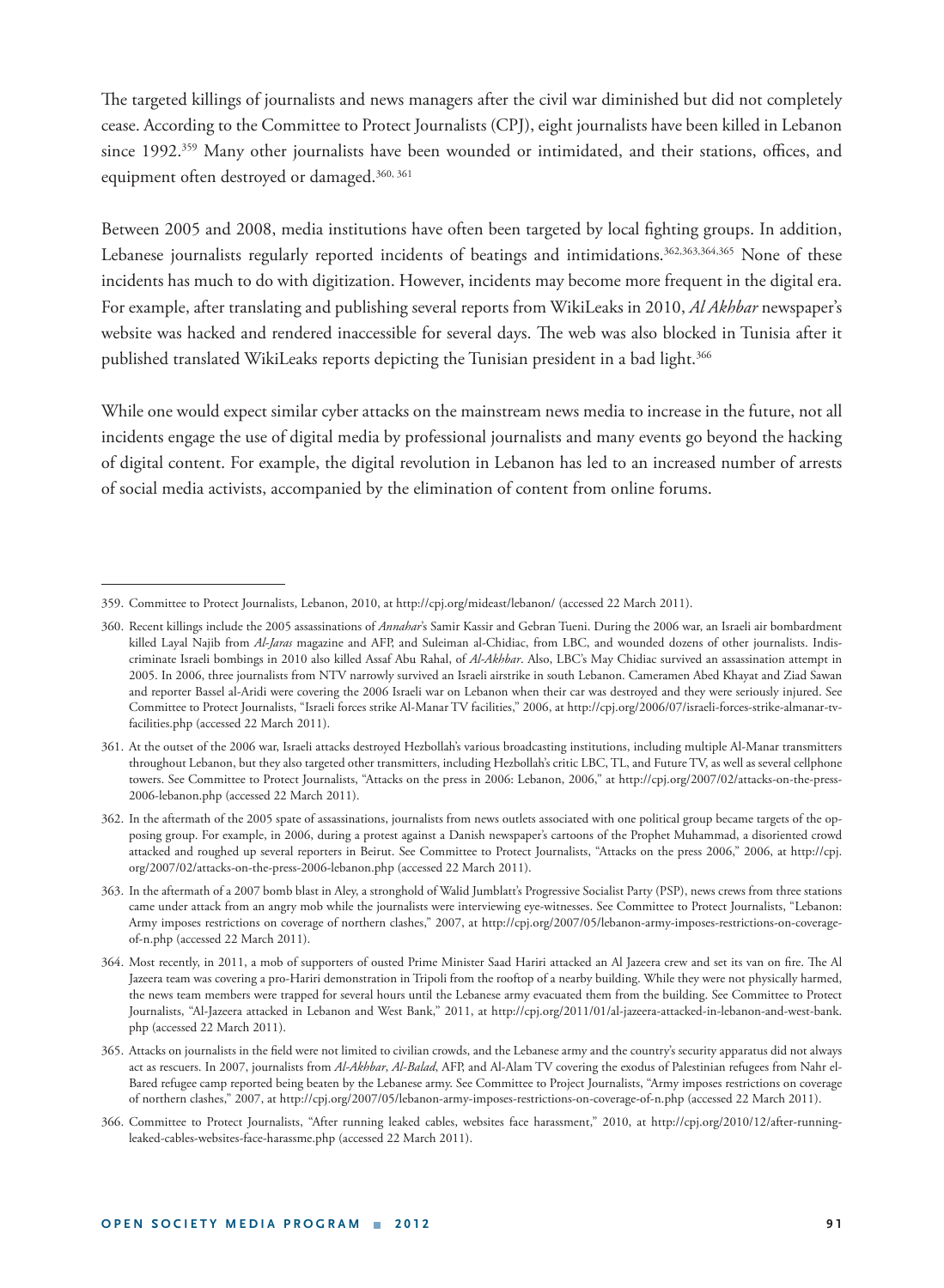In 2010, the judiciary accused three citizens of defaming President Michel Suleiman, after posting negative comments on their blogs and on a Facebook group the president's supporters had created. Naim Hanna, Antoine Ramya, and Chibl Kasab were arrested, interrogated, and later released (see section *7.1.2.2*). According to social media activist Assaad Thebian, the three men's comments were quickly removed and users were prevented from commenting, and later the Facebook group was eliminated. Their arrests triggered a storm of tweets and blogs that protested the government's violation of the social activists' freedom of expression rights.<sup>367</sup>

Many activists and regular citizens have reported being interrogated and intimidated by the Lebanese security forces for what they had posted on Facebook or in their blogs, and in many cases they noted the suspicious disappearance of comments and entries and the closure of online forums of social networking groups. Imad Bazzi, an activist who recently turned to blogging after being jailed several times for critical newspaper articles, discovered quickly that the arrests resumed after digitization. Mr Bazzi noted that he and six of his blogger friends had been arrested, interrogated, and intimidated many times since 2005.<sup>368</sup>

More disturbingly, some incidents revealed extra-legal tactics intended to identify the people behind anonymous online postings and web content. A well-known incident in 2000 related to a website promoting gay and lesbian rights in Lebanon indicates how aggressive the Lebanese security forces can be in dealing with online speech. The security officers raided the offices of Destination, a local ISP, and tried naively to force the staff to reveal the identity and location of the owners of the website Gaylebanon.com (see section *7.1.2.2*).369 While this incident reveals the security apparatus's lack of understanding of internet technology (the website was hosted on a US server and ISPs have no ability to obtain the information requested), it nevertheless highlights the government's attitude to freedom of expression in the digital sphere and the lack of legal guarantees and protections for speech online. While this event received some media coverage, numerous other low-profile incidents go mostly unreported by the mainstream media, and are often kept secret by the intimidated and threatened individuals, as many interviewed social media activists and citizens indicated.

#### **7.4 Assessments**

The framework of the policies, laws, and regulations pertaining to digitization have failed overall to respond effectively to the new challenges, mainly because the old laws and regulations that govern traditional media have been applied to the digital media, and special laws and regulations for the internet, mobile telephony, and other digital media have still to be established. Likewise, the old mode of operation that has put the traditional media firmly in the grip of dominant politico-sectarian groups is at play with the digital media. The same dominant politicians who controlled traditional media in the analog era are emerging today as the main patrons of the digital media era.

<sup>367.</sup> For more details, see http://bit.ly/hqBpeW and http://bit.ly/cNWI3b and http://bit.ly/eE0R0M (accessed 22 March 2011).

<sup>368.</sup> Imad Bazzi, AKA Trella, "Blogging has proven to be the most influential form of activism in Lebanon," Aswat, 2010, at https://www.aswat.com/ en/node/4172 (accessed 23 March 2011).

<sup>369.</sup> D. Dabbous, "ACRLI 2007 Country Report: Media in Lebanon."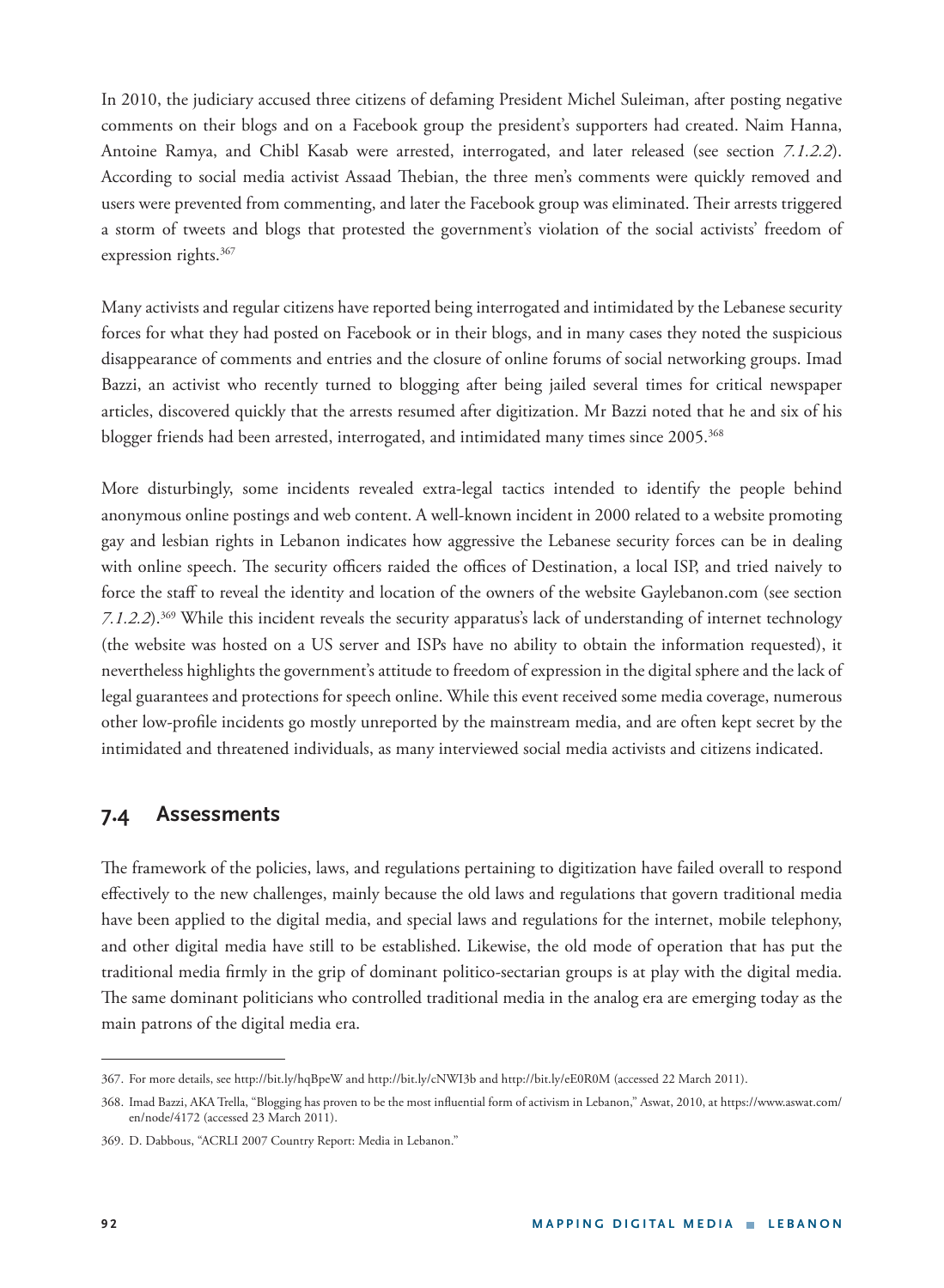In addition, the government has done very little to protect the interests of consumers and citizens, either following the shift to digital or during the transition period from which the country is yet to emerge. Also, the government made barely any effort to engage citizens and civil society groups in the decision-making process for digital switch-over. Overall, no concrete regulations, efforts, or plans have been put in place to help citizens, and the laws and proposed regulations mainly serve the interests of the operators and businesses without any concerns to limit the powers of the dominant politicians and sectarian groups that today control the traditional as well as the new media.

The nature and degree of interference by state authorities have substantially increased between 2005 and 2010, but only a few of these interferences can be attributed to digitization, as the main culprits are the political upheavals and wars that have plagued the country since 2005. However, more incidents related to digitization have started to become public and are likely to increase. Increasingly, the government has been cracking down on social media activists and bloggers, trying to eliminate critical online media content, closing down social media forums, and tracking down the people behind them. Stories of low-profile police arrests, interrogations, and intimidations abound in the social media arena and blogosphere.

The amount and extent of public consultations with respect to new media technologies remain meager in Lebanon, and most stakeholders—with the exception of the dominant political powers, their advisors, and affiliated businesses—are ignored. The few examples of government attempts to engage civil society have been dismissed by prominent experts as superficial publicity ploys and meaningless actions that lack any concrete results. In the end, the dominant political powers shape the laws and regulations to fit their own commercial and political interests.

Nevertheless, an increasing number of NGOs and CSOs have been working hard to highlight these problems, spreading awareness about the dire state of the digital media infrastructure and services in the country, offering alternative proposals to controversial government bills, and calling for actions and protests to pressure government.

Since the country still has not conceived laws and regulations for digital media—whether for the internet, mobile phones, or other digital technologies—there is as yet no change or impact on pluralism and diversity in digital broadcasting.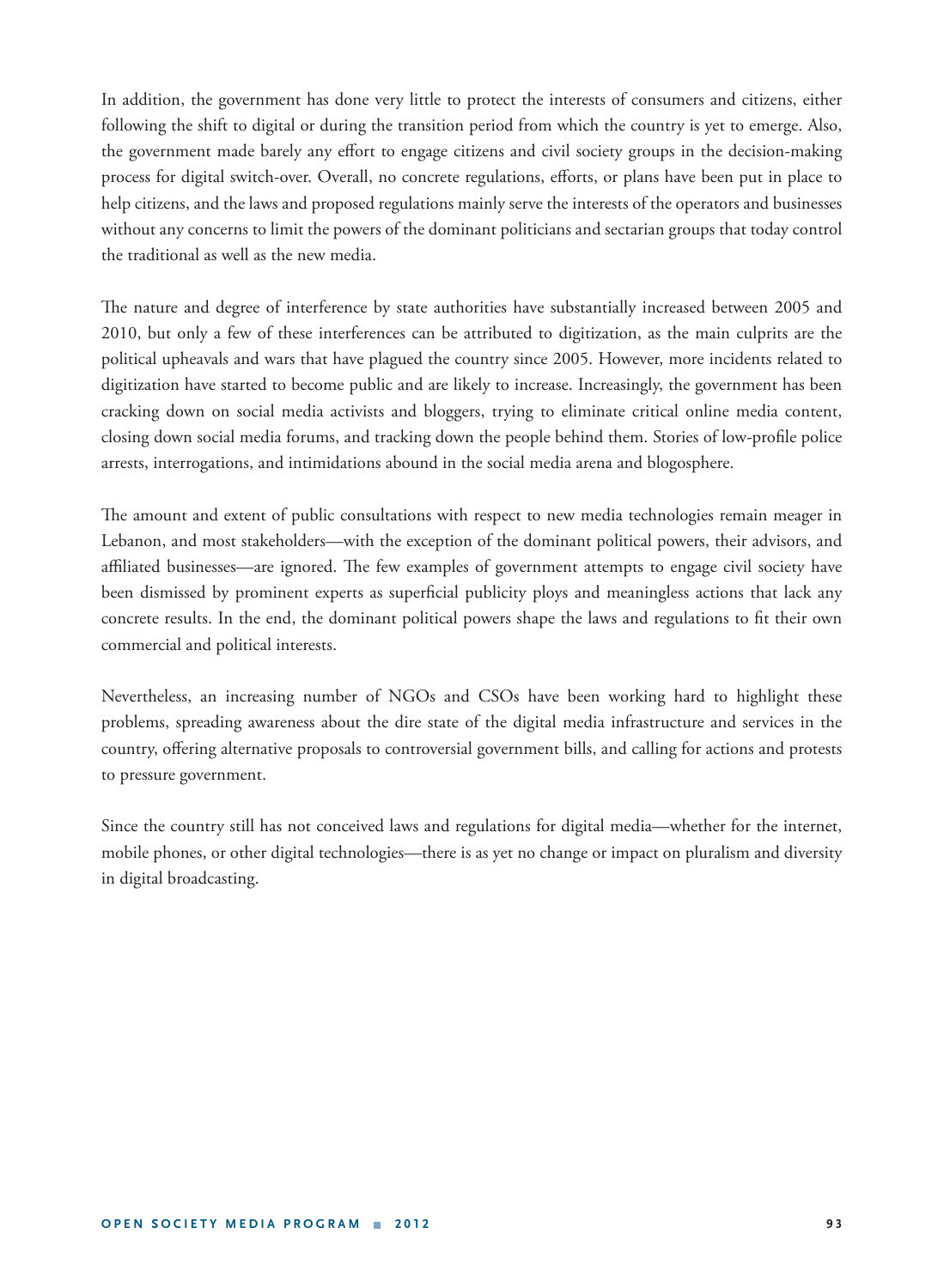# 8. Conclusions

## **8.1 Media Today**

The mostly negative developments that have taken place since 2005, in connection with the independence and diversity of the news media, their content, and the plurality of their voices, can be attributed predominantly to the cataclysmic political events that have gripped Lebanon and the region. However, some positive developments that may be attributed to digitization have also taken place.

#### **8.1.1 Positive Developments**

The few positive exceptions between 2005 and 2010 relate mainly to the new opportunities the internet affords to activists, civil society groups, and a small number of online news media. Thanks to the spread of Web 2.0 tools, the country experienced an increase in voices and diversity in online content, spearheaded by the many activists who did not have an outlet to express their opinions except through the traditional media controlled by dominant political powers. While most of the mainstream local online news media remain predominantly an extension and mere reflection of the offline media, an increasing number of bloggers and social media activists have begun to slowly but steadily occupy more space in the public sphere. Nevertheless, many citizens and organizations remain cut off from this new medium due to lack of resources and poor digital and media literacy, and some are forcibly deterred from freely expressing their opinions in the public sphere through extra-legal actions and acts of intimidation.

#### **8.1.2 Negative Developments**

Lebanese media, their institutions, content, laws, and regulations have all been gravely affected by the political calamities triggered in 2005. In addition, a destructive Israeli war against Lebanon in 2006 followed by frequent political deadlocks and government shutdowns left the country in a protracted state of transition from the analog to the digital era. This environment of political chaos and legislative stalemate mainly served to preserve the status quo of media ownership and representation. The same dominant politico-sectarian powers that controlled much of the media in the post-civil war period remained in control of the new and emerging media technologies and directed the media to serve their often competing and contradictory political and commercial interests, causing further divisions and hostilities in Lebanese society. With no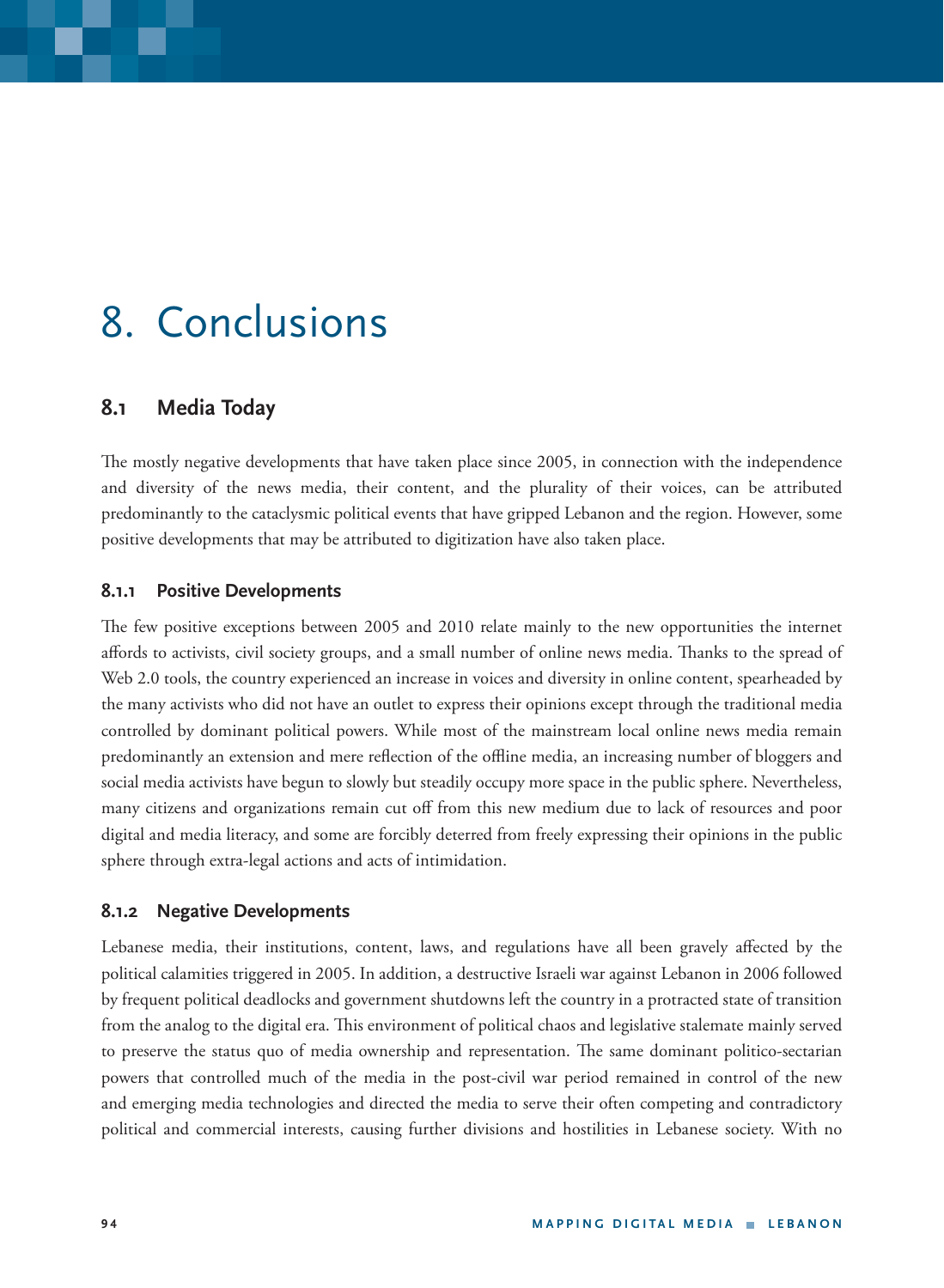thanks to digitization, even the few newcomers to the media table gained access due to the shifts in the political climate.

## **8.2 Media Tomorrow**

The main factors that will influence the future of media over the next five years depend on stable governance and the political climate in the country and the region. Major legislative, logistical, infrastructural, technological, and commercial issues continue to await the government's attention, as businesses and civil society groups continue to lobby, protest, and propose solutions to this dismal state of neglect and apathy.

Most likely, the next achievements will be on the legal front. Several draft laws have been proposed for information communication and technology, digital transmission, and advertising. Progress was obstructed in 2011 by a four-month vacuum in government and later by major regional political events, especially in Syria. In addition, a shortage of relevant experts, a lack of understanding of digital media, and a mentality of control, clientelism, and confessionalism have caused many more delays and stagnation. Calls for protests by grassroots organizations and proposed laws by some NGOs are likely to push these to the top of the public agenda if no major war or political event supervenes.

Another priority may be digital switch-over and analog switch-off. The internationally mandated deadline for analog switch-off on 17 June 2015, set by the Geneva 2006 Agreement, may serve as leverage to push the government into acting. In addition, the existence of a body responsible for this offers the proper framework for the transition. TRA, which has spent several years studying the different options for this step, is still waiting for the government to act on legislation and funding.

Other developments that may take place subsequently may include a rapid flourishing in the media industry as more spectrum becomes available and the infrastructure improves. In addition, given the laws and traditions of freedom of expression and the press, Lebanon should experience more diversity and pluralism of voices across all media. All this may also increase the demand for more digital media professionals, journalists, experts, teachers, and scholars.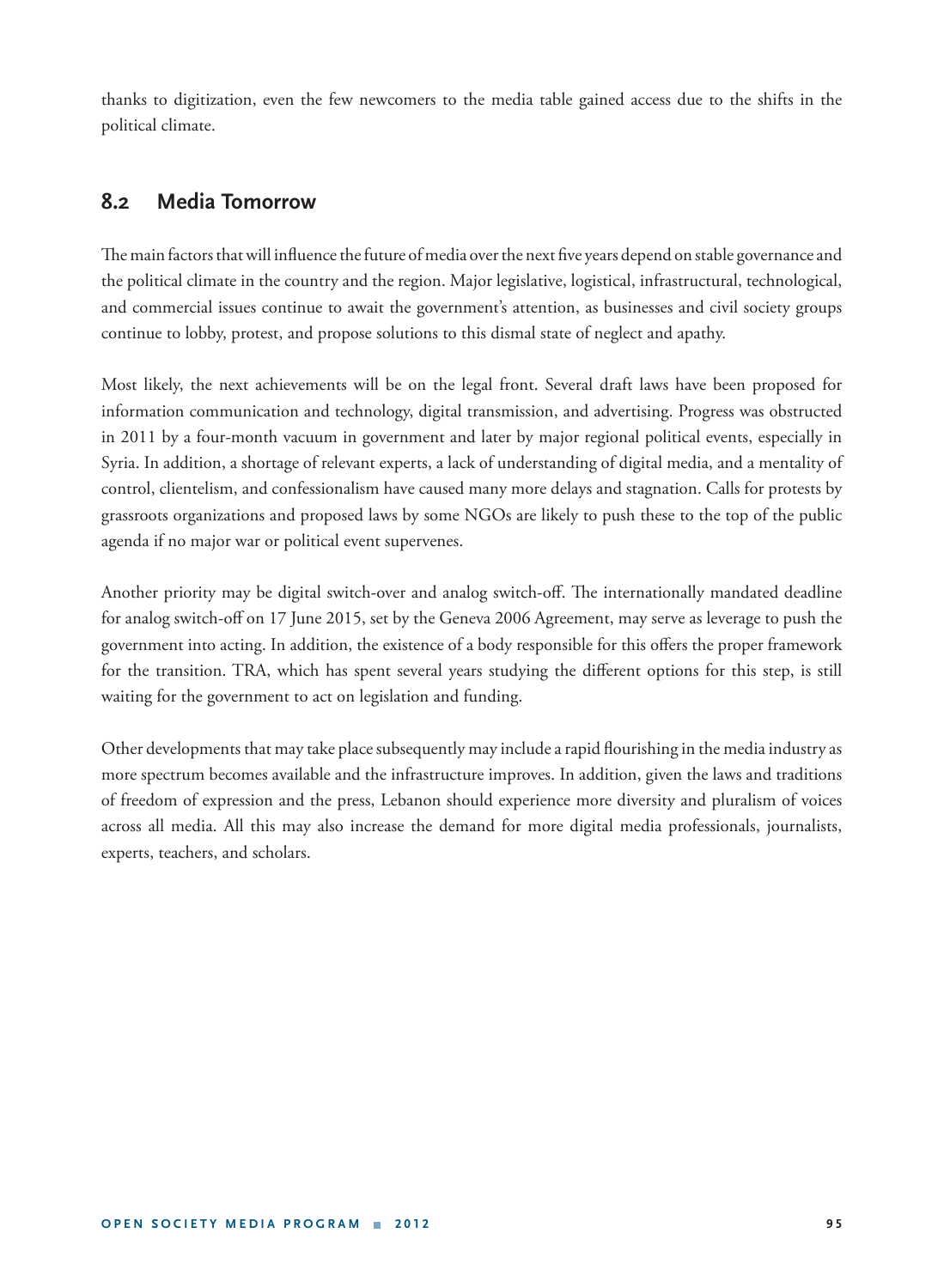# List of Abbreviations, Figures, Tables, and Companies

# **Acronyms and Abbreviations**

| AFP             | <b>Agence France Presse</b>                       |
|-----------------|---------------------------------------------------|
| <b>ARIJ</b>     | Arab Reporters for Investigative Journalism       |
| <b>ART</b>      | Arab Radio and Television                         |
| <b>BBC</b>      | <b>British Broadcasting Company</b>               |
| <b>CNN</b>      | Cable News Network                                |
| <b>CPJ</b>      | Committee to Protect Journalists                  |
| CSO             | Civil Society Organization                        |
| <b>DTH</b>      | Direct to Home Satellite TV                       |
| DVB-MS          | Digital Video Broadcasting Multicast Services     |
| <b>EU EOM</b>   | <b>EU Election Observation Mission</b>            |
| <b>FPM</b>      | Free Patriotic Movement                           |
| GDI             | <b>Gross Domestic Income</b>                      |
| GDP             | Gross Domestic Product                            |
| <b>ICT</b>      | Information and Communication Technology          |
| <b>IFES</b>     | International Foundation for Electoral Systems    |
| <b>IMF</b>      | <b>International Monetary Fund</b>                |
| IndyACT         | League of Independent Activists                   |
| <b>IPTV</b>     | <b>Internet Protocol Television</b>               |
| <b>ISP</b>      | Internet Service Provider                         |
| <b>ITU</b>      | International Telecommunication Union             |
| <b>LADE</b>     | Lebanese Association for Democratic Elections     |
| LAU             | Lebanese American University                      |
| <b>LBC</b>      | Lebanese Broadcasting Company                     |
| <b>LECORVAW</b> | Lebanese Council to Resist Violence Against Women |
| <b>LGBT</b>     | Lesbian, Gay, Bisexual, and Transgendered         |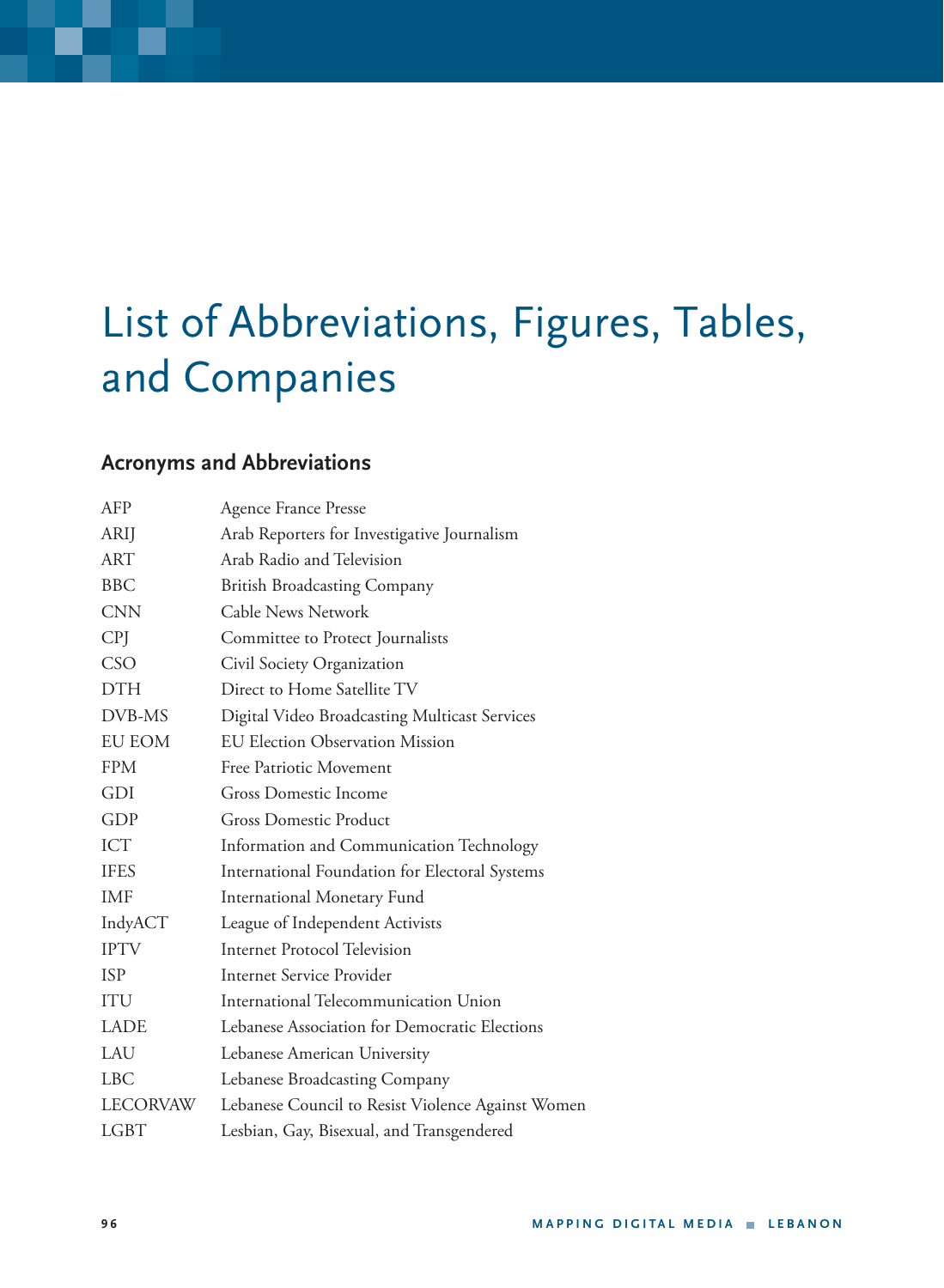| Mbps          | Megabyte per second                                                 |
|---------------|---------------------------------------------------------------------|
| <b>MENA</b>   | Middle East and North Africa                                        |
| <b>MIRSAD</b> | Multi-Initiative on Rights: Search, Assist, Defend                  |
| MoT           | Ministry of Telecommunication                                       |
| <b>MVDS</b>   | Microwave Video Distribution Systems                                |
| <b>NCAVM</b>  | National Council for Audio-Visual Media                             |
| <b>NGO</b>    | Non-governmental organization                                       |
| <b>NTV</b>    | New Television                                                      |
| Ogero         | Organisme de Gestion et d'Exploitation de l'ex-société Radio-Orient |
| <b>OTV</b>    | Orange TV                                                           |
| <b>PLO</b>    | Palestinian Liberation Organization                                 |
| <b>PSP</b>    | Progressive Socialist Party                                         |
| RL            | Radio Liban                                                         |
| <b>SCEC</b>   | Supervisory Commission for Electoral Campaigns                      |
| <b>SMEX</b>   | Social Media Exchange Beirut                                        |
| TL            | Télé Liban                                                          |
| <b>TRA</b>    | Telecommunications Regulatory Authority                             |
| <b>UAE</b>    | United Arab Emirates                                                |
| <b>UCL</b>    | United Cable Operators of Lebanon                                   |
| <b>UGC</b>    | User-Generated Content                                              |
| <b>UHF</b>    | Ultra High Frequency                                                |
| <b>UNHCR</b>  | United Nations High Commissioner for Refugees                       |
| <b>VHF</b>    | Very High Frequency                                                 |
|               |                                                                     |

# **Figures**

|                                                                                   | 11  |
|-----------------------------------------------------------------------------------|-----|
| Figure 2. Television ratings (% of HH) of local and satellite networks, 2005–2009 | -28 |
|                                                                                   | 77  |

# **Tables**

|          |                                                                      | 13  |
|----------|----------------------------------------------------------------------|-----|
| Table 2. |                                                                      | 15  |
| Table 3. |                                                                      | 17  |
| Table 4. | Internet and mobile telephony penetration rates (total subscriptions |     |
|          |                                                                      | 17  |
| Table 5. |                                                                      | 22. |
| Table 6. |                                                                      | 25  |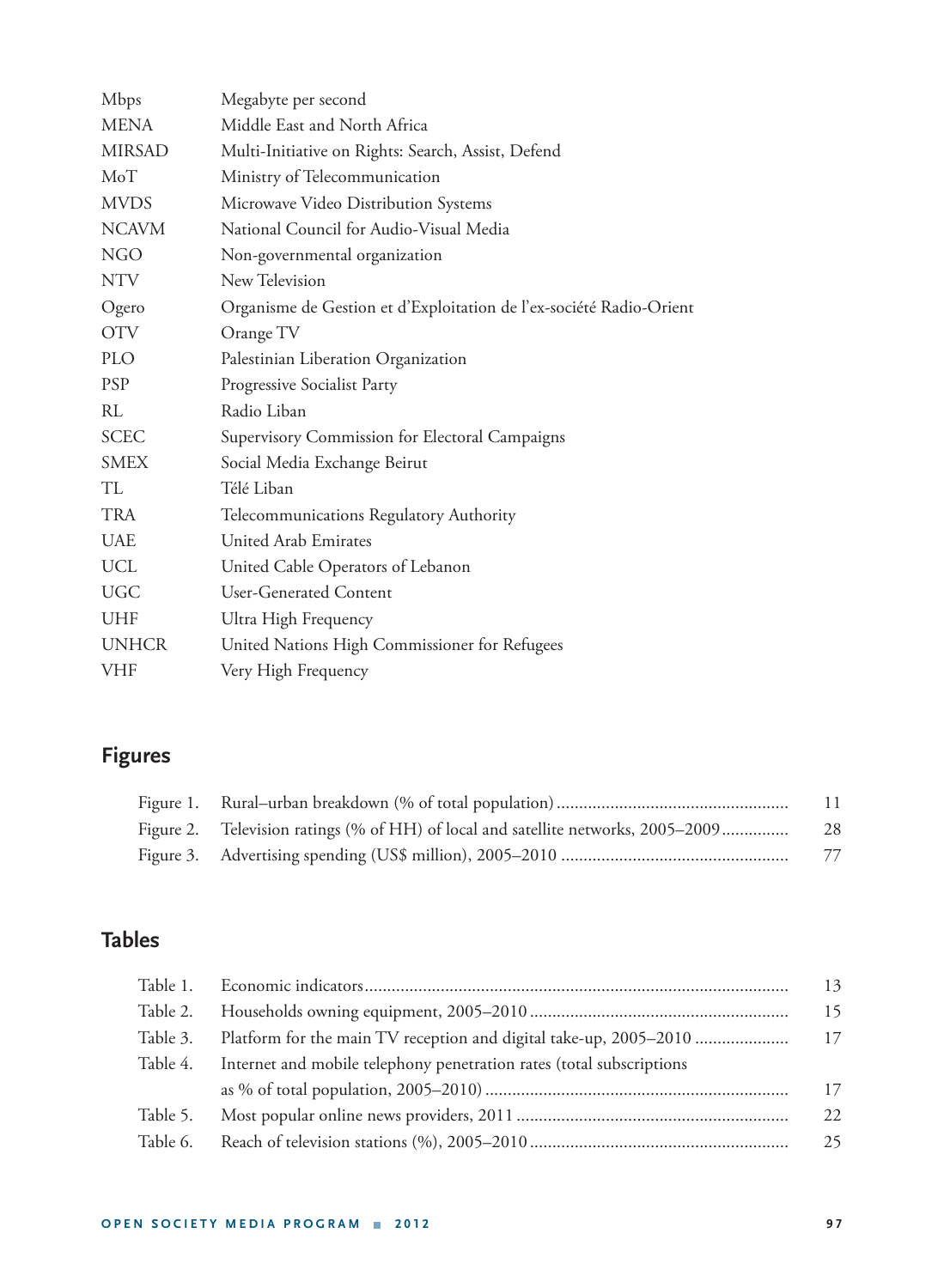| Table 7. |                                                                                      | 26 |
|----------|--------------------------------------------------------------------------------------|----|
| Table 8. | Ratings of the five most popular local television newscasts, 2009–2010               | 27 |
| Table 9. |                                                                                      | 39 |
|          | Table 10. Comparison of data on total advertising spending (US\$ million), 2005–2010 | 77 |

# **Companies**

| <b>Agence France Presse</b>                | Media Direction OMD                     |
|--------------------------------------------|-----------------------------------------|
| Alexa                                      | MTC Touch                               |
| Alfa Mobile                                | Murr TV                                 |
| Audi Bank                                  | New TV (NTV)                            |
| British Broadcasting Company (BBC)         | Nielsen Company                         |
| Cable News Network (CNN)                   | Oger-Liban                              |
| CableVision                                | Ogero                                   |
| Cyberia                                    | Ontornet                                |
| Data Management                            | Orange TV (OTV)                         |
| DivInMedia                                 | Orascom Telecom                         |
| Econet                                     | Orbit                                   |
| Fiberwaves SAL                             | Reuters                                 |
| Group Med                                  | ShowTime                                |
| Hariri Group                               | ShowTime-Orbit Networks                 |
| Inconet                                    | <b>SMEX &amp; Co</b>                    |
| Inconet Data Management                    | Social Media Exchange Beirut (SMEX)     |
| Ipsos                                      | Terranet                                |
| Ipsos Stat Lebanon AGB NMR                 | United Cable Company                    |
| La Compagnie Libanaise de Télévision (CLT) | United Cable of Lebanon                 |
| Lebanese Broadcasting Company (LBC)        | United Cable Operators of Lebanon (UCL) |
| Liban Telecom                              | Zain (MTC Group)                        |
| LibanCell                                  |                                         |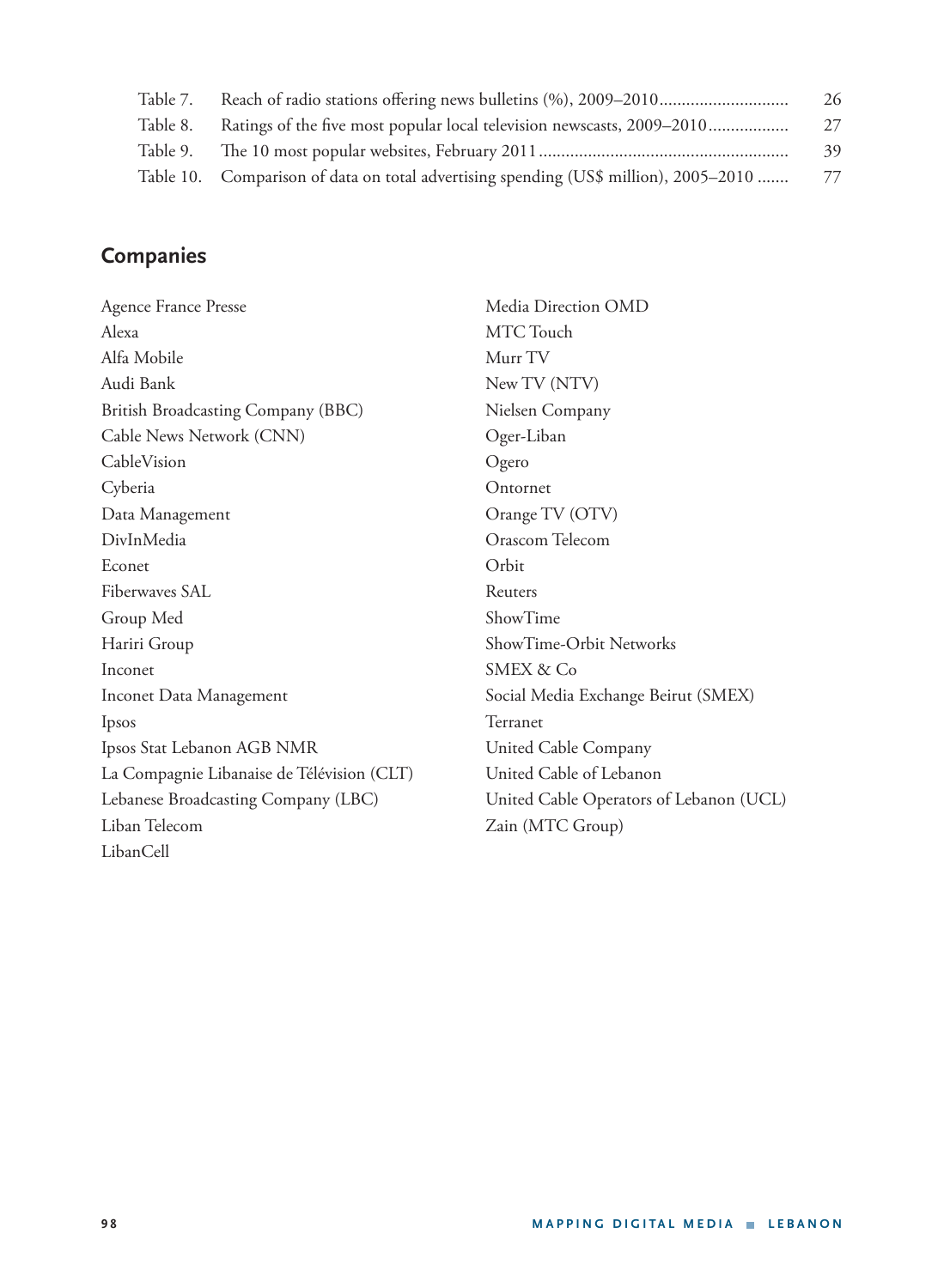## **Mapping Digital Media: Country Reports**

- 1. Romania
- 2. Thailand
- 3. Mexico
- 4. Morocco
- 5. United Kingdom
- 6. Sweden
- 7. Russia
- 8. Lithuania
- 9. Italy
- 10. Germany
- 11. United States
- 12. Latvia
- 13. Serbia
- 14. Netherlands
- 15. Albania
- 16. Hungary
- 17. Moldova
- 18. Japan
- 19. Argentina
- 20. South Africa
- 21. Turkey